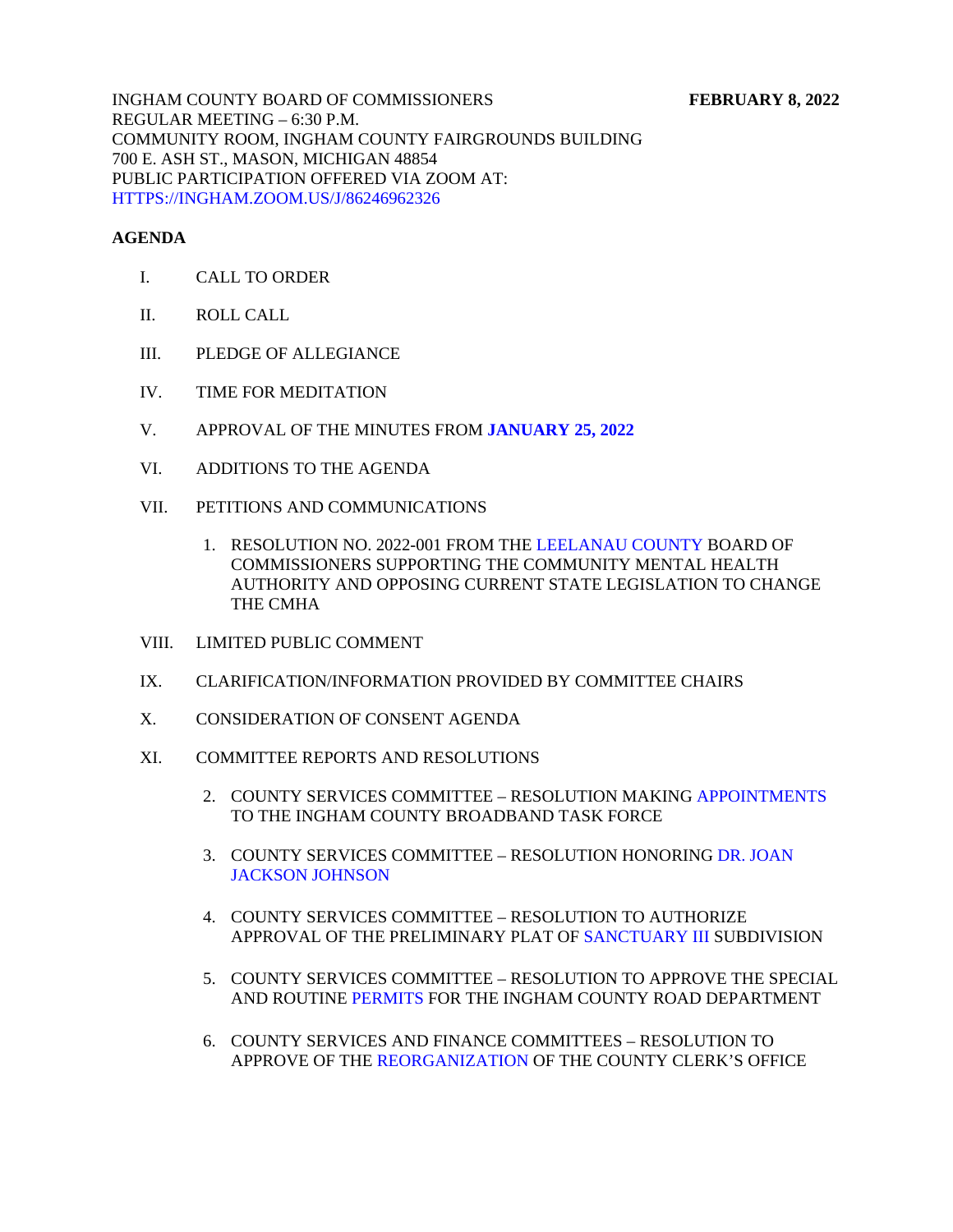- 7. COUNTY SERVICES AND FINANCE COMMITTEES RESOLUTION TO REQUEST A R[EALLOCATION OF](#page-102-0) ASSETS WITHIN MUNICIPAL EMPLOYEES' RETIREMENT SYSTEM (MERS)
- 8. COUNTY SERVICES AND FINANCE COMMITTEES RESOLUTION TO APPROVE AN AGREEMENT WI[TH PLANTE MORAN, LLC](#page-104-0) FOR ERP SOFTWARE CONSULTING SERVICES
- 9. COUNTY SERVICES AND FINANCE COMMITTEES RESOLUTION TO APPROVE THE USE OF AMERICAN RESCUE PLAN FUNDS FOR COVID-19 RELA[TED SICK LEAVE](#page-105-0)
- 10. COUNTY SERVICES AND FINANCE COMMITTEES RESOLUTION TO APPROVE THE 2022 - 2024 COLLECTIVE [BARGAINING AGREEMENT W](#page-106-0)ITH THE CAPITOL CITY LABOR PROGRAM, ANIMAL CONTROL UNIT
- 11. COUNTY SERVICES AND FINANCE COMMITTEES RESOLUTION TO APPROVE THE 2022 - 2024 COLLECTIVE BARGAINING AGREEMENT WITH [THE MICHIGAN NURSE](#page-107-0)S ASSOCIATION NURSE PRACTITIONERS/CLINIC NURSES UNIT
- 12. HUMAN SERVICES COMMITTEE RESOLUTION MAKING [AN APPOINTMENT](#page-108-0) TO THE SENIOR CITIZENS ADVISORY BOARD
- 13. HUMAN SERVICES AND FINANCE COMMITTEES RESOLUTION TO AUTHORIZE A CONTRACT WITH PRAISE COMPANIES, LLC FOR DESIGNING, FABRICATING, AND INSTAL[LING SIGNAGE FOR THE INGHAM C](#page-109-0)OUNTY PARK DEPARTMENT
- 14. HUMAN SERVI[CES AND FINANCE COMMITTEES RESOLUTION](#page-110-0) TO AUTHORIZE AN AMENDMENT TO RESOLUTION #21-498
- 15. HUMAN SERVICES AND FINANCE COMMITTEES RESOLUTION TO AUTHORIZE AN AGREEMENT WITH GRAPHIC SCIENCES, INC. FOR THE TRANSPORT, STORAGE, AND RETRIEVAL OF [HEALTH DEPARTMEN](#page-111-0)T FILES
- 16. HUMAN SERVICES AND FINANCE COMMITTEES RESOLUTION TO AMEND AGREEMENT FOR REGISTER[ED DIETICIAN SERVICES](#page-113-0)
- 17. HUMAN SERVICES AND FINANCE COMMITTEES RESOLUTION TO AUTHORIZE [AN AGREEMENT WITH CHARTSPAN MEDICAL](#page-114-0) TECHNOLOGIES, INC.
- 18. LAW & COURTS COMMITTEE RESOLUTION SUPPORTING MICHIGAN [HOUSE BILLS 4703 AND 4704 TO AMEND C](#page-115-0)HAPTER IX OF THE MICHIGAN PENAL CODE
- 19. LAW & COURTS COMMITTEE RESOLUTION SUPPORTING MICHIGAN [HOUSE BILL 4784 TO AM](#page-116-0)END MICHIGAN COMPILED LAW 750.50 TO DEFINE SUITABLE SHELTER FOR DOGS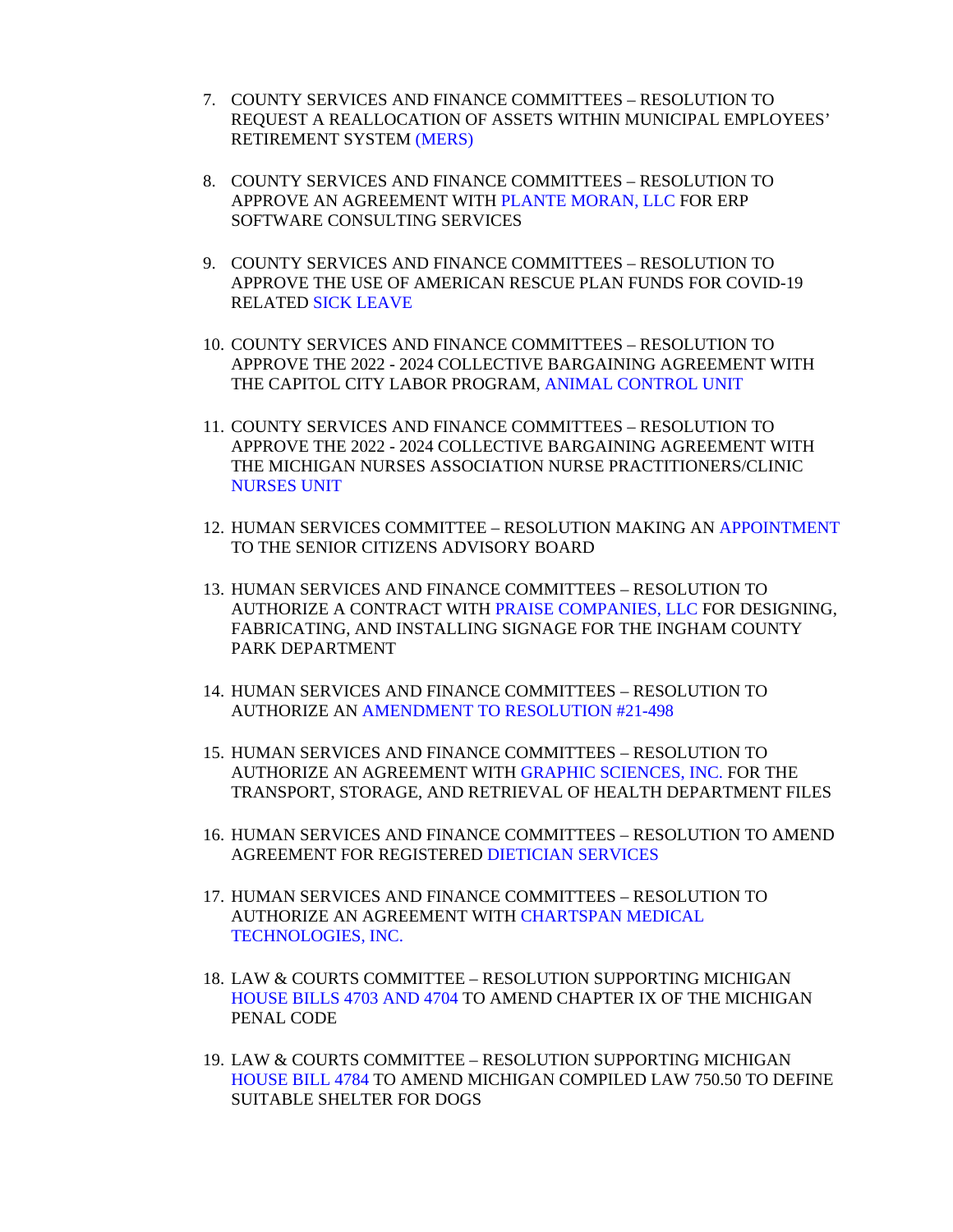- 20. LAW & COURTS, COUNTY SERVICES AND FINANCE COMMITTEES RESOLUTION [TO AUTHORIZE SUPPLMENTAL](#page-117-0) REIMBURSEMENT FOR PROBATE COURT JUDICIAL ASSISTANTS
- 21. LAW & COURTS AND FINANCE COMMITTEES RESOLUTION TO [AUTHORIZE A MEMORANDUM OF UNDERSTANDING BETWEEN THE TRI-](#page-118-0)COUNTY METRO NARCOTICS SQUAD AND THE INGHAM COUNTY PROSECUTOR'S OFFICE UNDER THE 2022 BYRNE JAG GRANT
- XII. SPECIAL ORDERS OF THE DAY
- XIII. PUBLIC COMMENT
- XIV. COMMISSIONER ANNOUNCEMENTS
- XV. CONSIDERATION AND ALLOWANCE OF CLAIMS
- XVI. ADJOURNMENT

THE COUNTY OF INGHAM WILL PROVIDE NECESSARY REASONABLE AUXILIARY AIDS AND SERVICES, SUCH AS INTERPRETERS FOR THE HEARING IMPAIRED AND AUDIO TAPES OF PRINTED MATERIALS BEING CONSIDERED AT THE MEETING FOR THE VISUALLY IMPAIRED, FOR INDIVIDUALS WITH DISABILITIES AT THE MEETING UPON FIVE (5) WORKING DAYS NOTICE TO THE COUNTY OF INGHAM. INDIVIDUALS WITH DISABILITIES REQUIRING AUXILIARY AIDS OR SERVICES SHOULD CONTACT THE COUNTY OF INGHAM IN WRITING OR BY CALLING THE FOLLOWING: INGHAM COUNTY BOARD OF COMMISSIONERS, P.O. BOX 319, MASON, MI 48854, 517-676-7200.

#### **PLEASE TURN OFF CELL PHONES AND OTHER ELECTRONIC DEVICES OR SET TO MUTE OR VIBRATE TO AVOID DISRUPTION DURING THE MEETING**

#### **FULL BOARD PACKETS ARE AVAILABLE AT: www.ingham.org**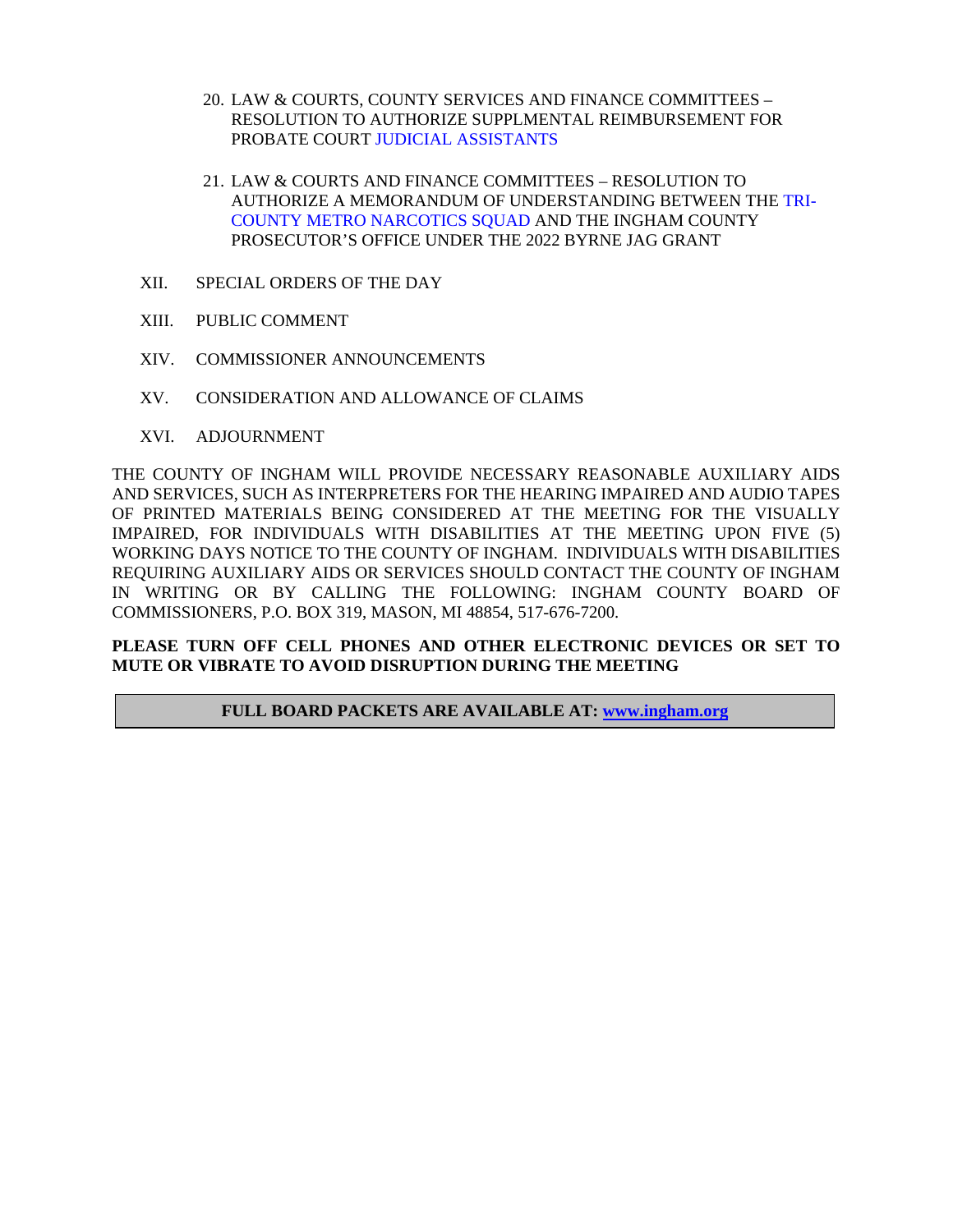Community Room– Ingham County Fairgrounds Building Mason, Michigan – 6:30 p.m. Remote Participation offered via Zoom at: https://zoom.us/j/86246962326 January 25, 2022

# <span id="page-3-0"></span>**CALL TO ORDER**

Chairperson Crenshaw called the January 25, 2022 Meeting of the Ingham County Board of Commissioners to order at 6:30 p.m.

Members Present at Roll Call: Crenshaw, Cahill, Celentino, Grebner, Maiville, Naeyaert, Peña, Polsdofer, Schafer, Sebolt, and Trubac.

Members Absent: Slaughter, Stivers, and Tennis.

A quorum was present.

### **PLEDGE OF ALLEGIANCE**

Chairperson Crenshaw asked Sarah Anthony, State Representative, to lead the Board of Commissioners in the Pledge of Allegiance.

### **TIME FOR MEDITATION**

Chairperson Crenshaw asked those present for a moment of silence, prayer, or meditation.

### **APPROVAL OF THE MINUTES**

Commissioner Trubac moved to approve the minutes from the December 14, 2021 and January 3, 2022 meetings. Commissioner Maiville supported the motion.

The motion to approve the minutes carried unanimously. Absent: Commissioner Slaughter, Stivers, and Tennis.

#### **ADDITIONS TO THE AGENDA**

Chairperson Crenshaw stated that, without objection, the following substitute resolution would be added:

#### 8. RESOLUTION TO CONTRACT FOR COMMERCIAL AND INDUSTRIAL APPRAISALS

Chairperson Crenshaw stated that, without objection, the following resolution would be removed from the agenda:

36. LAW & COURTS, HUMAN SERVICES AND FINANCE COMMITTEES – RESOLUTION TO AUTHORIZE AN AGREEMENT WITH PEOPLE READY ACTIVATING YOUTH (P.R.A.Y) AND PECKHAM USING A PARTNERSHIP APPROACH TO IMPLEMENT AND OPERATE THE LANSING/INGHAM PEACEMAKER FELLOWSHIP AND TO BUILD AND SUSTAIN LOCAL COMMUNITY CAPACITY TO INTERRUPT GUN VIOLENCE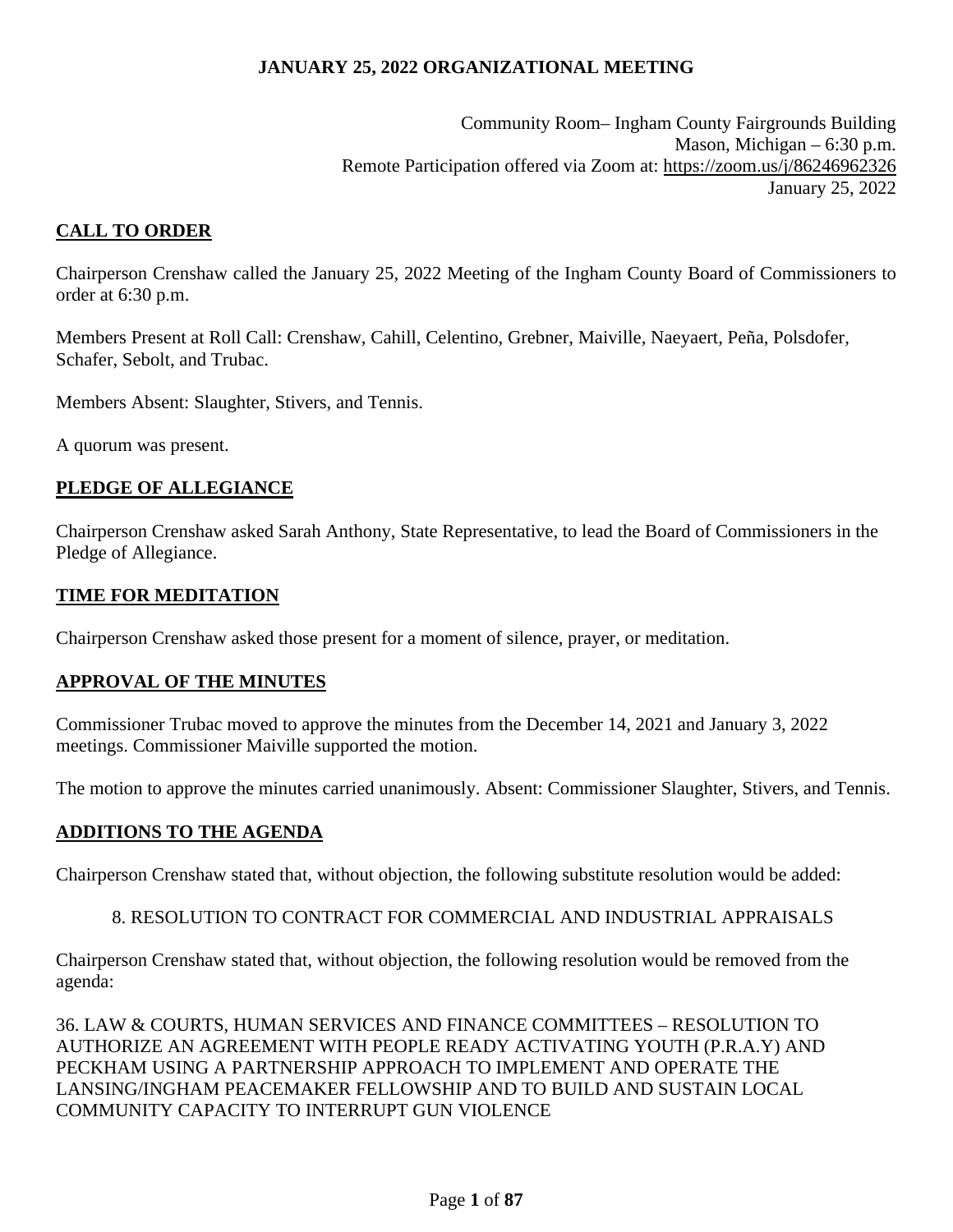# **PETITIONS AND COMMUNICATIONS**

RESOLUTION FROM MARQUETTE COUNTY BOARD OF COMMISSIONERS SUPPORTING THE CAUSE OF PROTECTING DEMOCRACY, PROMOTING POLICIES THAT PROTECT ACCESS TO THE BALLOT FOR VOTERS AND BUILDING ON THE PROGRESS OF THE 2020 ELECTIONS

Chairperson Crenshaw stated the resolution would be referred to County Services Committee.

# **LIMITED PUBLIC COMMENT**

Sarah Anthony, State Representative, stated her gratitude and thanks to the Board of Commissioners for their service throughout the unprecedented times. She further stated a projected 5.8 billion dollars of revenue over the next 3 fiscal years, and ensured support would be provided to the community.

Representative Anthony stated Governor Whitmer would virtually present the State of the State address on January 26, 2022. She further stated the GM announcement would be discussed and is expected to impact the local area.

April Brown, Executive Director AdvisaCare, stated the auto reform on July 1<sup>st</sup> did not include home healthcare. She further stated the result of the reform was not sustainable for home healthcare and nurses.

Ms. Brown stated local support from legislatures would needed in the process.

Mary Konieczny, resident, stated she had intended to provide statements related to the reorganization of the County Clerk's office. She further stated she had requested an updated job description of the recording secretary roles after two months of employment with Ingham County

Ms. Konieczny stated the job description should clarify the supervisor worked remotely out of state. She further stated transparency in job descriptions would promote employee retention and effective training.

Ms. Konieczny stated her apology for errors and inconveniences made during her employment.

# **CLARIFICATION/INFORMATION PROVIDED BY COMMITTEE CHAIRS**

None.

# **CONSIDERATION OF CONSENT AGENDA**

Commissioner Naeyaert moved to adopt a consent agenda consisting of all action items with the exception of Agenda Item Nos. 5 and 36. Commissioner Maiville supported the motion.

The motion carried unanimously. Absent: Commissioner Slaughter, Stivers, and Tennis.

Those agenda items that were on the consent agenda were approved by unanimous roll call vote. Absent: Commissioner Slaughter, Stivers, and Tennis.

Items voted on separately are so noted in the minutes.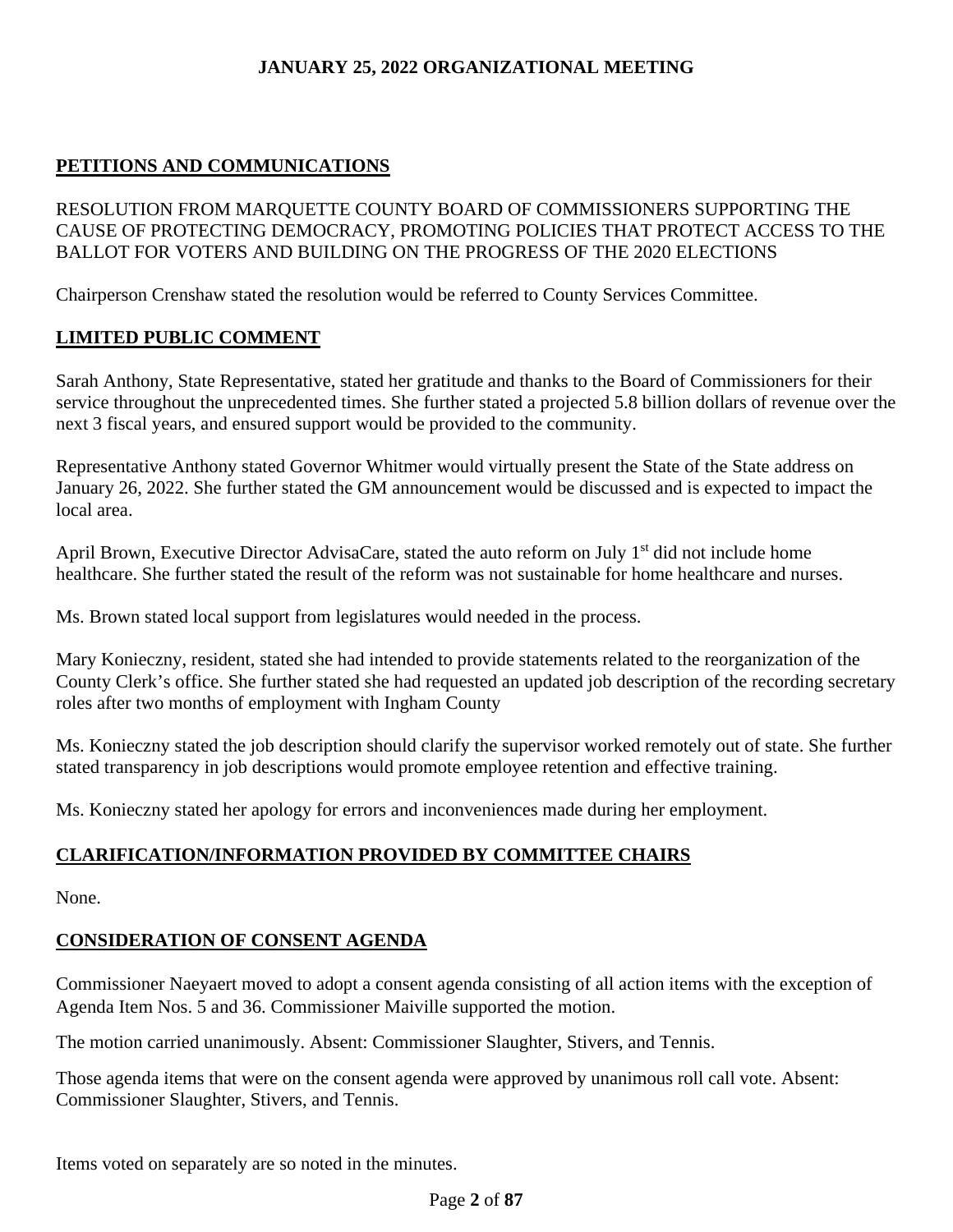#### **ADOPTED-JANUARY 25, 2022 AGENDA ITEM NO. 1**

Introduced by the County Services Committee of the:

#### INGHAM COUNTY BOARD OF COMMISSIONERS

### **RESOLUTION RECOGNIZING BLACK HISTORY/CULTURAL DIVERSITY MONTH IN INGHAM COUNTY**

#### **RESOLUTION #22 – 010**

WHEREAS, each February "National African American History Month" also known as "Black History Month" is observed to celebrate and honor the many achievements and contributions made by African Americans to our economic, cultural, spiritual, and political development; and

WHEREAS, in 1915, Dr. Carter Godwin Woodson founded the Association for the Study of Negro Life and History and through that Association, he began pressing for the establishment of Negro History Week as a way to bring national attention to the accomplishments of African Americans; and

WHEREAS, Dr. Woodson's dream became a reality in 1926, he chose the second week of February for the observance because of its proximity to the birthdays of Abraham Lincoln and Frederick Douglass, two individuals whom Dr. Woodson felt had dramatically affected the lives of African Americans; and

WHEREAS, in the early 1970's the event was called Black History Week, and in 1976, the Association succeeded in expanding the observance, which then became Black History Month; and

WHEREAS, the United States is a diverse nation comprised of citizens from various ethnic groups and cultures; and

WHEREAS, it is important to promote a greater awareness of the history and culture of all ethnic groups across our country.

THEREFORE BE IT RESOLVED, that the Ingham County Board of Commissioners hereby recognizes the month of February, 2022 as "Black History/Cultural Diversity Month" in Ingham County.

**COUNTY SERVICES: Yeas:** Sebolt, Grebner, Celentino, Peña, Maiville, Naeyaert **Nays**: None **Absent:** Stivers **Approved 01/18/2022**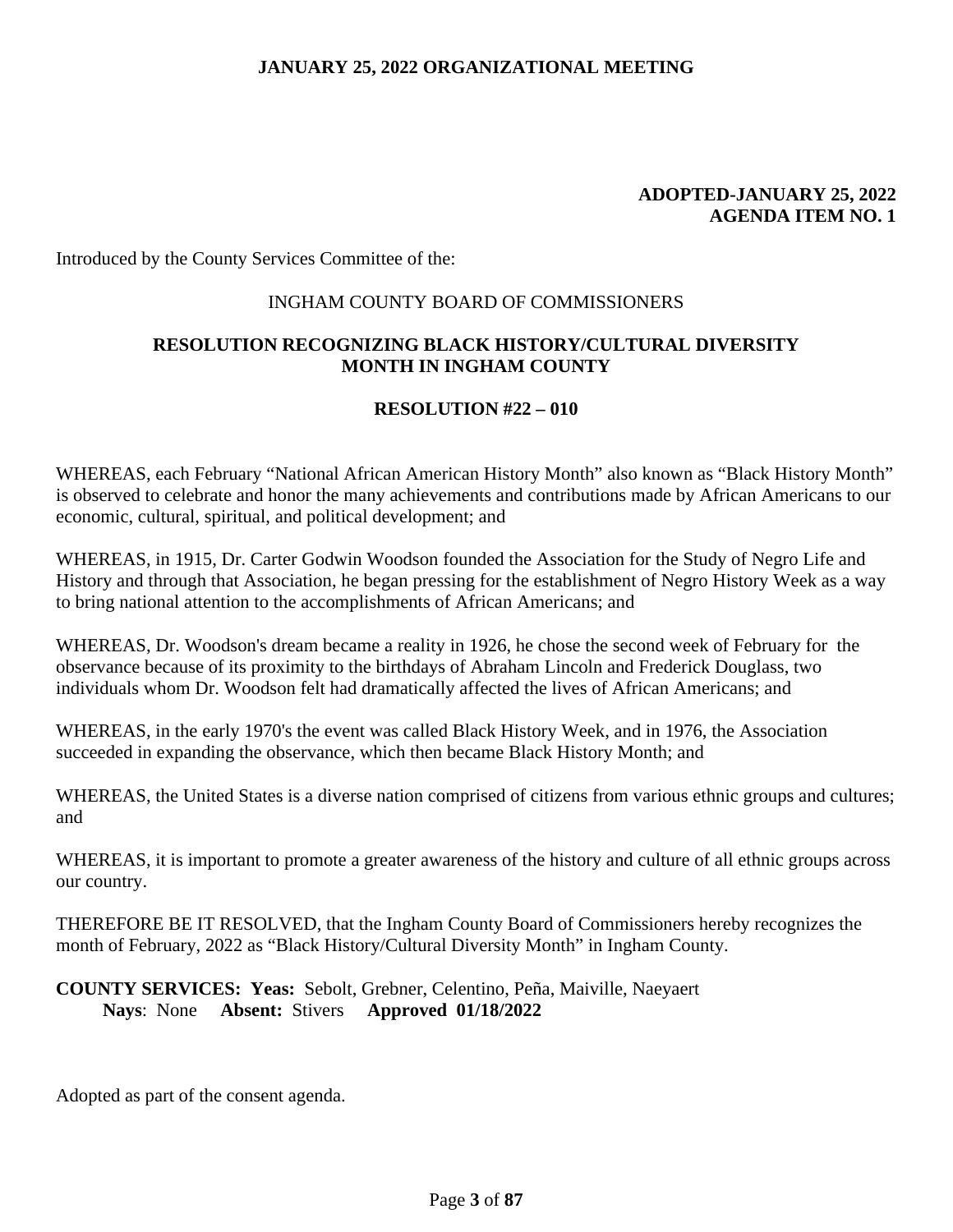### **ADOPTED-JANUARY 25, 2022 AGENDA ITEM NO. 2**

Introduced by the County Services Committee of the:

### INGHAM COUNTY BOARD OF COMMISSIONERS

### **RESOLUTION TO AUTHORIZE THE RELEASE OF ATTORNEY/CLIENT PRIVILEGED COMMUNICATION**

#### **RESOLUTION #22 – 011**

WHEREAS, the County Attorney issued an Attorney/Client privileged communication to the Ingham County Elections Commission on November 18, 2021; and

WHEREAS, the County Services Committee is requesting the release of the Attorney/Client privileged communication; and

WHEREAS, the County Attorney has determined that the release of this communication would not have a negative effect on pending litigation or other legal matters; and

WHEREAS, the County Services Committee recommends that this document be released.

THEREFORE BE IT RESOLVED, that the Ingham County Board of Commissioners hereby authorizes the release of the Attorney/Client privileged communication from Cohl, Stoker & Toskey, P.C., dated November 18, 2021 to the Ingham County Elections Commission.

**COUNTY SERVICES: Yeas:** Sebolt, Grebner, Celentino, Peña, Maiville, Naeyaert **Nays**: None **Absent:** Stivers **Approved 01/18/2022**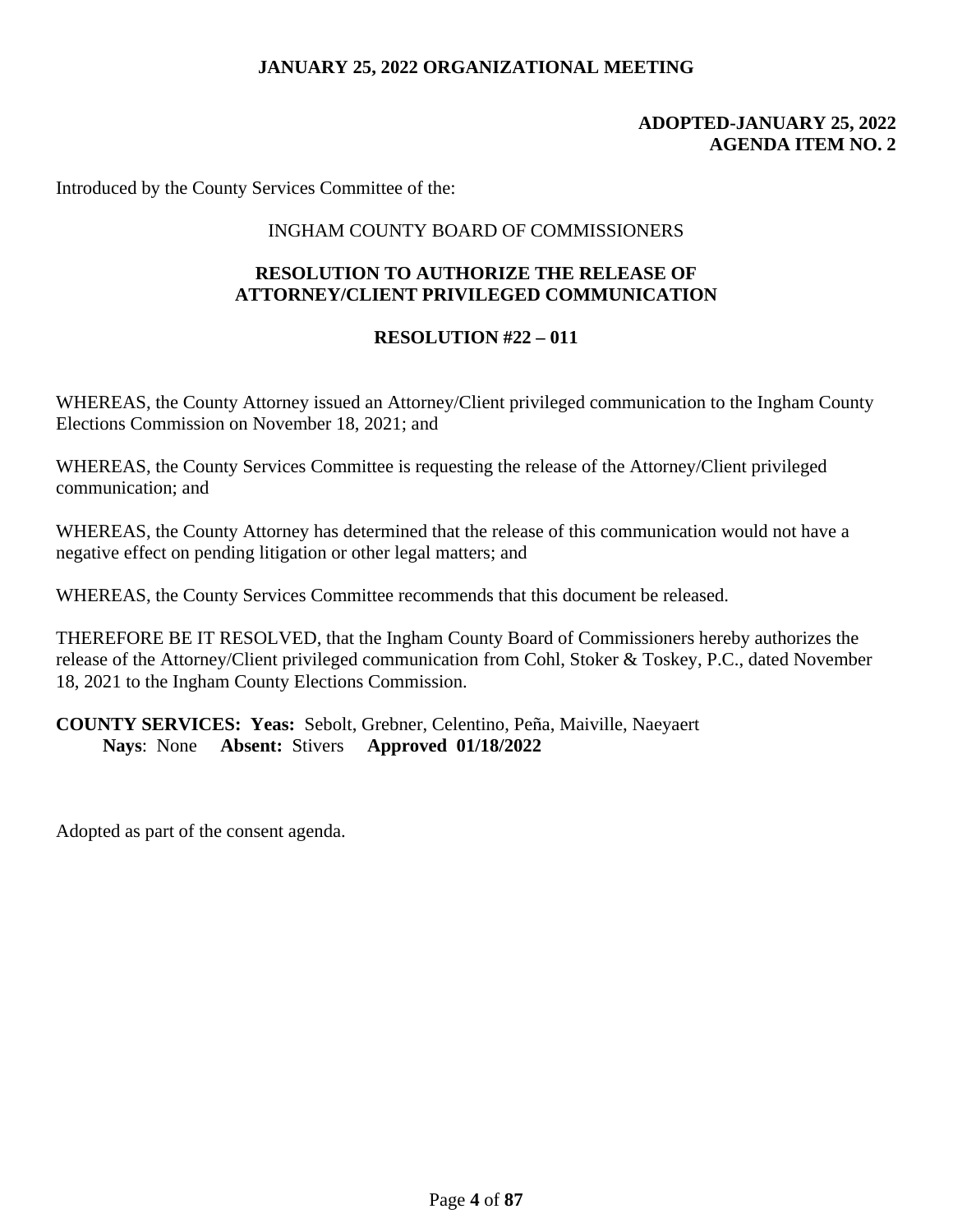### **ADOPTED-JANUARY 25, 2022 AGENDA ITEM NO. 3**

Introduced by the County Services Committee of the:

#### INGHAM COUNTY BOARD OF COMMISSIONERS

### **RESOLUTION TO APPROVE STOP SIGN TRAFFIC CONTROL ORDERS FOR MEADOW RIDGE SUBDIVISION, SECTION 20, DELHI TOWNSHIP**

### **RESOLUTION #22 – 012**

WHEREAS, the Ingham County Road Department is responsible for placing, maintaining, and, when conditions warrant, upgrading county road intersection control signs and/or devices appropriate for current traffic speed and volumes, sight distance, topography, adjacent development, and other current conditions of the given intersection; and

WHEREAS, the Road Department has reviewed the various intersections in Meadow Ridge subdivision in Section 20 of Delhi Township and find that certain intersections therein, listed below in this resolution, should currently be signed and/or upgraded as indicated below.

THEREFORE BE IT RESOLVED, that the Ingham County Board of Commissioners authorizes a Traffic Control Order and placement of the necessary stop sign to stop southbound traffic on Parakeet Lane for eastbound and westbound traffic on Ladderback Drive.

BE IT FURTHER RESOLVED, that the Ingham County Board of Commissioners authorizes a Traffic Control Order and placement of the necessary stop sign to stop northbound traffic on Parakeet Lane for eastbound and westbound Hollowbrook Drive.

BE IT FURTHER RESOLVED, that the Ingham County Board of Commissioners authorizes a Traffic Control Order and placement of the necessary stop sign to stop southbound traffic on Mockingbird Lane for eastbound and westbound traffic on Hollowbrook Drive.

BE IT FURTHER RESOLVED, that the Ingham County Board of Commissioners authorizes a Traffic Control Order and placement of the necessary stop sign to stop southbound traffic on Hollowbrook Drive for eastbound and westbound traffic on Ladderback Drive.

BE IT FURTHER RESOLVED, that the Ingham County Board of Commissioners authorizes a Traffic Control Order and placement of the necessary stop sign to stop westbound traffic on Bittern Drive for northbound and southbound traffic on Nightingale Drive.

BE IT FURTHER RESOLVED, that the Ingham County Board of Commissioners authorizes a Traffic Control Order and placement of the necessary stop sign to stop westbound traffic on Skylar Drive for northbound and southbound traffic on Nightingale Drive.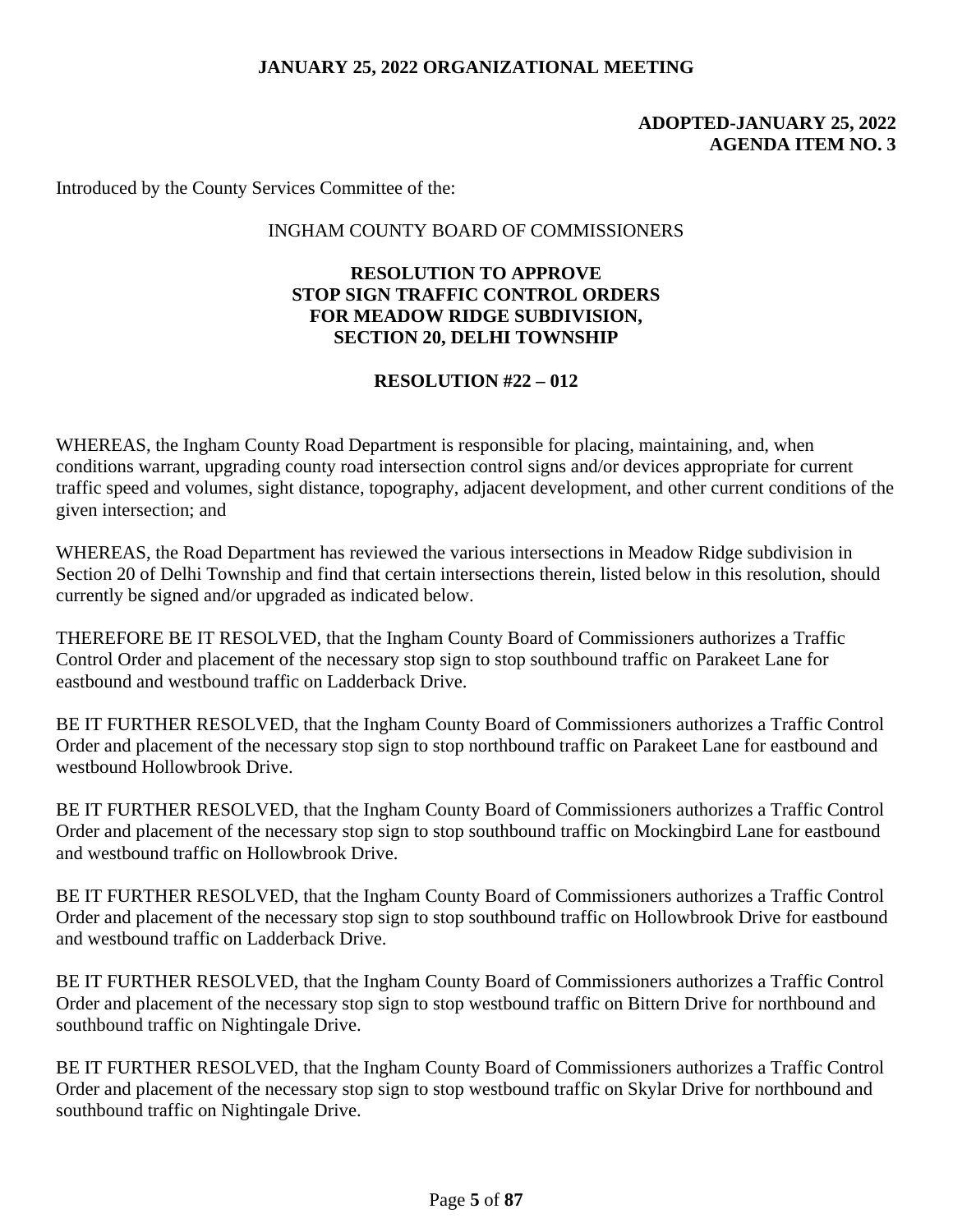BE IT FURTHER RESOLVED, that the Ingham County Board of Commissioners authorizes a Traffic Control Order and placement of the necessary stop sign to stop northbound traffic on Kestrell Drive for eastbound and westbound traffic on Ladderback Drive.

BE IT FURTHER RESOLVED, that the Ingham County Board of Commissioners also authorizes the Board Chairperson to sign and date the necessary Traffic Control Orders on behalf of the Board of Commissioners and filing of the same with the County Clerk.

### **COUNTY SERVICES: Yeas:** Sebolt, Grebner, Celentino, Peña, Maiville, Naeyaert **Nays**: None **Absent:** Stivers **Approved 01/18/2022**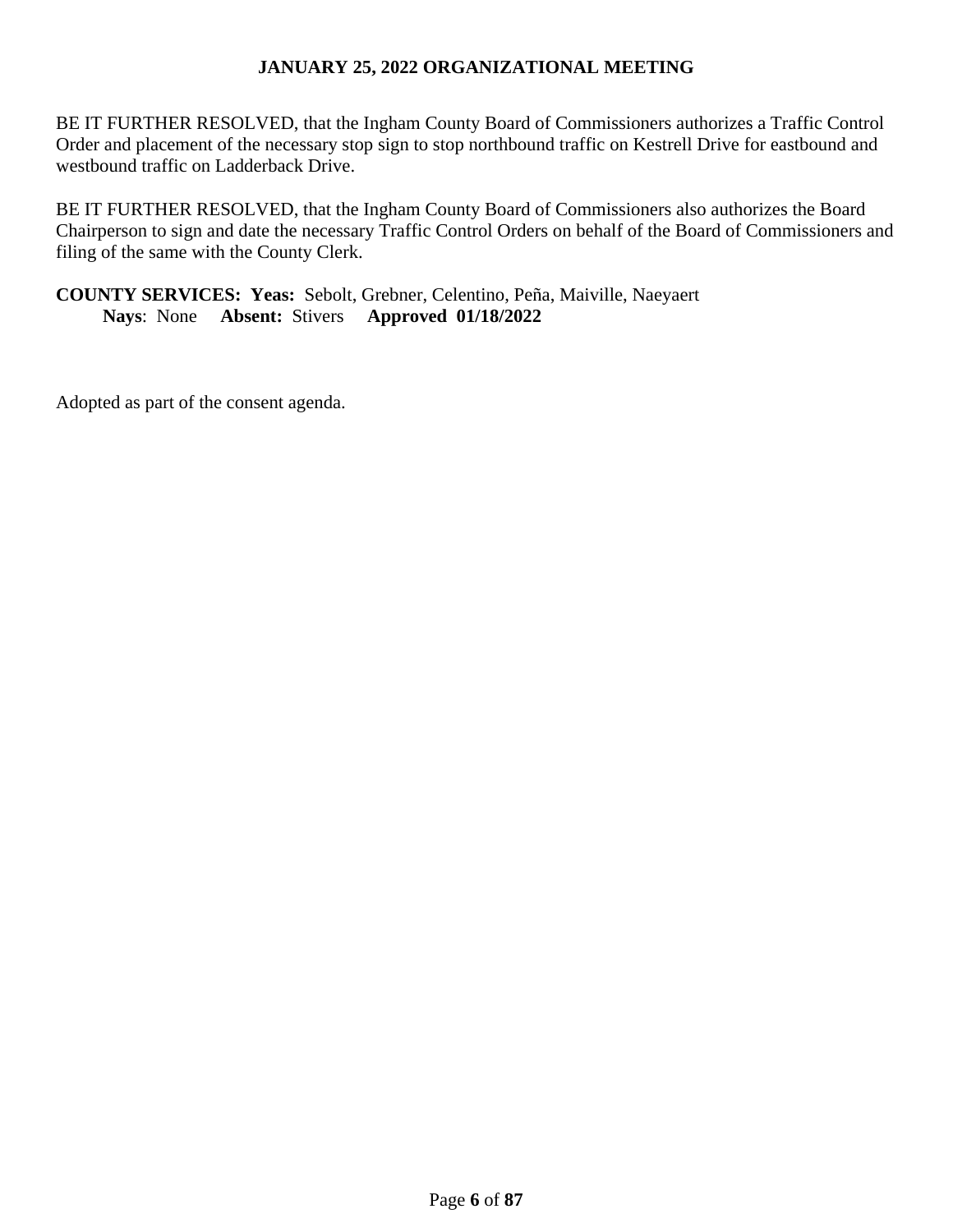### **ADOPTED-JANUARY 25, 2022 AGENDA ITEM NO. 4**

Introduced by the County Services Committee of the:

### INGHAM COUNTY BOARD OF COMMISSIONERS

### **RESOLUTION TO APPROVE THE SPECIAL AND ROUTINE PERMITS FOR THE INGHAM COUNTY ROAD DEPARTMENT**

#### **RESOLUTION #22 – 013**

WHEREAS, as of July 23, 2013, the Ingham County Department of Transportation and Roads became the Ingham County Road Department per Resolution #13-289; and

WHEREAS, the Ingham County Road Commission periodically approved Special and Routine permits as part of the their roles and responsibilities; and

WHEREAS, this is now the responsibility of the Board of Commissioners to approve these permits as necessary.

THEREFORE BE IT RESOLVED, that the Ingham County Board of Commissioners approves the attached list of Special and Routine Permits dated January 4, 2022, as submitted.

#### **COUNTY SERVICES: Yeas:** Sebolt, Grebner, Celentino, Peña, Maiville, Naeyaert **Nays**: None **Absent:** Stivers **Approved 01/18/2022**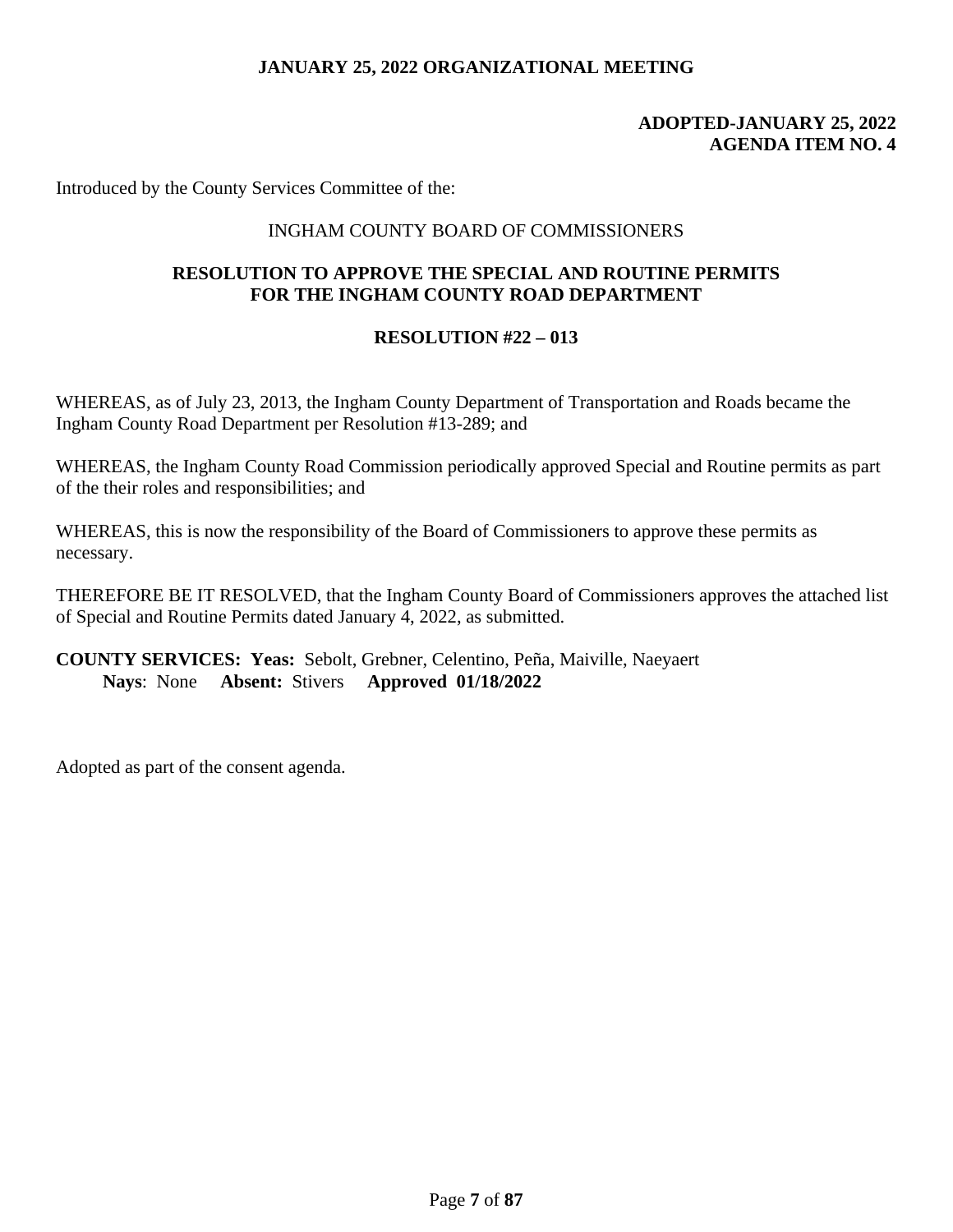### **INGHAM COUNTY ROAD DEPARTMENT**

DATE: January 4, 2022

### LIST OF CURRENT PERMITS ISSUED

| <b>ROW</b><br>PERMIT# | <b>APPLICANT/</b><br><b>CONTRACTOR</b> | <b>WORK</b>          | <b>LOCATION</b>      | <b>CITY/TWP</b>    |
|-----------------------|----------------------------------------|----------------------|----------------------|--------------------|
| 2021-153              | <b>GA HUNT EXCAV</b>                   | <b>SANITARY</b>      | <b>BRYNFORD AVE</b>  | <b>LANSING</b>     |
| 2021-154              | <b>NCI WAVERLY</b>                     | <b>DEVELOPMENT</b>   | <b>WAVERLY RD</b>    | <b>LANSING</b>     |
| 2021-326              | <b>METRO FIBERNET</b>                  | <b>CABLE</b>         | <b>OKEMOS RD</b>     | <b>MERIDIAN</b>    |
| 2021-384              | <b>CONSUMERS</b>                       | <b>GAS</b>           | <b>WAVERLY RD</b>    | <b>LANSING</b>     |
| 2021-508              | <b>METRO FIBERNET</b>                  | <b>CABLE</b>         | <b>HAMILTON RD</b>   | <b>MERIDIAN</b>    |
| 2021-569              | <b>CONSUMERS</b>                       | <b>GAS</b>           | <b>HOWELL RD</b>     | <b>ALAIEDON</b>    |
| 2021-594              | <b>CONSUMERS</b>                       | <b>GAS</b>           | <b>OKEMOS RD</b>     | <b>MERIDIAN</b>    |
| 2021-618              | <b>CONSUMERS</b>                       | <b>LAND DIVISION</b> | <b>MILTON RD</b>     | WILLIAMSTOWN       |
| 2021-640              | <b>EVERSTREAM</b>                      | <b>CABLE</b>         | <b>BASE LINE RD</b>  | <b>ONONDAGA</b>    |
| 2021-642              | <b>FRONTIER</b>                        | <b>CABLE</b>         | <b>DEXTER TRAIL</b>  | <b>STOCKBRIDGE</b> |
| 2021-643              | <b>COMCAST</b>                         | <b>CABLE</b>         | <b>HAGADORN RD</b>   | <b>MERIDIAN</b>    |
| 2021-649              | <b>FRONTIER</b>                        | <b>CABLE</b>         | <b>BURKLEY RD</b>    | <b>WHEATFIELD</b>  |
| 2021-650              | <b>FRONTIER</b>                        | <b>CABLE</b>         | <b>HOWELL RD</b>     | <b>WHEATFIELD</b>  |
| 2021-662              | VISION QUEST CONS                      | <b>SANITARY</b>      | PATIENT CARE DR      | <b>DELHI</b>       |
| 2021-667              | <b>CONSUMERS</b>                       | <b>GAS</b>           | <b>SAGINAW ST</b>    | <b>LANSING</b>     |
| 2021-669              | <b>CONSUMERS</b>                       | <b>GAS</b>           | <b>WOODWORTH AVE</b> | <b>DELHI</b>       |
| 2021-670              | <b>CONSUMERS</b>                       | <b>GAS</b>           | <b>FOSTER AVE</b>    | <b>LANSING</b>     |
| 2021-671              | <b>CONSUMERS</b>                       | <b>GAS</b>           | <b>SHAWNEE TRAIL</b> | <b>MERIDIAN</b>    |
| 2021-672              | <b>CONSUMERS</b>                       | <b>GAS</b>           | <b>OKEMOS RD</b>     | <b>MERIDIAN</b>    |
| 2021-673              | <b>CONSUMERS</b>                       | GAS                  | <b>BROGAN RD</b>     | <b>STOCKBRIDGE</b> |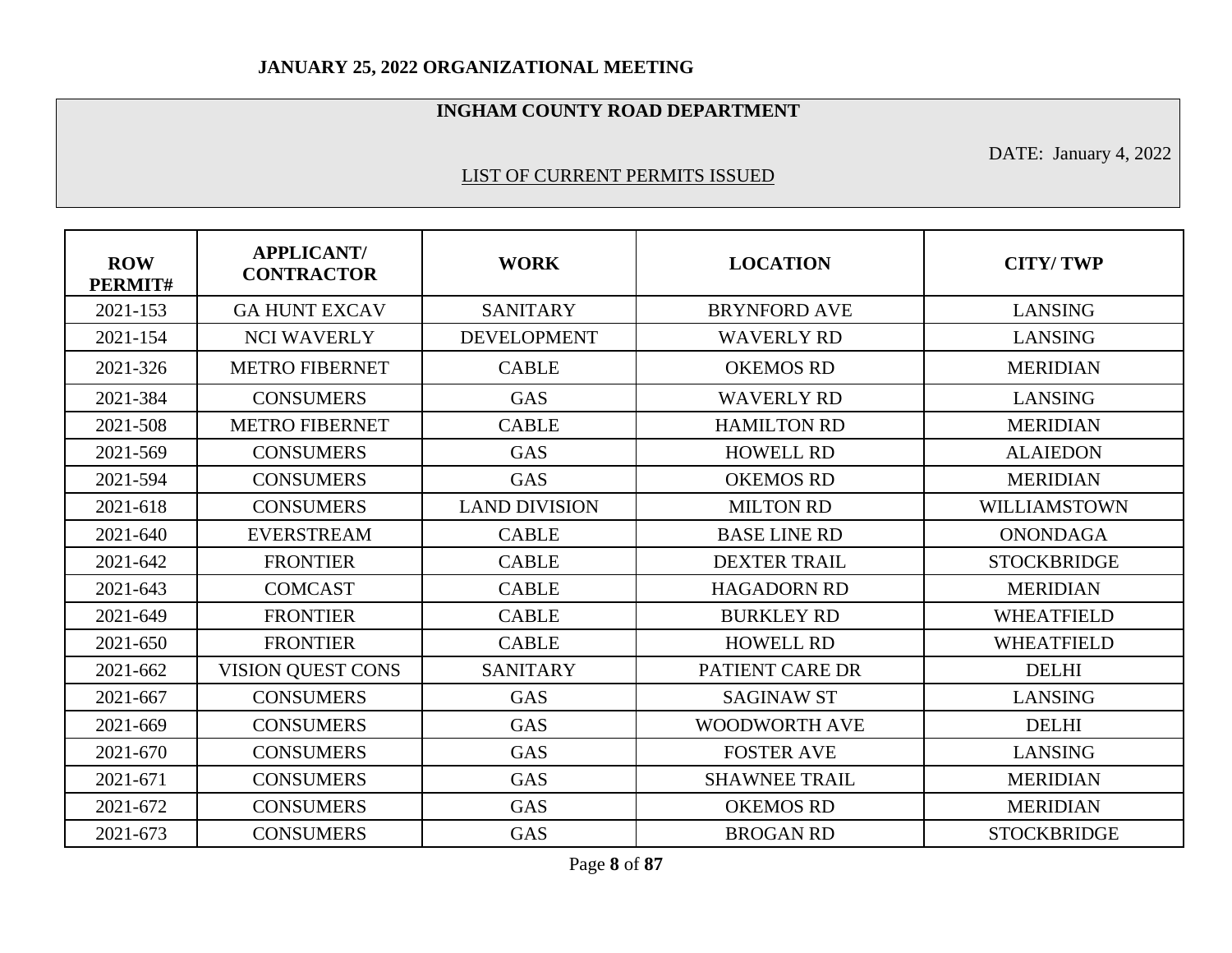|          |                  | JANUAK 1 25, 2022 UKGANIZA HUNAL MEETING |                       |                   |
|----------|------------------|------------------------------------------|-----------------------|-------------------|
| 2021-674 | <b>CONSUMERS</b> | <b>GAS</b>                               | <b>DELL RD</b>        | <b>DELHI</b>      |
| 2021-675 | <b>FRONTIER</b>  | <b>CABLE</b>                             | <b>SWAN RD</b>        | <b>WHITE OAK</b>  |
| 2021-676 | <b>CONSUMERS</b> | <b>GAS</b>                               | <b>EASTWOOD DR</b>    | <b>MERIDIAN</b>   |
| 2021-677 | <b>CONSUMERS</b> | <b>GAS</b>                               | <b>ONONDAGA RD</b>    | <b>ONONDAGA</b>   |
| 2021-680 | <b>CONSUMERS</b> | <b>GAS</b>                               | <b>CORWIN RD</b>      | <b>WHEATFIELD</b> |
| 2021-681 | <b>CONSUMERS</b> | <b>GAS</b>                               | <b>DALLAS AVE</b>     | <b>DELHI</b>      |
| 2021-682 | <b>CONSUMERS</b> | GAS                                      | <b>DALLAS AVVE</b>    | <b>DELHI</b>      |
| 2021-686 | <b>CONSUMERS</b> | <b>GAS</b>                               | <b>HARWICK DR</b>     | <b>LANSING</b>    |
| 2021-688 | <b>CONSUMERS</b> | <b>GAS</b>                               | <b>DEAN AVE</b>       | <b>DELHI</b>      |
| 2021-689 | <b>CONSUMERS</b> | GAS                                      | <b>WEMPLE AVE</b>     | <b>DELHI</b>      |
| 2021-690 | <b>CONSUMERS</b> | <b>GAS</b>                               | <b>EIFERT RD</b>      | <b>DELHI</b>      |
| 2021-691 | <b>CONSUMERS</b> | <b>GAS</b>                               | <b>TRIANON TRAIL</b>  | <b>DELHI</b>      |
| 2021-692 | <b>CONSUMERS</b> | GAS                                      | <b>OAKCLIFF LN</b>    | <b>LANSING</b>    |
| 2021-693 | <b>CONSUMERS</b> | <b>GAS</b>                               | <b>HULETT RD</b>      | <b>MERIDIAN</b>   |
| 2021-694 | <b>CONSUMERS</b> | <b>GAS</b>                               | PENOBSCOT DR          | <b>MERIDIAN</b>   |
| 2021-695 | <b>CONSUMERS</b> | <b>GAS</b>                               | <b>SMALL ACRES LN</b> | <b>MERIDIAN</b>   |
| 2021-696 | <b>CONSUMERS</b> | <b>GAS</b>                               | <b>MEADOWLAWN DR</b>  | <b>DELHI</b>      |
| 2021-697 | <b>CONSUMERS</b> | GAS                                      | <b>MANITOU DR</b>     | <b>MERIDIAN</b>   |
| 2021-698 | <b>CONSUMERS</b> | GAS                                      | <b>CHIPPEWA DR</b>    | <b>MERIDIAN</b>   |
| 2021-700 | <b>CONSUMERS</b> | <b>ELECTRIC</b>                          | <b>EDGAR RD</b>       | <b>DELHI</b>      |
| 2021-701 | ZAYO             | <b>CABLE</b>                             | <b>OKEMOS RD</b>      | <b>MERIDIAN</b>   |
| 2021-703 | <b>CONSUMERS</b> | <b>CABLE</b>                             | <b>OKEMOS RD</b>      | <b>MERIDIAN</b>   |
| 2021-705 | <b>CONSUMERS</b> | <b>GAS</b>                               | <b>MICHIGAN AVE</b>   | <b>LANSING</b>    |
| 2021-706 | <b>CONSUMERS</b> | <b>ELECTRIC</b>                          | <b>GILBERT RD</b>     | <b>DELHI</b>      |
| 2021-708 | <b>CONSUMERS</b> | <b>GAS</b>                               | STONEYCROFT DR        | <b>MERIDIAN</b>   |
| 2021-709 | AT & T           | <b>CABLE</b>                             | <b>FAIRVIEW AVE</b>   | <b>LANSING</b>    |
| 2021-710 | AT & T           | <b>CABLE</b>                             | MT HOPE RD            | <b>MERIDIAN</b>   |
| 2021-711 | AT&T             | <b>CABLE</b>                             | <b>GRACE ST</b>       | <b>LANSING</b>    |

 **JANUARY 25, 2022 ORGANIZATIONAL MEETING**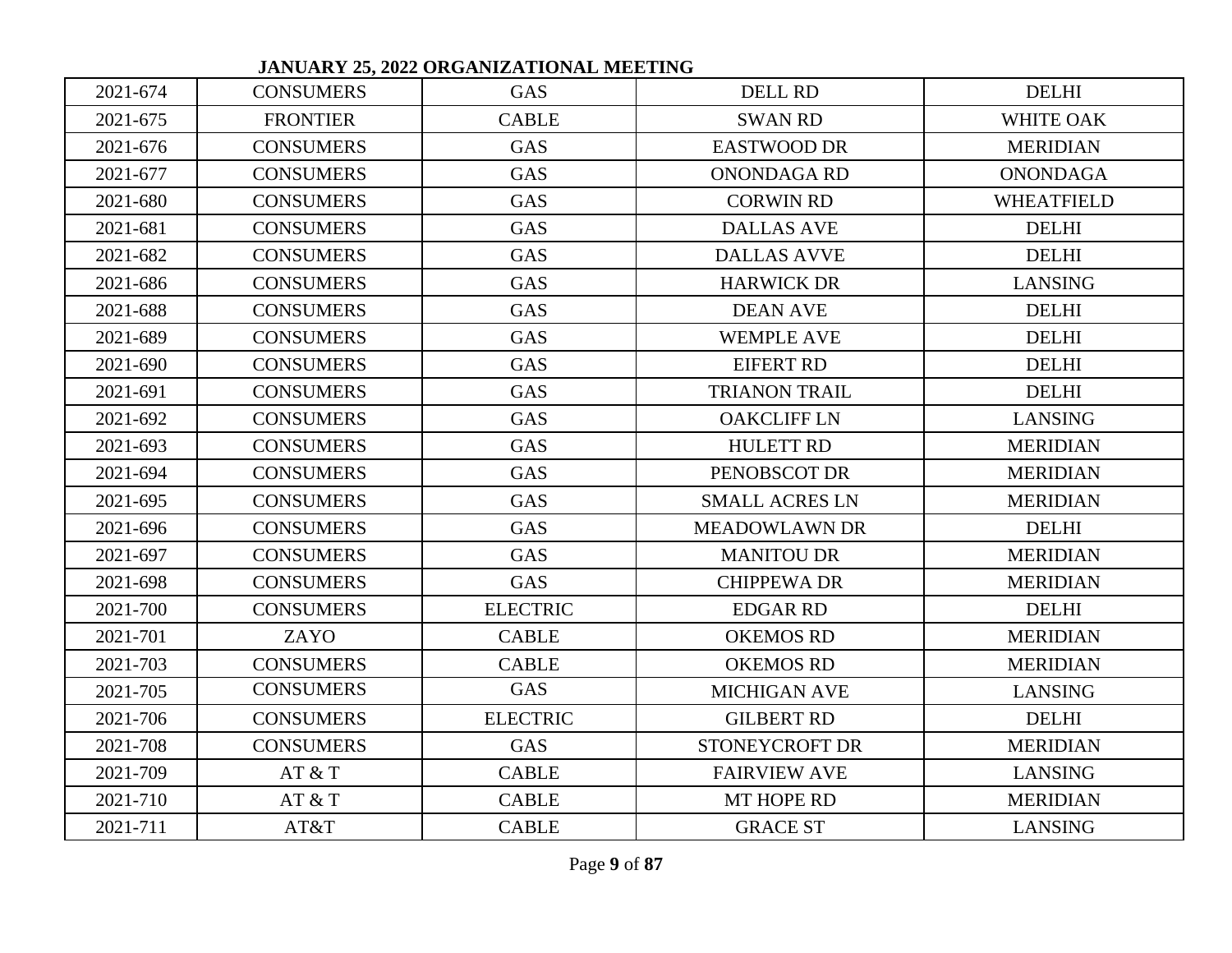|          |                        | JARUANI <i>25, 2022</i> UNUARIZA HURAL MEETIRG |                         |                    |
|----------|------------------------|------------------------------------------------|-------------------------|--------------------|
| 2021-714 | LBWL                   | <b>SOIL BORINGS</b>                            | <b>KALAMAZOO ST</b>     | <b>LANSING</b>     |
| 2021-720 | <b>CONSUMERS</b>       | <b>GAS</b>                                     | <b>INGALLS RD</b>       | <b>LESLIE</b>      |
| 2021-721 | <b>CONSUMERS</b>       | <b>GAS</b>                                     | <b>COLUMBIA ST</b>      | <b>MERIDIAN</b>    |
| 2021-724 | <b>FRONTIER</b>        | <b>CABLE</b>                                   | <b>GRAMER RD</b>        | <b>LEROY</b>       |
| 2021-725 | <b>FRONTIER</b>        | <b>CABLE</b>                                   | <b>HOLT RD</b>          | <b>WHEATFIELD</b>  |
| 2021-728 | <b>CONSUMERS</b>       | <b>GAS</b>                                     | <b>WAVERLY HILLS RD</b> | <b>LANSING</b>     |
| 2021-730 | <b>CONSUMERS</b>       | <b>GAS</b>                                     | <b>FOSTER AVE</b>       | <b>LANSING</b>     |
| 2021-731 | <b>CONSUMERS</b>       | <b>GAS</b>                                     | <b>HAYFORD AE</b>       | <b>LANSING</b>     |
| 2021-732 | <b>CONSUMERS</b>       | <b>GAS</b>                                     | <b>HAYFORD AVE</b>      | <b>LANSING</b>     |
| 2021-733 | <b>IC DRAIN OFFICE</b> | <b>DRAIN</b>                                   | <b>VARIOUS</b>          | <b>MERIDIAN</b>    |
| 2021-742 | <b>GA HUNT EXCAV</b>   | <b>SANITARY</b>                                | <b>JOLLY RD</b>         | <b>MERIDIAN</b>    |
| 2021-743 | <b>METRO FIBERNET</b>  | <b>ANNUAL BLANKET</b>                          | <b>VARIOUS</b>          | <b>VARIOUS</b>     |
| 2021-749 | <b>CONSUMERS</b>       | <b>ELECTRIC</b>                                | <b>NIMS RD</b>          | <b>BUNKER HILL</b> |
| 2021-751 | AT & T                 | <b>CABLE</b>                                   | <b>FOSTER AVE</b>       | <b>LANSING</b>     |
| 2021-752 | <b>ACD NET</b>         | <b>CABLE</b>                                   | <b>HASLETT RD</b>       | <b>MERIDAIN</b>    |
| 2021-753 | <b>ACD NET</b>         | <b>CABLE</b>                                   | <b>SILVERSTONE WAY</b>  | <b>MERIDIAN</b>    |
| 2021-756 | <b>FRONTIER</b>        | <b>CABLE</b>                                   | <b>OLD PLANK RD</b>     | <b>ONONDAGA</b>    |
| 2021-758 | <b>COMCAST</b>         | <b>CABLE</b>                                   | <b>GREEN RD</b>         | <b>MERIDIAN</b>    |
| 2021-759 | <b>COMCAST</b>         | <b>CABLE</b>                                   | <b>JOLLY OAK RD</b>     | <b>MERIDAIN</b>    |
| 2021-760 | <b>CONSUMERS</b>       | <b>GAS</b>                                     | <b>HAMILTON RD</b>      | <b>MERIDIAN</b>    |
| 2021-761 | <b>CONSUMERS</b>       | <b>GAS</b>                                     | <b>HAGADORN RD</b>      | <b>ALAIEDON</b>    |
| 2021-763 | <b>CONSUMERS</b>       | <b>GAS</b>                                     | <b>GOULD RD</b>         | <b>LANSING</b>     |
| 2021-764 | <b>CONSUMERS</b>       | <b>GAS</b>                                     | <b>GROVENBURG RD</b>    | <b>DELHI</b>       |
| 2021-765 | <b>CONSUMERS</b>       | <b>GAS</b>                                     | <b>COLUMBIA RD</b>      | <b>AURELIUS</b>    |
| 2021-766 | <b>CONSUMERS</b>       | <b>GAS</b>                                     | <b>ROSEMARY ST</b>      | <b>LANSING</b>     |
| 2021-767 | <b>CONSUMERS</b>       | <b>GAS</b>                                     | <b>BIBER ST</b>         | <b>MERIDIAN</b>    |
| 2021-768 | <b>CONSUMERS</b>       | <b>GAS</b>                                     | <b>SHAW ST</b>          | <b>MERIDIAN</b>    |
| 2021-769 | <b>MDOT</b>            | <b>MDOT PROJECT</b>                            | <b>BARNES RD</b>        | <b>VEVAY</b>       |

 **JANUARY 25, 2022 ORGANIZATIONAL MEETING**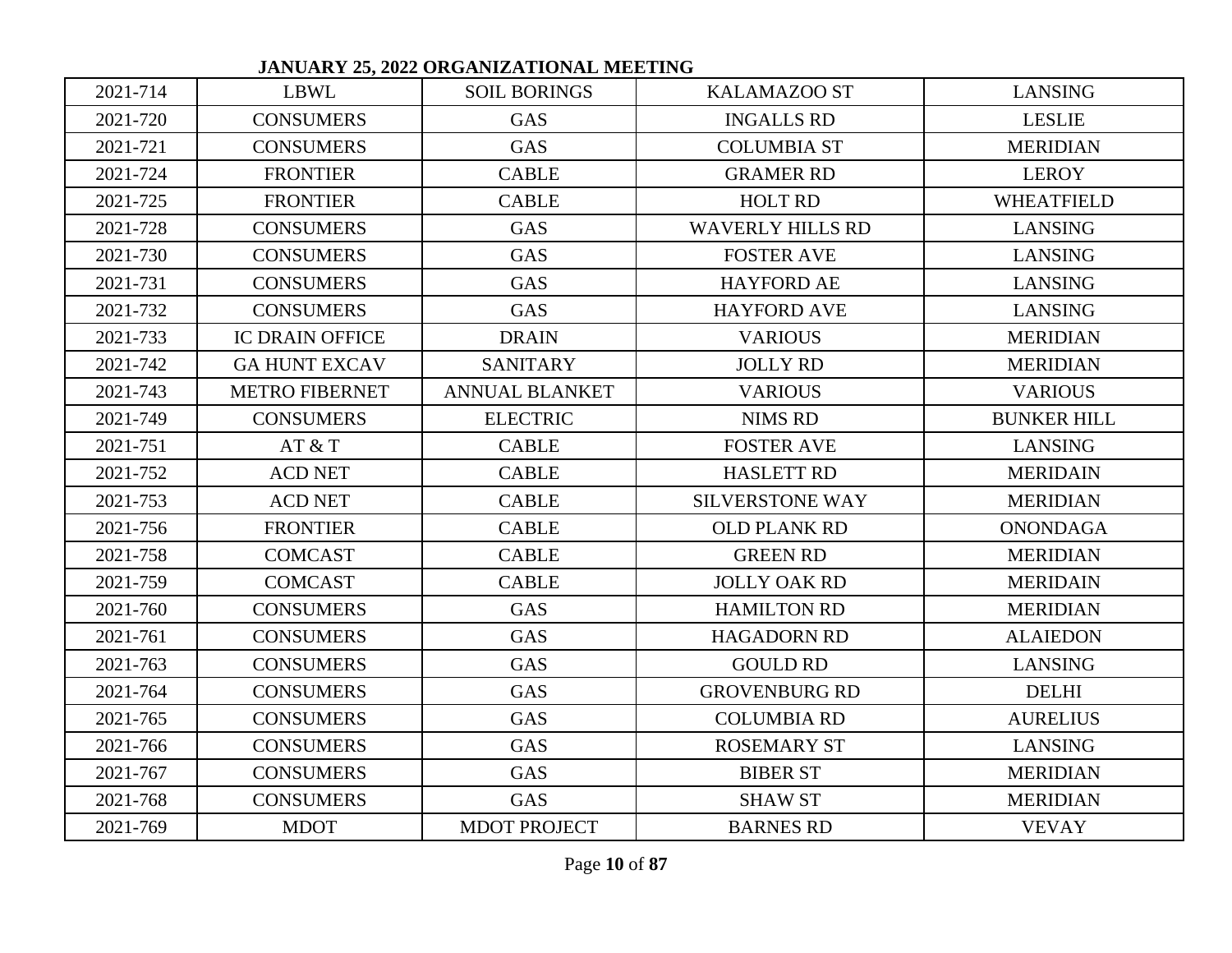|          |                                        | wini setsua onomumitto wie metal |                       |                    |
|----------|----------------------------------------|----------------------------------|-----------------------|--------------------|
| 2021-770 | <b>SPEEDWAY</b>                        | <b>GROUNDWATER</b>               | <b>KALAMAZOO ST</b>   | <b>LANSING</b>     |
| 2021-771 | <b>FRONTIER COMM</b>                   | <b>CABLE</b>                     | <b>KINNEVILLE RD</b>  | <b>ONONDAGA</b>    |
| 2021-774 | <b>CONSUMERS</b>                       | <b>GAS</b>                       | <b>MAPLE ST</b>       | <b>DELHI</b>       |
| 2021-775 | <b>CONSUMERS</b>                       | <b>GAS</b>                       | <b>KENMORE DR</b>     | <b>MERIDIAN</b>    |
| 2021-779 | <b>CONSUMERS</b>                       | <b>GAS</b>                       | <b>MARQUERITE AVE</b> | <b>LANSING</b>     |
| 2021-781 | <b>MARGARET KINNEY</b><br><b>TRUST</b> | <b>LAND DIVISION</b>             | <b>HAGADORN RD</b>    | <b>ALAIEDON</b>    |
| 2021-782 | <b>DELHI TWP</b>                       | <b>SANITARY</b>                  | <b>GROVENBURG RD</b>  | <b>DELHI</b>       |
| 2021-788 | <b>CONSUMERS</b>                       | <b>GAS</b>                       | <b>WAVERLY RD</b>     | <b>LANSING</b>     |
| 2021-790 | <b>CONSUMERS</b>                       | <b>GAS</b>                       | <b>KINGSWOOD DR</b>   | <b>MERIDIAN</b>    |
| 2021-792 | <b>COMCAST</b>                         | <b>CABLE</b>                     | <b>WOODFIELD RD</b>   | <b>MERIDIAN</b>    |
| 2021-793 | <b>CONSUMERS</b>                       | <b>ELECTRIC</b>                  | <b>CURTICE RD</b>     | <b>AURELIUS</b>    |
| 2021-794 | <b>CONSUMERS</b>                       | <b>GAS</b>                       | <b>NAKOMA DR</b>      | <b>MERIDIAN</b>    |
| 2021-796 | <b>FRONTIER</b>                        | <b>CABLE</b>                     | <b>LINN RD</b>        | <b>WHEATFIELD</b>  |
| 2021-797 | <b>FRONTIER</b>                        | <b>CABLE</b>                     | <b>DIETZ RD</b>       | <b>LOCKE</b>       |
| 2021-798 | <b>CONSUMERS</b>                       | <b>GAS</b>                       | <b>AUBURN AVE</b>     | <b>DELHI</b>       |
| 2021-799 | <b>CONSUMERS</b>                       | <b>GAS</b>                       | <b>DELL RD</b>        | <b>DELHI</b>       |
| 2021-800 | <b>FRONTIER</b>                        | <b>CABLE</b>                     | <b>HEENEY RD</b>      | <b>STOCKBRIDGE</b> |
| 2021-801 | <b>FRONTIER</b>                        | <b>CABLE</b>                     | <b>BROGAN RD</b>      | <b>STOCKBRIDGE</b> |
| 2021-803 | <b>CONSUMERS</b>                       | <b>GAS</b>                       | <b>JOLLY RD</b>       | <b>MERIDIAN</b>    |
| 2021-804 | <b>CONSUMERS</b>                       | <b>GAS</b>                       | <b>HASLETT RD</b>     | <b>MERIDIAN</b>    |
| 2021-805 | <b>CONSUMERS</b>                       | <b>ELECTRIC</b>                  | <b>MOHAWK RD</b>      | <b>MERIDIAN</b>    |
| 2021-808 | <b>CONSUMERS</b>                       | <b>GAS</b>                       | <b>GROVENBURG RD</b>  | <b>DELHI</b>       |
| 2021-809 | <b>CONSUMERS</b>                       | <b>ELECTRIC</b>                  | <b>SKYLINE DR</b>     | <b>MERIDIAN</b>    |
| 2021-879 | <b>EVERSTREAM</b>                      | <b>CABLE</b>                     | MT HOPE RD            | <b>MERIDIAN</b>    |

 **JANUARY 25, 2022 ORGANIZATIONAL MEETING** 

Director of Engineering & County Highway Engineer: \_

Kelly R. Jones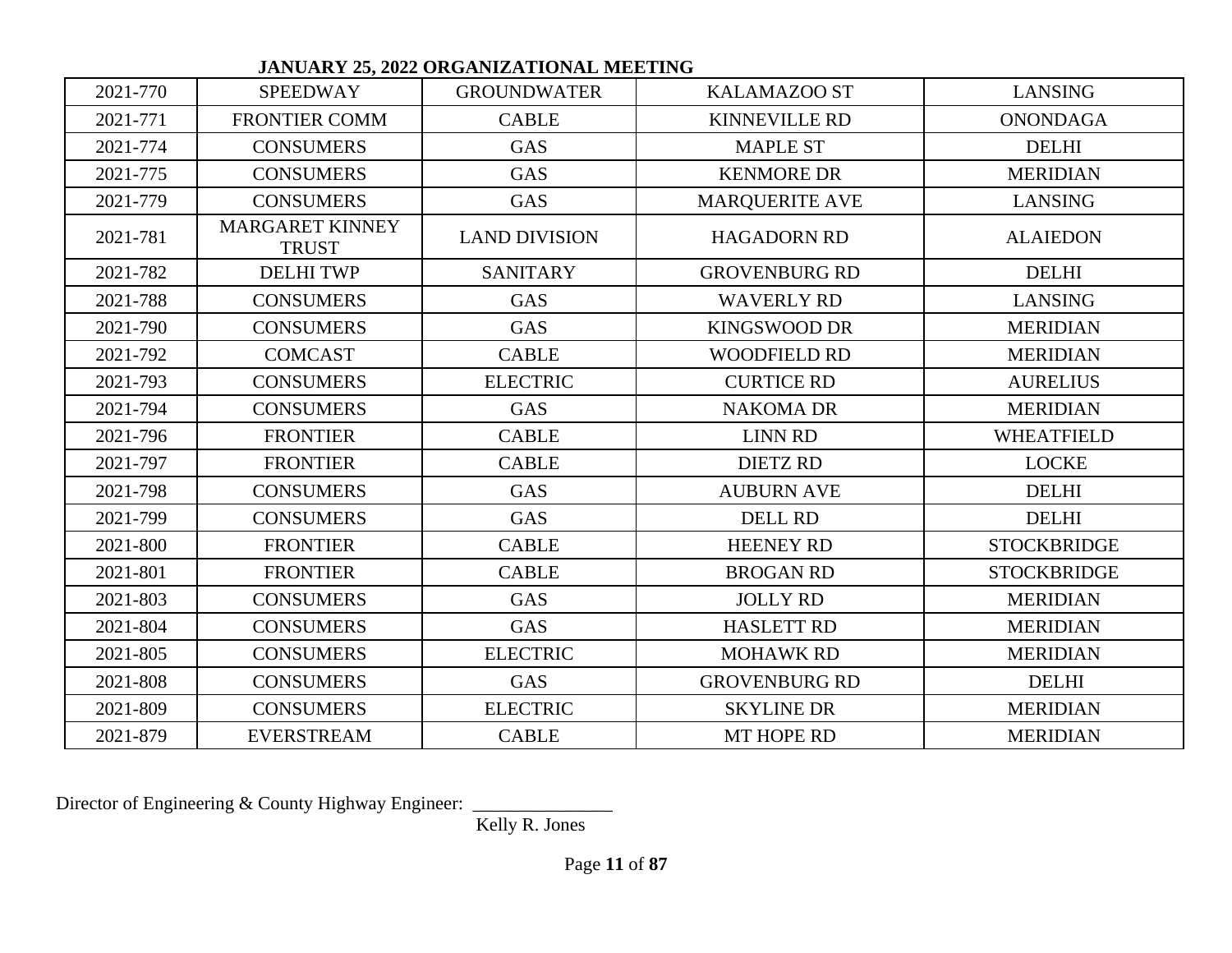#### **ADOPTED - JANUARY 25, 2022**

#### **AGENDA ITEM NO. 5**

Introduced by the County Services and Finance Committees of the:

# INGHAM COUNTY BOARD OF COMMISSIONERS **RESOLUTION PLEDGING FULL FAITH AND CREDIT TO SMITH AND OESTERLE DRAIN DRAINAGE DISTRICT BONDS RESOLUTION # 22– 014**

Minutes of a regular meeting of the Board of Commissioners of Ingham County, Michigan, held in the Ingham County Courthouse, Mason, Michigan, on January 25, 2022, at 6:30 p.m., local time.

|         | <b>PRESENT:</b> Commissioners          | Crenshaw, Cahill, Celentino, Grebner, Maiville, Naeyaert, Peña, |  |  |
|---------|----------------------------------------|-----------------------------------------------------------------|--|--|
|         | Polsdofer, Schafer, Sebolt, and Trubac |                                                                 |  |  |
| ABSENT: | Commissioners                          | Slaughter, Stivers, and Tennis.                                 |  |  |

The following resolution was offered by Commissioner Sebolt and supported by Commissioner: Naevaert

WHEREAS pursuant to a petition filed with the Drain Commissioner of the County of Ingham, State of Michigan (the "Drain Commissioner"), proceedings have been taken under the provisions of Act 40, Public Acts of Michigan, 1956, as amended (the "Act"), for the making of certain intra-county drain improvements referred to as the Smith and Oesterle Drain Maintenance and Improvement Project (the "Project"), which is being undertaken by the Smith and Oesterle Drain Drainage District (the "Drainage District") in a Special Assessment District (the "Special Assessment District") established by the Drainage District; and

WHEREAS, the Project is necessary for the protection of the public health, and in order to provide funds to pay the costs of the Project, the Drain Commissioner intends to issue the Drainage District's bonds (the "Bonds") in an amount not to exceed \$1,200,000 pursuant to the Act; and

WHEREAS, the principal of and interest on the Bonds will be payable from assessments to be made upon public corporations and/or benefited properties in the Special Assessment District (the "Special Assessments"); and

WHEREAS, the Drain Commissioner, in consultation with professionals engaged by the Drainage District, has analyzed the Special Assessments and the proposed Bonds; and informed the County that there is no other

Page **12** of **87**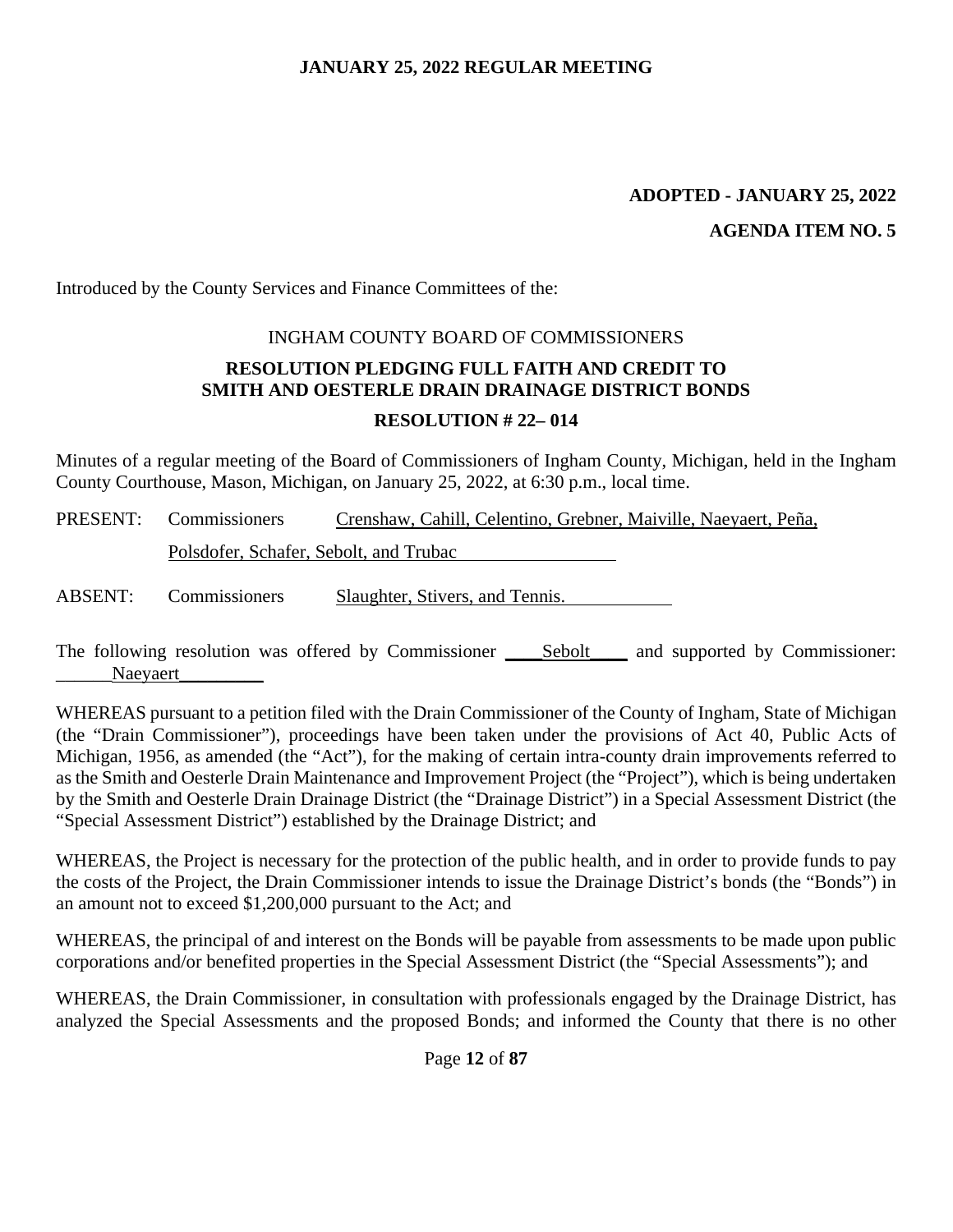indebtedness of the Drainage District secured by the Special Assessments, and that the Special Assessments will be levied in an amount equal to or greater than the par amount of the Bonds, assuring the County that there is a sufficient amount of Special Assessments levied, which together with interest thereon is projected to be sufficient to make payments of the principal of and interest on the Bonds as they become due; and

WHEREAS, PFM Financial Advisors LLC has been engaged by the Drainage District to review such projections and to assist the Drainage District as registered municipal advisor for the issuance of the Bonds; and

WHEREAS, the Ingham County Board of Commissioners (the "Board") may, by resolution adopted by a majority of the members of the Board, pledge the full faith and credit of the County for the prompt payment of the principal of and interest on the Bonds pursuant to Section 276 of the Act; and

WHEREAS, the Drain Commissioner has informed the County that the pledge of the full faith and credit of the County to the Bonds will reduce the interest cost of financing the Project thus reducing the interest cost of the County and the property owners in the Drainage District for the Project; and

WHEREAS, if the County has advanced funds pursuant to its full faith and credit pledge and the Drainage District does not have funds to reimburse the County, the Act requires the Drain Commissioner to levy an additional assessment in such an amount as is required to reimburse the County for its advance; and

WHEREAS, the Drain Commissioner recommends that the Board adopt a resolution to pledge the full faith and credit of the County for the prompt payment of the principal of and interest on the Bonds; and

WHEREAS, based on the recommendation of the Drain Commissioner, the Board agrees to pledge the full faith and credit of the County to the Bonds.

NOW, THEREFORE, IT IS RESOLVED as follows:

1. The County pledges its full faith and credit for the prompt payment of the principal of and interest on the Bonds in a par amount not to exceed \$1,200,000. The County shall immediately advance sufficient moneys from County funds, as a first budget obligation, to pay the principal of and interest on any of the Bonds should the Drainage District fail to pay such amounts when due. The County shall, if necessary, levy a tax on all taxable property in the County, to the extent other available funds are insufficient to pay the principal of and interest on the Bonds when due.

2. Should the County advance County funds pursuant to the pledge made in this Resolution, the amounts shall be repaid to the County from assessments or reassessments made upon benefited properties in the Special Assessment District as provided in the Act.

3. The Chairperson of the Board, the County Administrator, the County Clerk, the County Treasurer, the County Finance Director and any other official of the County, or any one or more of them ("Authorized Officers"), are authorized and directed to take all actions necessary or desirable for the issuance of the Bonds and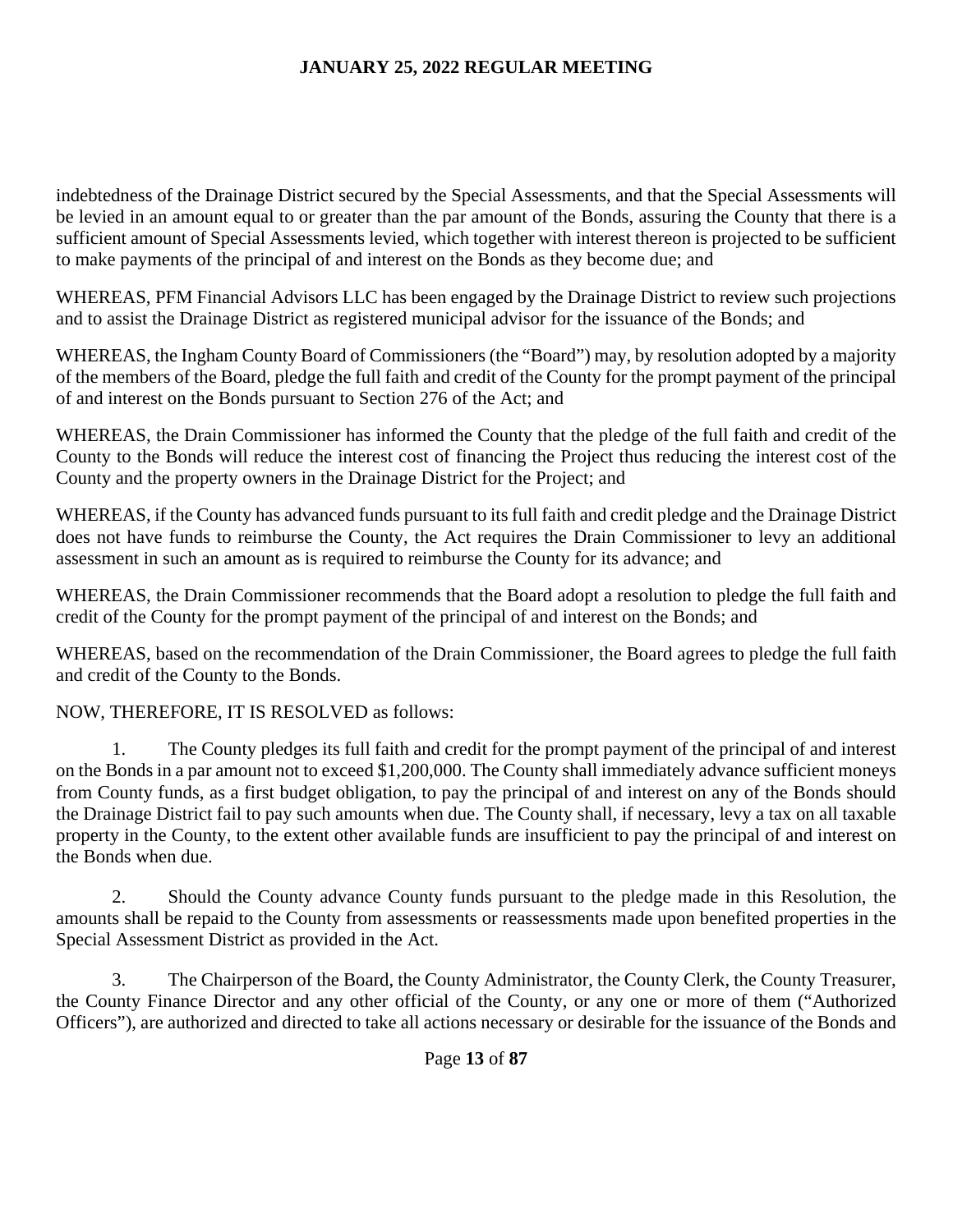to execute any documents or certificates necessary to complete the issuance of the Bonds, including, but not limited to, any applications including the Michigan Department of Treasury, Application for State Treasurer's Approval to Issue Long-Term Securities, any waivers, certificates, receipts, orders, agreements, instruments, and any certificates relating to federal or state securities laws, rules, or regulations and to participate in the preparation of a preliminary official statement and a final official statement for the Bonds and to sign such documents and give any approvals necessary therefore.

4. Any one of the Authorized Officers is hereby authorized to execute a certificate of the County to comply with the continuing disclosure undertaking of the County with respect to the Bonds pursuant to paragraph (b)(5) of SEC Rule 15c2-12 issued under the Securities Exchange Act of 1934, as amended, and amendments to such certificate from time to time in accordance with the terms of such certificate (the certificate and any amendments thereto are collectively referred to herein as the "Continuing Disclosure Certificate"). The County hereby covenants and agrees that it will comply with and carry out all of the provisions of the Continuing Disclosure Certificate.

5. All resolutions and parts of resolutions are, to the extent of any conflict with this resolution, rescinded to the extent of the conflict.

| YEAS:          | Commissioners Crenshaw, Cahill, Celentino, Grebner, Maiville, Naeyaert, Peña, Polsdofer, |
|----------------|------------------------------------------------------------------------------------------|
|                | Schafer, Sebolt, and Trubac                                                              |
|                |                                                                                          |
|                |                                                                                          |
| NAYS:          | <b>Commissioners</b>                                                                     |
|                | ABSTAIN: Commissioners                                                                   |
| <b>ABSENT:</b> | Commissioners<br>Slaughter, Stivers, and Tennis.                                         |

# **COUNTY SERVICES: Yeas:** Sebolt, Grebner, Celentino, Peña, Maiville, Naeyaert **Nays**: None **Absent:** Stivers **Approved 01/18/2022**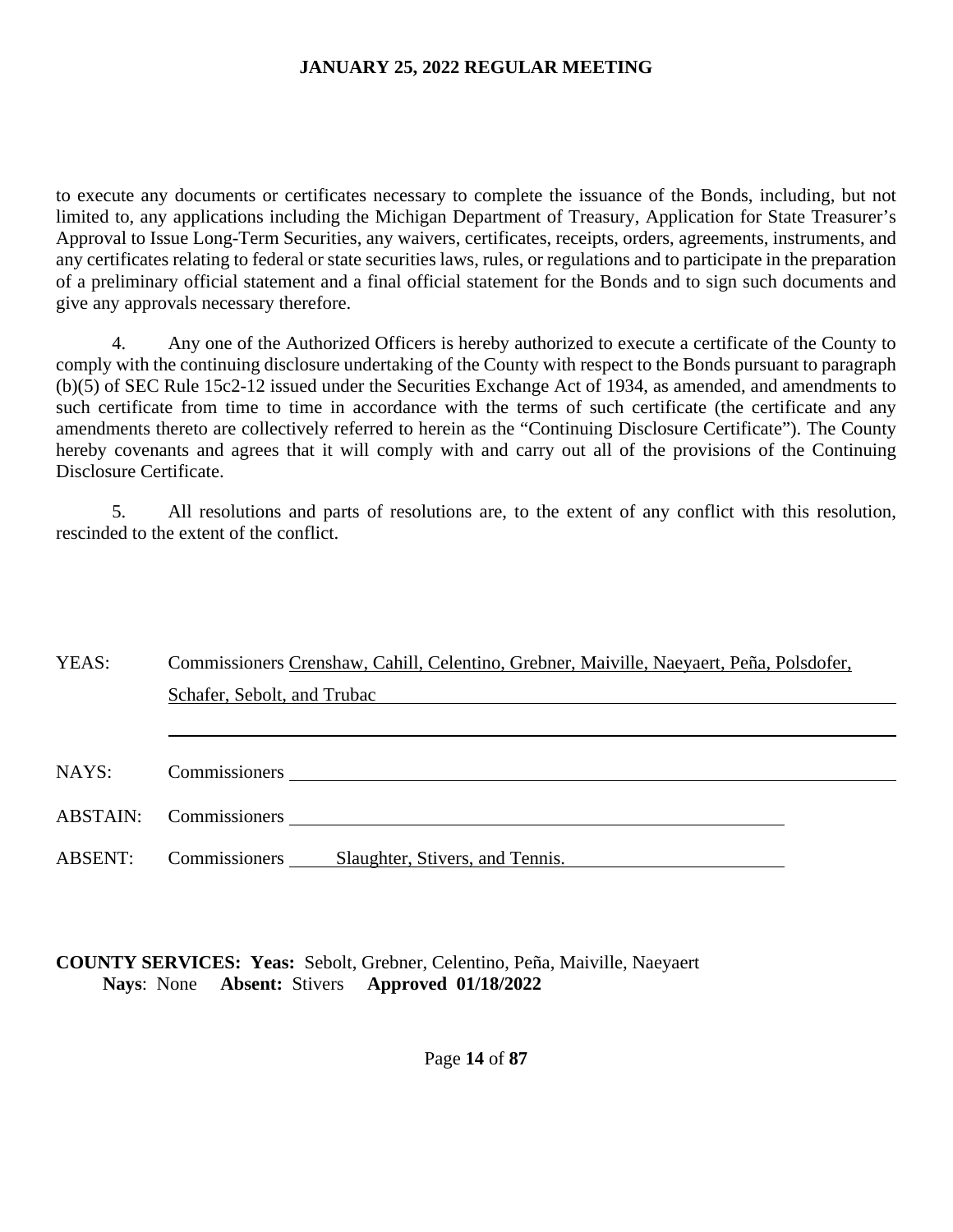**FINANCE: Yeas:** Grebner, Tennis, Crenshaw, Polsdofer, Peña, Schafer

**Nays:** None **Absent:** Stivers **Approved 01/19/2022** 

Commissioner Sebolt moved to adopt the resolution.

Commissioner Naeyaert supported the motion.

The motion carried by unanimous roll call vote. Absent: Commissioner Slaughter, Stivers, and Tennis.

 $\overline{a}$ 

RESOLUTION DECLARED ADOPTED.

Barb Byrum, Clerk County of Ingham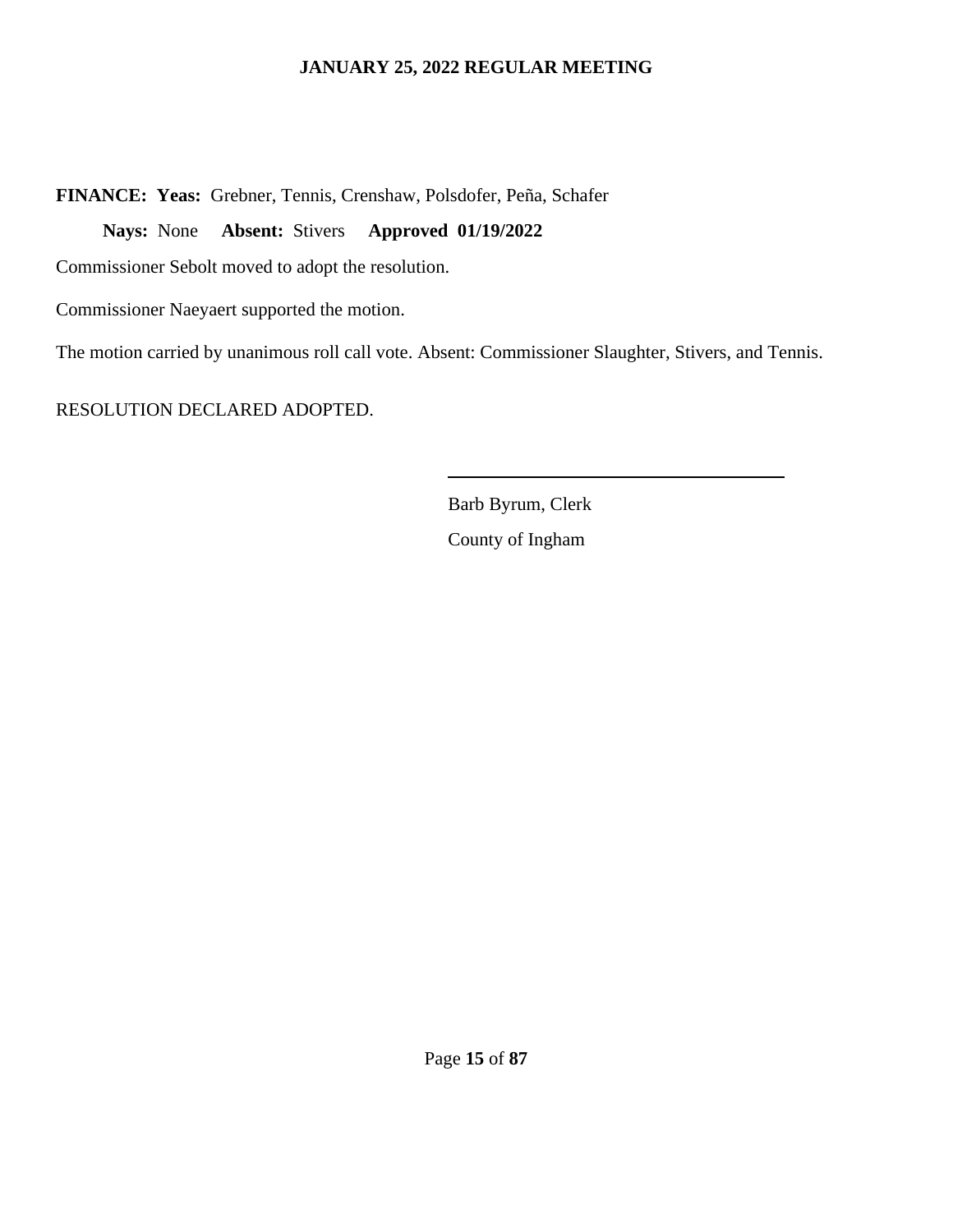# **CERTIFICATION**

I, Barb Byrum, the duly qualified and acting Clerk of Ingham County, Michigan (the "County") do hereby certify that the foregoing is a true and complete copy of a resolution adopted by the Board of Commissioners at a meeting held on \_\_\_\_\_\_\_\_, 2022, the original of which is on file in my office. Public notice of said meeting was given pursuant to and in compliance with Act 267, Public Acts of Michigan, 1976, as amended.

 $\overline{a}$ 

Date: \_\_\_\_\_\_\_\_\_\_, 2022 County of Ingham

Barb Byrum, Clerk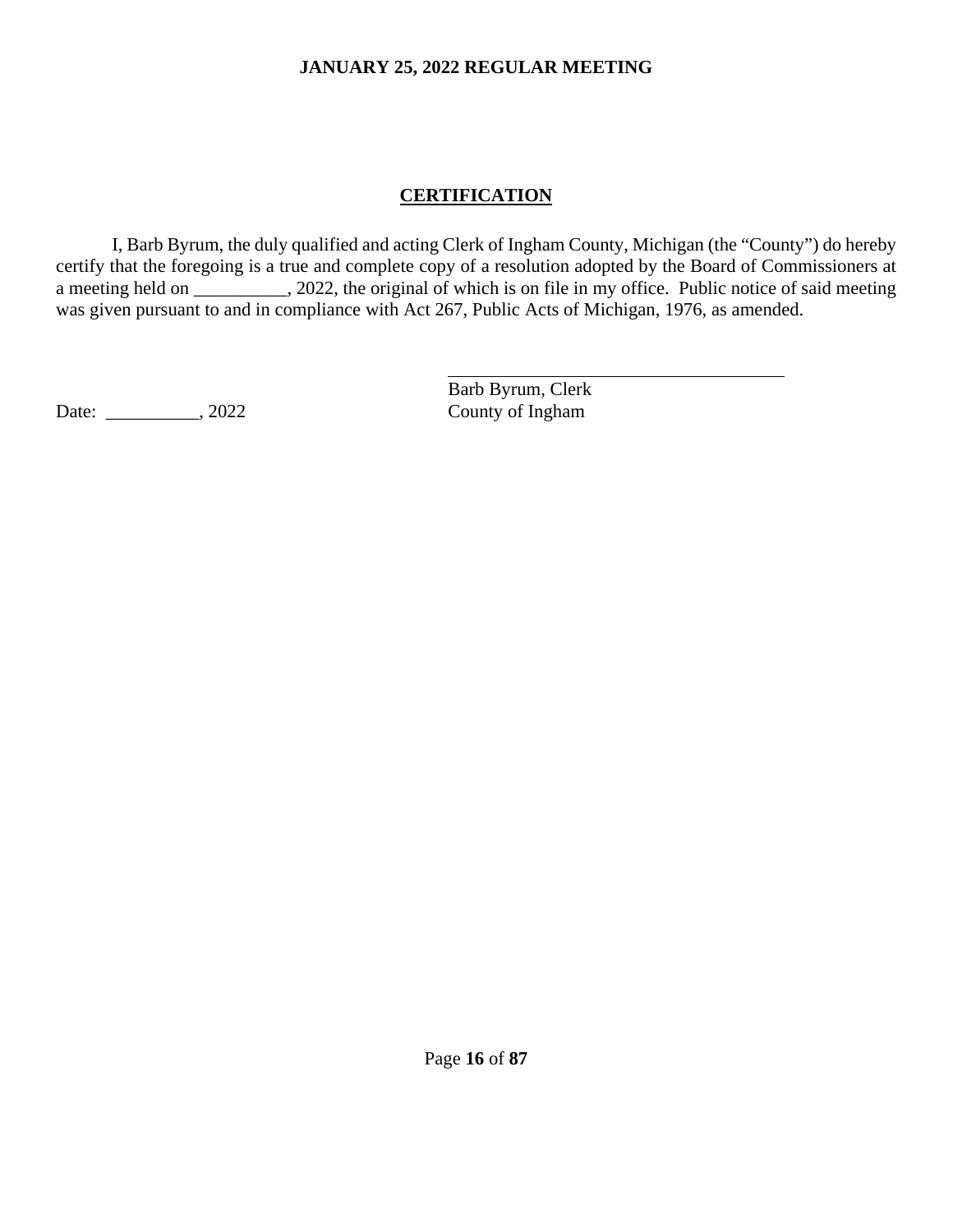#### **ADOPTED - JANUARY 25, 2022 AGENDA ITEM NO. 6**

Introduced by the County Services and Finance Committees of the:

### INGHAM COUNTY BOARD OF COMMISSIONERS

## **RESOLUTION TO AMEND THE CONTRACT WITH CAPITAL CONSULTANTS, INC. FOR STATE COMMUNITY DEVELOPMENT BLOCK GRANT SITE READINESS PRELIMINARY ENGINEERING SERVICES**

### **RESOLUTION #22 – 015**

WHEREAS, the Michigan Strategic Fund invited Units of General Local Government to apply for its Community Development Block Grant (CDBG) Program to support the Michigan Economic Development Corporation (MEDC) Site Readiness Improvement Program; and

WHEREAS, Ingham County is an eligible Unit of General Local Government and approved Resolution #20- 116 on March 9, 2021 authorizing the County Controller as Certifying Officer to submit a CDBG grant request of \$120,500 to better prepare key vacant industrial sites for development in the townships of Vevay and Delhi and the cities of Mason and Williamston; and

WHEREAS, Ingham County was awarded the CDBG grant request and fully executed the grant agreement on May 19, 2021, approved as to form by Cohl, Stoker & Toskey, P.C.; and

WHEREAS, the relevant property owners, municipalities, and project partners have committed local funds in the estimated amount of \$30,000; and

WHEREAS, Ingham County is not liable for any matching funds, and grant management falls under the auspices of the Economic Development Corporation (EDC), currently managed by the Lansing Economic Area Partnership (LEAP); and

WHEREAS, Ingham County published a Request for Qualifications (RFQ) #70-21 for preliminary engineering services on August 10, 2021, and after due public notice provided in the City Pulse on August 18, 2021, Ingham County received four bids; and

WHEREAS, the Ingham County Board of Commissioners approved Resolution #21-512 to enter into a contract with Capital Consultants, Inc. for an amount not-to-exceed \$120,500; and

Page **17** of **87**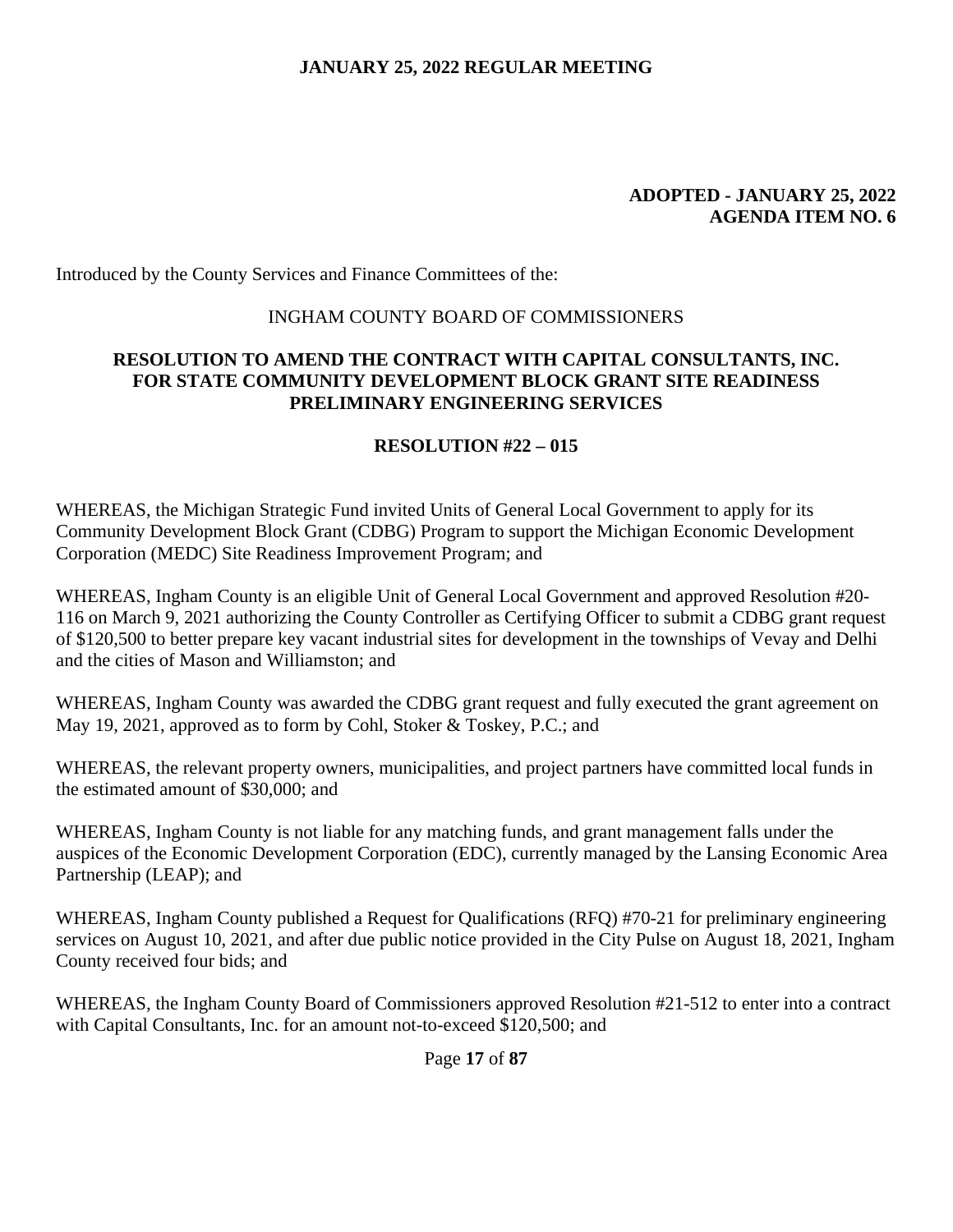WHEREAS, after discussion with Capital Consultants, Inc. and project partners, including county financial services, LEAP recommends amending the contract for an amount not-to-exceed \$138,000, which includes the matching funds altogether in one contract for a more simplified and efficient financial process for all parties; and

WHEREAS, the Phase I environmental assessment currently in the scope of services for the Vevay Township site should be removed from the Ingham County and Capital Consultants, Inc. contract and will be completed via a separate contract through LEAP's EPA brownfield assessment dollars; and

WHEREAS, Ingham County still is not liable for any costs as the entire contracted amount will be reimbursed fully by grant funds and partner matching funds.

THEREFORE BE IT RESOLVED, that the Ingham County Board of Commissioners authorizes amending the contract with Capital Consultants, Inc. for an amount not-to-exceed \$138,000. BE IT FURTHER RESOLVED, that the Chairperson of the Ingham County Board of Commissioners is authorized to sign the amended contract for services and any necessary documents consistent with this resolution after approval as to form by the County Attorney.

BE IT FURTHER RESOLVED, that should any section, clause, or phrase of this resolution be declared by the Courts to be invalid, the same shall not affect the validity of this resolution as a whole nor any part thereof other than the part so declared to be invalid and all resolutions or parts of resolutions in conflict with any of the provisions of this resolution are hereby repealed.

# **COUNTY SERVICES: Yeas:** Sebolt, Grebner, Celentino, Peña, Maiville, Naeyaert **Nays**: None **Absent:** Stivers **Approved 01/18/2022**

**FINANCE: Yeas:** Grebner, Tennis, Crenshaw, Polsdofer, Peña, Schafer **Nays:** None **Absent:** Stivers **Approved 01/19/2022**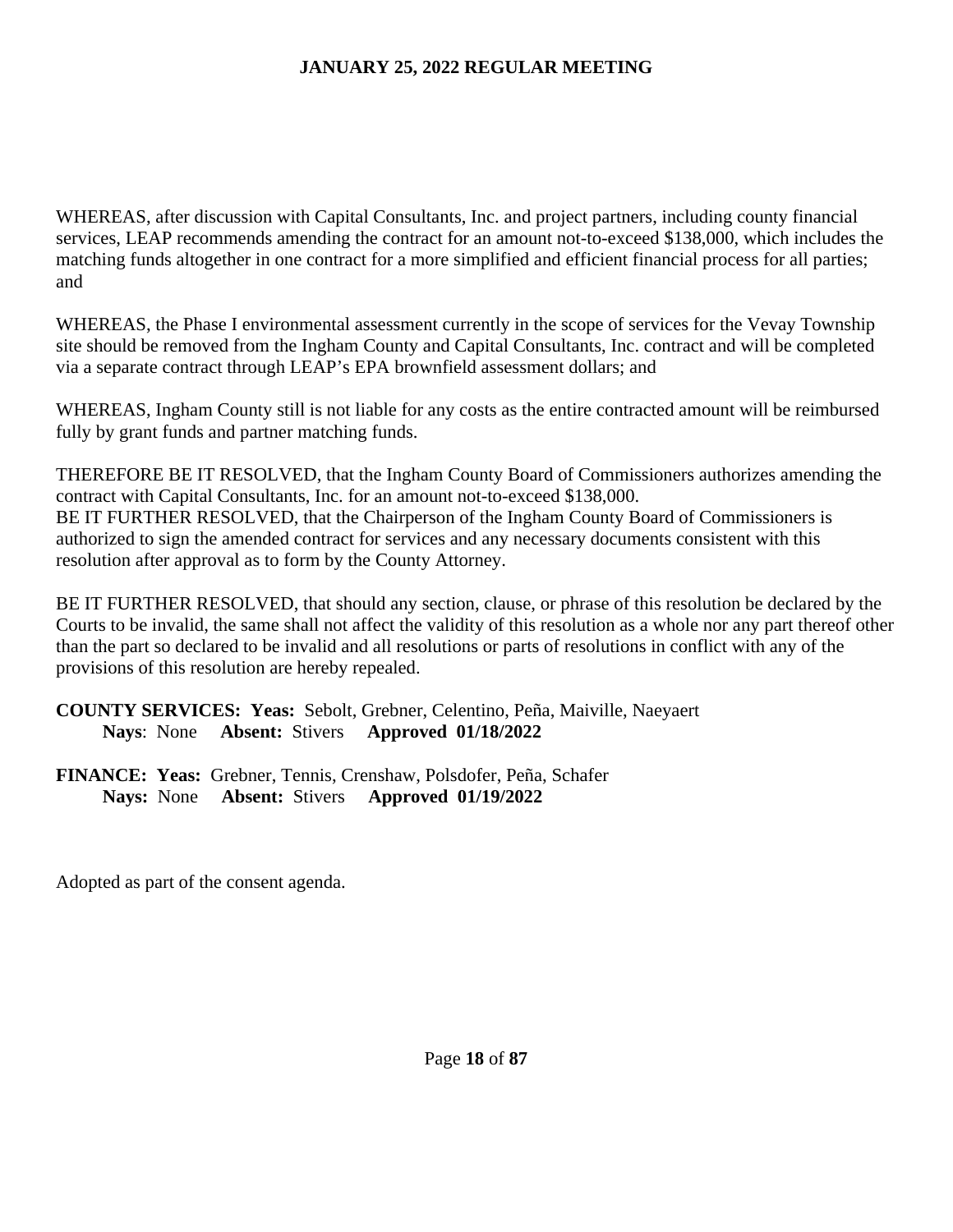#### **ADOPTED - JANUARY 25, 2022 AGENDA ITEM NO. 7**

Introduced by the County Services and Finance Committees of the:

### INGHAM COUNTY BOARD OF COMMISSIONERS

### **RESOLUTION TO AUTHORIZE AN AGREEMENT WITH THE INGHAM CONSERVATION DISTRICT**

### **RESOLUTION #22 – 016**

WHEREAS, Conservation Districts were established in response to the "Dust Bowl" to improve farming practices and be protective of the environment; and

WHEREAS, the Ingham Conservation District was established in 1946; and

WHEREAS, the role of Conservation Districts has expanded to be protective of all-natural resources including soil, water, wildlife, etc.; and

WHEREAS, Ingham Conservation District made a budget request to provide operational funding in support of education and outreach, conservation-oriented events, vehicle, and property maintenance and office support; and

WHEREAS, the 2022 Ingham County budget includes \$10,000 for the Ingham Conservation District.

THEREFORE BE IT RESOLVED, that the Ingham County Board of Commissioners authorizes an agreement with the Ingham Conservation District to provide operational funding in support of education and outreach, staff support, vehicle, and property maintenance and office support.

BE IT FURTHER RESOLVED, that this agreement shall be for the period of January 1, 2022 through December 31, 2022 in an amount not to exceed \$10,000.

BE IT FURTHER RESOLVED, that the Chairperson of the Board of Commissioners is hereby authorized to sign any necessary contract documents on behalf of the County after approval as to form by the County Attorney.

**COUNTY SERVICES: Yeas:** Sebolt, Grebner, Celentino, Peña, Maiville, Naeyaert **Nays**: None **Absent:** Stivers **Approved 01/18/2022** 

Page **19** of **87**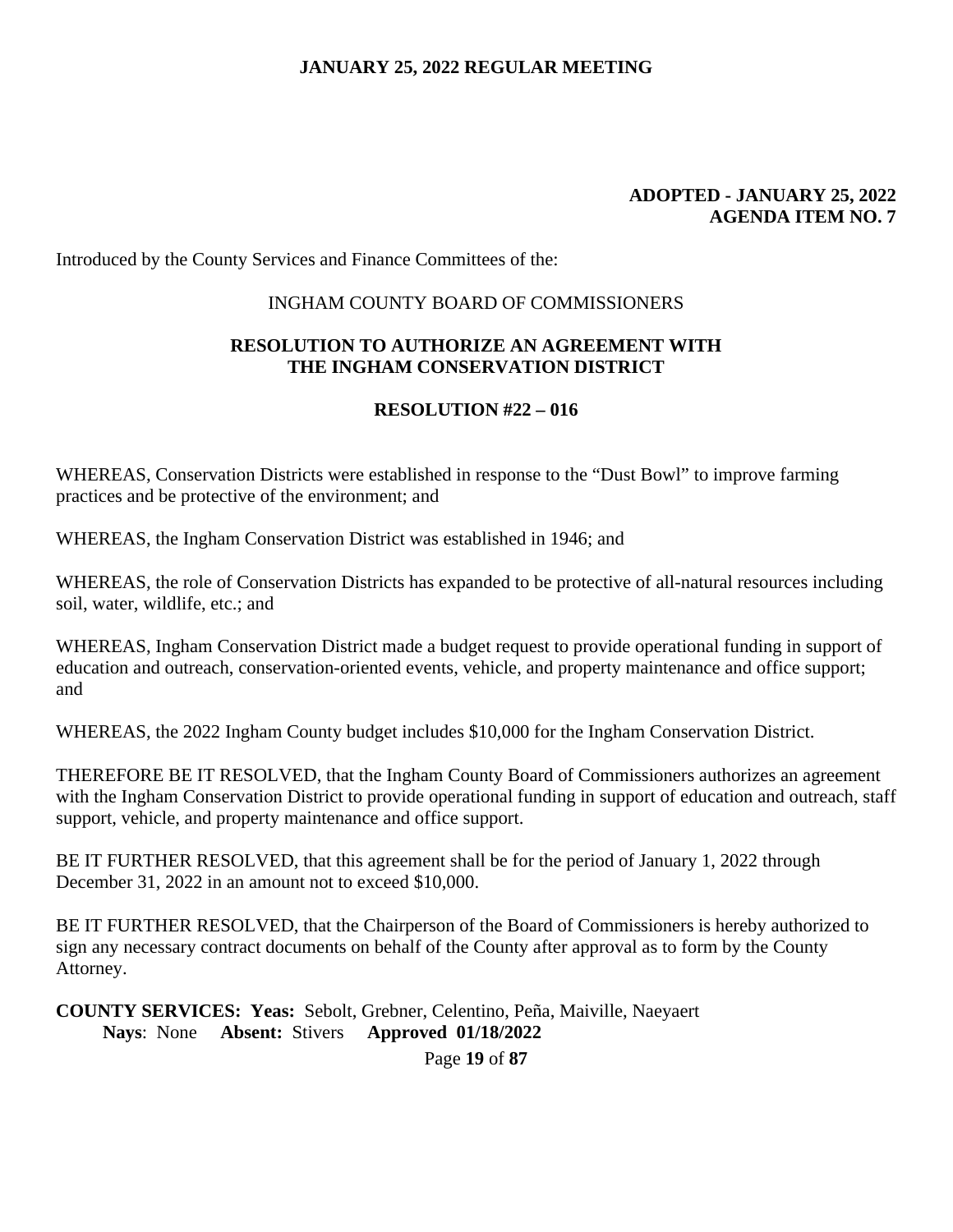# **FINANCE: Yeas:** Grebner, Tennis, Crenshaw, Polsdofer, Peña, Schafer **Nays:** None **Absent:** Stivers **Approved 01/19/2022**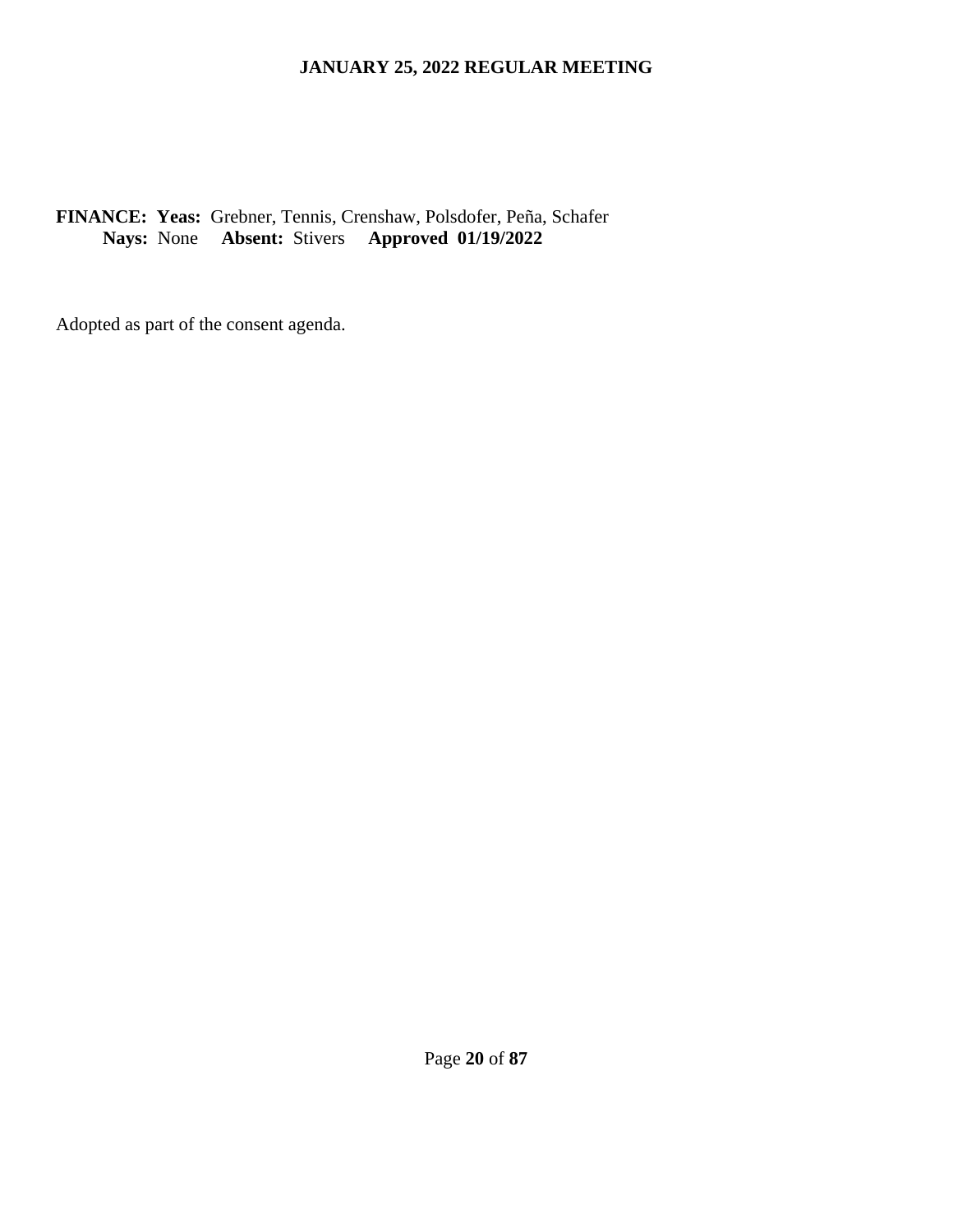#### **ADOPTED - JANUARY 25, 2022 AGENDA ITEM NO. 8**

Introduced by the County Services and Finance Committees of the:

#### INGHAM COUNTY BOARD OF COMMISSIONERS

### **RESOLUTION TO CONTRACT FOR COMMERCIAL AND INDUSTRIAL APPRAISALS**

#### **RESOLUTION #22 – 017**

WHEREAS, the contracting for commercial and/or industrial appraisals has been approved for the 2022 Equalization Department Budget; and

WHEREAS, the Purchasing Department has advertised and requested proposals for the necessary contractual service; and

WHEREAS, Michigan Equalization Services of Clark Lake, Michigan has submitted an acceptable proposal in accordance with the qualifications required by the Equalization Department; and

WHEREAS, it is the recommendation of the Ingham County Equalization Department in concurrence with the Purchasing Department to award this contract to Michigan Equalization Services.

THEREFORE BE IT RESOLVED, that the Ingham County Board of Commissioners, through the Equalization Department, authorizes entering into a contract with Michigan Equalization Services in an annual amount as set forth in the following schedule:

> Years 1 - 3: \$96,000 Years 4 - 5: \$102,000

The cost to be provided for in the 2022 and subsequent years Equalization Department Budget.

BE IT FURTHER RESOLVED, that a three-year contract be approved with the stipulation that a fourth year and fifth year renewal shall be a permissible option of the County.

BE IT FURTHER RESOLVED, that the Chairperson of the Board of Commissioners is hereby authorized to sign the necessary contract documents on behalf of the County after approval as to form by the County attorney.

**COUNTY SERVICES: Yeas:** Sebolt, Grebner, Celentino, Peña, Maiville, Naeyaert

Page **21** of **87**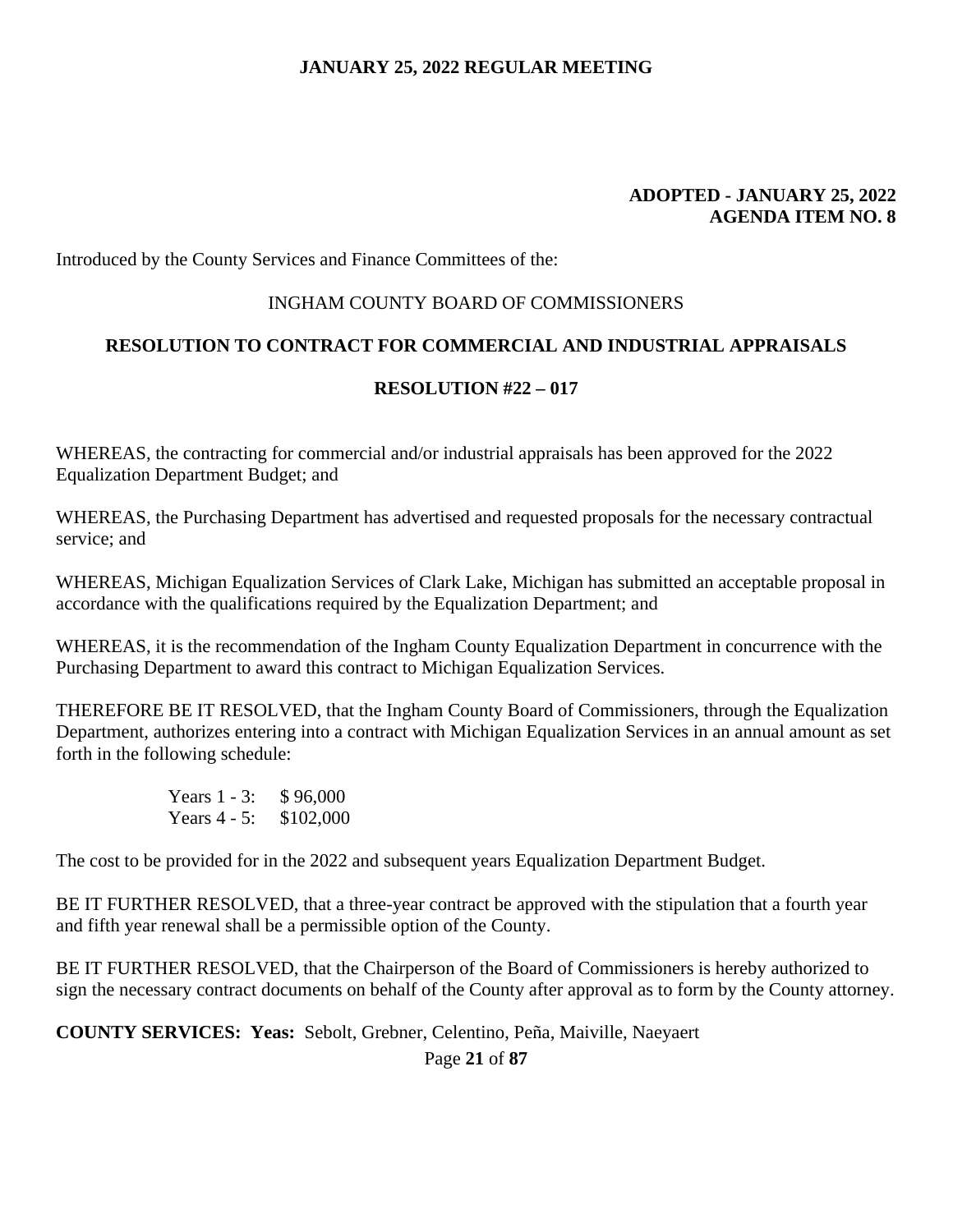### **Nays**: None **Absent:** Stivers **Approved 01/18/2022**

**FINANCE: Yeas:** Grebner, Tennis, Crenshaw, Polsdofer, Peña, Schafer **Nays:** None **Absent:** Stivers **Approved 01/19/2022**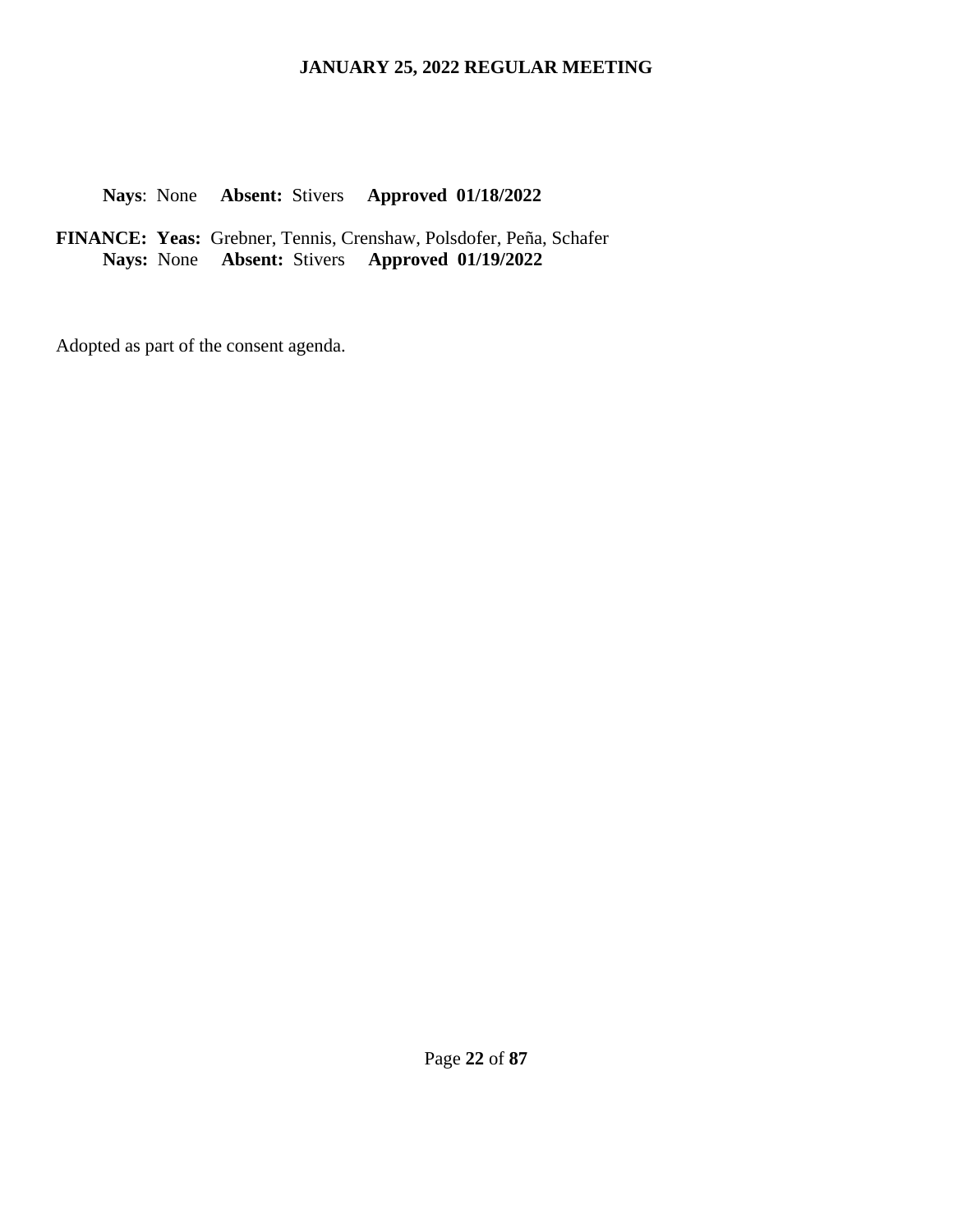#### **ADOPTED - JANUARY 25, 2022 AGENDA ITEM NO. 9**

Introduced by the County Services and Finance Committees of the:

#### INGHAM COUNTY BOARD OF COMMISSIONERS

### **RESOLUTION TO APPROVE THE LEASE OF DARK FIBER FROM ZAYO GROUP**

### **RESOLUTION #22 – 018**

WHEREAS, Ingham County's Family Center utilizes a fiber data connection solution currently; and

WHEREAS, there is a need for better data network connectivity back to the County's network; and

WHEREAS, a dark fiber solution has been determined to meet all data connectivity needs while providing the best price for performance.

THEREFORE BE IT RESOLVED, that the Ingham County Board of Commissioners do hereby authorize the lease of dark fiber from Zayo Group in an amount not to exceed \$48,000.

BE IT FURTHER RESOLVED, that the recurring monthly fees will be paid from the Juvenile Division's fund (2926629-921000).

BE IT FURTHER RESOLVED, that the Controller/Administrator is authorized to make any necessary budget adjustments.

BE IT FURTHER RESOLVED, that the Chairperson of the Ingham County Board of Commissioners is authorized to sign any contract documents consistent with this resolution and approved as to form by the County Attorney.

**COUNTY SERVICES: Yeas:** Sebolt, Grebner, Celentino, Peña, Maiville, Naeyaert **Nays**: None **Absent:** Stivers **Approved 01/18/2022** 

**FINANCE: Yeas:** Grebner, Tennis, Crenshaw, Polsdofer, Peña, Schafer **Nays:** None **Absent:** Stivers **Approved 01/19/2022** 

Adopted as part of the consent agenda.

Page **23** of **87**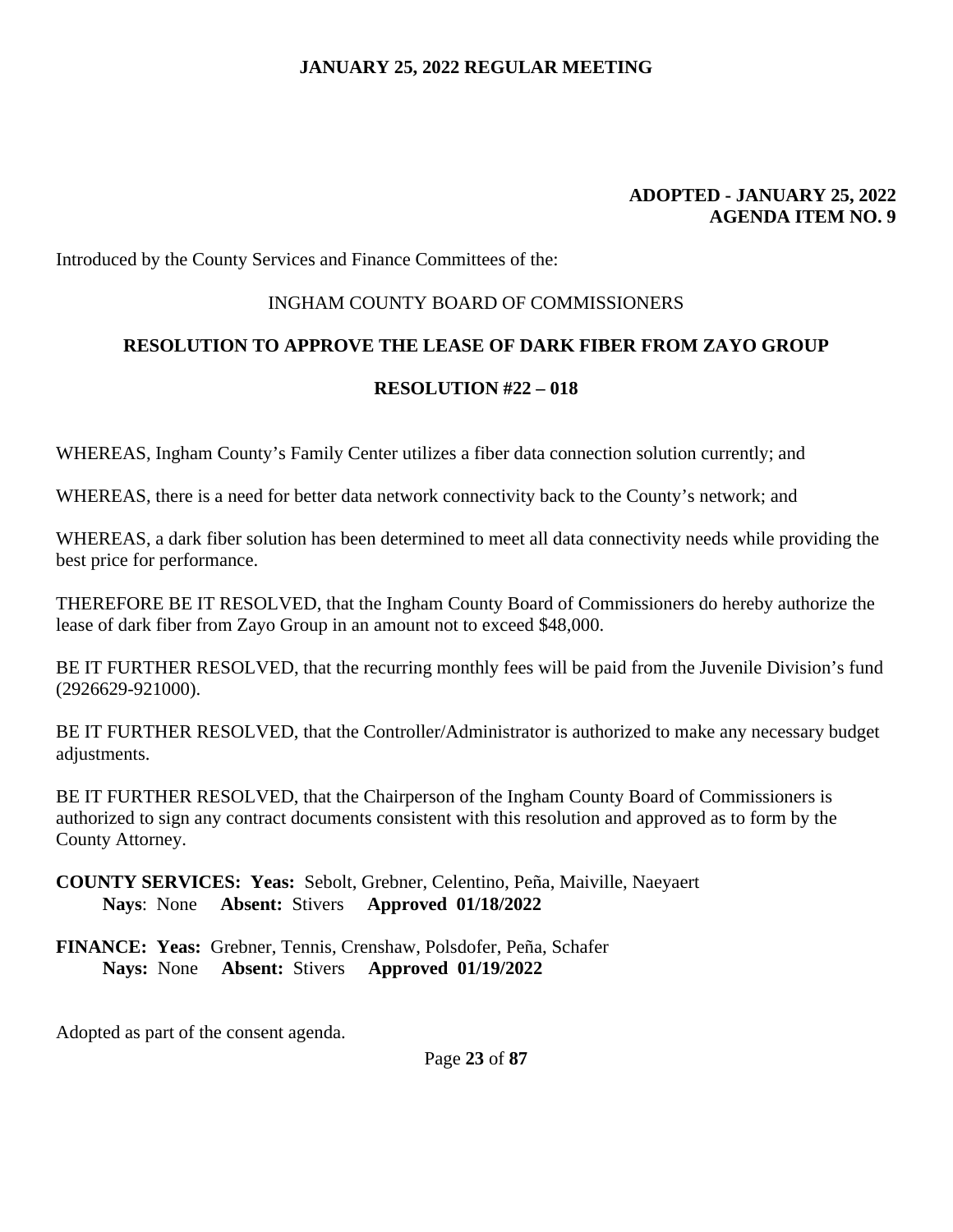#### **ADOPTED - JANUARY 25, 2022 AGENDA ITEM NO. 10**

Introduced by the County Services and Finance Committees of the:

### INGHAM COUNTY BOARD OF COMMISSIONERS

## **RESOLUTION TO AUTHORIZE AN AGREEMENT WITH LANSING TILE FOR THE CARPET REPLACEMENT AT THE HUMAN SERVICES BUILDING ADMIN OFFICE AREA**

### **RESOLUTION #22 – 019**

WHEREAS, the carpet has deteriorated and outlived its useful life, showing wear and needs to be replaced as a part of the office renovations; and

WHEREAS, it is the recommendation of the Facilities Department to enter into an agreement with Lansing Tile a local vendor, who submitted a responsive and responsible proposal of \$56,000 for carpet replacement at the Human Services Building Admin Office area; and

WHEREAS, the Facilities Department is requesting a contingency of \$2,000 for any unforeseen circumstances; and

WHEREAS, funds are available in the approved 2022 CIP Health Department Carpet Replacement from the General Fund which has a balance of \$50,000 and the approved 2022 CIP Health Department Office Construction from the General Fund which has a balance of \$50,000.

THEREFORE BE IT RESOLVED, that the Ingham County Board of Commissioners authorizes entering into an agreement with Lansing Tile, 2210 Apollo Drive, Lansing, Michigan 48906, for the carpet replacement at the Human Services Building Admin Office area for an amount not to exceed \$58,000 which includes a \$2,000 contingency.

BE IT FURTHER RESOLVED, that the Ingham County Board of Commissioners authorizes the Board Chairperson to sign any necessary documents that are consistent with this resolution and approved as to form by the County Attorney.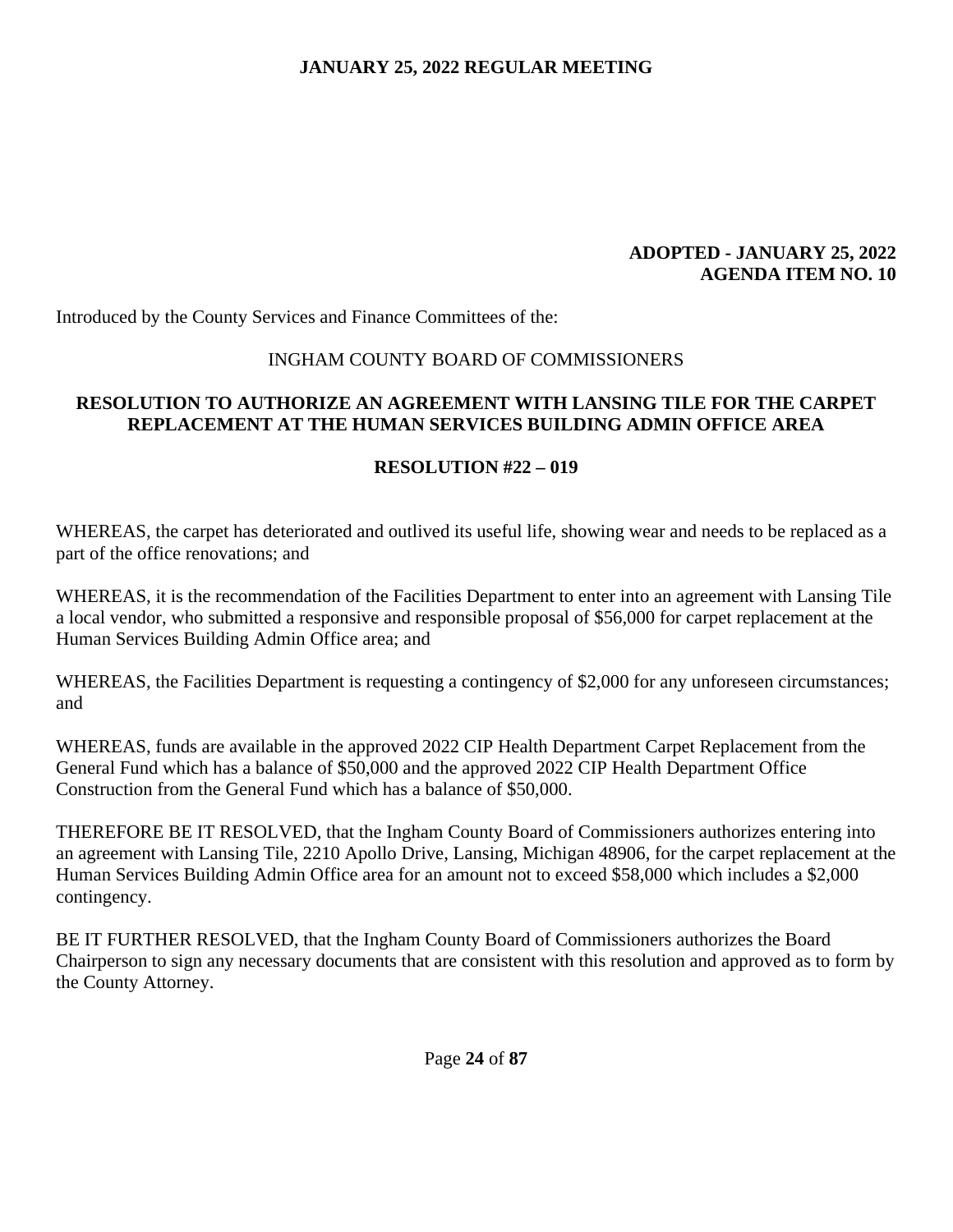### **COUNTY SERVICES: Yeas:** Sebolt, Grebner, Celentino, Peña, Maiville, Naeyaert **Nays**: None **Absent:** Stivers **Approved 01/18/2022**

#### **FINANCE: Yeas:** Grebner, Tennis, Crenshaw, Polsdofer, Peña, Schafer **Nays:** None **Absent:** Stivers **Approved 01/19/2022**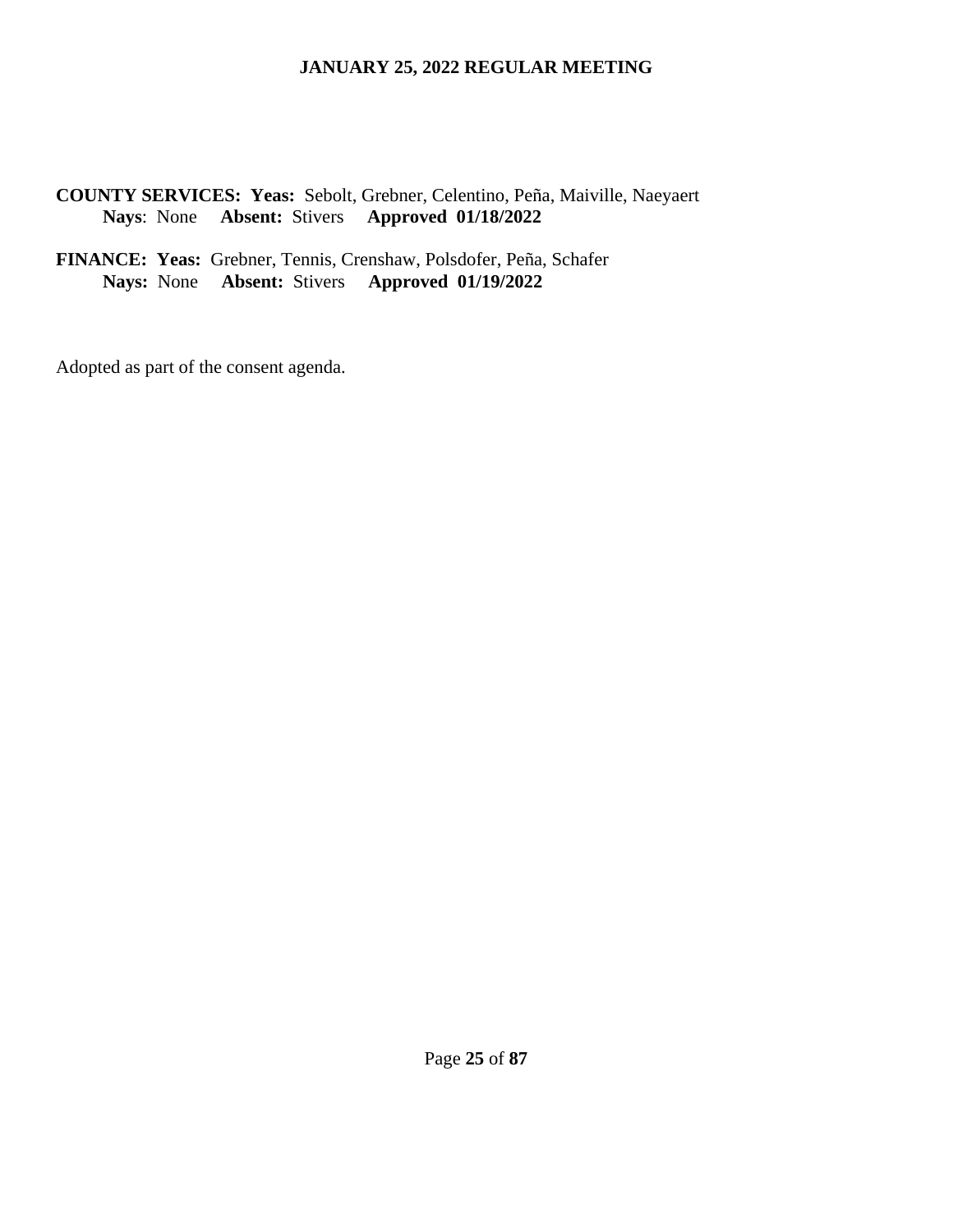#### **ADOPTED - JANUARY 25, 2022 AGENDA ITEM NO. 11**

Introduced by the County Services and Finance Committees of the:

### INGHAM COUNTY BOARD OF COMMISSIONERS

### **RESOLUTION TO AUTHORIZE AN AGREEMENT WITH TRANE U.S. INC., FOR THE REPLACEMENT OF MULTIPLE UNITS AND UPGRADE TRACER SUMMIT AT SEVERAL INGHAM COUNTY BUILDINGS**

### **RESOLUTION #22 – 020**

WHEREAS, three roof top units at Forest Community Health Center (FCHC) are failing and need to be replaced for a cost of \$167,653; and

WHEREAS, 15 roof top units at the Ingham County Family Center (ICFC) are failing and need to be replaced for a total cost of \$418,700; and

WHEREAS, the Liebert unit in the Server Room at the Human Services Building (HSB) is failing and in need of replacement for a cost of \$34,140; and

WHEREAS, the Tracer Summit software and equipment for the HVAC controls for the Mason Courthouse and Hilliard Building is in need of upgrades to properly control HVAC systems for a cost of \$46,000; and

WHEREAS, per the Ingham County Purchasing Policy, vendors on the Omnia co-operative contract do not require three quotes; and

WHEREAS, Trane U.S. Inc., is on the Omnia contract; and

WHEREAS, it is the recommendation of the Facilities Department to enter into an agreement with Trane U.S. Inc. , who submitted proposal of \$666,493 for the replacement of three roof top units at FCHC, 15 roof top units at ICFC, the Liebert unit in the HSB server room and Tracer Summit upgrades for the Mason Courthouse and Hilliard Building; and

WHEREAS, the Facilities Department is requesting the following contingencies; \$2,000 at FCHC; \$1,200 at ICFC; \$2,860 at HSB; and \$3,500 for Tracer Summit upgrades; and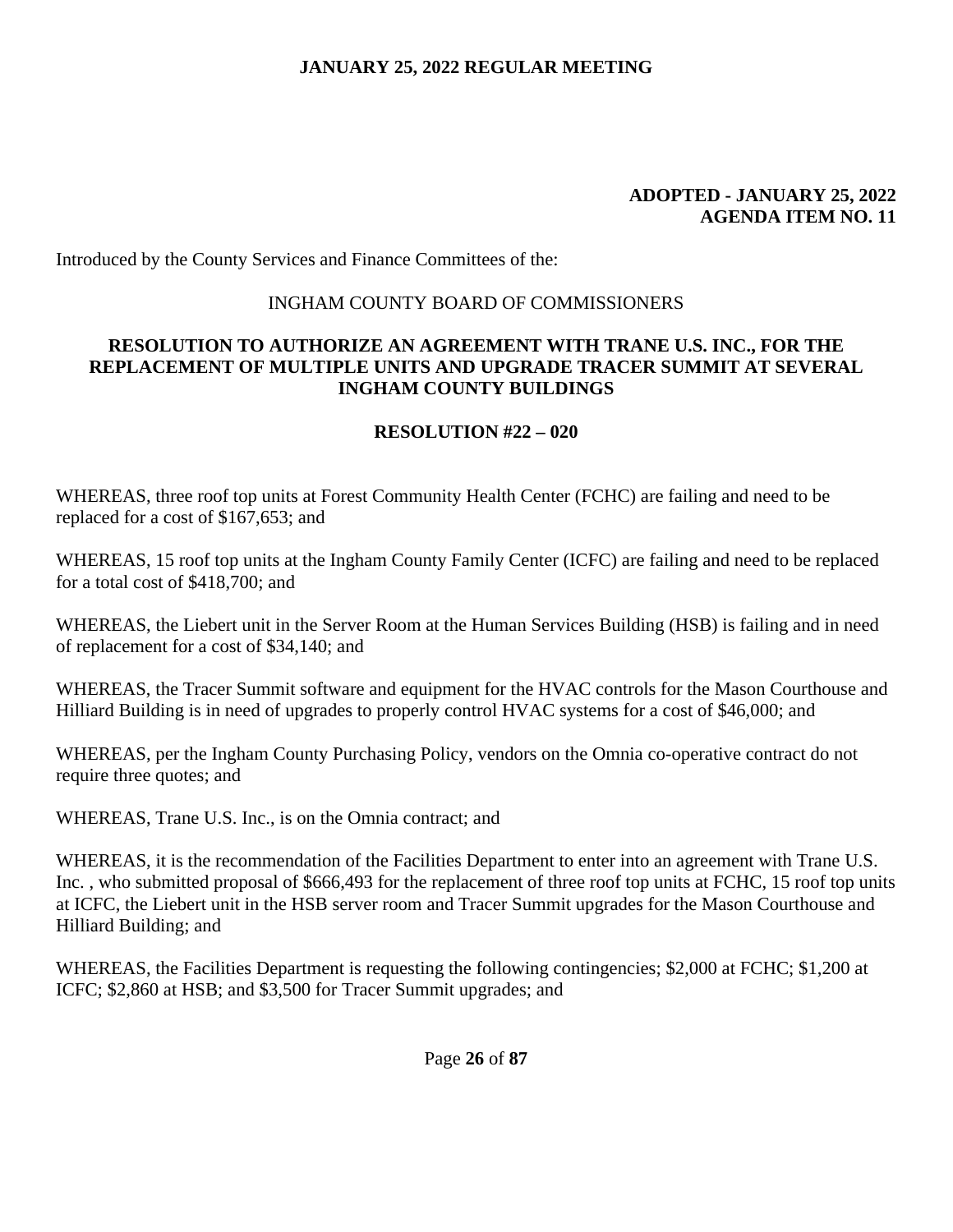WHEREAS, funds are available in the approved 2022 CIP for FCHC line item #245-60199-976000-22F01 Public Imp. Fund which has a balance of \$170,000; and

WHEREAS, funds are available in the approved 2022 CIP for ICFC line item #245-66299-976000-22F03 Public Imp. Fund which has a balance of \$420,000; and

WHEREAS, funds are available in the following approved 2022 CIP's for HSB line item #631-23304-978000- 22F05 HSB Operating Fund which has a balance of \$31,450 and line item #664-60199-935000-22F05 Equip. Revolving Fund which has a balance of \$5,550; and

WHEREAS, funds are available in the approved 2022 CIP for Tracer Summit upgrades line item #245-90210- 976000-22F04 which has a balance of \$60,000.

THEREFORE BE IT RESOLVED, that the Ingham County Board of Commissioners authorizes entering into an agreement with Trane U.S. Inc., 3350 Pine Tree Road, Lansing, Michigan 48911 for the replacement of; three roof top units at Forest Community Health Center for an amount not exceed \$169,653 which includes a \$2,000 contingency; 15 roof top units at the Ingham County Family Center for an amount not to exceed \$419,900 which includes a \$1,200 contingency; the Liebert unit in the Human Services Building server room for an amount not to exceed \$37,000 which includes a \$2,860 contingency; Tracer Summit software and equipment at the Mason Courthouse and Hilliard Building for an amount not to exceed \$49,500 which includes a \$3,500 contingency; for a grand total not to exceed amount of \$676,053.

BE IT FURTHER RESOLVED, that the Ingham County Board of Commissioners authorizes the Board Chairperson to sign any necessary documents that are consistent with this resolution and approved as to form by the County Attorney.

**COUNTY SERVICES: Yeas:** Sebolt, Grebner, Celentino, Peña, Maiville, Naeyaert **Nays**: None **Absent:** Stivers **Approved 01/18/2022** 

**FINANCE: Yeas:** Grebner, Tennis, Crenshaw, Polsdofer, Peña, Schafer **Nays:** None **Absent:** Stivers **Approved 01/19/2022**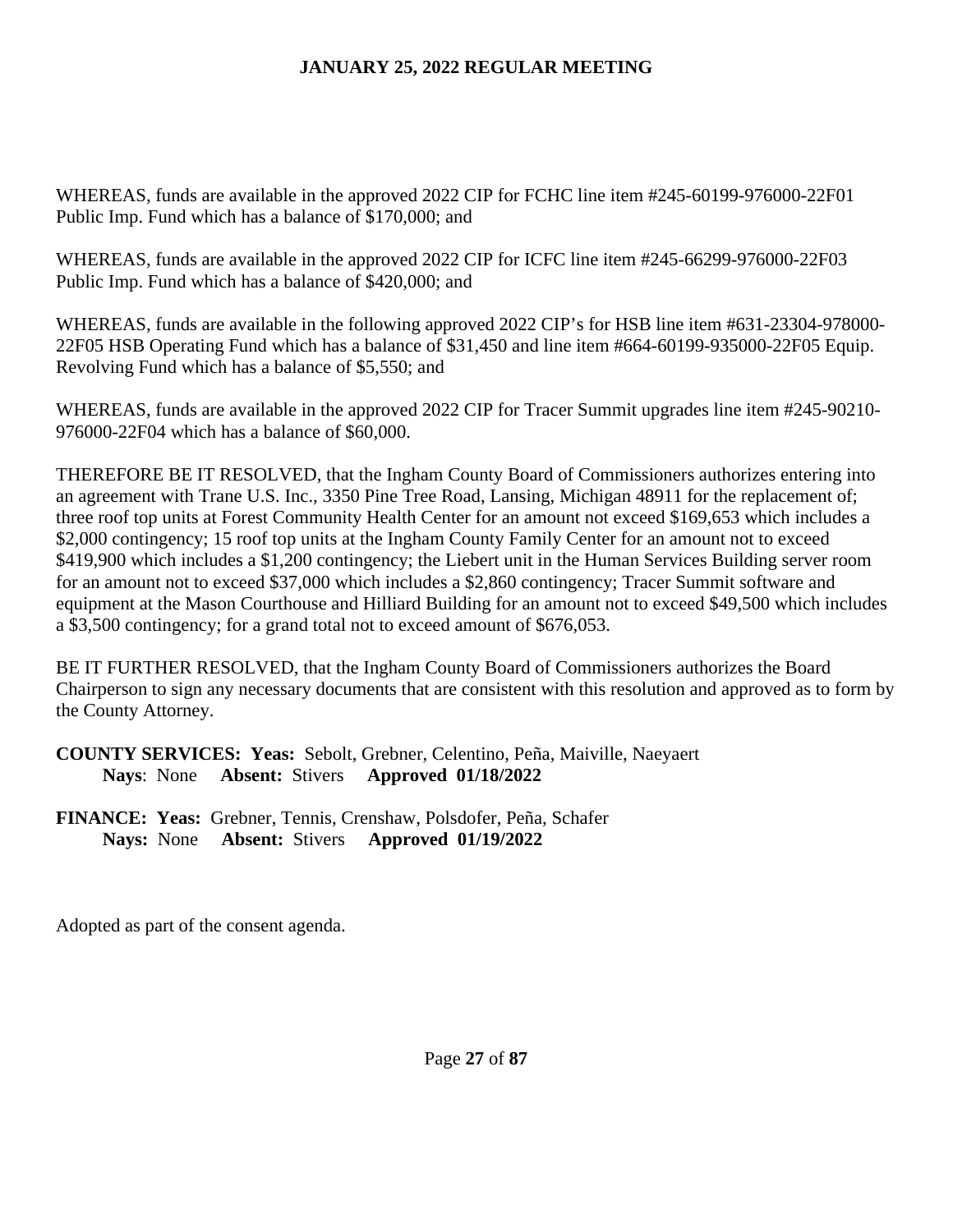#### **ADOPTED - JANUARY 25, 2022 AGENDA ITEM NO. 12**

Introduced by the County Services and Finance Committees of the:

### INGHAM COUNTY BOARD OF COMMISSIONERS

# **RESOLUTION TO AUTHORIZE AN ENGINEERING DESIGN SERVICES CONTRACT WITH BERGMANN AND TO AUTHORIZE A 2ND PARTY AGREEMENT WITH THE CITY OF EAST LANSING FOR THE LAKE LANSING ROAD PROJECT FROM ABBOT ROAD TO HAGADORN ROAD**

### **RESOLUTION #22 – 021**

WHEREAS, the Ingham County Road Department has recently been awarded Highway Safety Improvement Program funding to perform a road diet on Lake Lansing Road from Abbot Road to Hagadorn Road, which includes an intersection reconstruction at Lake Lansing Road, Towar Avenue, and Birch Row Drive in Section 6 of Meridian Township; and

WHEREAS, the Highway Safety Improvement Program provides funding for 80% of construction costs up to a capped amount of \$600,000 for eligible construction items, with the Road Department being responsible for the remaining funding match, design engineering, construction engineering, and right of way costs; and

WHEREAS, the project costs associated with design engineering and right of way costs are included in the 2022 Road Fund Budget; and

WHEREAS, the costs associated with the local funding match for the Highway Safety Improvement Program and the construction engineering will be included in the 2023 Road Fund Budget; and

WHEREAS, the City of East Lansing has obtained \$400,000 in funding through various sources, including the Ingham County Regional Trails and Parks Millage Fund, of which a portion can be used for engineering design costs; and

WHEREAS, the City of East Lansing has committed to funding \$50,000 of the engineering design costs for this project, with the remaining portion of the available grant funding to be applied to the construction phase of the project; and

Page **28** of **87**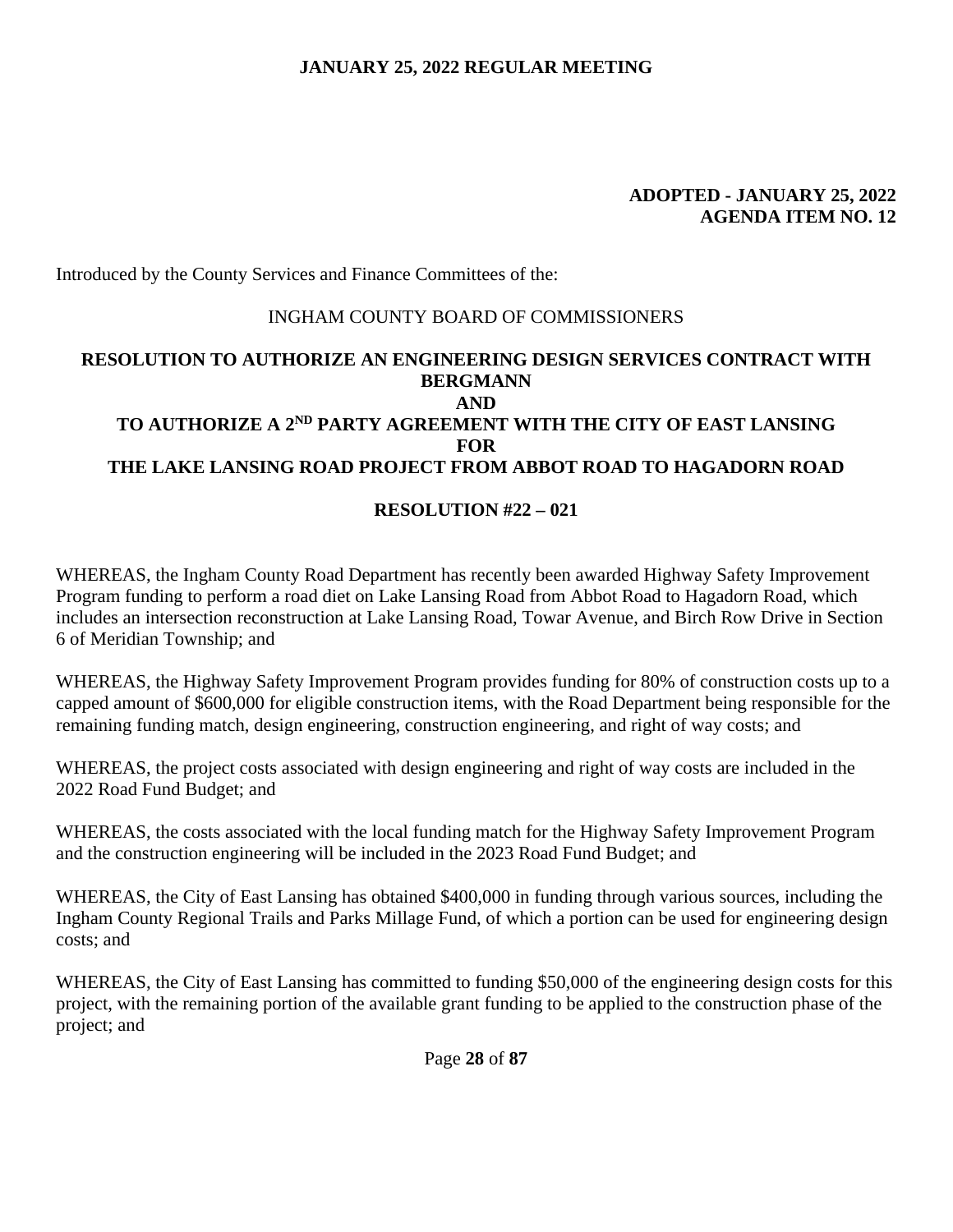WHEREAS, the Ingham County Purchasing Department solicited proposals from the Michigan Department of Transportation prequalified and experienced engineering design firms to provide services on an as-needed basis, subsequently approved by the Ingham County Board of Commissioners in Resolution #19-299 and extended through 2023 in Resolution #21-609; and

WHEREAS, Road Department and City of East Lansing staff reviewed the proposals for experience, expertise, proposed labor rates, and overall value to the county; and

WHEREAS, the County on behalf of the Road Department, will enter into an agreement with the Consultant, which ensures requirements and responsibilities are defined; and

WHEREAS, the Road Department recommends that the Board of Commissioners authorizes an engineering design services contract with Bergmann to provide professional engineering services on the Lake Lansing Road Project from Abbot Road to Hagadorn Road; and

WHEREAS, the Road Department recommends that the Board of Commissioners authorize a 10% contingency for unidentified costs associated with the design portion of the project, such as additional work required by the Drain Office; and

WHEREAS, the County on behalf of the Road Department, will enter into a second party agreement with the City of East Lansing to define funding responsibilities for the engineering design and construction phases of the Lake Lansing Road Project from Abbot Road to Lake Lansing Road.

THEREFORE BE IT RESOLVED, that the Ingham County Board of Commissioners authorizes entering into an engineering design services contract for the Lake Lansing Road Project from Abbot Road to Hagadorn Road with Bergmann located at 7050 West Saginaw Highway, Suite 200, Lansing, MI 48917, for the not to exceed fee of \$146,000, which includes a 10% contingency.

BE IT FURTHER RESOLVED, that the Ingham County Board of Commissioners authorizes entering into a second party agreement with the City of East Lansing for \$50,000 to be applied towards the engineering design services contract with the remaining \$350,000 of their grant funding to be applied towards the construction phase of the Lake Lansing Road Project from Abbot Road to Hagadorn Road.

BE IT FURTHER RESOLVED, that the Ingham County Board of Commissioners authorizes the Board Chairperson to sign any necessary agreements that are consistent with this resolution and approved as to form by the County Attorney.

**COUNTY SERVICES: Yeas:** Sebolt, Grebner, Celentino, Peña, Maiville, Naeyaert **Nays**: None **Absent:** Stivers **Approved 01/18/2022** 

Page **29** of **87**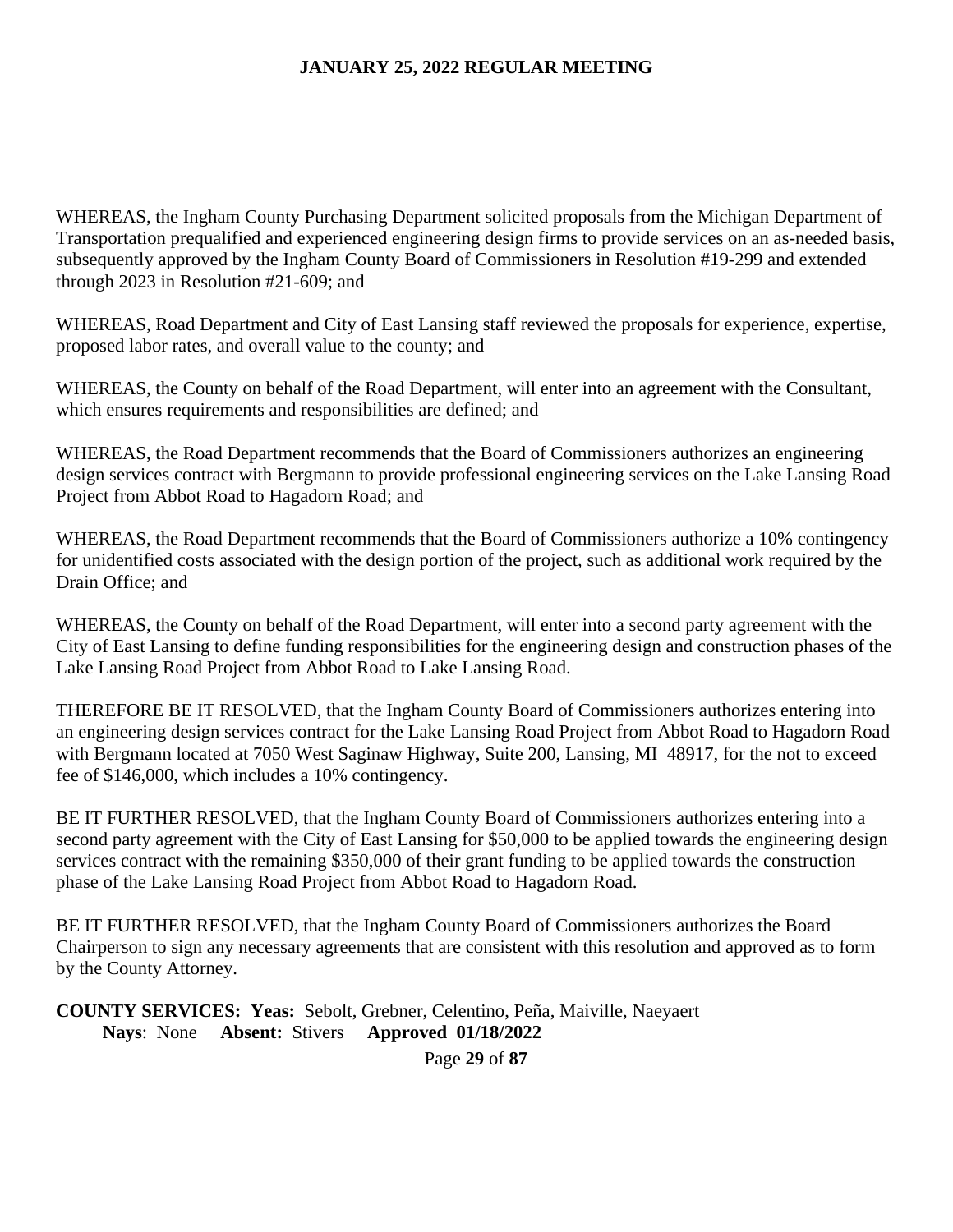# **FINANCE: Yeas:** Grebner, Tennis, Crenshaw, Polsdofer, Peña, Schafer **Nays:** None **Absent:** Stivers **Approved 01/19/2022**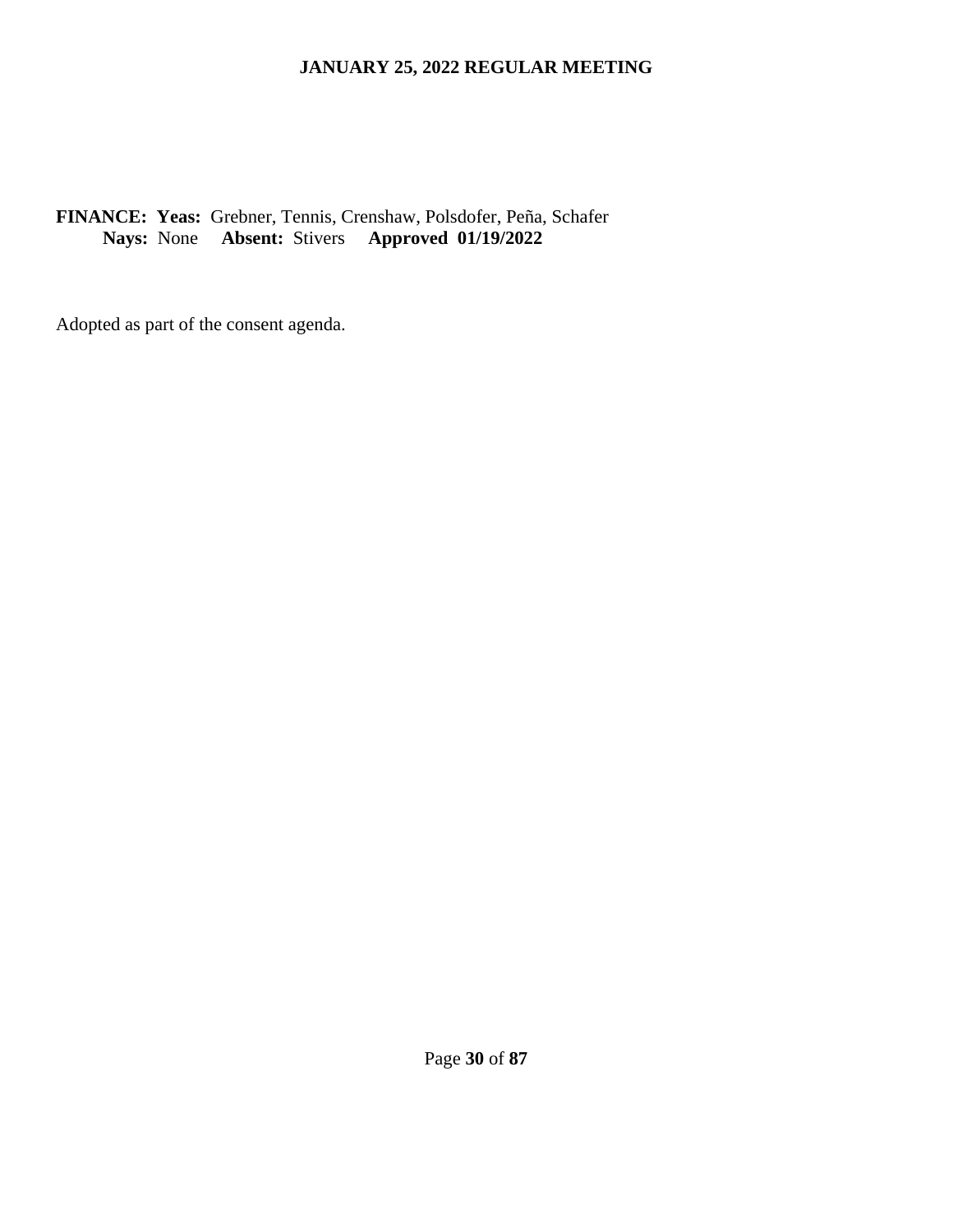#### **ADOPTED - JANUARY 25, 2022 AGENDA ITEM NO. 13**

Introduced by the County Services and Finance Committees of the:

#### INGHAM COUNTY BOARD OF COMMISSIONERS

### **RESOLUTION TO APPROVE A LETTER OF AGREEMENT BETWEEN INGHAM COUNTY AND CAPITOL CITY LABOR PROGRAM, CORRECTIONS UNIT, FOR COVID-19 RELATED USE OF LEAVE TIME**

#### **RESOLUTION #22 – 022**

WHEREAS, an agreement has been reached between Ingham County and the Capitol City Labor Program (CCLP) Corrections Unit to address access to leave time to cover necessary quarantine periods after exposure to an individual positive with COVID-19 or isolation periods after testing positive for COVID-19; and

WHEREAS, the parties wish to provide relief to Corrections employees experiencing hardship with leave time shortages as the coronavirus pandemic continues; and

WHEREAS, in order to provide this relief, a Corrections employee may utilize any of their available accrued but unused leave time for the purposes of covering the time the employee is off of work due to COVID-19 quarantine or isolation.

THEREFORE BE IT RESOLVED, that the Ingham County Board of Commissioners authorizes the attached Letter of Agreement with the CCLP Corrections Unit regarding use of leave time for COVID-19 quarantine and/or isolation to be reviewed six (6) months from the execution of the agreement.

BE IT FURTHER RESOLVED, that that Chairperson of the Ingham County Board of Commissioners is hereby authorized to sign any necessary documents after approval as to form by the County Attorney.

**COUNTY SERVICES: Yeas:** Sebolt, Grebner, Celentino, Peña, Maiville, Naeyaert **Nays**: None **Absent:** Stivers **Approved 01/18/2022** 

**FINANCE: Yeas:** Grebner, Tennis, Crenshaw, Polsdofer, Peña, Schafer **Nays:** None **Absent:** Stivers **Approved 01/19/2022**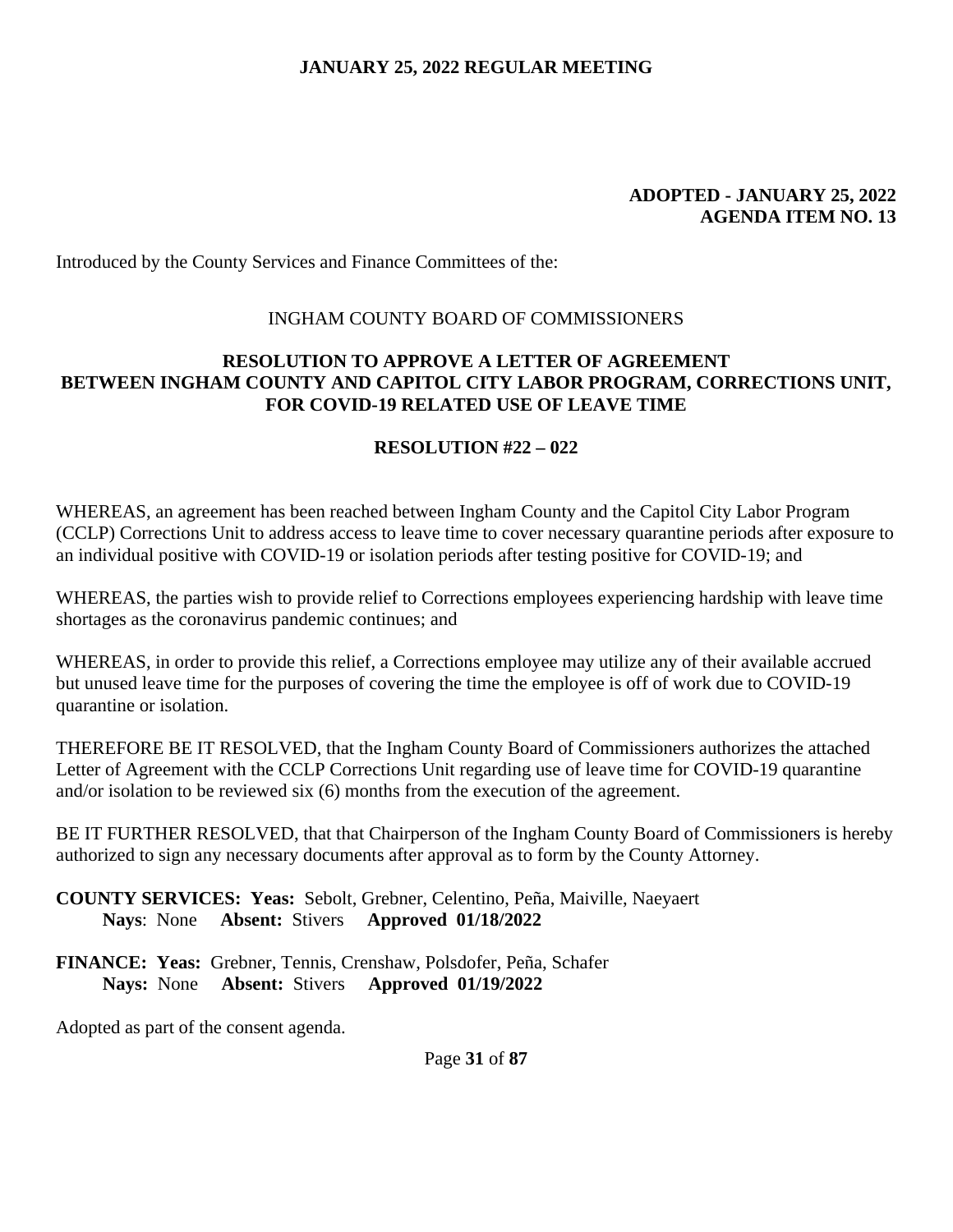#### COUNTY OF INGHAM AND INGHAM COUNTY SHERIFF

#### **AND**

CAPITOL CITY LABOR PROGRAM, INC. (FOR ITS CORRECTIONS UNIT)

#### **AGREEMENT**

WHEREAS, with the ongoing coronavirus pandemic, the parties have identified a need to ensure employees in the bargaining unit have access to enough leave time to cover any necessary quarantine period after exposure to an individual positive for COVID-19 or isolation period after testing positive for COVID-19; and

WHEREAS, the parties wish to provide relief to corrections employees experiencing hardship with leave time shortages as the coronavirus pandemic continues.

#### **NOW THEREFORE, THE PARTIES AGREE:**

- $1.$ Regardless of any limitations in the collective bargaining agreement between the parties, a corrections employee may utilize any of their available accrued but unused leave time for the purposes of covering the time the employee is off of work due to COVID-19 quarantine or isolation requirements.
- $2.$ Supporting documentation from a health care provider is not required to support a quarantine period after exposure to the virus originating from the workplace. However, medical documentation would be required to support a claim of workplace exposure, including proof of a positive test, for purposes of determining workers' compensation eligibility.
- 3. The employee may not use such leave time for previously scheduled unrelated medical appointments/procedures, vacation or other leaves of absence unrelated to COVID-19
- 4. Utilization of this leave time is to cover hours an employee is regularly scheduled to work.
- 5. An employee must follow established call-in/reporting procedures to notify supervision of their absence.
- 6. The parties agree to revisit this issue in six (6) months from the execution of this Agreement.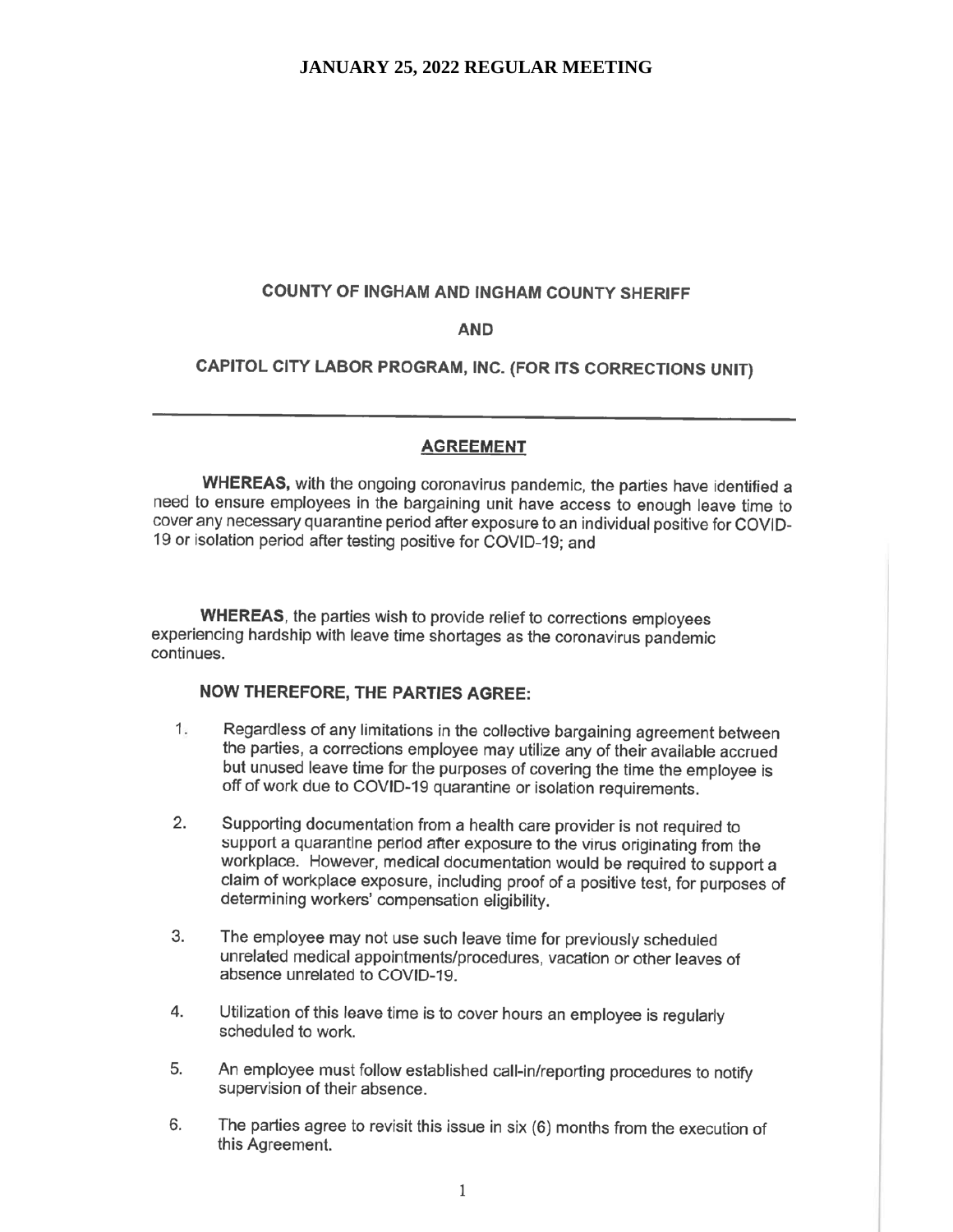This Agreement is without precedence or prejudice as to any future matters between the parties.

**CCLP:** 

01/10/2022

Date

**INGHAM COUNTY SHERIFF:** uggeburg Lov

 $1/10/2022$ 

**INGHAM COUNTY:** 

Date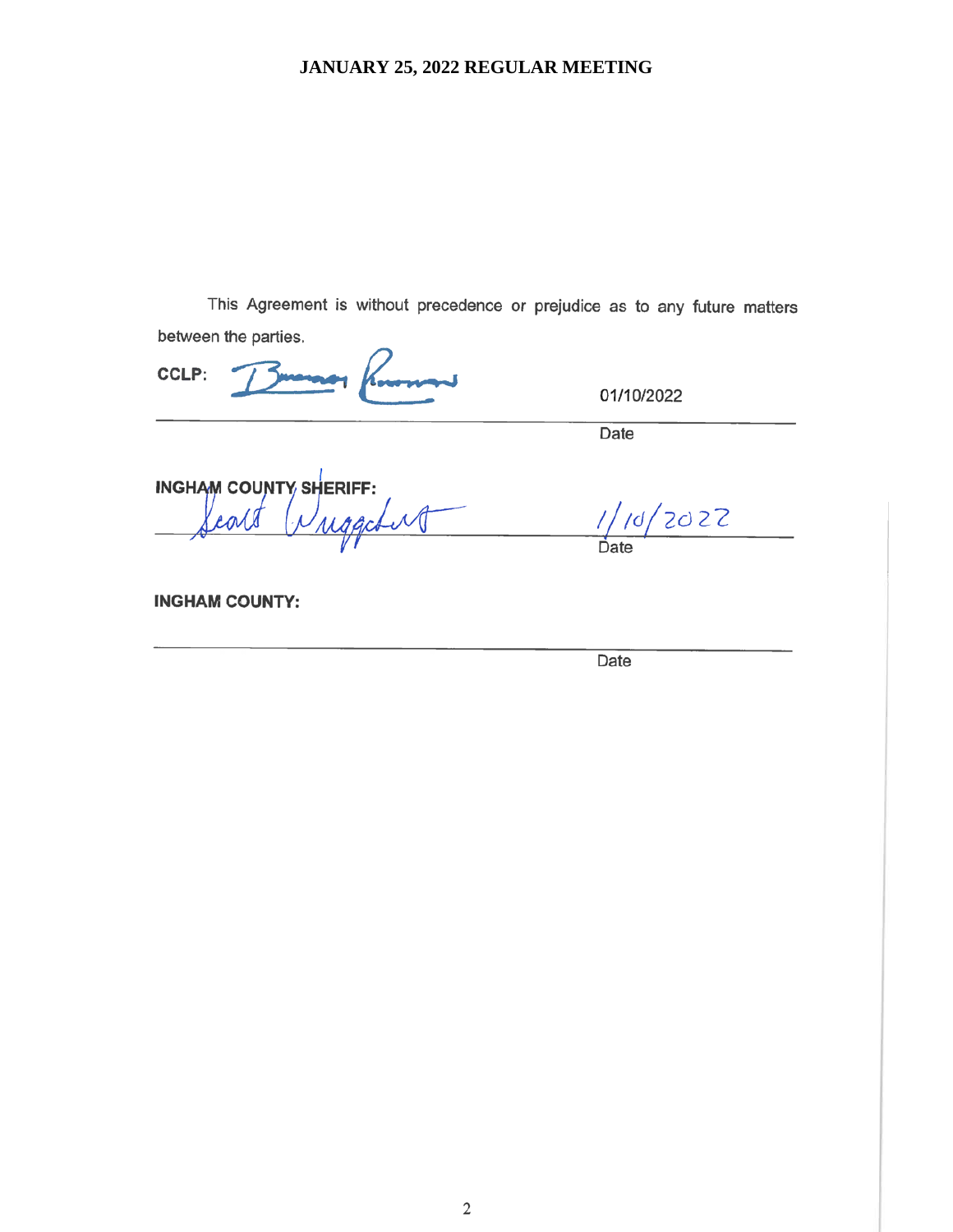#### **ADOPTED - JANUARY 25, 2022 AGENDA ITEM NO. 14**

Introduced by the Human Services Committee of the:

#### INGHAM COUNTY BOARD OF COMMISSIONERS

### **RESOLUTION TO ADOPT THE INGHAM COUNTY PARKS AND RECREATION 2022-2026 MASTER PLAN**

## **RESOLUTION #22 – 023**

WHEREAS, the Ingham County Parks and Recreation Commission has undertaken a planning process to determine the recreation and natural resource conservation needs and desires of its residents during a five-year period covering the years 2022 through 2026; and

WHEREAS, the Ingham County Parks and Recreation Commission began the process of developing a community recreation and natural resource conservation plan in accordance with the most recent guidelines developed by the Department of Natural Resources and made available to local communities; and

WHEREAS, residents of the Ingham County were provided with a well-advertised opportunity during the development of the draft plan to express opinions, ask questions, and discuss all aspects of the recreation and natural resource conservation plan; and

WHEREAS, the public was given a well-advertised opportunity and reasonable accommodations to review the final draft plan for a period of at least 30 days; and

WHEREAS, a public hearing was held on November 15, 2021 at the Human Services Building in Lansing, MI to provide an opportunity for all residents of the planning area to express opinions, ask questions, and discuss all aspects of the Ingham County Parks and Recreation 2022-2026 Master Plan; and

WHEREAS, the Ingham County Parks and Recreation Commission has developed the plan as a guideline for improving recreation and enhancing natural resource conservation for the Ingham County Parks and Recreation Commission; and

WHEREAS, after the public hearing, the Ingham County Parks and Recreation Commission recommended adopting the Ingham County Parks and Recreation 2022-2026 Master Plan at their January 10, 2022 meeting.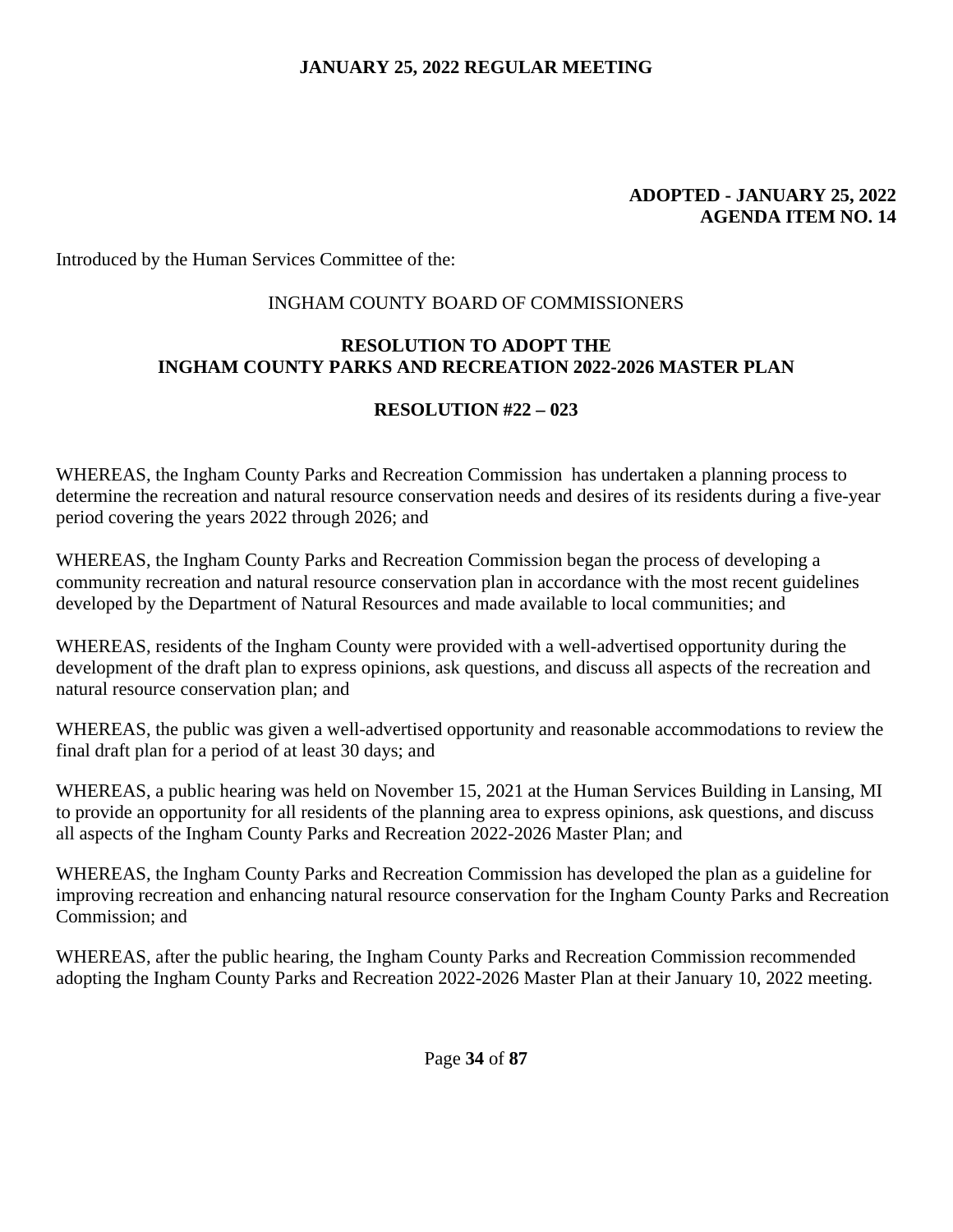THEREFORE BE IT RESOLVED, that the Ingham County Board of Commissioners hereby adopts the Ingham County Parks and Recreation 2022-2026 Master Plan.

BE IT FURTHER RESOLVED, that the goals and objectives for 2022 through 2026, as stated in the Master Plan, shall be construed as desirable goals only with no implied commitment on the part of the Board of Commissioners to fund any particular recommendation contained therein.

**HUMAN SERVICES: Yeas:** Trubac, Cahill, Crenshaw, Sebolt, Slaughter **Nays:** None **Absent:** Naeyaert, Tennis **Approved 01/24/2022**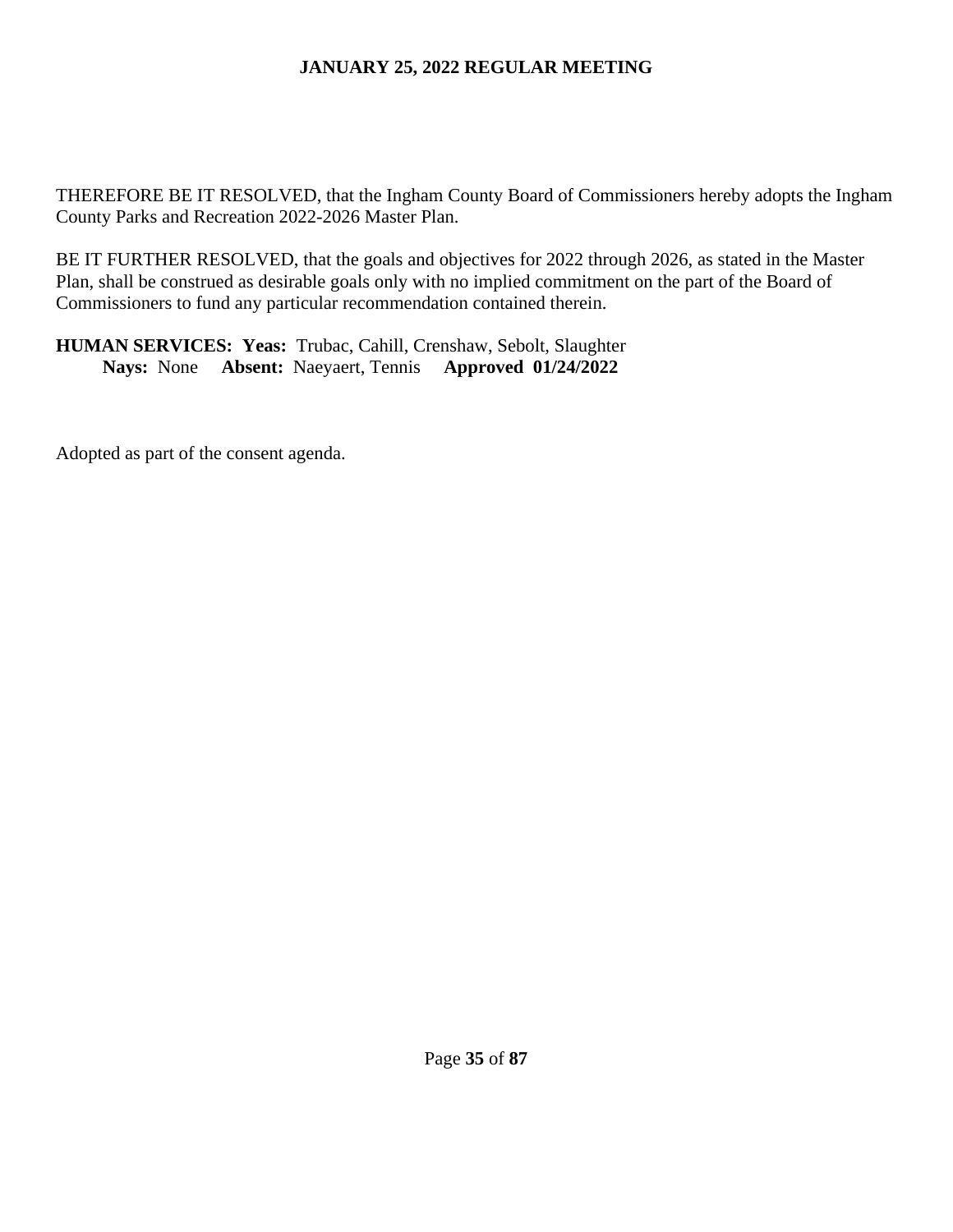#### **ADOPTED - JANUARY 25, 2022 AGENDA ITEM NO. 15**

Introduced by the Human Services Committee of the:

## INGHAM COUNTY BOARD OF COMMISSIONERS

### **RESOLUTION HONORING DR. JEFFREY BROWN**

### **RESOLUTION #22 – 024**

WHEREAS, Ingham County Health Department's (ICHD) Community Health Center Board and Ingham County Board of Commissioners wish to honor Dr. Jeffrey Brown for his years of service as an Ingham Community Health Center Board of Director; and

WHEREAS, the Ingham County Board of Commissioners acts as co-applicant with the Ingham Community Health Center Board of Directors for the governance and oversight of the Federally Qualified Health Center through ICHD; and

WHEREAS, as the current Ingham Community Health Center Board of Directors, Dr. Jeffrey Brown has honorably completed his term in said positions and has contributed with integrity and commitment to the Health Center mission during his term; and

WHEREAS, Dr. Brown has served on multiple committees including on the Executive Committee as the Board Secretary and as a member of the Membership Committee; and

WHEREAS, his leadership led to increased Board recruitment and retention which grew the Health Center Board in size and diversity; and

WHEREAS, the Ingham Community Health Center Board, the Health Officer and the Ingham County Board of Commissioners wish to recognize Dr. Jeffrey Brown's dedication during his service as a Health Center Board officer and member.

THEREFORE BE IT RESOLVED, that the Ingham County Board of Commissioners hereby honors Dr. Jeffrey Brown for his years of service as an Ingham Community Health Center Board officer and member.

BE IT FURTHER RESOLVED, that the Board wishes him continued success in all of his future endeavors.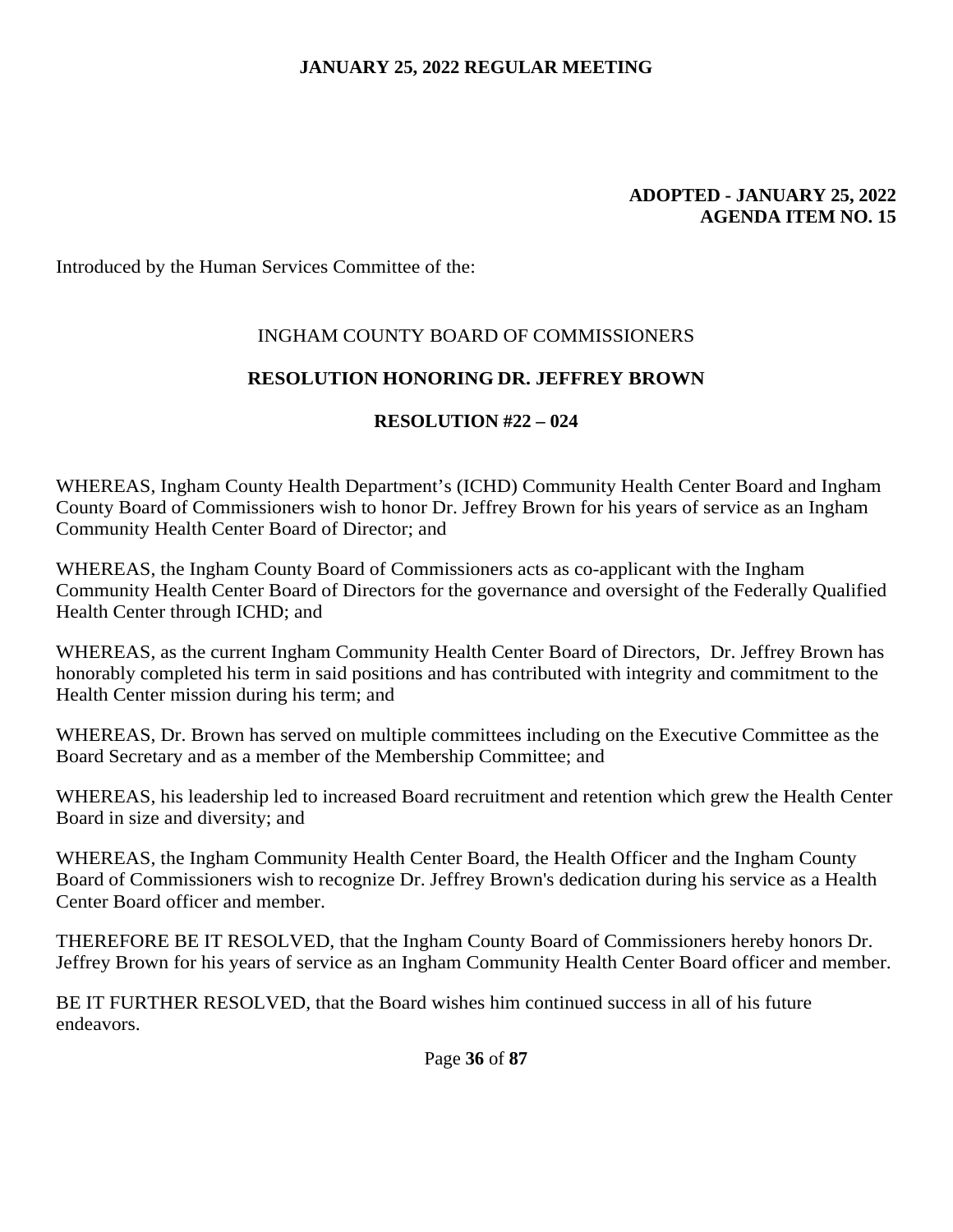**HUMAN SERVICES: Yeas:** Trubac, Cahill, Crenshaw, Sebolt, Slaughter **Nays:** None **Absent:** Naeyaert, Tennis **Approved 01/24/2022**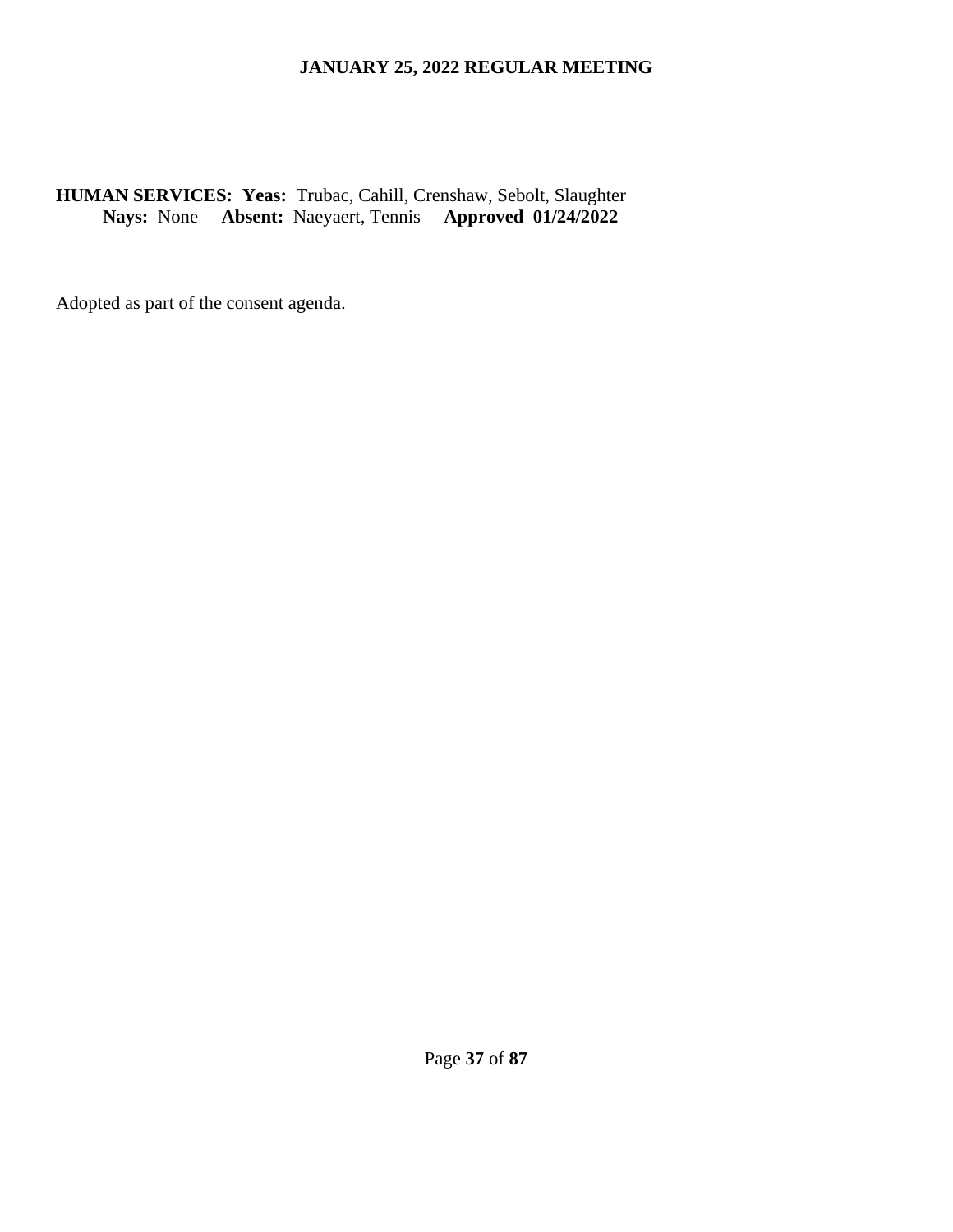#### **ADOPTED - JANUARY 25, 2022 AGENDA ITEM NO. 16**

Introduced by the Human Services Committee of the:

### INGHAM COUNTY BOARD OF COMMISSIONERS

## **RESOLUTION HONORING DAPHINE WHITFIELD FOR SERVICE AS A COMMUNITY HEALTH CENTER BOARD MEMBER**

### **RESOLUTION #22 – 025**

WHEREAS, Ingham County Health Department's (ICHD) Community Health Center Board and the Ingham County Board of Commissioners wish to honor Daphne Whitfield for her years of service as an Ingham Community Health Center Board member and committee chair; and

WHEREAS, the Ingham County Board of Commissioners acts as co-applicant with the Ingham Community Health Center Board of Directors for the governance and oversight of the Federally Qualified Health Center through ICHD; and

WHEREAS, the current Ingham Community Health Center Board of Director, Daphine Whitfield, has honorably completed her term in said positions and has contributed with integrity and commitment to the Health Center mission during her term; and

WHEREAS, Ms. Whitfield has served on several committees which included stepping forward to lead the Executive Director Evaluation Committee as the Committee Chair, and as a member of the Quality Committee; and

WHEREAS, ICHD's Community Health Center Board, the Health Officer and the Ingham County Board of Commissioners wish to recognize Daphine Whitfield's dedication during her service as a Health Center Board member and committee chair.

THEREFORE BE IT RESOLVED, that the Ingham County Board of Commissioners hereby honors Daphine Whitfield for her years of service as an Ingham Community Health Center Board member and committee chair.

BE IT FURTHER RESOLVED, that the Ingham County Board of Commissioners wishes her continued success in all of her future endeavors.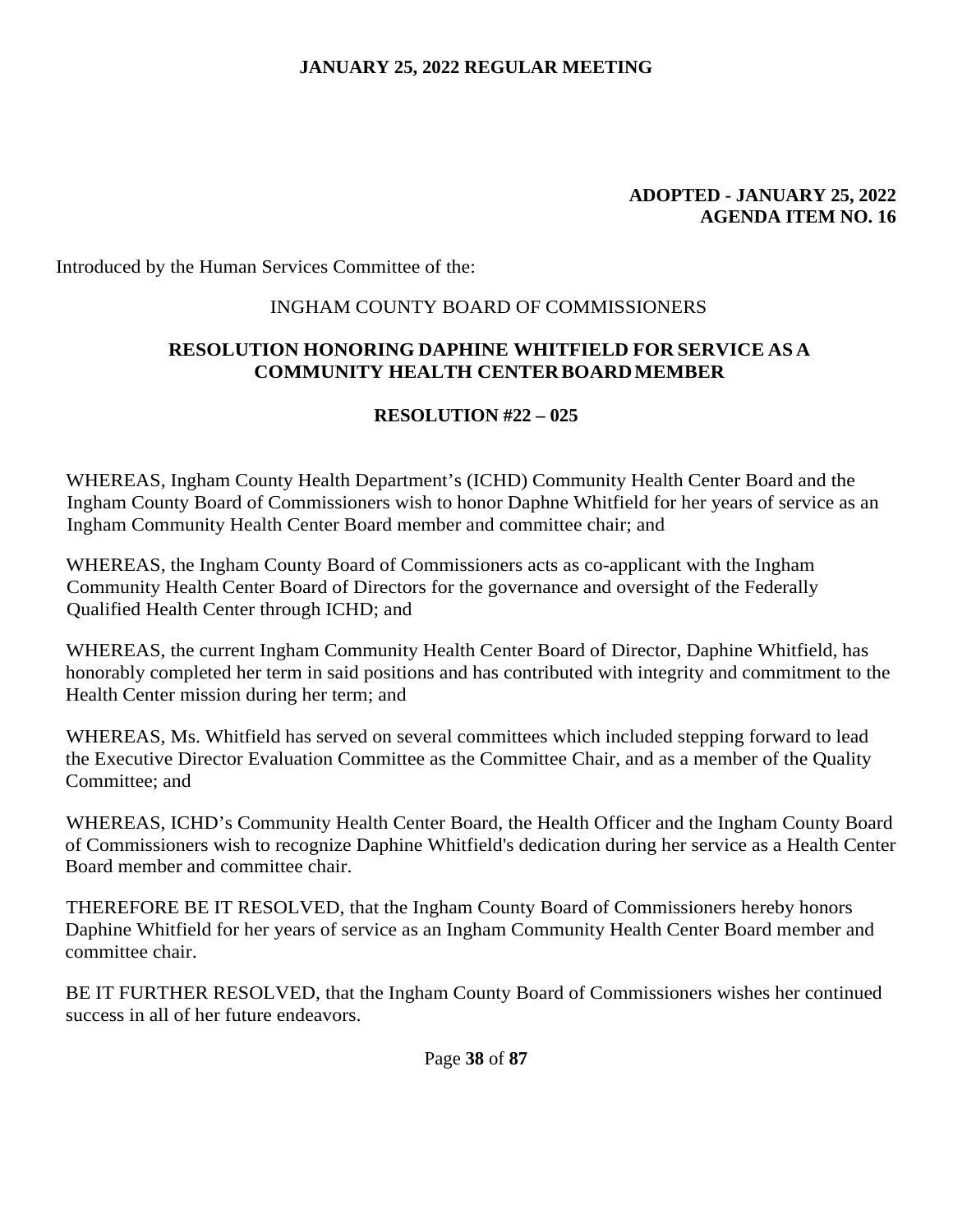**HUMAN SERVICES: Yeas:** Trubac, Cahill, Crenshaw, Sebolt, Slaughter **Nays:** None **Absent:** Naeyaert, Tennis **Approved 01/24/2022**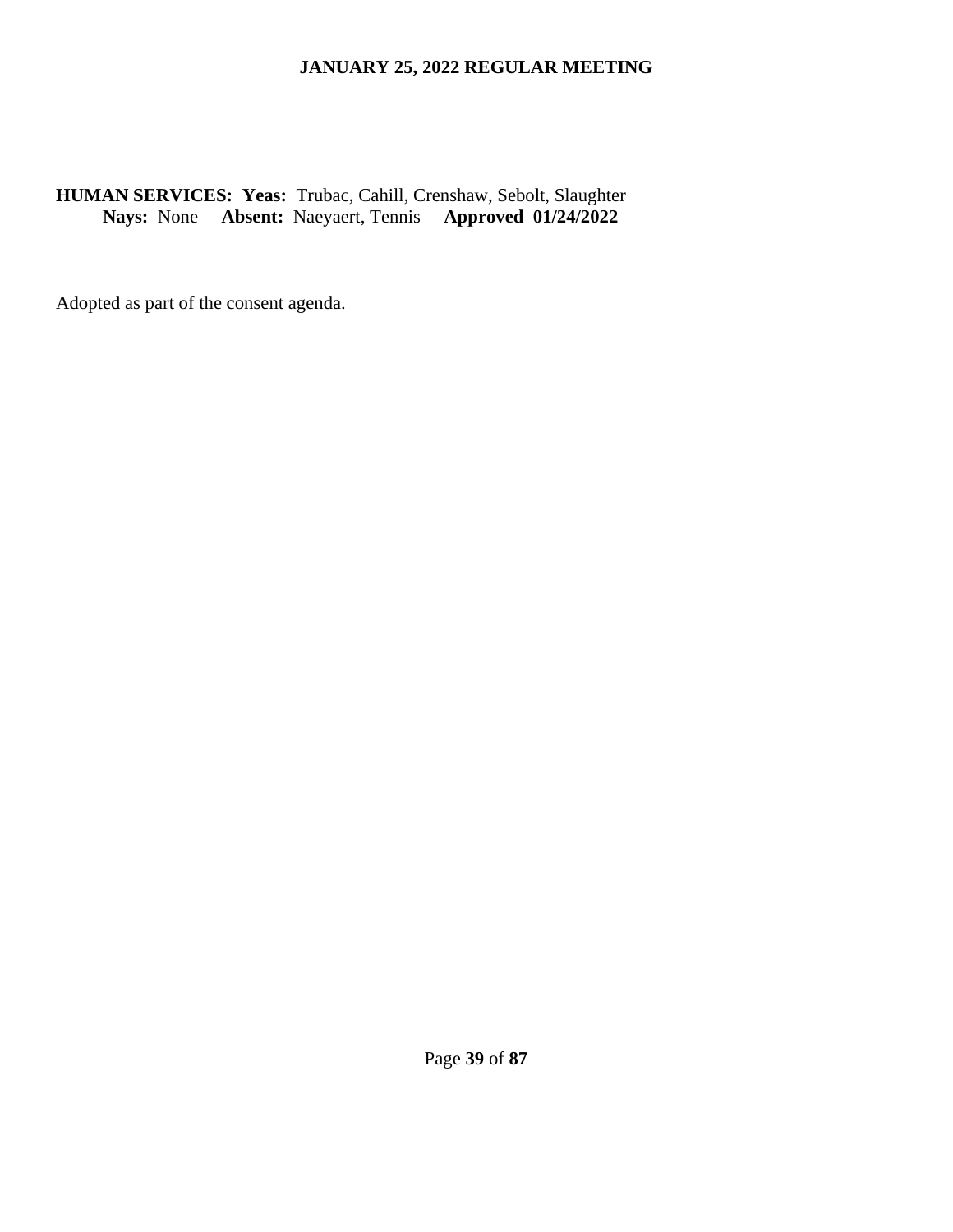#### **ADOPTED - JANUARY 25, 2022 AGENDA ITEM NO. 17**

Introduced by the Human Services Committee of the:

#### INGHAM COUNTY BOARD OF COMMISSIONERS

#### **RESOLUTION HONORING RENEE NEMETH, LPN**

#### **RESOLUTION #22 – 026**

WHEREAS, after eight years of dedicated service to Ingham County Health Department's (ICHD's) Jail Medical, Renee Nemeth retired on Friday, December 3, 2021; and

WHEREAS, Renee Nemeth began her career with ICHD in April of 2013 as a Licensed Practical Nurse at Jail Medical; and

WHEREAS, as a Medication Nurse at the Ingham County Correctional Facility, Renee brought an attention to detail and an organization to the medication room; and

WHEREAS, Renee developed a system of checks and balances to ensure the safe set-up and distribution of pharmaceuticals to the inmate population; and

WHEREAS, Renee was instrumental in the redesign of workflow for the delivery of medications throughout the correctional facility; and

WHEREAS, Renee created and maintained a procedure by which medications were re-ordered through a community pharmaceutical vendor, facilitating the communication and collaboration between professional licensed providers and the vendor; and

WHEREAS, this new re-ordering procedure allowed for the safe organization of medication distribution carts and medication delivery; and

WHEREAS, Renee played a significant role in the orientation of new jail medical staff to the procedures utilized in the medication room, order and renewal systems and procedures for medication distribution; and

WHEREAS, because of Renee's thoroughness and ability to follow pharmaceutical regulations, the medication room successfully passed its quarterly pharmacy inspections; and

Page **40** of **87**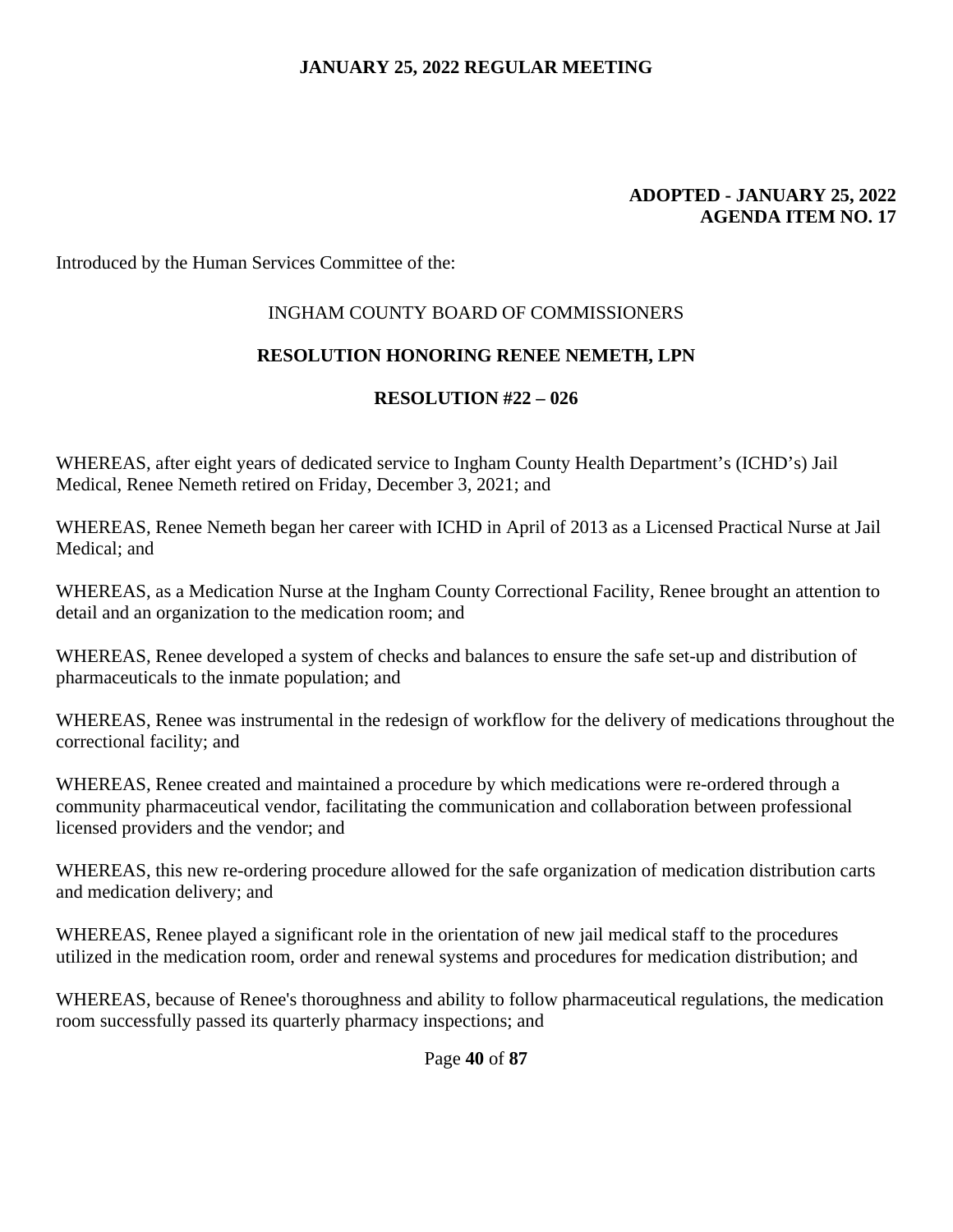WHEREAS, Renee assisted in developing plans and protocols for pharmaceutical management of Medication Assisted Treatment for Substance Use Disorder in the jail; and

WHEREAS, during her career Renee was professional, dedicated, knowledgeable, and loyal to ICHD's mission of providing quality health care to Ingham County residents and jail inmates; and

WHEREAS, through her attention to detail and passion for her job duties, Renee was found to be indispensable and will be greatly missed.

THEREFORE BE IT RESOLVED, that the Ingham County Board of Commissioners hereby honors Renee Nemeth for her eight years of dedicated service and for her exemplified patient care and commitment to her work.

BE IT FURTHER RESOLVED, that the Board wishes her continued success in all of her future endeavors.

# **HUMAN SERVICES: Yeas:** Trubac, Cahill, Crenshaw, Sebolt, Slaughter **Nays:** None **Absent:** Naeyaert, Tennis **Approved 01/24/2022**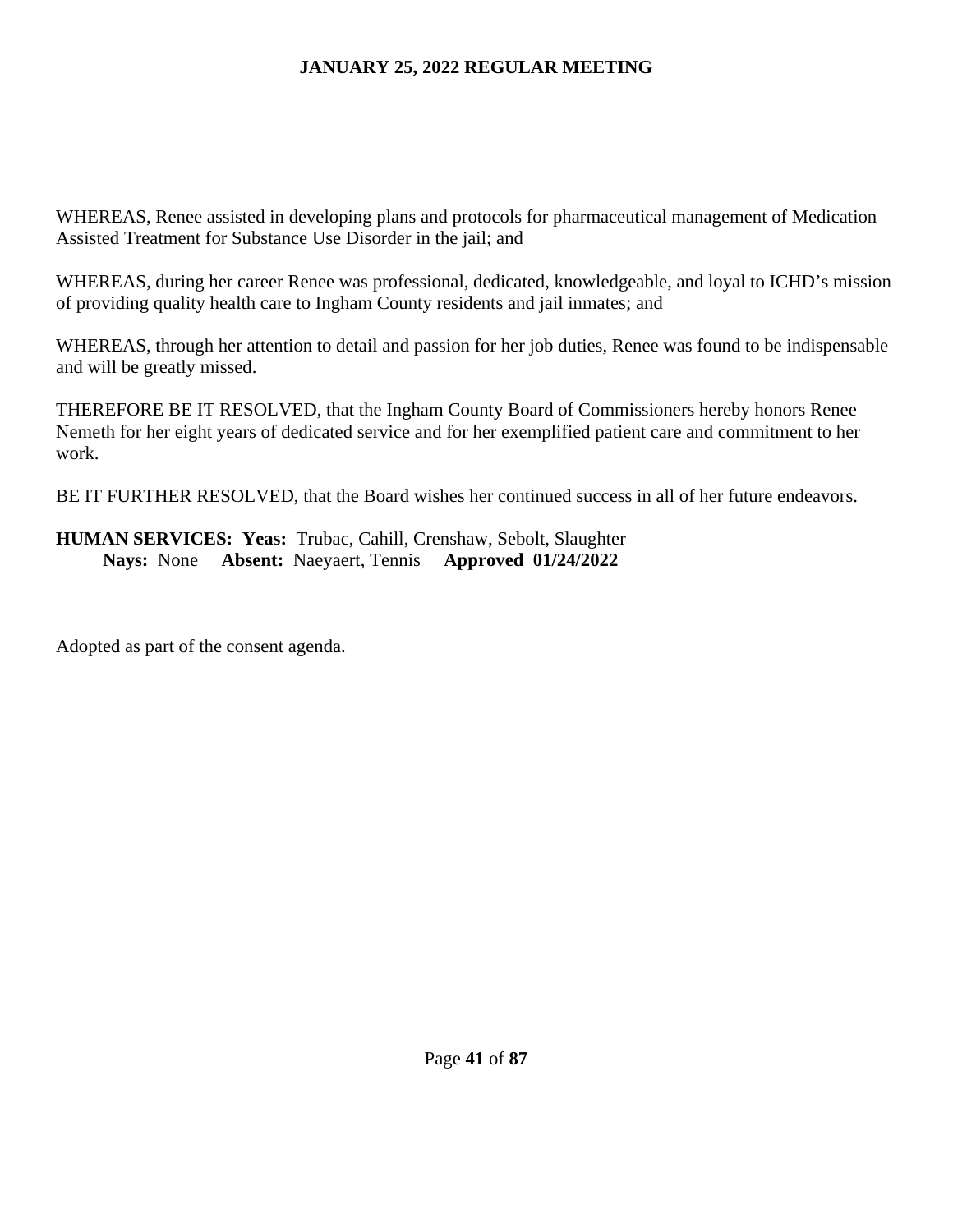#### **ADOPTED - JANUARY 25, 2022 AGENDA ITEM NO. 18**

Introduced by the Human Services, County Services and Finance Committees of the:

### INGHAM COUNTY BOARD OF COMMISSIONERS

### **RESOLUTION TO AUTHORIZE A REORGANIZATION OF POTTER PARK ZOO MAINTENANCE POSITIONS**

### **RESOLUTION #22 – 027**

WHEREAS, the Zoo has four UAW Zoo Maintenance Worker 400 positions of which two are vacant; and

WHEREAS, a reorganization of these positions provides a more effective structure for employee recruitment, retention, and satisfaction; and

WHEREAS, the four new UAW Zoo Maintenance Worker I/II/III positions have a salary range of \$38,413 to \$48,101 at the I level, \$41,953 to \$51,562 at the II level and \$45,315 to \$54,924 at the III level; and

WHEREAS, the 2022 personnel cost projections provided by the budget department show a total (wage and fringe) annual cost increase of \$33,992 at Step 7 of the III level for the four proposed multiple grade positions; and

WHEREAS, there are sufficient funds in the Zoo Fund, #25869200, for the proposed reorganization; and

WHEREAS, the United Auto Workers (UAW) Local 2256 – Zoo Unit and the Potter Park Zoo Advisory Board support the proposed updated job description and reorganization.

THEREFORE BE IT RESOLVED, that the Ingham County Board of Commissioners hereby authorizes a reorganization of the following Potter Park Zoo Maintenance Worker positions:

Four existing UAW Zoo 400 Maintenance Worker positions to four UAW Zoo I/II/III Maintenance Worker positions.

BE IT FURTHER RESOLVED, that the Controller/Administrator is authorized to make any necessary budget and position allocation list adjustments related to this resolution.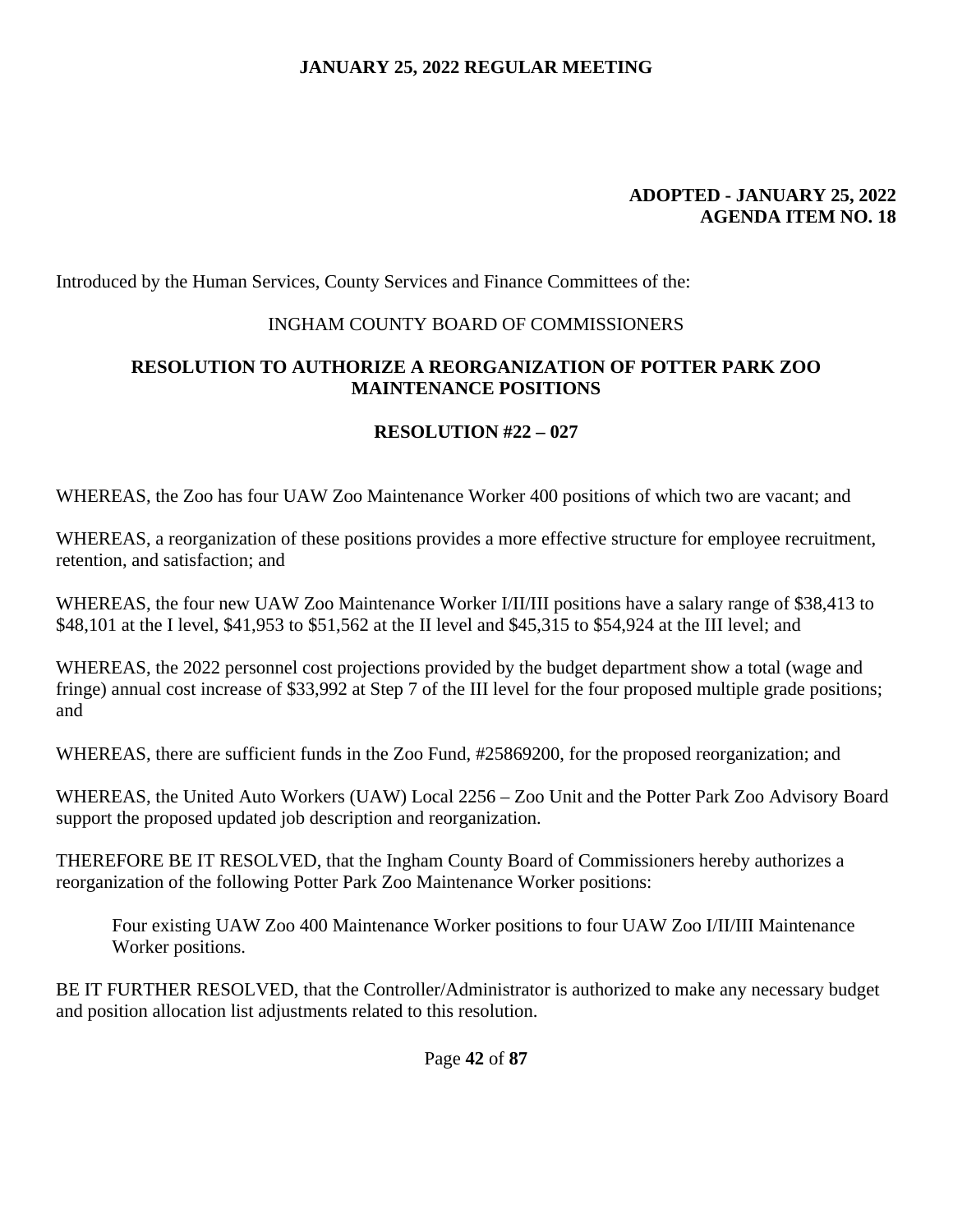**HUMAN SERVICES: Yeas:** Trubac, Cahill, Crenshaw, Sebolt, Slaughter **Nays:** None **Absent:** Naeyaert, Tennis **Approved 01/24/2022** 

**COUNTY SERVICES: Yeas:** Sebolt, Grebner, Celentino, Peña, Maiville, Naeyaert **Nays**: None **Absent:** Stivers **Approved 01/18/2022** 

**FINANCE: Yeas:** Grebner, Tennis, Crenshaw, Polsdofer, Peña, Schafer **Nays:** None **Absent:** Stivers **Approved 01/19/2022**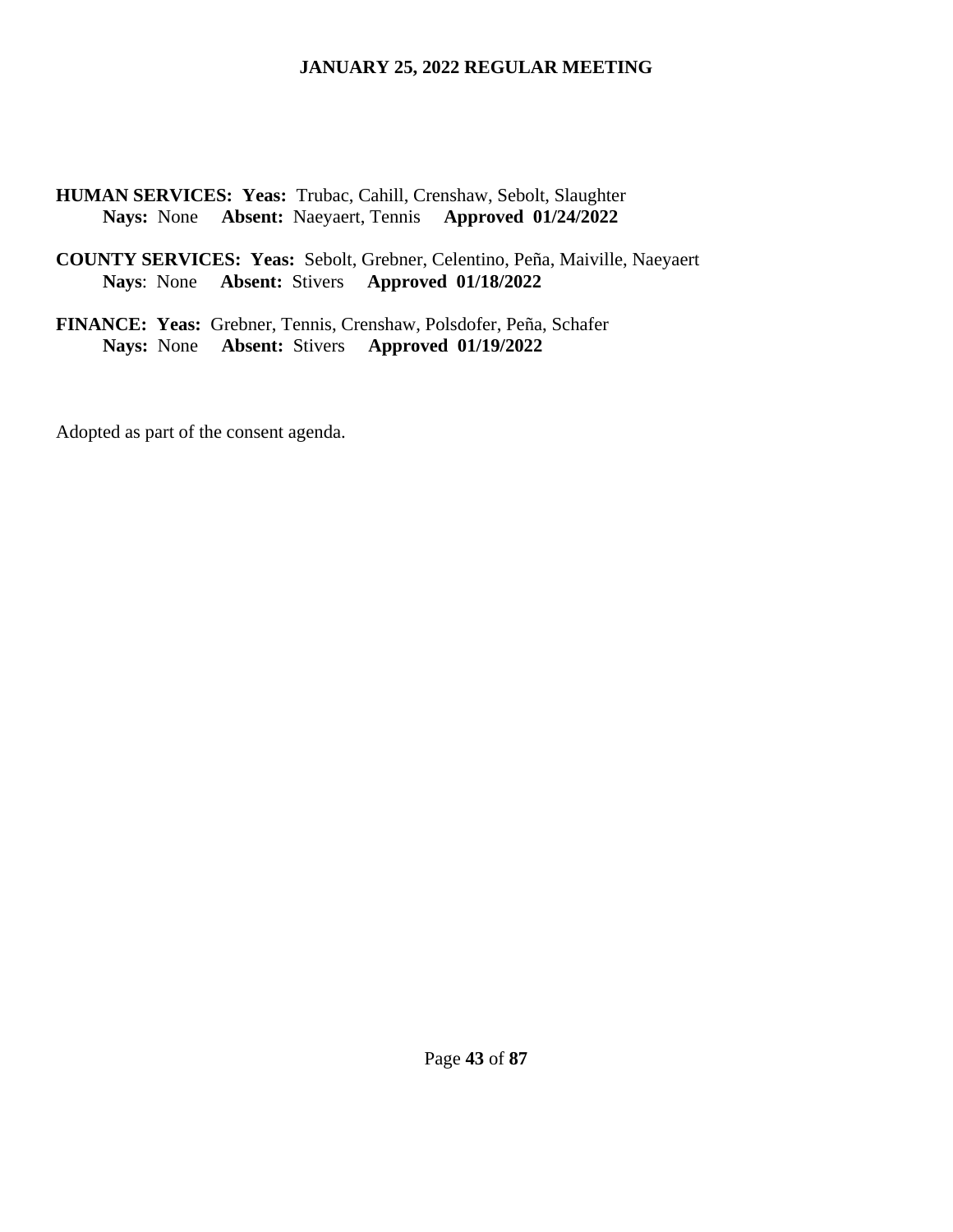#### **ADOPTED - JANUARY 25, 2022 AGENDA ITEM NO. 19**

Introduced by the Human Services and Finance Committees:

#### INGHAM COUNTY BOARD OF COMMISSIONERS

### **RESOLUTION TO AMEND AGREEMENT WITH DIGNIFIED AGING PROJECT**

#### **RESOLUTION #22 – 028**

WHEREAS, Ingham County Health Department (ICHD) wishes to amend the agreement with Dignified Aging Project (DAP) to provide staff at an increased hourly rate for licensed and unlicensed employees, to coadminister the flu vaccine with the administration of COVID-19 vaccines, and to extend the agreement effective January 1, 2022 through September 30, 2022; and

WHEREAS, this resolution will raise the hourly rates of Licensed/Registered Nurses from \$45.00 to \$50.00, and also raise the hourly rates of unlicensed staff from \$25.00 to \$30.00 effective January 25, 2022, allowing ICHD to retain nurses and staff to assist with vaccination efforts in Ingham County; and

WHEREAS, all costs of this amendment, which adds vaccination services to the existing agreement, will be covered in grant funds accepted in Resolution #21-419; and

WHEREAS, residents of long-term care facilities and skilled nursing facilities have been disproportionately affected by the COVID-19 pandemic and often face transportation barriers to travel to vaccination sites; and

WHEREAS, DAP will provide staff to go into these facilities to provide both the COVID-19 vaccination as well as the flu vaccination, at the same time; and

WHEREAS, allowing DAP to provide nursing staff will also help to increase the number of vaccinators in Ingham County, and get both COVID-19 and flu vaccines to residents at a faster rate; and

WHEREAS, included in this amendment and approved through Resolution #21-440, any vendor partnering with Ingham County must also be fully vaccinated at or above Ingham County's current vaccination rate; and

WHEREAS, the Health Officer recommends that the agreement with DAP be amended to provide staff at an increased hourly rate for licensed and unlicensed employees, to co-administer the flu vaccine with the administration of COVID-19 vaccines, and to extend the agreement effective January 1, 2022 through September 30, 2022.

Page **44** of **87**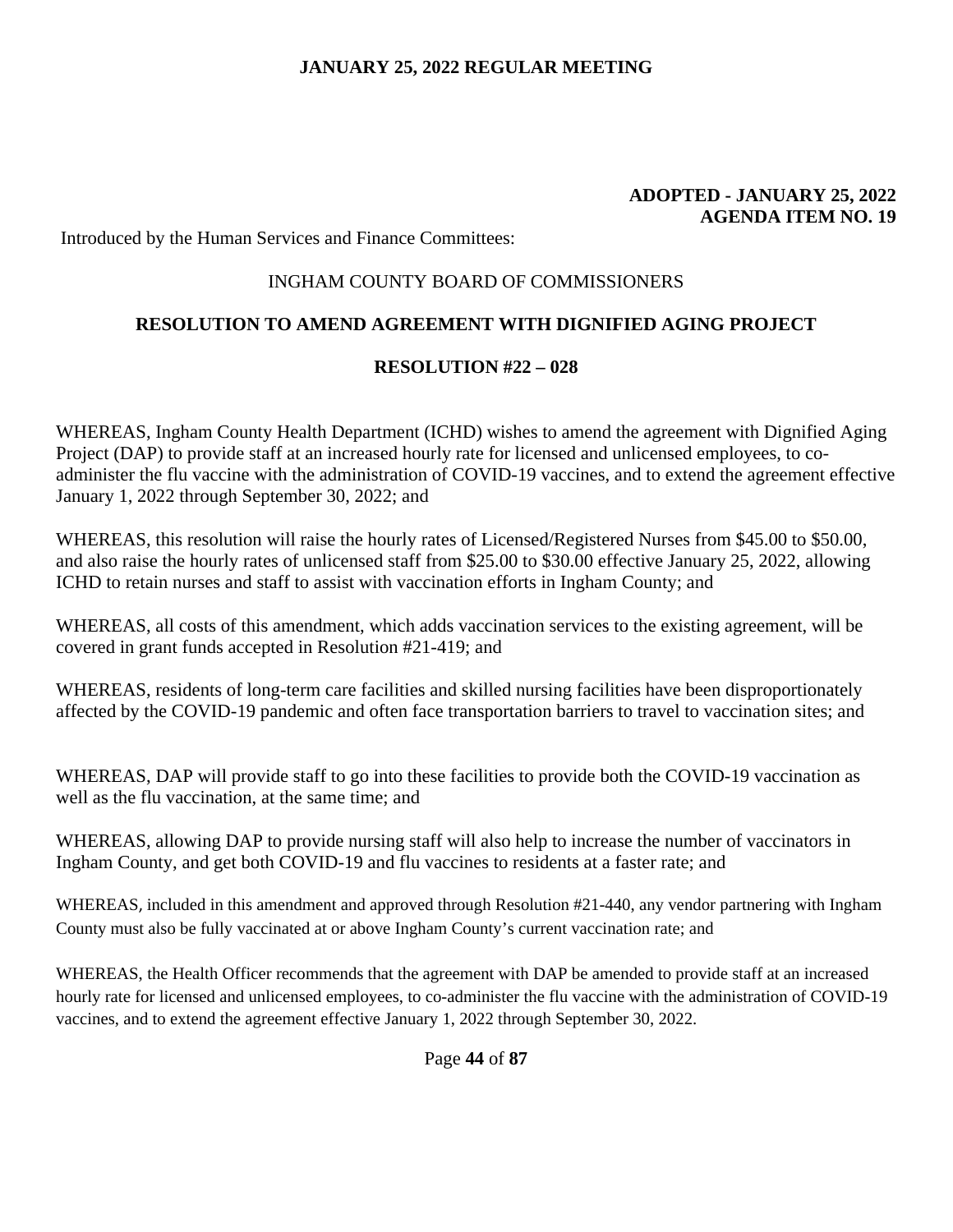THEREFORE BE IT RESOLVED, that the agreement with DAP be amended to provide staff at an increased hourly rate for licensed and unlicensed employees, to co-administer the flu vaccine with the administration of COVID-19 vaccines, and to extend the agreement effective January 1, 2022 through September 30, 2022.

BE IT FURTHER RESOLVED, that this resolution will raise the hourly rates of Licensed/Registered Nurses from \$45.00 to \$50.00, and also raise the hourly rates of unlicensed staff from \$25.00 to \$30.00, allowing ICHD to retain nurses and staff to assist with vaccination efforts in Ingham County.

BE IT FURTHER RESOLVED, that DAP will provide staff to go into these facilities to provide both the COVID-19 vaccination as well as the flu vaccination, at the same time.

BE IT FURTHER RESOLVED, that included in this amendment and approved through Resolution #21-440, any vendor partnering with Ingham County must also be fully vaccinated at or above Ingham County's current vaccination rate.

BE IT FURTHER RESOLVED, that the Chairperson of the Ingham County Board of Commissioners is authorized to sign any necessary contract agreement upon approval as to form by the County Attorney.

## **HUMAN SERVICES: Yeas:** Trubac, Cahill, Crenshaw, Sebolt, Slaughter **Nays:** None **Absent:** Naeyaert, Tennis **Approved 01/24/2022**

## **FINANCE: Yeas:** Grebner, Tennis, Crenshaw, Polsdofer, Peña, Schafer **Nays:** None **Absent:** Stivers **Approved 01/19/2022**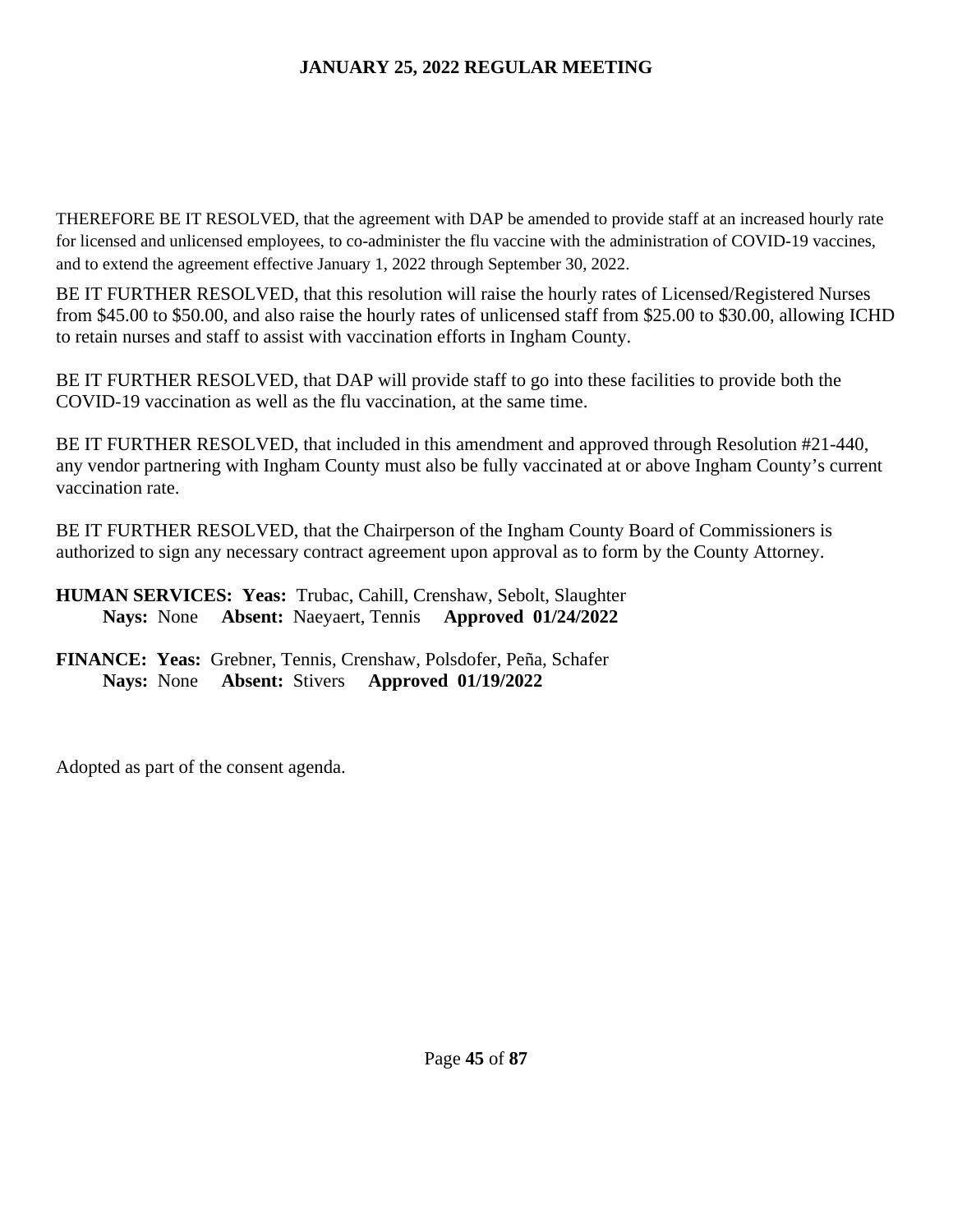#### **ADOPTED - JANUARY 25, 2022 AGENDA ITEM NO. 20**

Introduced by the Human Services and Finance Committees of the:

### INGHAM COUNTY BOARD OF COMMISSIONERS

### **RESOLUTION TO AMEND RESOLUTION #10-275 WITH NEXTGEN® HEALTHCARE INFORMATION SYSTEMS, INC. FOR NEXTGEN® MOBILE**

# **RESOLUTION #22 – 029**

WHEREAS, Ingham County Health Department's (ICHD) Community Health Centers (CHCs) wish to amend Resolution #10-275 with NextGen® Healthcare Information Systems, Inc., to include NextGen® Mobile effective February 1, 2022 through January  $31<sup>st</sup> 2023$  in an amount not to exceed \$15,000; and

WHEREAS, NextGen® Mobile is a cloud-enabled mobile application that allows providers to engage the electronic health record on a mobile device to view schedules, patient clinical information, record dictation for visits to send back to the EHR as text, and securely communicate with and message other providers; and

WHEREAS, the cost for this service is \$12,500 for a one-time implementation fee, and a subscription cost of \$99.00 per month for 25 providers for an annual cost of \$2,475; and

WHEREAS, the total cost of this agreement will not exceed \$15,000 which will be covered by funding from the American Rescue Plan fund, authorized through Resolution #21-240; and

WHEREAS, the CHC Board of Directors and the Health Officer recommend that the Ingham County Board of Commissioners authorizes amending Resolution #10-275 with NextGen® Healthcare Information Systems, Inc. to include NextGen® Mobile effective February 1, 2022 through January 31<sup>st</sup> 2023 in an amount not to exceed \$15,000.

THEREFORE BE IT RESOLVED, that the Ingham County Board of Commissioners authorizes amending the agreement with NextGen® Healthcare Information Systems, Inc. authorized in Resolution #10-275 to include NextGen® Mobile effective February 1, 2022 through January 31<sup>st</sup> 2023, in an amount not to exceed \$15,000.

BE IT FURTHER RESOLVED, that the Chairperson of the Board of Commissioners is hereby authorized to sign any necessary contract documents on behalf of the County after approval as to form by the County Attorney.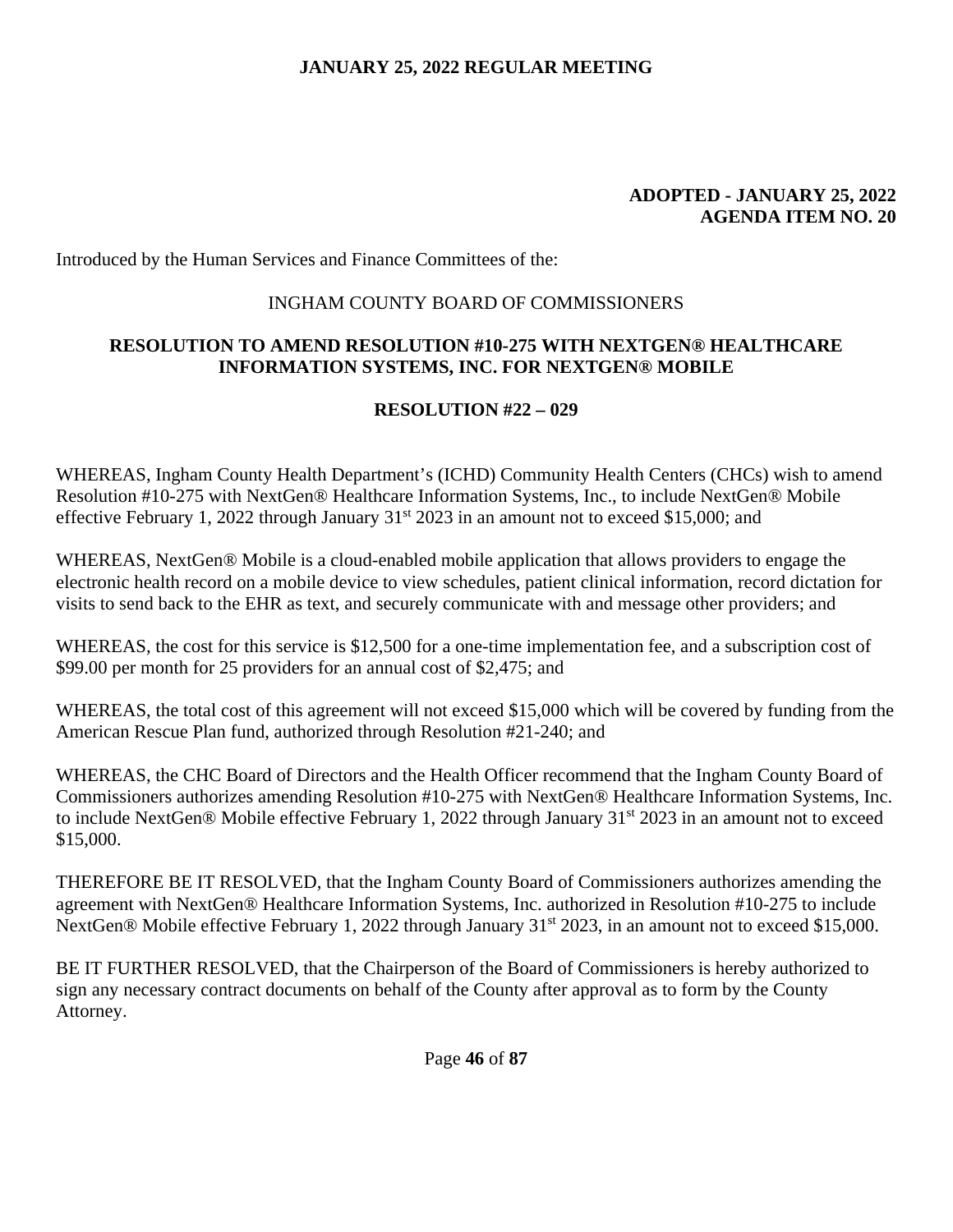**HUMAN SERVICES: Yeas:** Trubac, Cahill, Crenshaw, Sebolt, Slaughter **Nays:** None **Absent:** Naeyaert, Tennis **Approved 01/24/2022** 

**FINANCE: Yeas:** Grebner, Tennis, Crenshaw, Polsdofer, Peña, Schafer **Nays:** None **Absent:** Stivers **Approved 01/19/2022**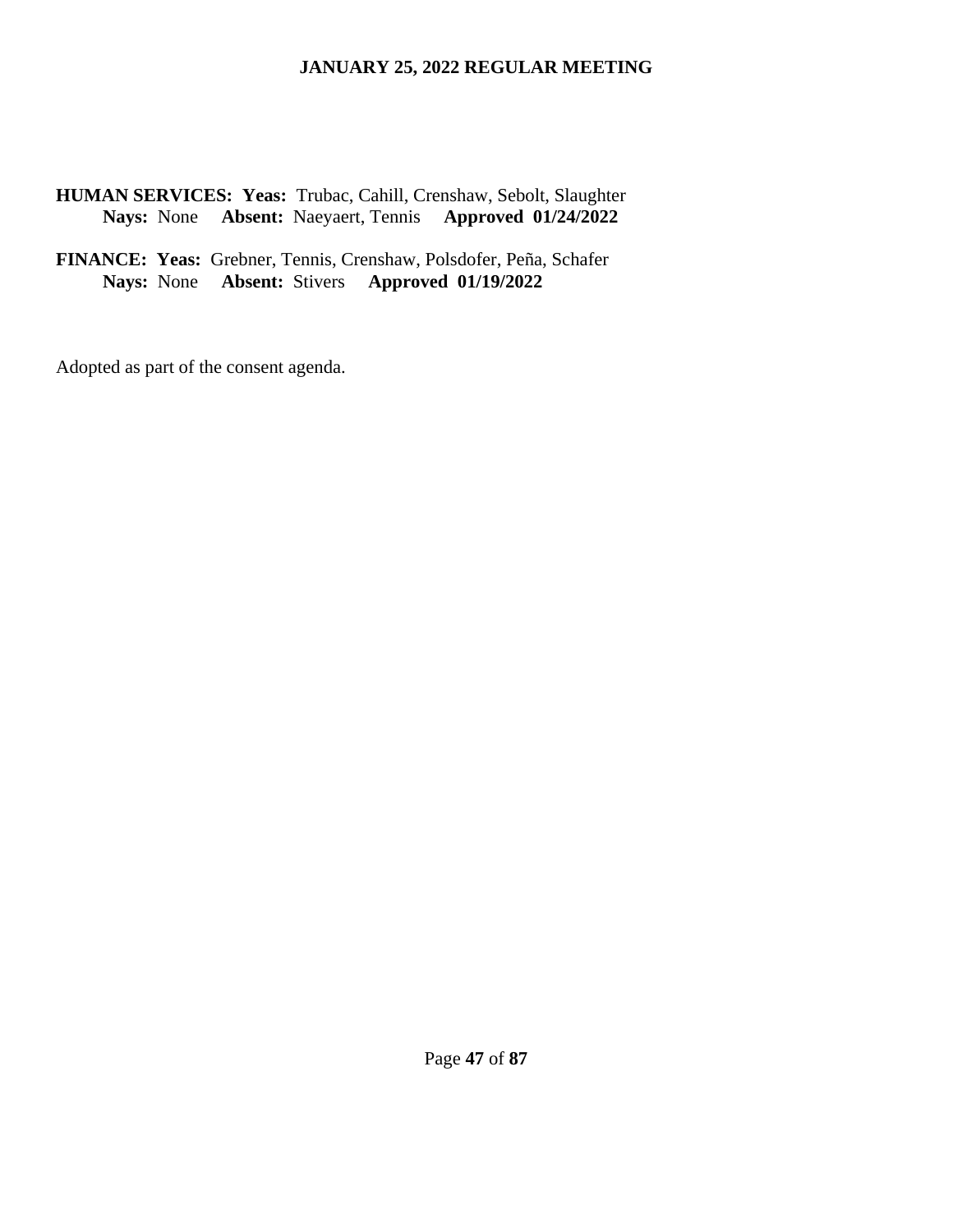#### **ADOPTED - JANUARY 25, 2022 AGENDA ITEM NO. 21**

Introduced by the Human Services and Finance Committees of the:

### INGHAM COUNTY BOARD OF COMMISSIONERS

### **RESOLUTION TO AMEND RESOLUTION #20-015 VISITOR INCENTIVE PROGRAMS AT POTTER PARK ZOO**

## **RESOLUTION #22 – 030**

WHEREAS, the Ingham County Board of Commissioners adopted Resolution #20-015 authorizing visitor incentive programs at Potter Park Zoo; and

WHEREAS, Potter Park Zoo is partnering with the Ingham County Circuit Court Family Division for the 6<sup>th</sup> annual Hippity Hop 5K Child Benefit Fund fundraiser; and

WHEREAS, incentives have the potential to create additional parking, admission, gift shop, and restaurant revenue through increased attendance as well as increased awareness of services at the zoo.

THEREFORE BE IT RESOLVED, that the Board of Commissioners approve amending Resolution #20-015 to include the following visitor incentive programs at the Potter Park Zoo.

| <b>New Incentives</b>                                   | Fees                       |
|---------------------------------------------------------|----------------------------|
| Hippity Hop 5K registered participants (April 16, 2022) | Free Parking and Admission |

BE IT FURTHER RESOLVED, that all other fees set by Resolution #20-015 will remain the same as adopted by the Board of Commissioners.

| <b>Current Incentives</b>                       | Fees                                             |
|-------------------------------------------------|--------------------------------------------------|
| Ingham County and City of Lansing Residents     | Ingham County and City of Lansing residents      |
|                                                 | free admission 9AM-Noon all non-holiday Mondays  |
| Mother's Day (May)                              | Mothers free admission                           |
| Father's Day (June)                             | Fathers free admission                           |
| Be A Tourist In Your Own Town (June)            | Free admission and parking with tourist passport |
| Greater Lansing Convention and Visitor's Bureau |                                                  |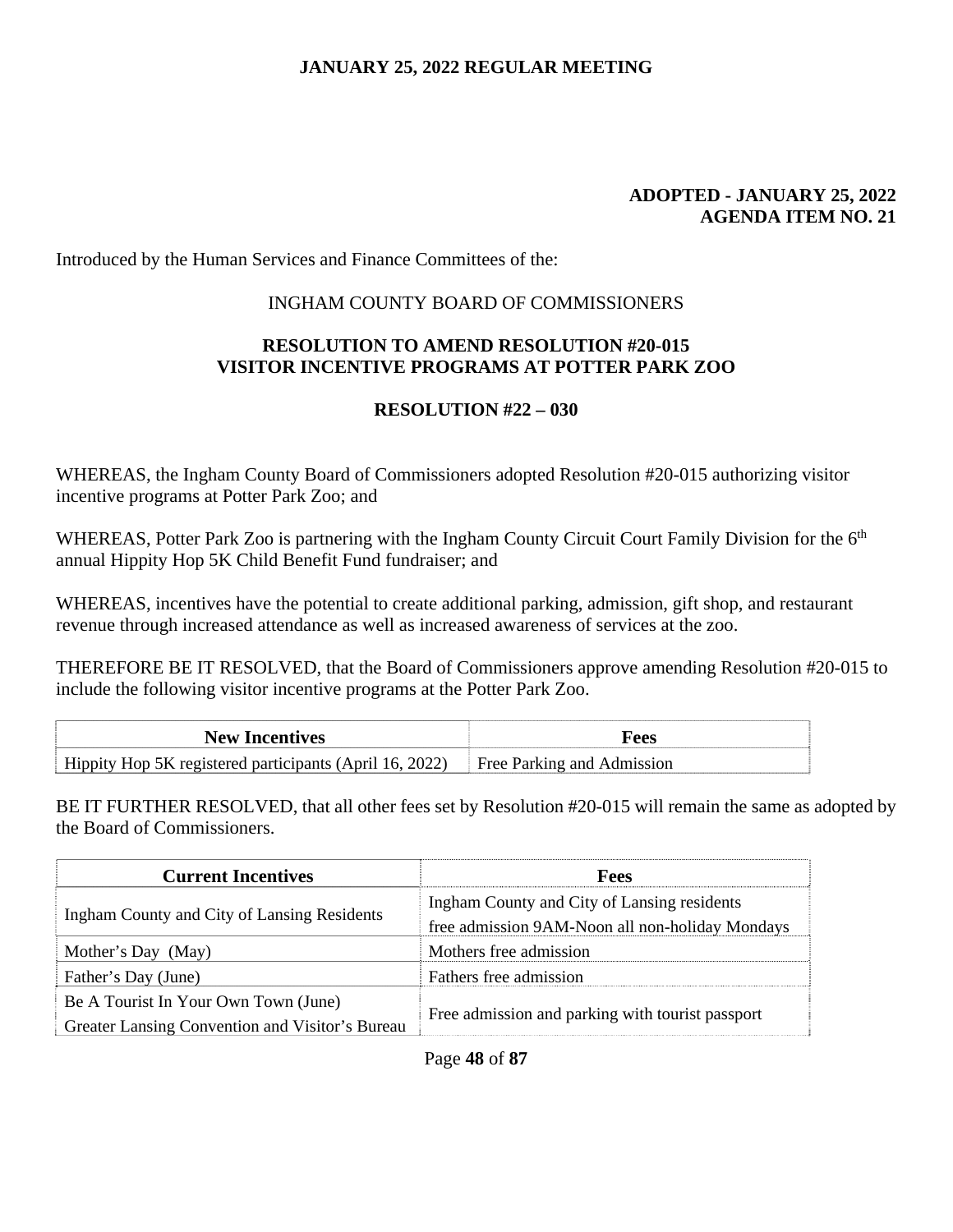| Fourth of July (July)                                         | Military free admission                          |
|---------------------------------------------------------------|--------------------------------------------------|
| Grandparent's Day (September)                                 | Grandparents free admission                      |
| College Day (October)                                         | Free admission with valid student identification |
| Ingham County and City of Lansing Resident's<br>Day (October) | Free admission                                   |
| Veterans Day (November)                                       | Veterans and families free admission             |
| Registered Groups 20+ (April-October)                         | Admission \$1.00 off per person                  |
| <b>Ingham County School Groups</b>                            | Admission \$1.00 per child                       |

# **HUMAN SERVICES: Yeas:** Trubac, Cahill, Crenshaw, Sebolt, Slaughter **Nays:** None **Absent:** Naeyaert, Tennis **Approved 01/24/2022**

### **FINANCE: Yeas:** Grebner, Tennis, Crenshaw, Polsdofer, Peña, Schafer **Nays:** None **Absent:** Stivers **Approved 01/19/2022**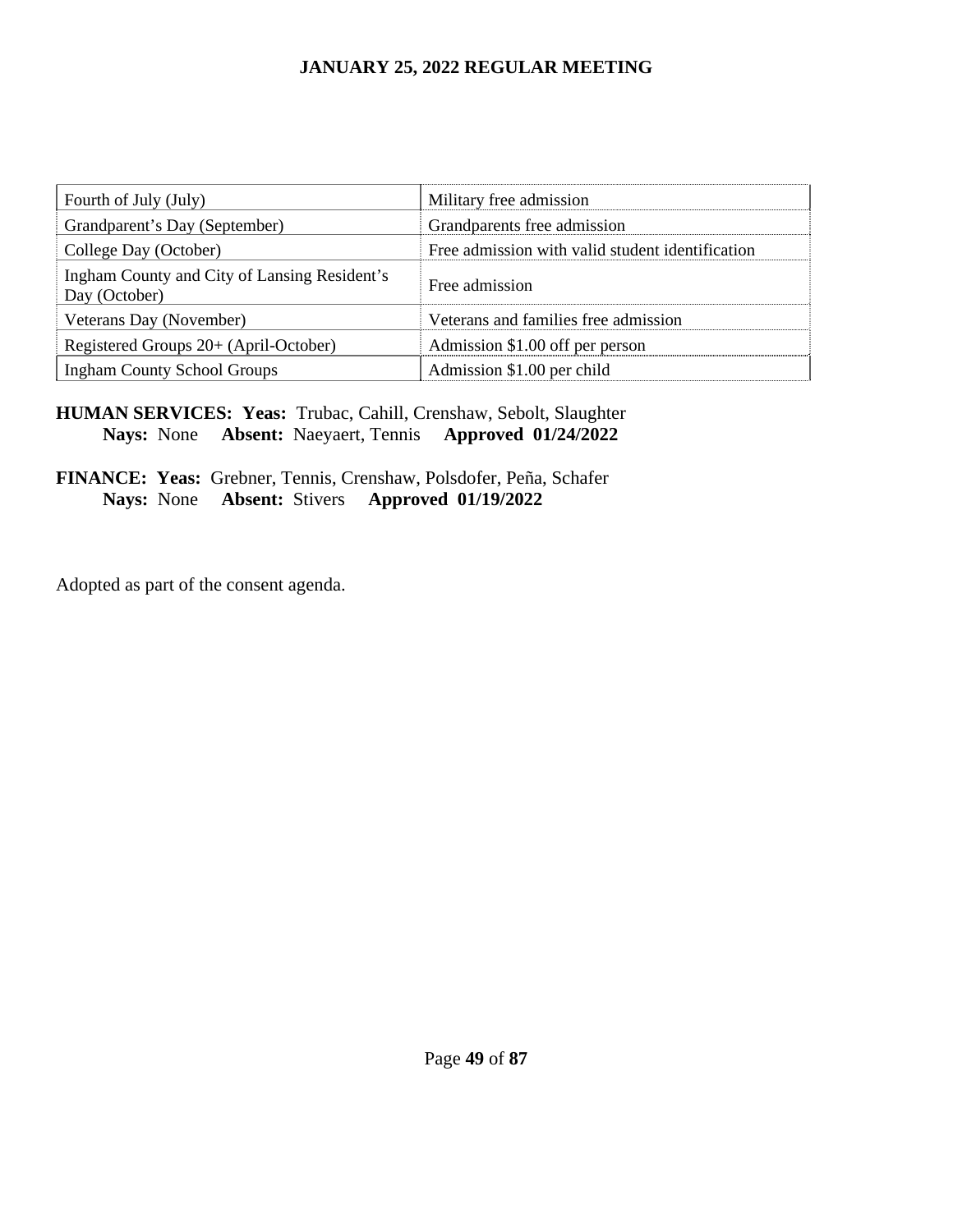#### **ADOPTED - JANUARY 25, 2022 AGENDA ITEM NO. 22**

Introduced by the Human Services and Finance Committees of the:

### INGHAM COUNTY BOARD OF COMMISSIONERS

## **RESOLUTION TO AUTHORIZE A CONTRACT EXTENSION WITH SHANE'S CAMELS**

### **RESOLUTION #22 – 031**

WHEREAS, the agreement between the County and the Zoological Society, Resolution #17-069, transfers operations of encounters including the camel ride to the County; and

WHEREAS, Resolution #19-113 approved entering into an agreement with Shane's Camels for camel ride services at the Zoo; and

WHEREAS, the effective date of the agreement is April 17, 2019 through April 17, 2022 with an option to extend for two years; and

WHEREAS, Shane's Camels and Potter Park Zoo have a mutual intent of exercising the two year extension option for continuation of these services; and

WHEREAS, this contract will be a revenue contract with the Zoo receiving 25% of the gross revenue from the camel ride services.

THEREFORE BE IT RESOLVED, that the Ingham County Board of Commissioners hereby authorizes awarding a two-year contract extension to Shane's Camels for camel ride services at Potter Park Zoo.

BE IT FURTHER RESOLVED, that Potter Park Zoo will receive 25% of the gross revenue from the camel ride services.

BE IT FURTHER RESOLVED, that the Board Chairperson is authorized to sign any necessary documents consistent with this resolution after approval as to form by the County Attorney.

**HUMAN SERVICES: Yeas:** Trubac, Cahill, Crenshaw, Sebolt, Slaughter **Nays:** None **Absent:** Naeyaert, Tennis **Approved 01/24/2022** 

Page **50** of **87**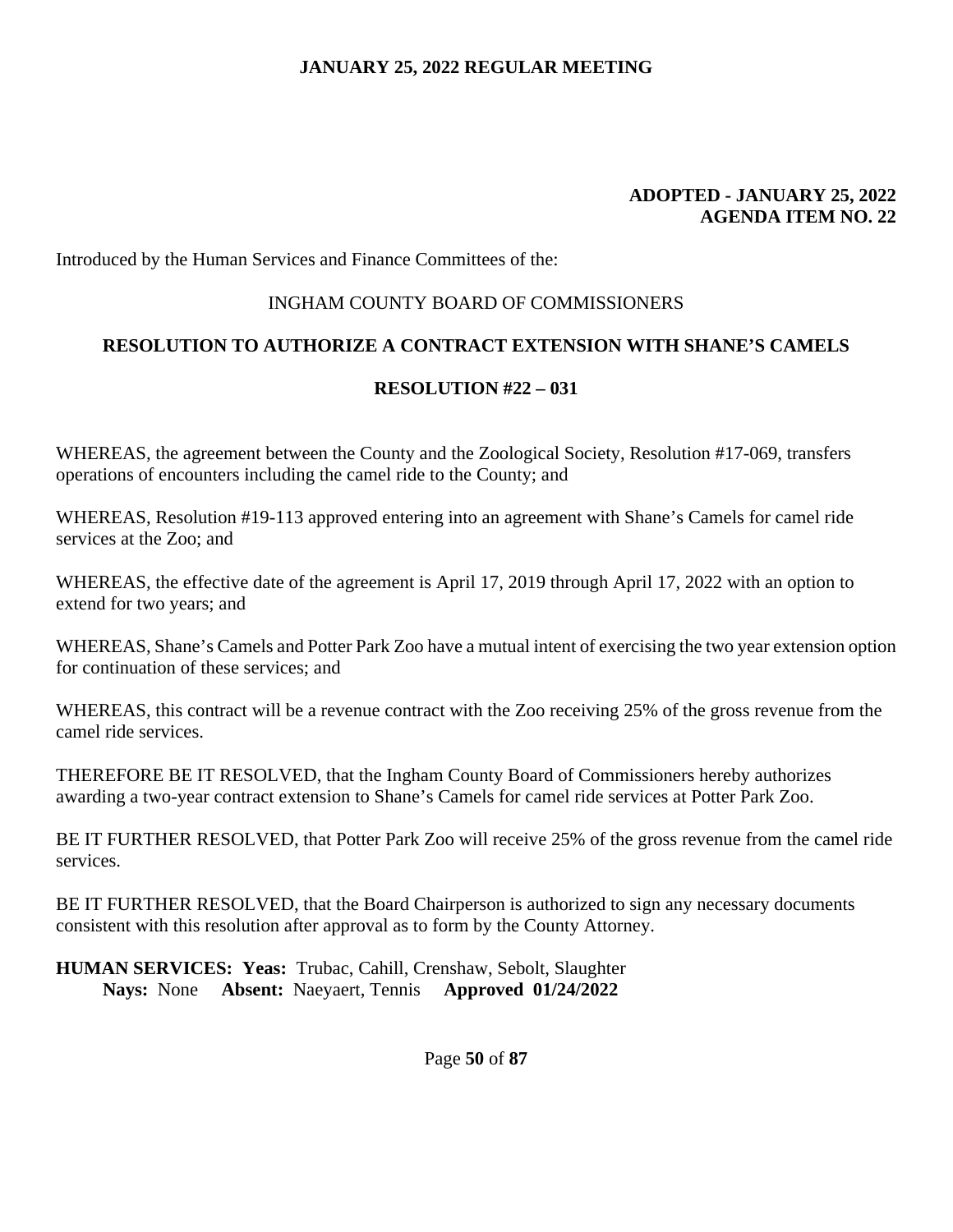## **FINANCE: Yeas:** Grebner, Tennis, Crenshaw, Polsdofer, Peña, Schafer **Nays:** None **Absent:** Stivers **Approved 01/19/20**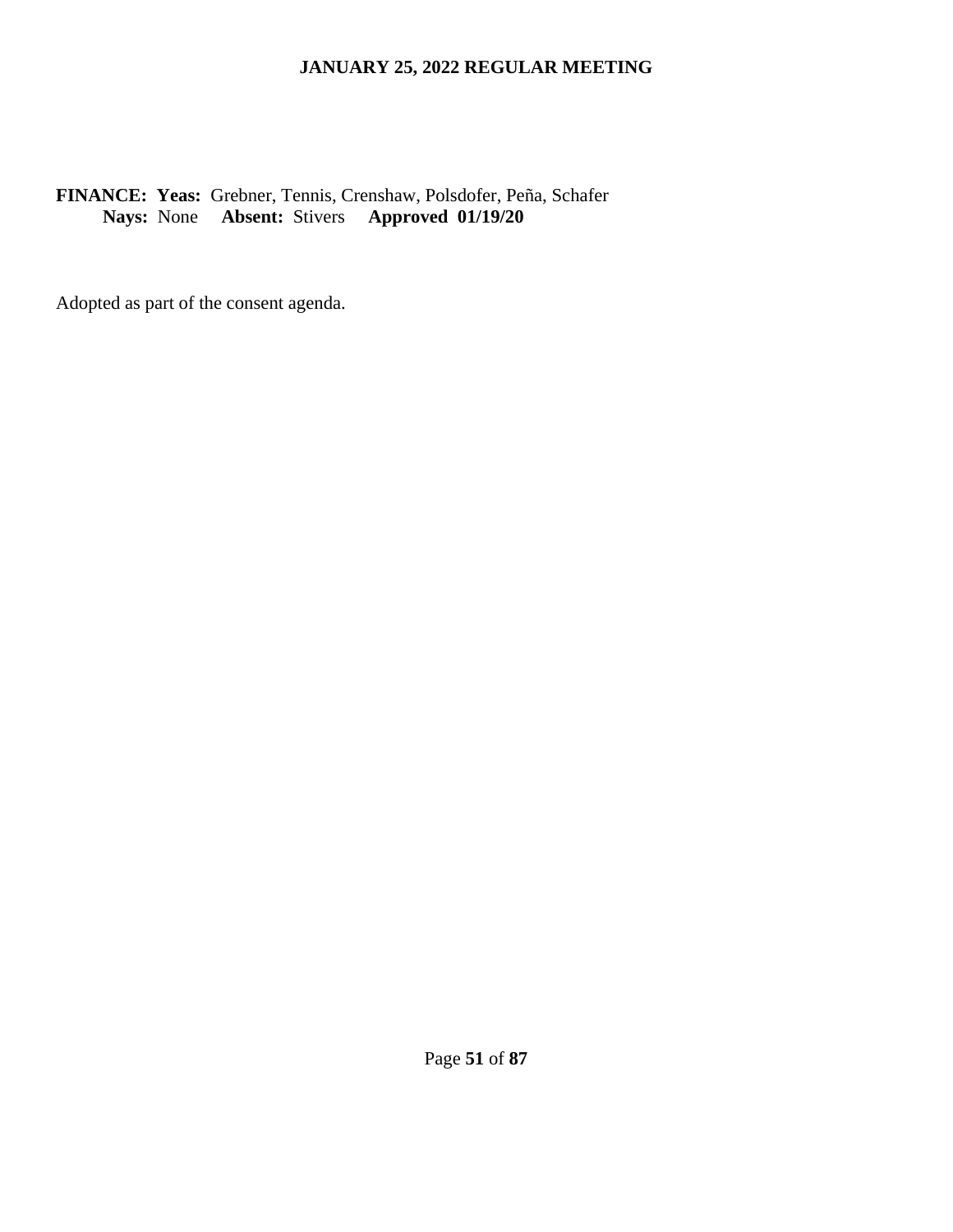### **ADOPTED - JANUARY 25, 2022 AGENDA ITEM NO. 23**

Introduced by the Human Services and Finance Committees of the:

#### INGHAM COUNTY BOARD OF COMMISSIONERS

### **RESOLUTION TO AUTHORIZE A CONTRACT WITH AMERICAN RAMP COMPANY DBA PROGRESSIVE BIKE RAMPS FOR CONSTRUCTION OF A BIKE SKILLS PARK AT BURCHFIELD PARK**

### **RESOLUTION #22 – 032**

WHEREAS, the Ingham County Parks Department and the Mid-Michigan Mountain Biking Association (MMMBA) identified the need for a mountain bike skills park at Burchfield Park; and

WHEREAS, this would include a bicycle playground and mountain bike skills course. Its goal is to introduce young and beginner riders to off-road bike handling skills – providing kids with an alternative form of recreation that challenges, inspires confidence, fosters independence, and offers a whole lot of fun; and

WHEREAS, the Ingham County Parks Department wishes to enter into an agreement with American Ramp Company dba Progressive Bike Ramps for the purpose of constructing a Bike Skills Park at Burchfield Park; and

WHEREAS, the scope of the work includes earth work to construct biking trail and fabrication and installation of Bike Park elements; and

WHEREAS, the purchase will utilize Sourcewell (Contract #112420-ARC), in which Ingham County is a member; and

WHEREAS, the total cost of constructing the Bike Skills Park as quoted in the base bid in the amount of \$134,891.98 plus a 10% contingency of \$13,489.20 for a total construction cost not to exceed \$148,381.18 and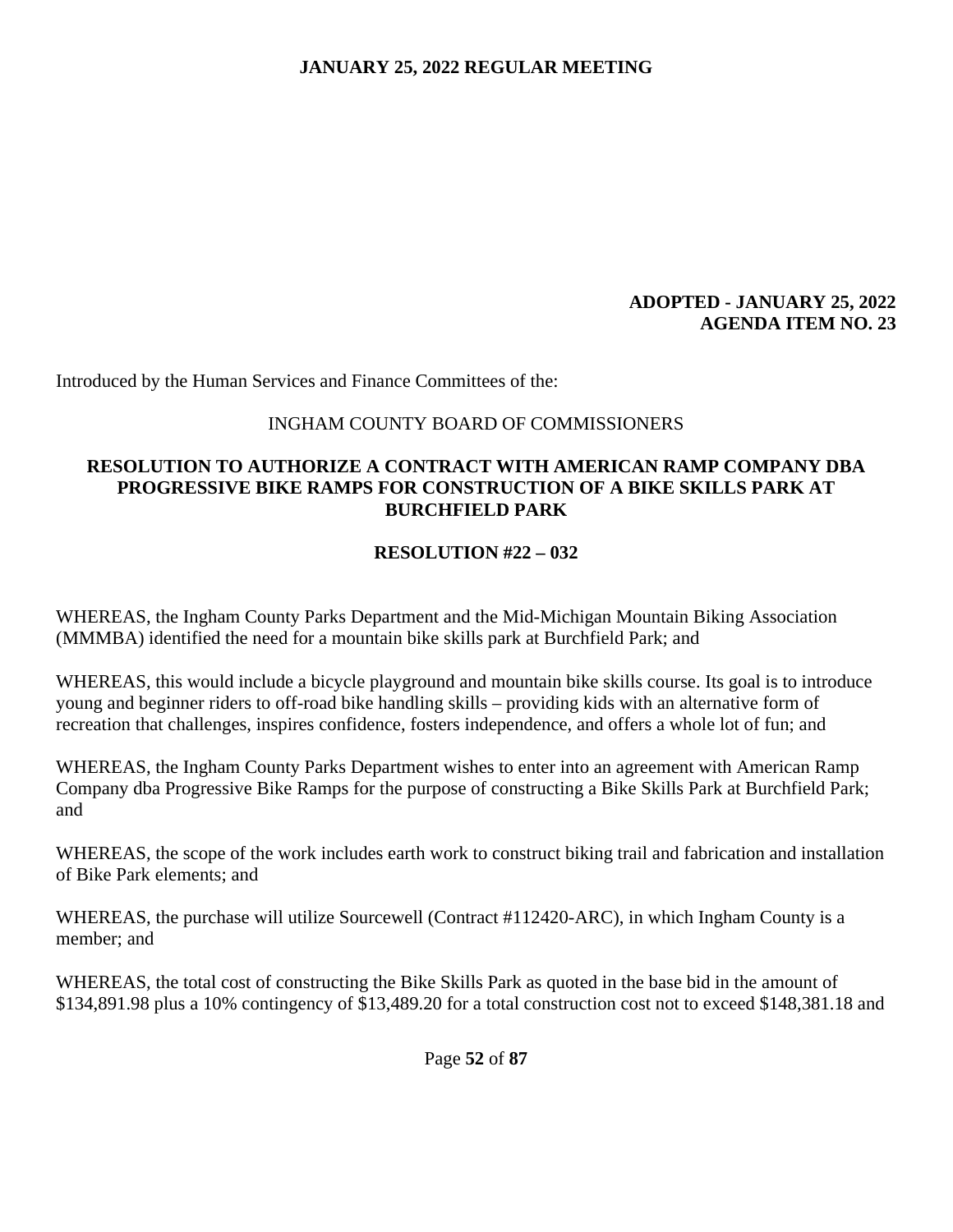will be covered from a large private donation of \$100,000 and a Capital Region Community Foundation Impact Grant of \$67,000 (Resolution #21-378).

THEREFORE BE IT RESOLVED, that the Ingham County Board of Commissioners herby approves entering into the attached agreement with American Ramp Company dba Progressive Bike Ramps as quoted in the base bid in the amount of \$134,891.98 plus 10% contingency of \$13,489.20 for a total construction cost not to exceed \$148,381.18 for the purpose of constructing a Bike Skills Park.

BE IT FURTHER RESOLVED, that 50% payment required at the time the order is placed and 50% required at the time of shipping equipment.

BE IT FURTHER RESOLVED, that there are funds available in line items 208-75200-726010 (\$5,000), 208- 75200-974000 (\$20,000), 208-75300-932000 (\$100,000) and \$67,000 impact grant from the Capital Region Community Foundation Grant.

BE IT FURTHER RESOLVED, that the three line items (208-75200-726010, 208-75200-974000, and 208- 75300-932000) be combined into one land improvement line and a project code assigned.

BE IT FURTHER RESOLVED, that the Chairperson of the Board of Commissioners is hereby authorized to sign any necessary contract documents on behalf of the County after approval as to form by the County Attorney.

## **HUMAN SERVICES: Yeas:** Trubac, Cahill, Crenshaw, Sebolt, Slaughter **Nays:** None **Absent:** Naeyaert, Tennis **Approved 01/24/2022**

**FINANCE: Yeas:** Grebner, Tennis, Crenshaw, Polsdofer, Peña, Schafer **Nays:** None **Absent:** Stivers **Approved 01/19/2022**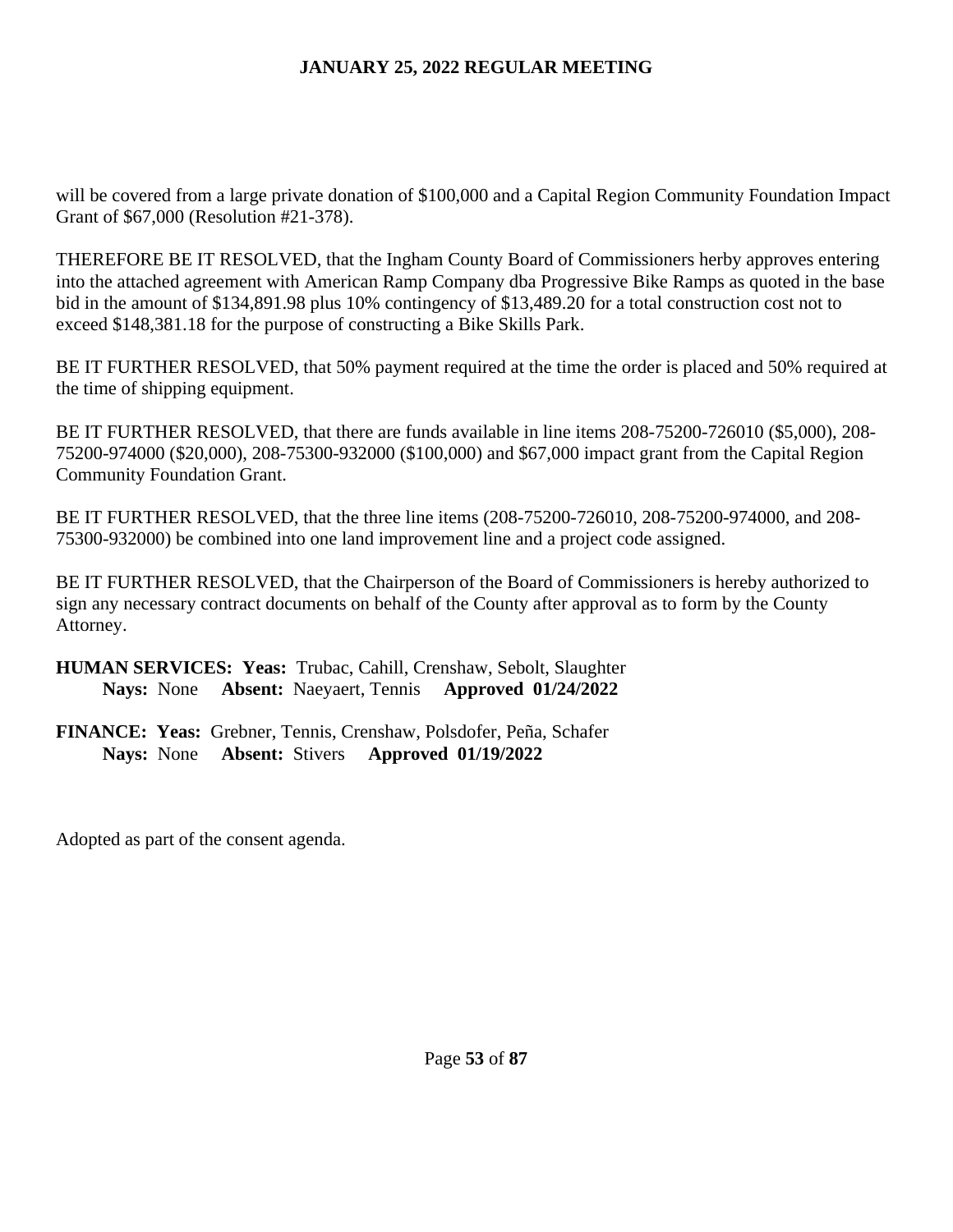*This page is the creative property of Progressive Bike Ramps. It cannot be copied or redistributed.* 

## **SOURCEWELL BUILD AGREEMENT**

**THIS AGREEMENT** is made this \_\_\_\_\_\_\_ day of December, 2021, by and between Ingham County Parks, MI (hereinafter called "**OWNER**"), whose principal office is located at  $\ldots$ , and American Ramp Company dba Progressive Bike Ramps, (hereinafter called "**CONTRACTOR**"), whose principal office is located at 601 S. McKinley Ave, Joplin, MO 64801.

## **PROJECT: Burchfield Park Skills Course**

## **LOCATION: 881 Grovenburg Road, Holt, MI 48821**

### **PROJECT NUMBER: TBD**

## **W I T N E S S E T H:**

For value received, CONTRACTOR and OWNER agree as follows:

# **ARTICLE 1 DESCRIPTION OF WORK**

1.1 The CONTRACTOR hereby covenants and agrees with the OWNER that he will well and faithfully construct the project in accordance with each and every one of the conditions, covenants, stipulations, terms and provisions contained in the specifications, drawings, and general conditions relating to the project, and will well and faithfully comply with and perform each and every obligation imposed upon him by said documents. 1.2 CONSTRUCTION: Bike Skills Park as determined by Exhibit A – Scope of Work. Scope of work is limited to the footprint of the bike park. See Exhibit A for a complete list of inclusions and exclusions. Exhibit B outlines the equipment to be manufactured and installed per this contract value. Along with details of the location.

#### **ARTICLE 2 CONTRACT AMOUNT**

2.1 OWNER agrees to pay CONTRACTOR the sum of **One Hundred Thirty Four Thousand Eight Hundred Ninety One Dollars and Ninety Eight Cents (\$134,891.98) ,** plus any applicable taxes, subject to additions and deductions for changes as may be agreed upon in writing. CONTRACTOR may bill his work progressively based on quantities installed. A monthly service charge of 1.5% (18% per annum) will be applied to any past due amount after thirty (30) days.

2.2 All portions of this contract will be billed to the OWNER by the CONTRACTOR on the following progress schedule:

50% at the time the order is placed 50% upon shipping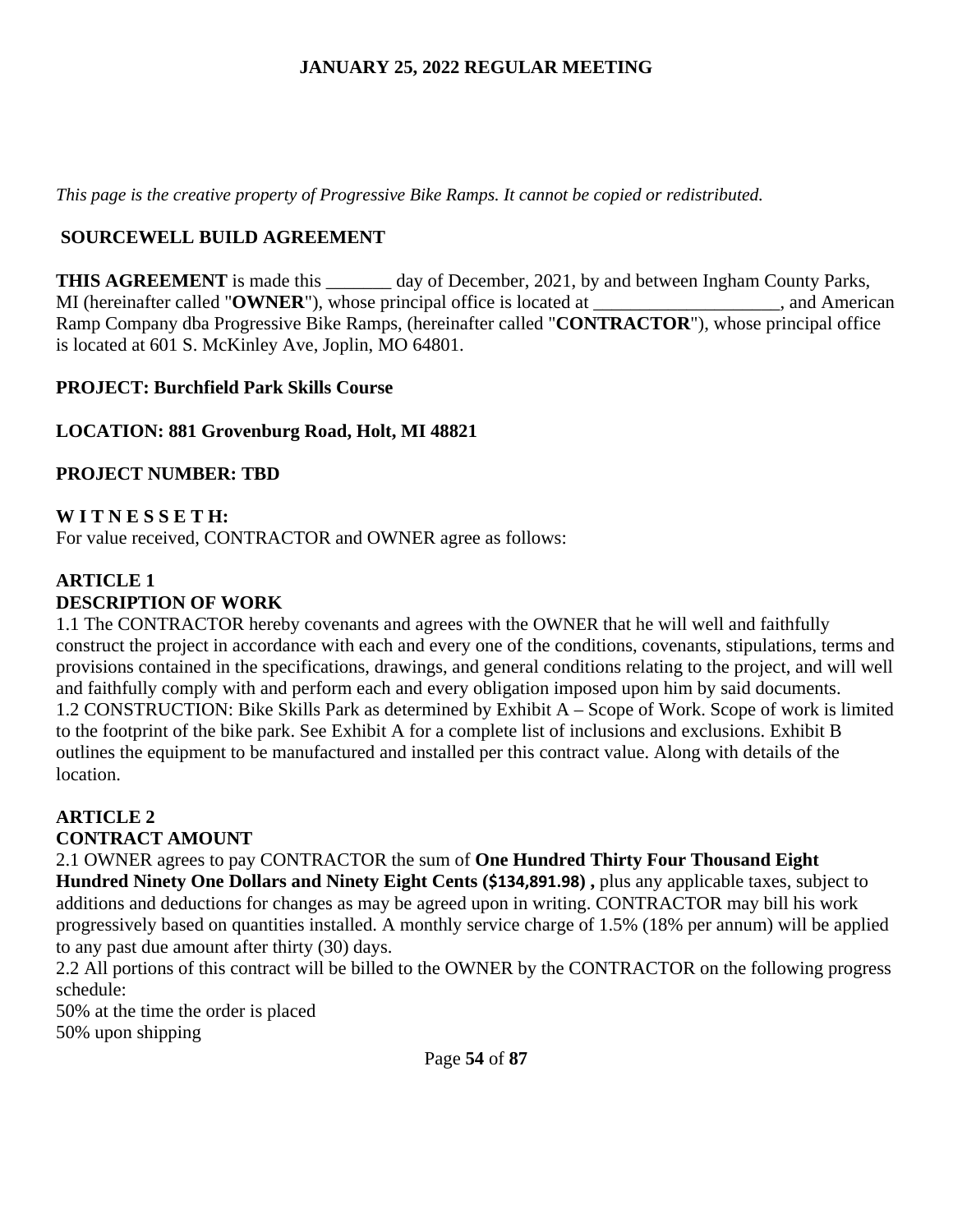All progress billings are due in full upon receipt to avoid a monthly service charge as outlined in section 2.1 above.

2.3 Execution of any Attachments and/or Add Alternates will be bound by all terms and conditions of the Agreement.

2.4 "Completion of the Project" shall be deemed the earlier of 1.) The date Owner executes Contractor's punchlist/sign-off sheet; or 2.) The date the Owner opens the Project to the public.

2.5 American Ramp Company will comply with Ingham County Prevailing Wage Policy *This page is the creative property of Progressive Bike Ramps. It cannot be copied or redistributed.*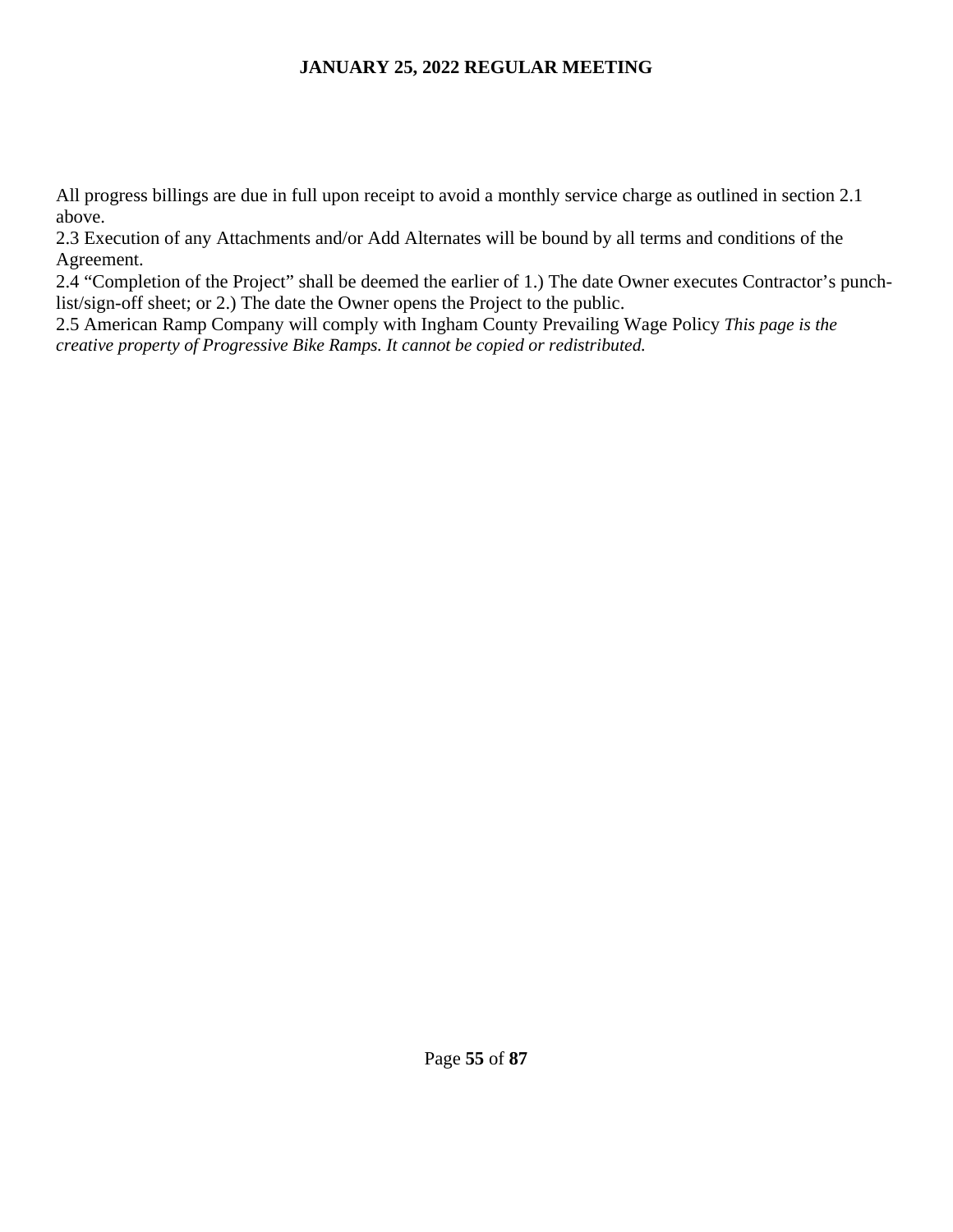# **ARTICLE 3 INSURANCE AND INDEMNITY**

3.1 CONTRACTOR shall maintain at its cost the following minimum insurance and coverage throughout the term of the Agreement: Both (1) Comprehensive General Liability and (2) Comprehensive Automobile Liability Insurance covering liabilities for property damage and bodily injury, including death, at the minimum amount of One Million and No/100 Dollars (\$1,000,000.00) per occurrence.

3.2 CONTRACTOR agrees to indemnify and hold harmless OWNER from any and all claims, loss, or expense of every kind whatsoever which may arise from CONTRACTOR's negligent acts or omissions or breach of its obligations hereunder. OWNER agrees to indemnify and hold harmless CONTRACTOR from any and all claims, loss, or expense of every kind whatsoever which may arise from OWNER's negligent acts or omissions or breach of its obligations hereunder.

3.3 OWNER shall maintain builder's risk property insurance respecting the Property in an amount equal to the full insurable value thereof and the risk of casualty loss or damage to the Property shall be borne by OWNER. If a casualty loss occurs during construction, this Contract shall terminate and CONTRACTOR shall be paid in full for all work performed and materials provided. The parties may then enter into a new contract to cover the repair, reconstruction and completion of the property if necessary.

# **ARTICLE 4**

# **CONTRACTOR'S AND OWNER'S RESPONSIBILITIES**

4.1 No variation of this agreement will be recognized unless such change has been approved in writing 4.2 CONTRACTOR may assign or transfer this Agreement or any part thereof or amounts due or to become due hereunder with the written consent of OWNER, which shall not be unreasonably withheld. OWNER understands that CONTRACTOR may subcontract the installation portion of this Agreement using independent Subcontractors without the consent of OWNER.

4.3 CONTRACTOR will in no way be liable for delays in the completion of the Project which are beyond the control of CONTRACTOR, including but not limited to: Acts of God, labor strikes, shortage of materials, shipping delays or actions attributable to the Purchaser.

4.4 After the final inspection and completion of the Project, all repair/replacement issues regarding the Project and the materials shall be determined under the terms set forth in CONTRACTOR's standard warranty. 4.5 During construction the entire job site is considered hazardous. Before, during and after construction, OWNER is responsible for securing the job site. OWNER is responsible for barricading the premises and warning persons of the dangers at the jobsite. Under no circumstances may the bike park be ridden until completion of the Project. CONTRACTOR will not be held liable for and OWNER shall hold CONTRACTOR harmless from any accidents that occur because ramps/rails were used before the Project was complete. 4.6 Both during construction and after completion, CONTRACTOR shall not be held liable for damages beyond its control including but not limited to: noise generated from the Project, before and after completion, location choice, graffiti, injuries, additional expenses incurred by Purchaser, zoning issues, etc.

4.7 Building permits and other local licenses that are required for the Project are the sole responsibility of the OWNER. If CONTRACTOR is required to purchase these licenses, such costs will be billed to the OWNER and added to the contract price hereunder.3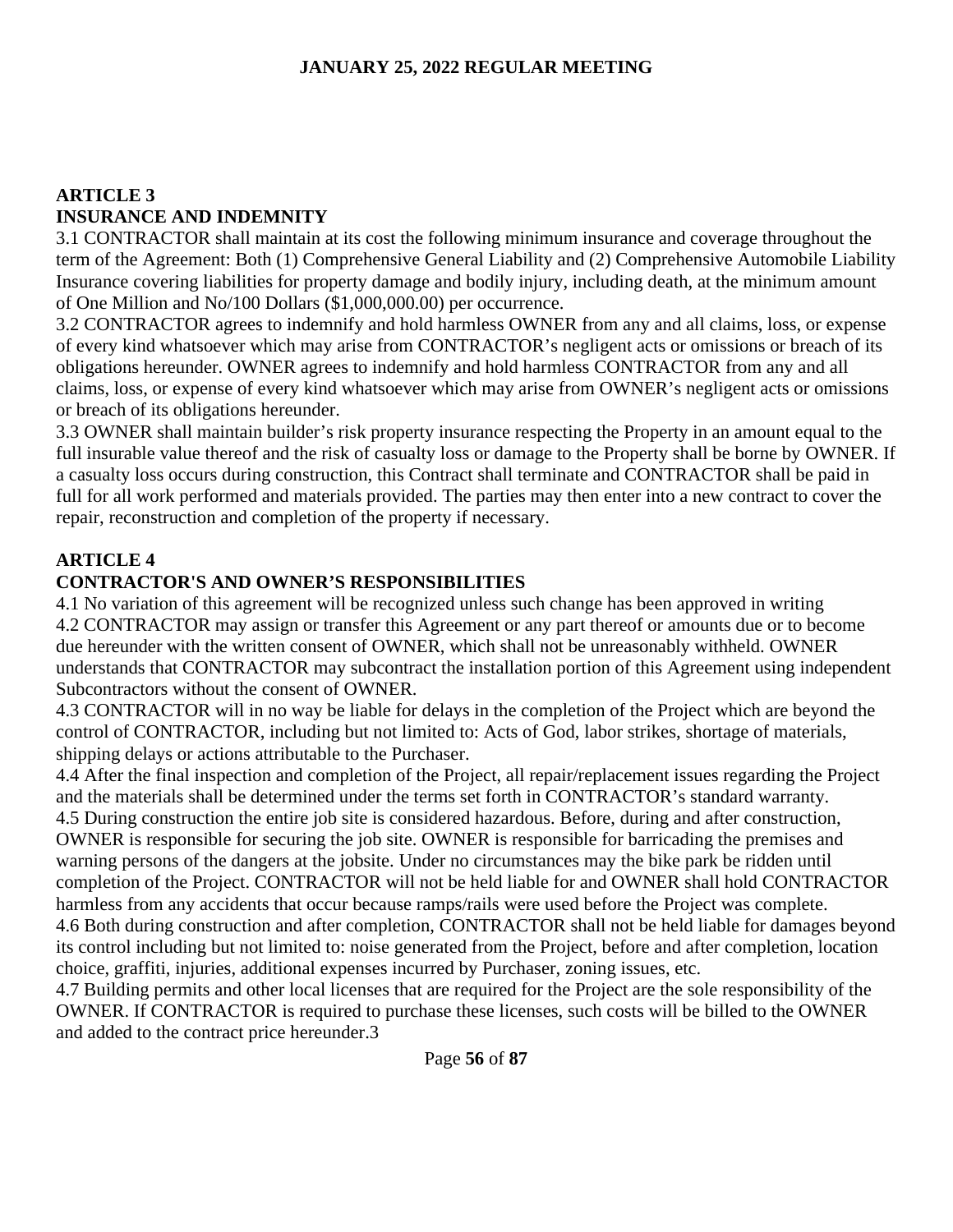4.8 All materials and workmanship are to conform to the contract drawings, details and specifications and the owner's Standards for Construction. *This page is the creative property of Progressive Bike Ramps. It cannot be copied or redistributed.*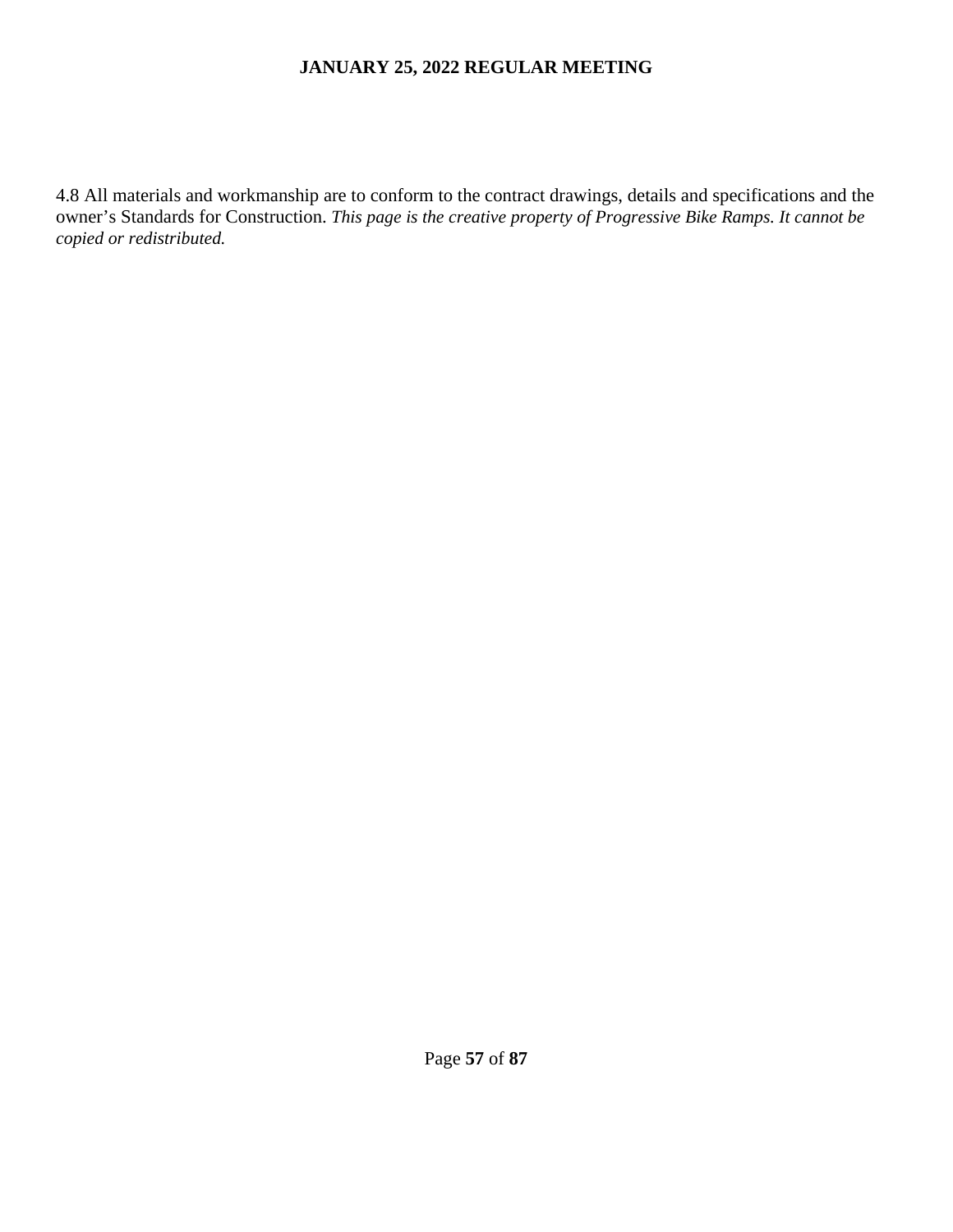#### **ARTICLE 5 MISCELLANEOUS**

5.1 The persons signing this Agreement warrant that they are duly authorized to sign on behalf of their respective parties and to bind their respective parties hereto. This Agreement shall inure to the benefit of and be binding upon the undersigned parties and their respective heirs, executors, legal representatives, successors and assigns. No waiver of any provision of this agreement shall be deemed, or shall constitute, a waiver of any other provision, whether or not similar, nor shall any waiver constitute a continuing waiver. No waiver shall be binding unless executed in writing by the party making the waiver. If any provision of this agreement is held to be invalid or unenforceable, all other provisions shall nevertheless continue in full force and effect. 5.2 The parties shall endeavor to resolve their Claims by mediation. Request for mediation shall be filed, in writing, with the other party to the Contract. The request may be made concurrently with the submission of such Claim to a court of competent jurisdiction, as provided in the paragraph below, but, in such event, mediation shall proceed in advance of such legal proceedings, which shall be stayed pending mediation for a period of 60 days from the date of submission, unless stayed for a longer period by agreement of the parties or court order. 5.3 Claims, disputes or other matters in question between the parties arising out of or relating to this Contract and which cannot be resolved by mediation, as provided in above paragraph, shall be governed by Missouri law and shall be determined exclusively in the Courts of Jasper County, Missouri without regard to its conflicts of law provisions. The prevailing party shall be entitled in any such action to recover its reasonable attorney's fees and legal expenses from the other party.

5.4 This agreement constitutes the entire agreement between the parties pertaining to its subject matter, and it supersedes all prior contemporaneous agreements, representations, and understandings of the parties. No supplement, modification, or amendment of this agreement shall be binding unless executed in writing by all parties.

**IN WITNESS WHEREOF,** the parties hereto have executed this Agreement the day and year first above written.

### **OWNER: CONTRACTOR:**

| Name & Title Print: |                                              |
|---------------------|----------------------------------------------|
|                     | Date Executed: Date Executed: Date Executed: |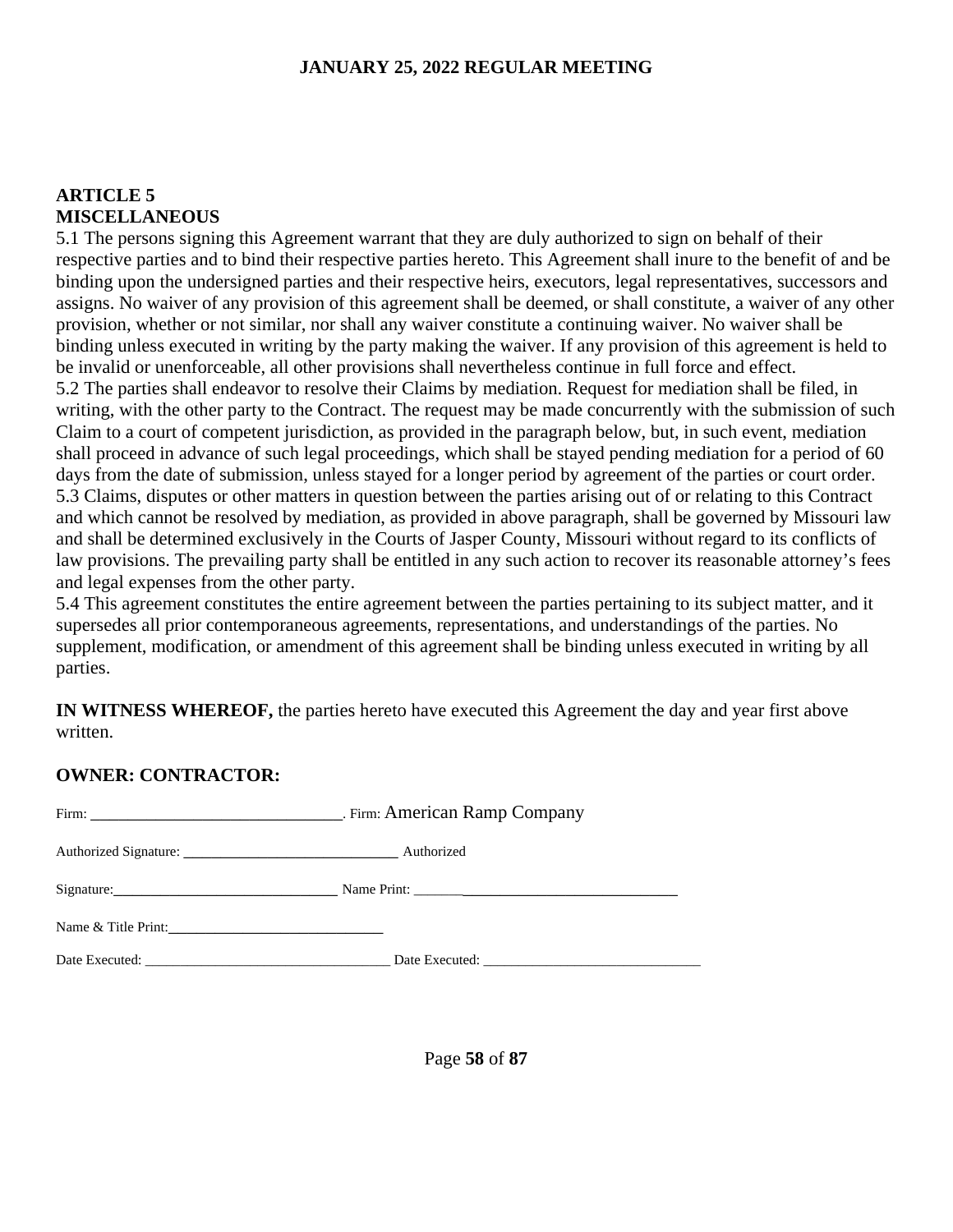#### **ADOPTED - JANUARY 25, 2022 AGENDA ITEM NO. 24**

Introduced by the Human Services and Finance Committees of the:

#### INGHAM COUNTY BOARD OF COMMISSIONERS

## **RESOLUTION TO AUTHORIZE THE DEVELOPMENT OF AN 18-HOLE DISC GOLF COURSE AT LAKE LANSING PARK NORTH**

## **RESOLUTION #22 – 033**

WHEREAS, the Ingham County Parks 2022-2026 Master Plan community input process revealed a need to develop a disc golf course in the Meridian Township area; and

WHEREAS, the Ingham County Parks strives to meet the goal of providing adequate recreational facilities for the residents of Ingham County; and

WHEREAS, the creation of a disc golf course meets #3 in the five-year action plan to add disc golf course to Lake Lansing Park North; and

WHEREAS, the construction of a disc golf course at Lake Lansing Park North would provide another low cost, recreational opportunity at the park which would, at the same time, provide increased awareness and visitation of the park; and

WHEREAS, the disc golf course construction and maintenance will be done in house to keep cost down; and

WHEREAS, that the Ingham County Parks & Recreation Commission recommends \$50,000 to be used from the Parks Department 208 fund balance to fund the cost of the Lake Lansing Park North disc golf course.

THEREFORE BE IT RESOLVED, that the Ingham County Board of Commissioners hereby authorizes the development of an 18-hole disc golf course at Lake Lansing Park North.

BE IT FURTHER RESOLVED, that the Ingham County Board of Commissioners authorizes the transfer of \$50,000 from the Parks Department 208 fund balance into a new line item for this project.

**HUMAN SERVICES: Yeas:** Trubac, Cahill, Crenshaw, Sebolt, Slaughter **Nays:** None **Absent:** Naeyaert, Tennis **Approved 01/24/2022** 

Page **59** of **87**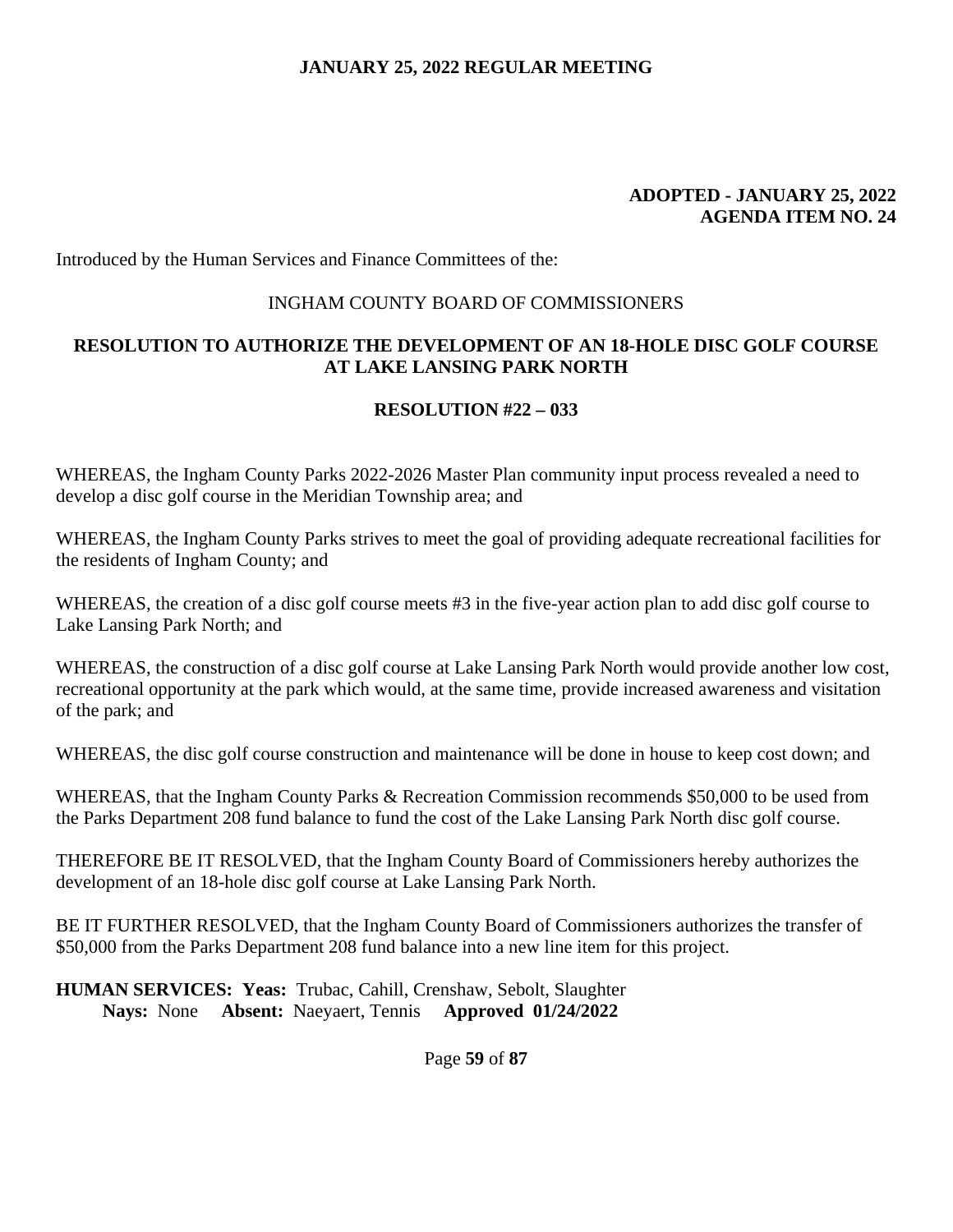## **FINANCE: Yeas:** Grebner, Tennis, Crenshaw, Polsdofer, Peña, Schafer **Nays:** None **Absent:** Stivers **Approved 01/19/2022**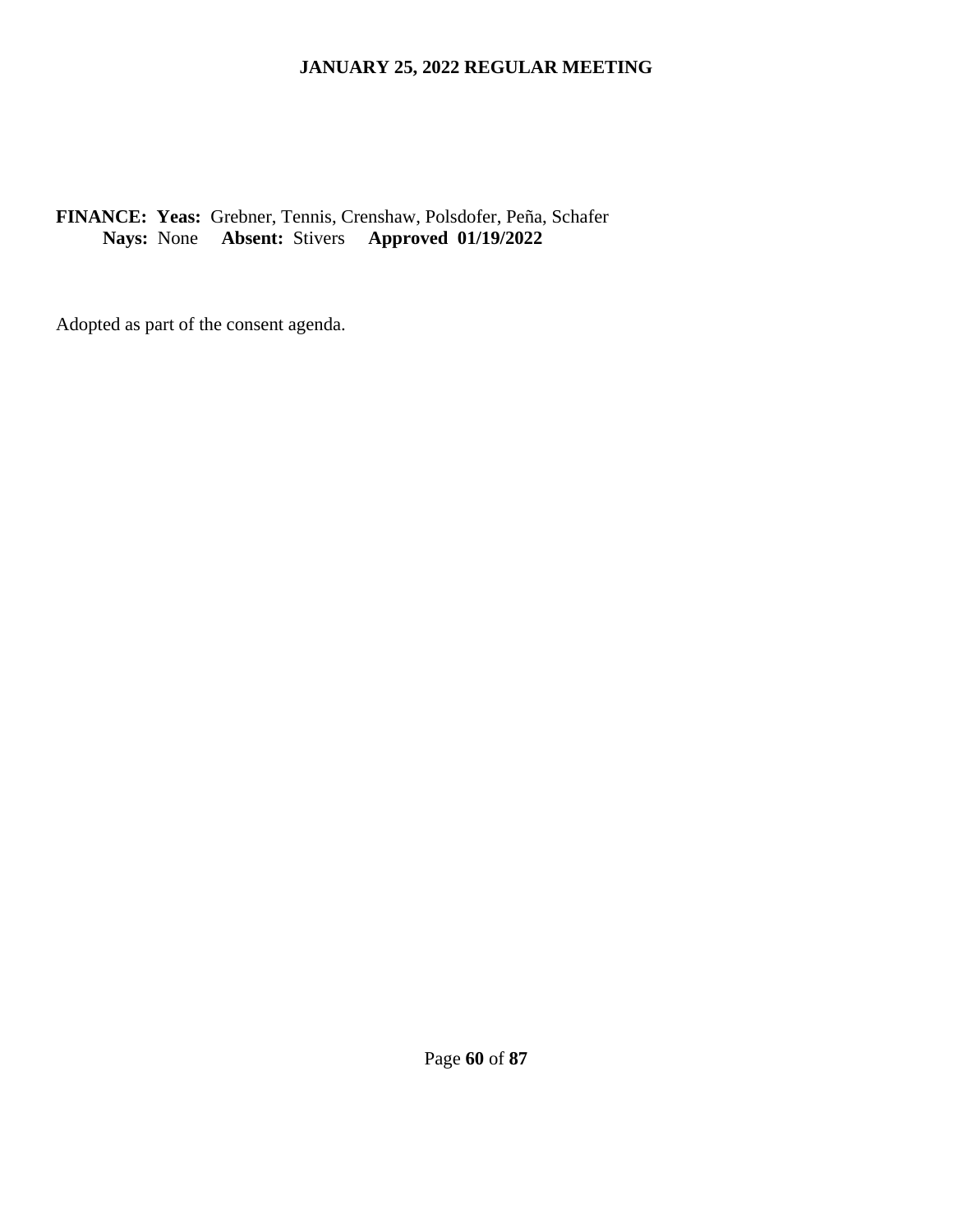#### **ADOPTED - JANUARY 25, 2022 AGENDA ITEM NO. 25**

Introduced by the Law & Courts, County Services and Finance Committees of the:

#### INGHAM COUNTY BOARD OF COMMISSIONERS

### **RESOLUTION TO RECLASSIFY THE CENTRAL RECORDS OFFICE COORDINATOR TO CENTRAL RECORDS AND FREEDOM OF INFORMATION ACT COORDINATOR WITH A JOB DESCRIPTION AND WAGE SCALE CHANGE**

### **RESOLUTION #22 – 034**

WHEREAS, the Ingham County Sheriff's Office has a Central Records Office Coordinator; and

WHEREAS, the Office Coordinator position has previously been heavy in management and delegation responsibilities; and

WHEREAS, the increase of FOIA requests now demands the majority of the Office Coordinator's time and attention; and

WHEREAS, the Ingham County Sheriff's Office and Human Resources Department has updated the job description and its title to Central Records and Freedom of Information Act Coordinator to better depict the current job responsibilities; and

WHEREAS, the responsibilities from increase in FOIA requests is in addition to the current job responsibilities; and

WHEREAS, the Ingham County Human Resources Department supports a change in UAW wage scale from a G to an H for the described added responsibilities, an increase of approximately \$3,400-\$4,000/year; and

WHEREAS, a memo from Human Resources supporting the reclassification is attached; and

WHEREAS, the UAW has been notified and is agreeable to the proposed job description/classification changes; and

WHEREAS, the Ingham County Sheriff's Office has contacted the budget office and has their support.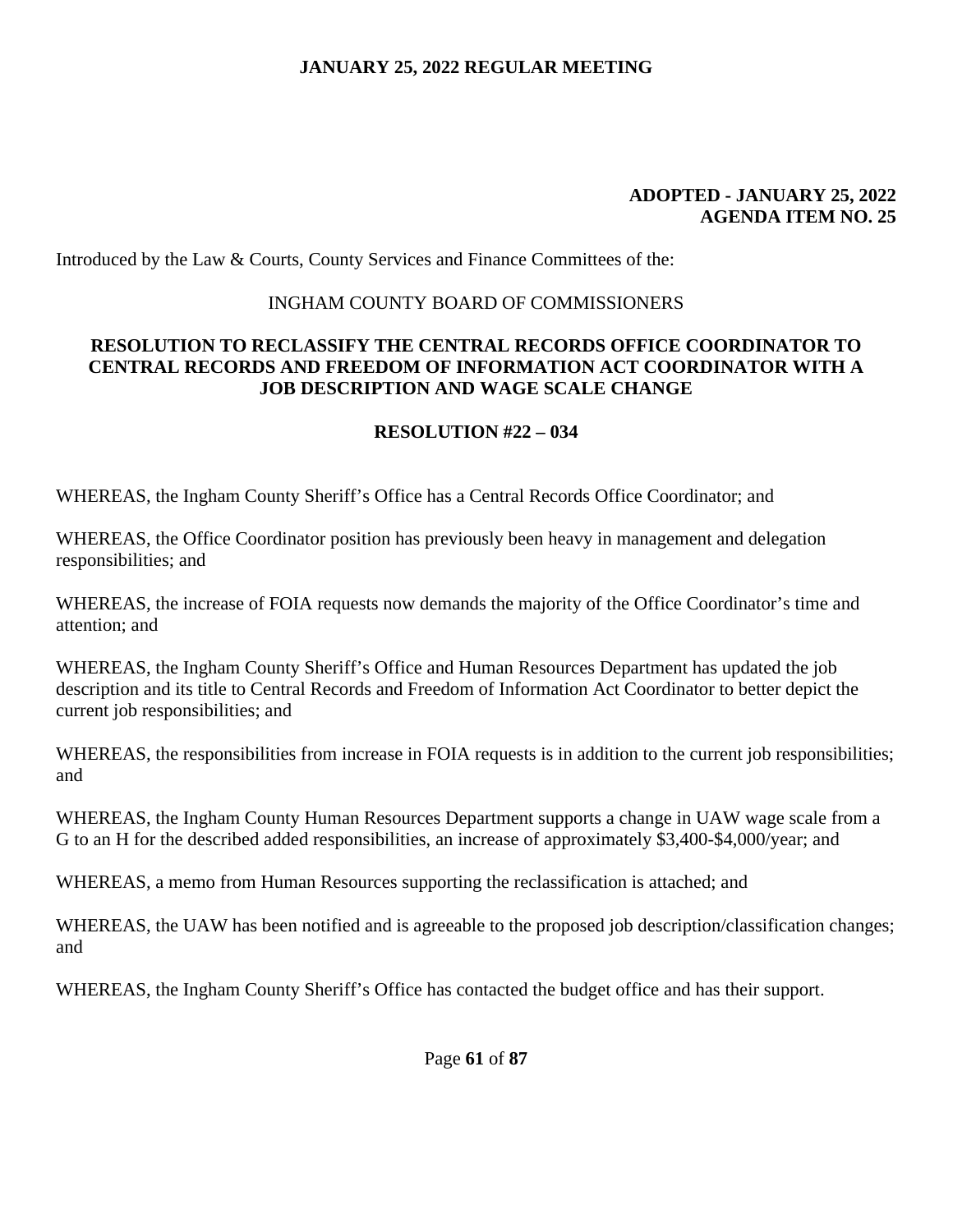THEREFORE BE IT RESOLVED, that the Ingham County Board of Commissioners approves the reclassification of Central Records Office Coordinator to Central Records and Freedom of Information Act Coordinator as described above.

BE IT FURTHER RESOLVED, that the Ingham County Board of Commissioners directs the Controller/Administrator to make the necessary budget adjustments in the Ingham County Sheriff's Office budget and position allocation list.

- **LAW & COURTS: Yeas**: Slaughter, Polsdofer, Celentino, Trubac, Cahill, Schafer, Maiville  **Nays**: None A**bsent:** None **Approved 01/13/2022**
- **COUNTY SERVICES: Yeas:** Sebolt, Grebner, Celentino, Peña, Maiville, Naeyaert **Nays**: None **Absent:** Stivers **Approved 01/18/2022**
- **FINANCE: Yeas:** Grebner, Tennis, Crenshaw, Polsdofer, Peña, Schafer **Nays:** None **Absent:** Stivers **Approved 01/19/2022**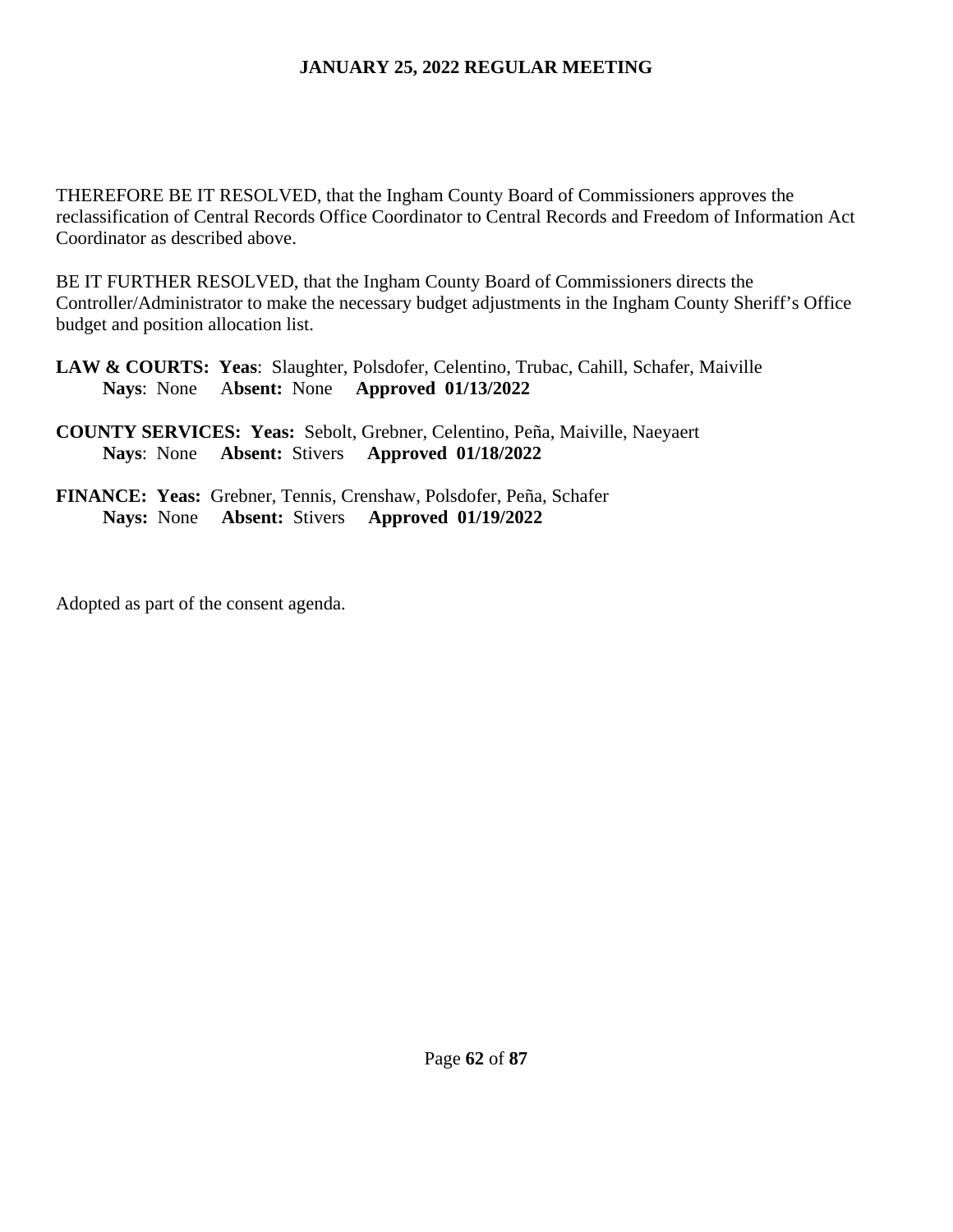| TO:   | Scott Wrigglesworth, Sheriff                                        |
|-------|---------------------------------------------------------------------|
| FROM: | Joan Clous, Human Resources Specialist                              |
| DATE: | December 16, 2021                                                   |
| RE:   | Support for Reclassification: Office Coordinator – Sheriff's Office |

Per your request, Human Resources has reviewed the classification titled Office Coordinator. The position's primary responsibility is to oversee the central records and FOIA requests.

After analysis, the position is appropriately compensated at UAW salary range H (\$42,457.97 - \$50,646.74). The UAW has been notified. They support the reclassification and salary placement.

*Please use this memo as acknowledgement of Human Resources' participation and analysis of your proposed classification. You are now ready to complete the final step in the process: contact Budgeting, write a memo of explanation and prepare a resolution for Board approval.* 

*If I can be of further assistance, please email or call me 887-4374.*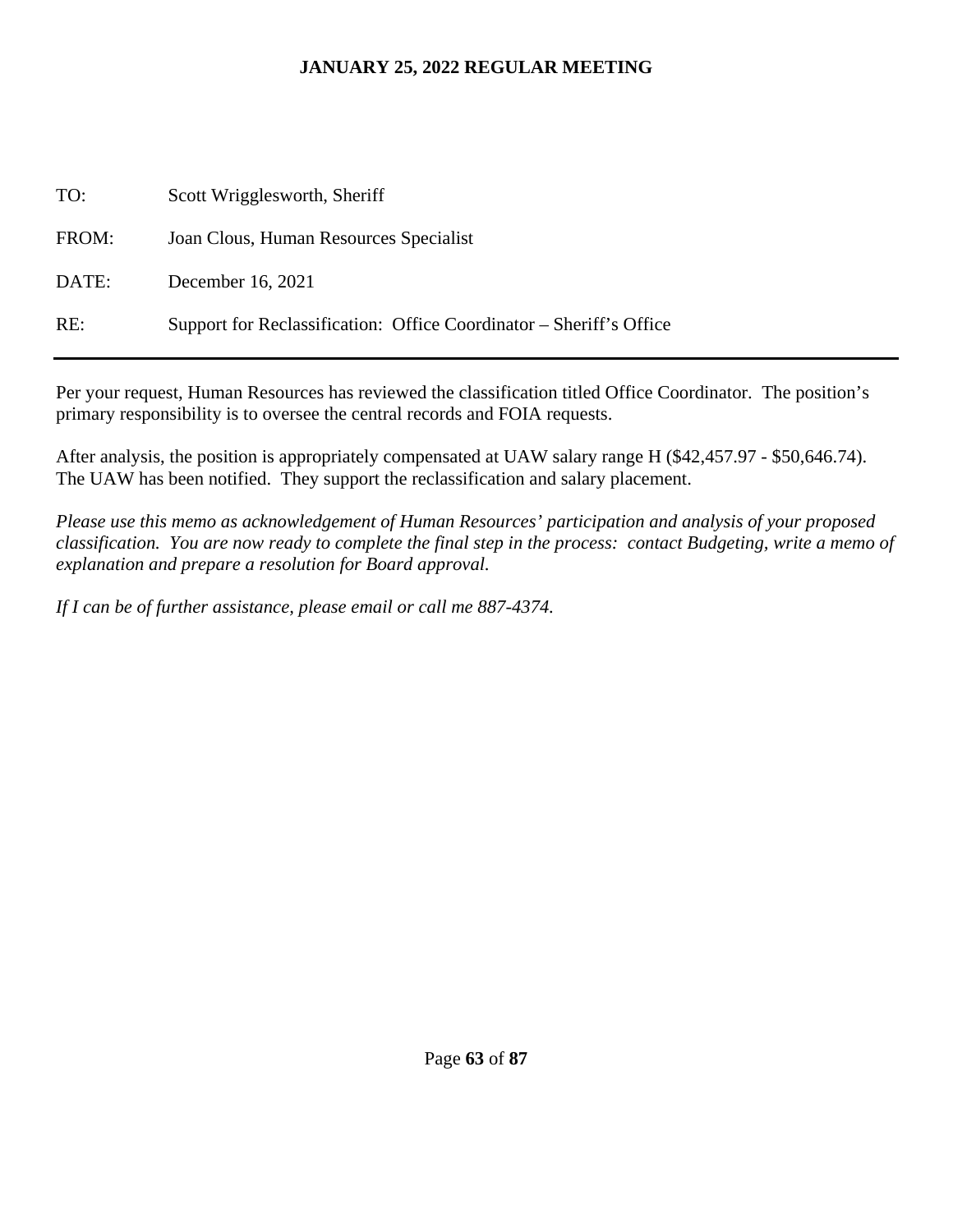#### **ADOPTED - JANUARY 25, 2022 AGENDA ITEM NO. 26**

Introduced by the Law & Courts and Finance Committees of the:

### INGHAM COUNTY BOARD OF COMMISSIONERS

### **RESOLUTION TO AUTHORIZE A CONTRACT FOR SERVICES WITH DANIELLE PATRICK TO AUDIT EVIDENCE AND EVIDENCE RECORDS AT THE INGHAM COUNTY SHERIFF'S OFFICE**

## **RESOLUTION #22 – 035**

WHEREAS, the Ingham County Sheriff's Office (ICSO) has endeavored to reconcile evidence and evidence related records; and

WHEREAS, this work was overseen by Lieutenant Danielle Patrick, who retired in 2019 from the Sheriff's Office; and

WHEREAS, there is an ongoing need to complete all audits, inventories and entry of evidence in the custody of ICSO to meet current evidence recording standards and in preparation for moving into a new facility; and

WHEREAS, Danielle Patrick is skilled, highly efficient, and qualified to continue to work on this project in a contractual capacity with the County; and

WHEREAS, the identified areas to be worked on are freezer evidence items, DNA evidence, and 2019 evidence totaling approximately 900 cases; and

WHEREAS, the Sheriff's Office has identified funding (#101301102-818000) within its budget to pay for this contract.

THEREFORE BE IT RESOLVED, that the Ingham County Board of Commissioners authorizes a contract with Danielle Patrick to Audit Evidence and Evidence Records for the time period of January 1, 2022 to December 31, 2022 at a cost not to exceed \$18,000.

BE IT FURTHER RESOLVED, that the Controller/Administrator is authorized to make any necessary adjustments to the 2022 budget consistent with this resolution.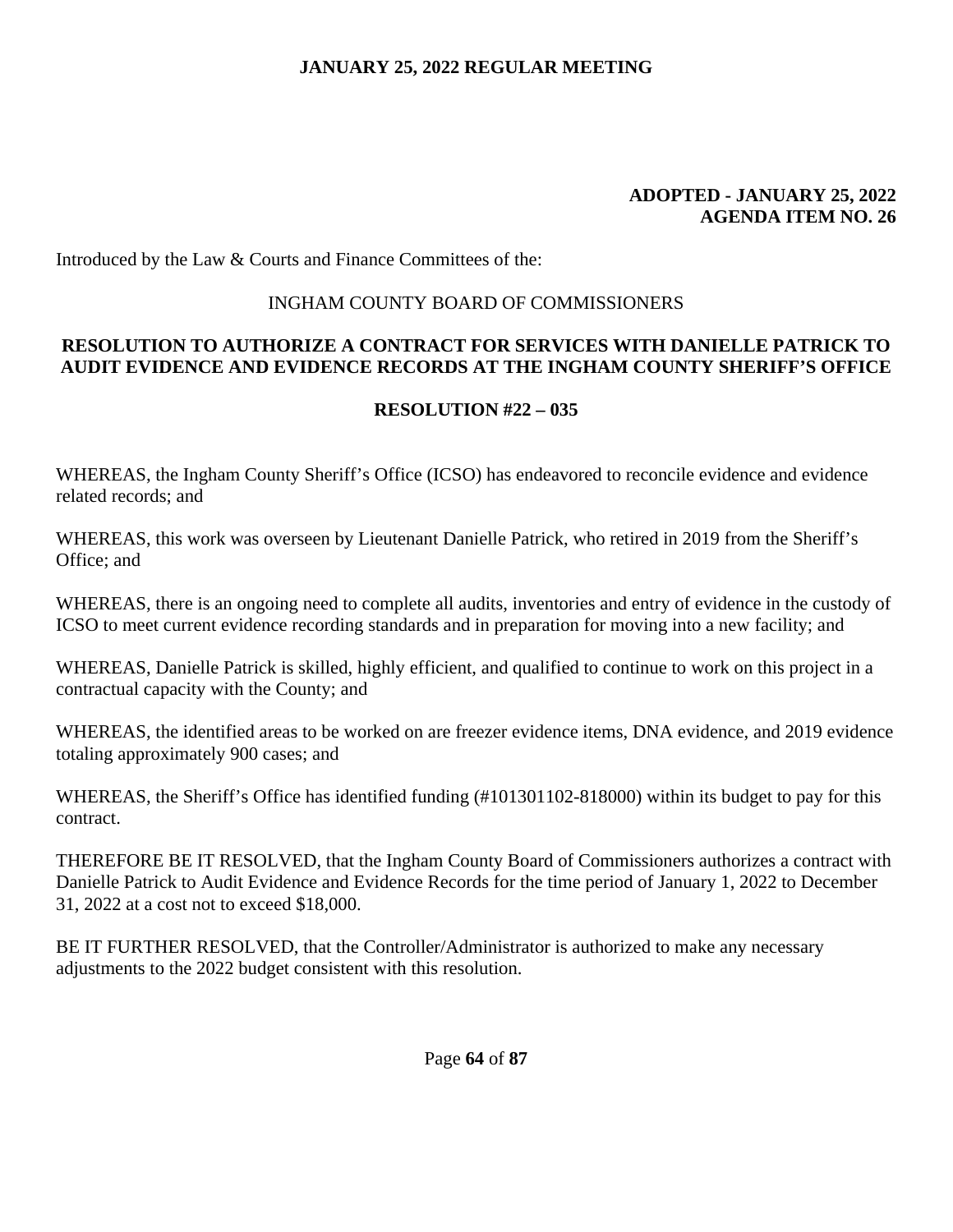BE IT FURTHER RESOLVED, that the Ingham County Board of Commissioners authorizes the Board Chairperson to sign any necessary contract documents that are consistent with this resolution and approved as to form by the County Attorney.

**LAW & COURTS: Yeas**: Slaughter, Polsdofer, Celentino, Trubac, Cahill, Schafer, Maiville  **Nays**: None A**bsent:** None **Approved 01/13/2022**

**FINANCE: Yeas:** Grebner, Tennis, Crenshaw, Polsdofer, Peña, Schafer **Nays:** None **Absent:** Stivers **Approved 01/19/2022**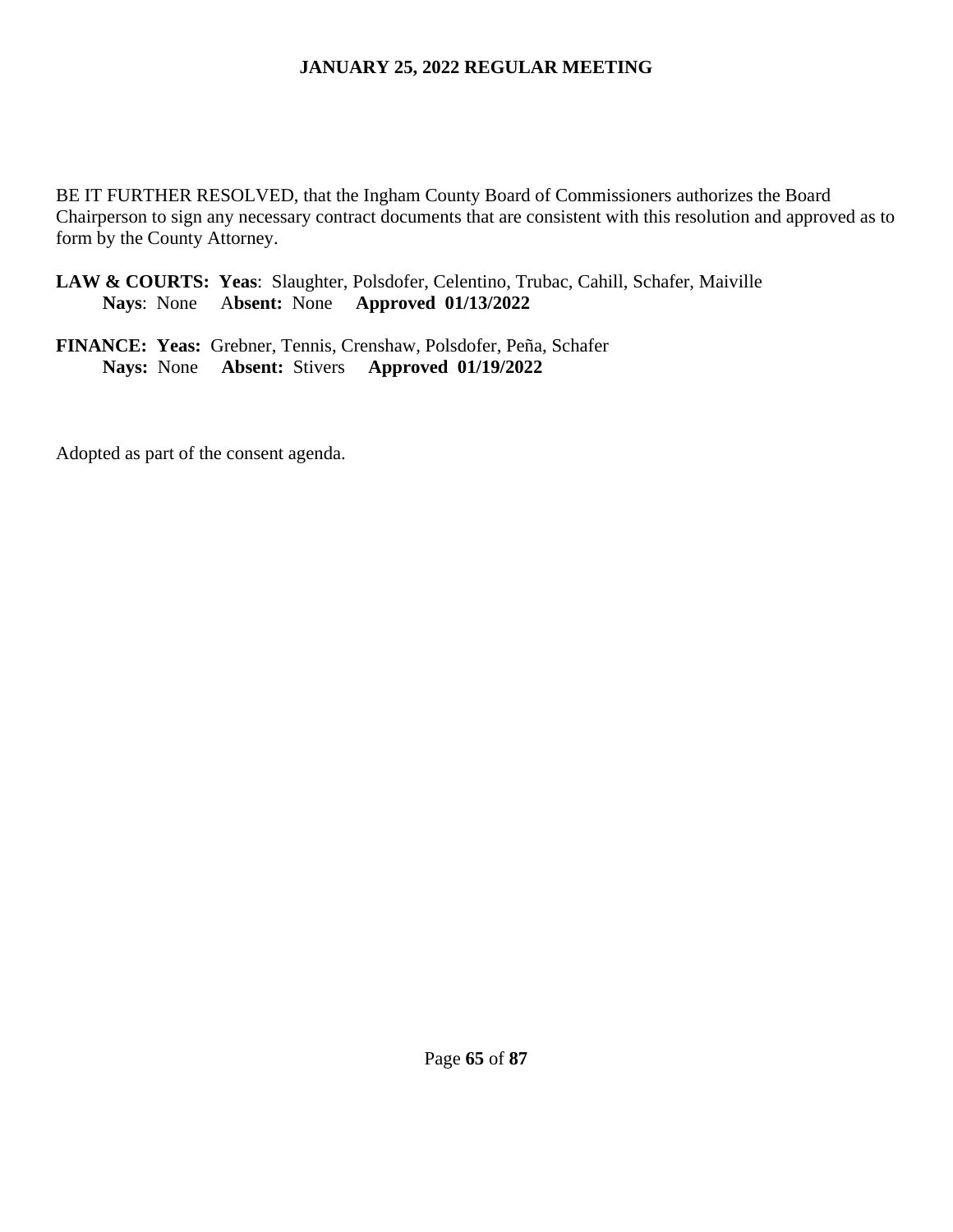#### **ADOPTED - JANUARY 25, 2022 AGENDA ITEM NO. 27**

Introduced by the Law & Courts and Finance Committees of the:

### **RESOLUTION TO AUTHORIZE THE PURCHASE OF AXON BODY WORN CAMERAS, EQUIPMENT, AND LICENSES**

#### **RESOLUTION #22 – 036**

WHEREAS, the City of Lansing Police Department and the Ingham County Sheriff's Office were allocated \$124,318 from the 2021 Local JAG grant from the Department of Justice; and

WHEREAS, the Ingham County Sheriff's Office portion allocated from this grant is \$13,674; and

WHEREAS, the Ingham County Sheriff's Office currently uses Axon body worn cameras for patrol and in corrections; and

WHEREAS, the total expense for 4 Axon body worn cameras, equipment, and 50-month licenses is \$15,496; and

WHEREAS, the remaining amount of \$1,822 shall be deducted from the appropriate Sheriff's Office budgeted line item; and

WHEREAS, the purchase of Axon cameras will facilitate greater transparency and lower liability.

THEREFORE BE IT RESOLVED, that the Ingham County Board of Commissioners hereby authorizes the purchase of 4 Axon body worn cameras, related equipment, and 50-month licenses for \$15,496.

BE IT FURTHER RESOLVED, that the Ingham County Board of Commissioners directs the Controller to make the necessary adjustments to the 2022-2024 Sheriff's Office budgets consistent with this resolution.

BE IT FURTHER RESOLVED, that the Chairperson of the Board of Commissioners is hereby authorized to sign any necessary documents that are consistent with this resolution and approved as to form by the County Attorney.

**LAW & COURTS: Yeas**: Slaughter, Polsdofer, Celentino, Trubac, Cahill, Schafer, Maiville  **Nays**: None A**bsent:** None **Approved 01/13/2022**

Page **66** of **87**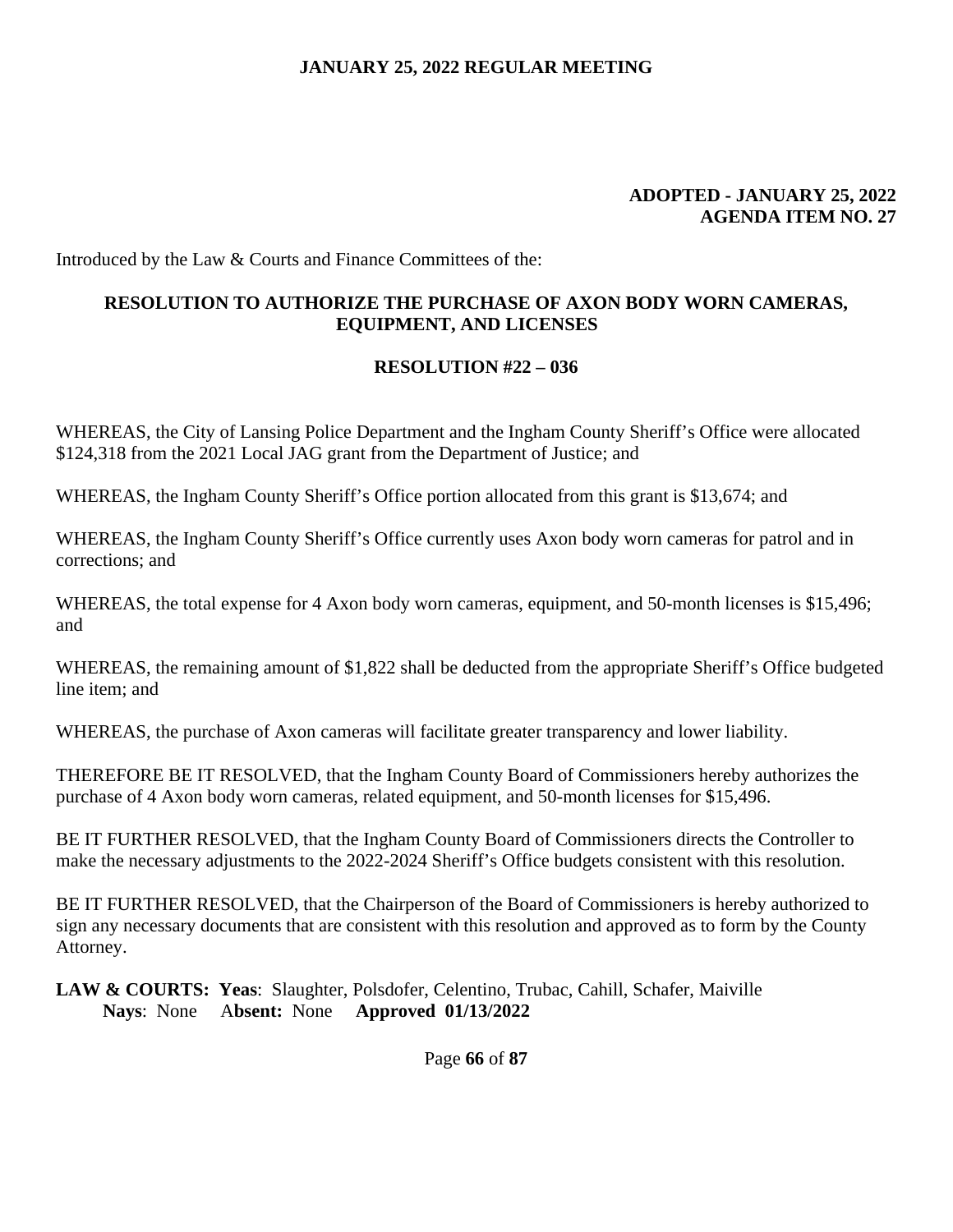### **FINANCE: Yeas:** Grebner, Tennis, Crenshaw, Polsdofer, Peña, Schafer **Nays:** None **Absent:** Stivers **Approved 01/19/2022**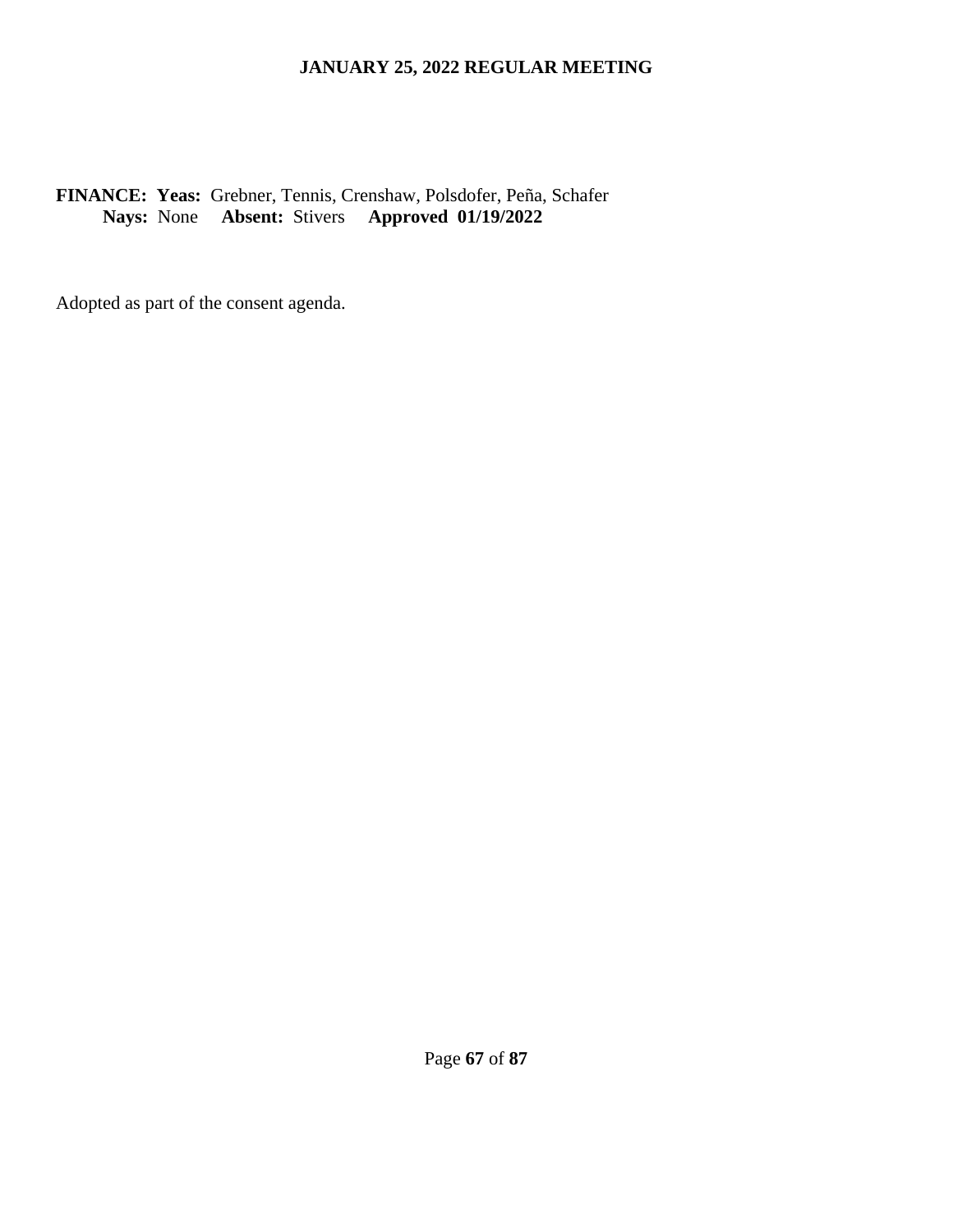#### **ADOPTED - JANUARY 25, 2022 AGENDA ITEM NO. 28**

Introduced by the Law & Courts and Finance Committees of the:

#### INGHAM COUNTY BOARD OF COMMISSIONERS

#### **RESOLUTION TO AUTHORIZE A CONTRACT ADDENDUM WITH SECURUS TECHNOLOGIES TO ADDRESS APPLICABLE PORTIONS OF THE FEDERAL COMMUNICATIONS COMMISSION RULING ON INMATE TELEPHONE FEES**

#### **RESOLUTION #22 – 037**

WHEREAS, Ingham County currently contracts with Securus Technologies, LLC to provide a telephone system for all inmates in Ingham County; and

WHEREAS, the Sheriff's Office recommends that Ingham County authorize a contract addendum with Securus Technologies, LLC to comply with those applicable portions of the Third Report and Order, Order on Reconsideration, and Fifth Further Notice of Proposed Rulemaking (collectively, the "Order") released by the Federal Communications Commission ("FCC") on inmate telephone fees that took effect on October 26, 2021; and

WHEREAS, the FCC's Order provides, among other things, that jails cannot charge interstate or local calling rates which exceed \$0.21 per minute; and

WHEREAS, the FCC's Order also reduces the FCC's percentage for all currently commissionable call traffic from 55% to 35%; and

WHEREAS, the Sheriff's Office has been informed these rate changes went into effect on October 26, 2021.

THEREFORE BE IT RESOLVED, that the Ingham County Board of Commissioners authorizes a contract addendum with Securus Technologies, LLC to comply with the FCC's Order.

BE IT FURTHER RESOLVED, that the Ingham County Board of Commissioners authorizes the Board Chairperson to sign any necessary documents that are consistent with this resolution and approved as to form by the County Attorney.

**LAW & COURTS: Yeas**: Slaughter, Polsdofer, Celentino, Trubac, Cahill, Schafer, Maiville  **Nays**: None A**bsent:** None **Approved 01/13/2022**

Page **68** of **87**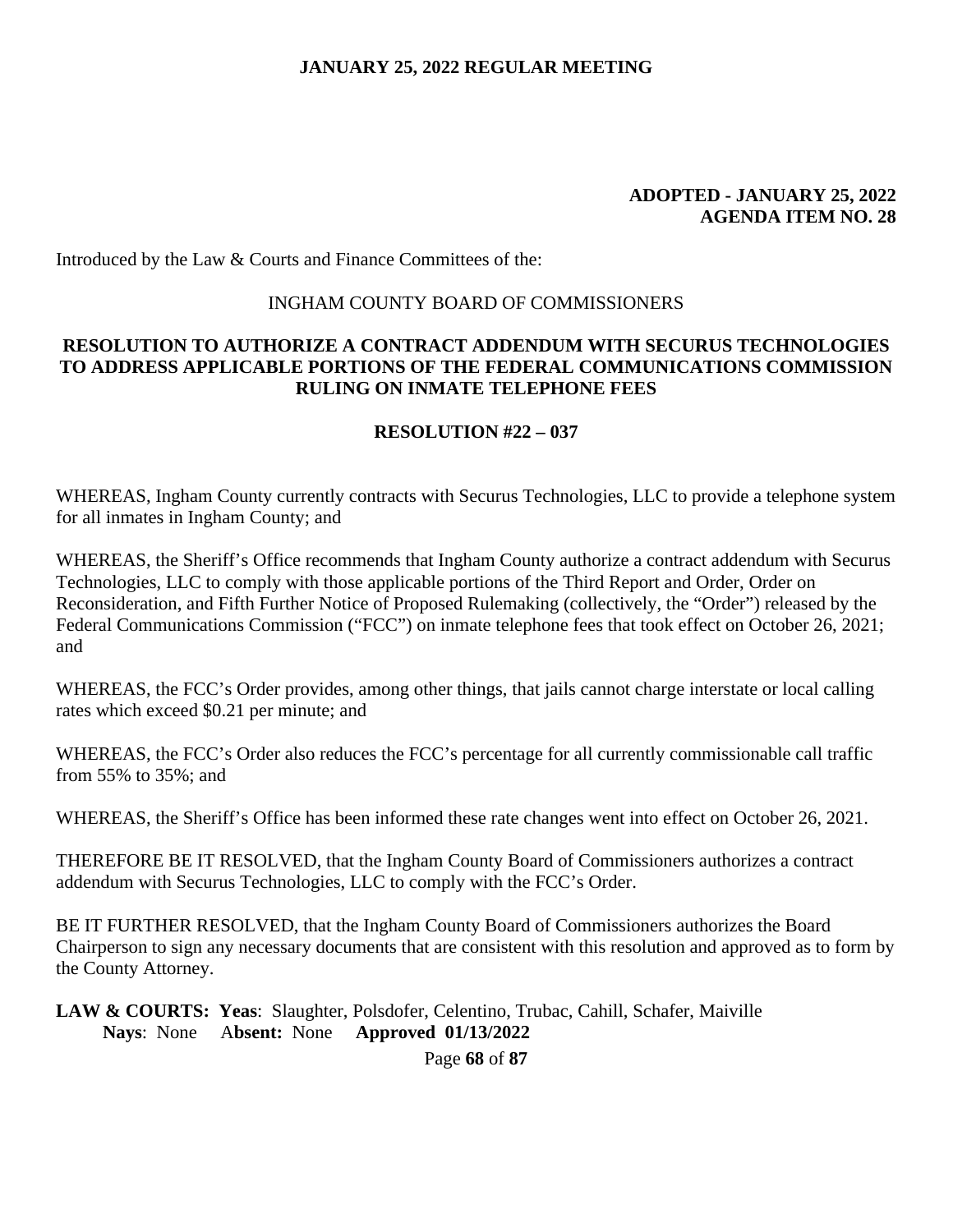## **FINANCE: Yeas:** Grebner, Tennis, Crenshaw, Polsdofer, Peña, Schafer **Nays:** None **Absent:** Stivers **Approved 01/19/2022**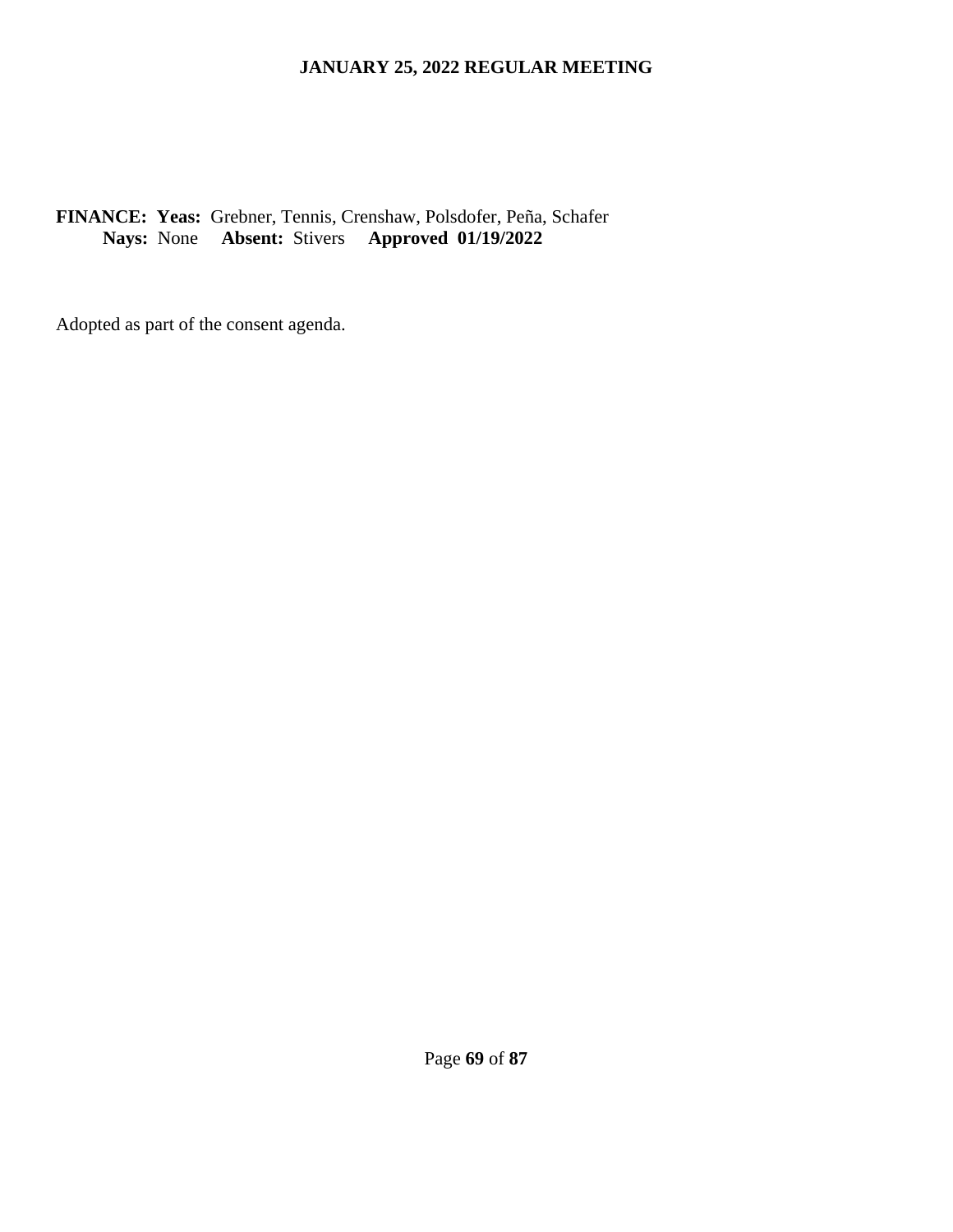#### **ADOPTED - JANUARY 25, 2022 AGENDA ITEM NO. 29**

Introduced by the Law & Courts and Finance Committees of the:

## INGHAM COUNTY BOARD OF COMMISSIONERS

## **RESOLUTION TO AUTHORIZE A CONTRACT RENEWAL TO CONTINUE MAINTENANCE AND SUPPORT FROM LEXISNEXIS FOR THEIR E-CITATION AND UD-10 CRASH REPORTING SYSTEMS**

# **RESOLUTION #22 – 038**

WHEREAS, the Ingham County Sheriff's Office staff completes traffic crash investigation reports and issues citations as part of their sworn duties; and

WHEREAS, LexisNexis provides applications for electronic completion of the Michigan UD-10 Crash Reports and E-Citations for reporting and record management; and

WHEREAS, the Michigan UD-10 Crash reporting system with LexisNexis meets the Michigan State Police requirements; and

WHEREAS, the Ingham County Sheriff's Office has been using LexisNexis for its E-Citations and Michigan UD-10 Crash Reporting since 2016; and

WHEREAS, LexisNexis requires an annual subscription to provide and maintain the reporting applications and their records; and

WHEREAS, the 2022 subscription for LexisNexis E-Citation and UD-10 Crash Report applications and system maintenance is \$3,863.70.

THEREFORE BE IT RESOLVED, that the Ingham County Board of Commissioners hereby authorize a contract with LexisNexis in the amount of \$3,863.70 to be paid out of the 2022 Sheriff's Office budget from Field Services/Contractual Services account #10130102-8180000.

BE IT FURTHER RESOLVED, that the Controller/Administrator is authorized to make any necessary budget adjustments.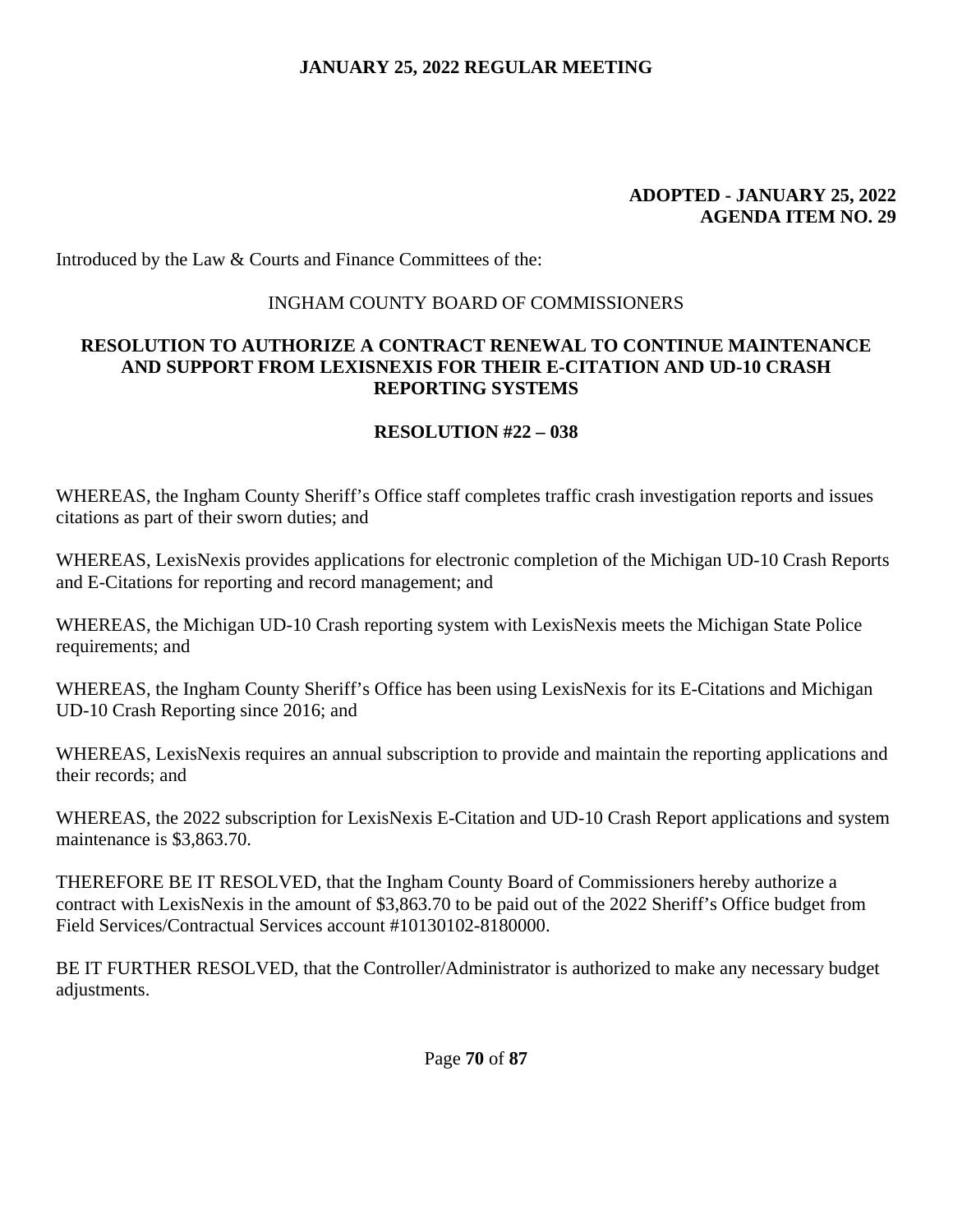BE IT FURTHER RESOLVED, that the Chairperson of the Ingham County Board of Commissioners is authorized to sign any contract documents consistent with this resolution and approved as to form by the County Attorney.

- **LAW & COURTS: Yeas**: Slaughter, Polsdofer, Celentino, Trubac, Cahill, Schafer, Maiville  **Nays**: None A**bsent:** None **Approved 01/13/2022**
- **FINANCE: Yeas:** Grebner, Tennis, Crenshaw, Polsdofer, Peña, Schafer **Nays:** None **Absent:** Stivers **Approved 01/19/2022**

Adopted as part of the consent agenda.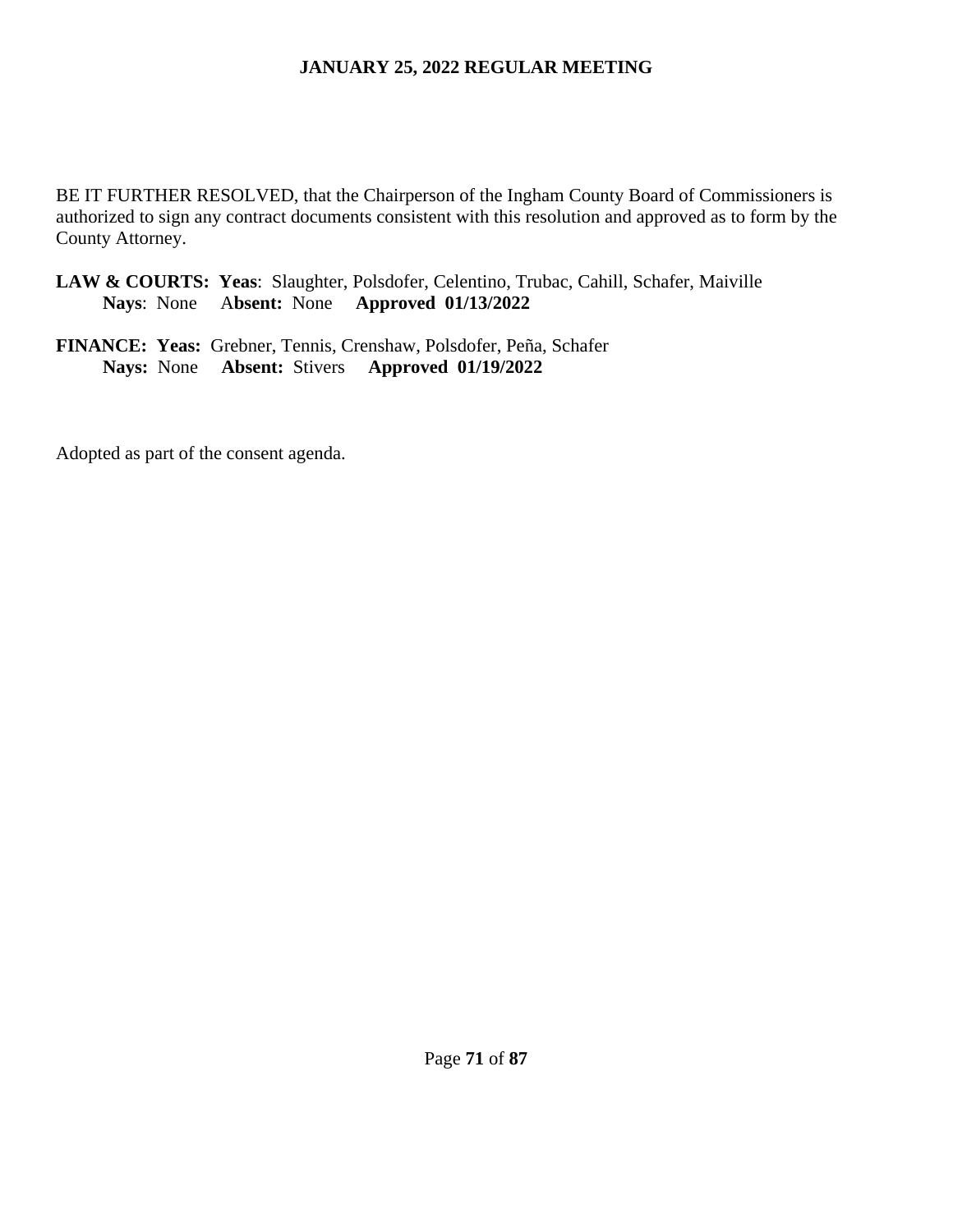#### **ADOPTED - JANUARY 25, 2022 AGENDA ITEM NO. 30**

Introduced by the Law & Courts and Finance Committees of the:

## INGHAM COUNTY BOARD OF COMMISSIONERS

## **RESOLUTION TO ACCEPT THE 2022 CORONAVIRUS EMERGENCY SUPPLEMENTAL FUNDING (CESF) GRANT FOR PROBATE COURT**

# **RESOLUTION #22 – 039**

WHEREAS, on November 17, 2021, the Ingham County Probate Court applied for grant funding through the 2022 Coronavirus Emergency Supplemental Funding Grant (CESF) offered by the Michigan State Police (MSP) which provides funding to Michigan Circuit, District, and Probate Courts to respond to the Coronavirus pandemic; and

WHEREAS, on December 17, 2021, the MSP notified the Ingham County Probate Court that it was awarded a grant allocation of \$104,022 for the 2022 Fiscal Year; and

WHEREAS, the acceptance of this grant must be accepted, signed, and submitted by January 30, 2022; and

WHEREAS, the funds from this grant will be used to secure additional Personal Protective Equipment (PPE); and

WHEREAS, the funds from this grant will be used to secure kiosks for self-service and/or contactless response; and

WHEREAS, the funds from this grant will be used to assist with OnBase workflow and electronic case file processing and software through ImageSoft; and

WHEREAS, the funds from this grant will be used for temporary staffing and/or overtime costs to assist with any backlog resulting from the coronavirus pandemic; and

WHEREAS, acceptance of this 2022 CESF Grant requires approval by the Ingham County Board of Commissioners.

Page **72** of **87**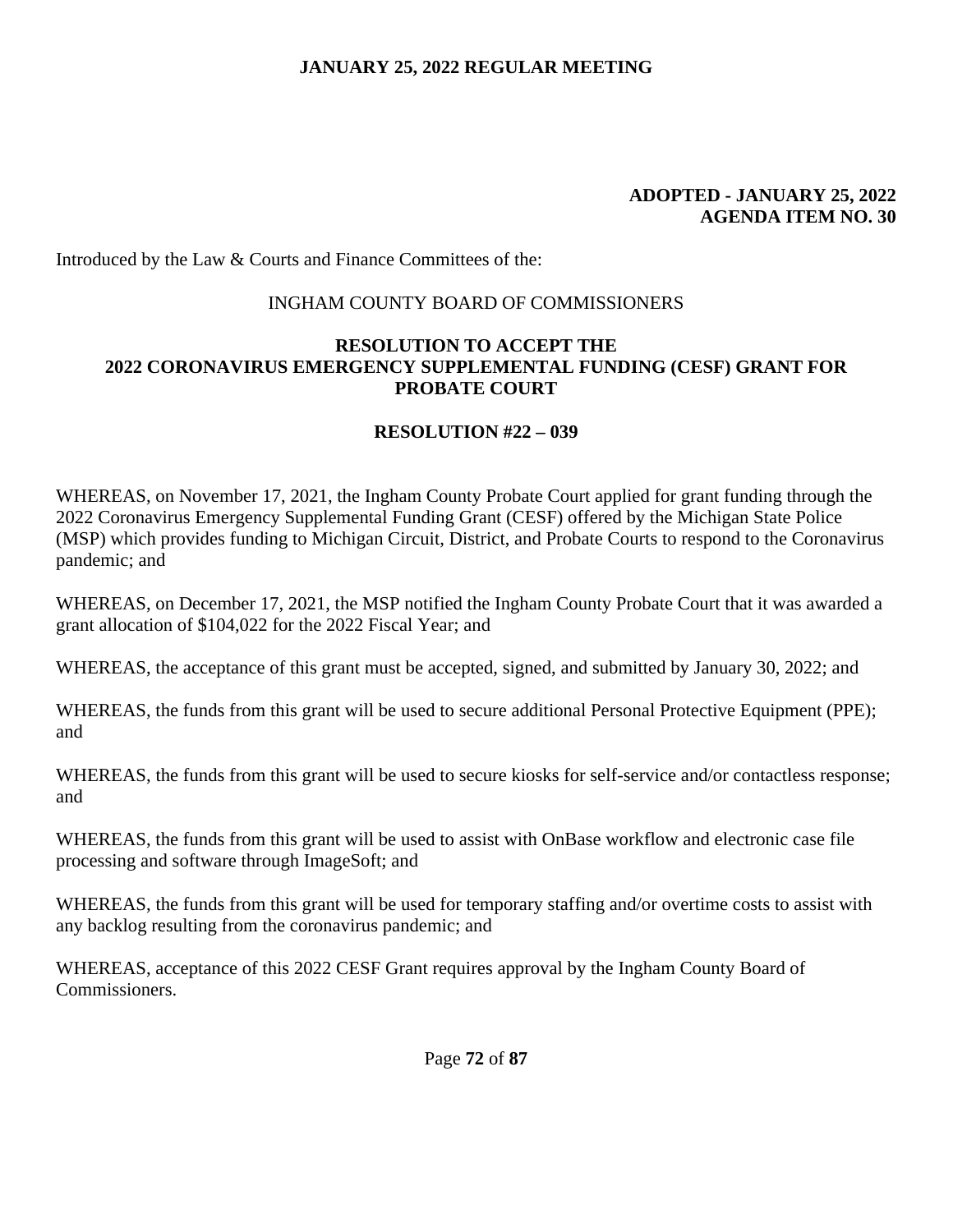THEREFORE BE IT RESOLVED, that the Ingham County Board of Commissioners hereby authorizes accepting a 2022 CESF grant award from the Michigan State Police (MSP) for the sum of \$104,022.

BE IT FURTHER RESOLVED, that the Controller/Administrator is authorized to make any budget adjustments consistent with this resolution.

BE IT FURTHER RESOLVED, that the Chairperson of the Board of Commissioners is hereby authorized to sign any contract documents on behalf of the County after approval as to form by the County Attorney.

**LAW & COURTS: Yeas**: Slaughter, Polsdofer, Celentino, Trubac, Cahill, Schafer, Maiville

 **Nays**: None A**bsent:** None **Approved 01/13/2022**

**FINANCE: Yeas:** Grebner, Tennis, Crenshaw, Polsdofer, Peña, Schafer **Nays:** None **Absent:** Stivers **Approved 01/19/2022** 

Adopted as part of the consent agenda.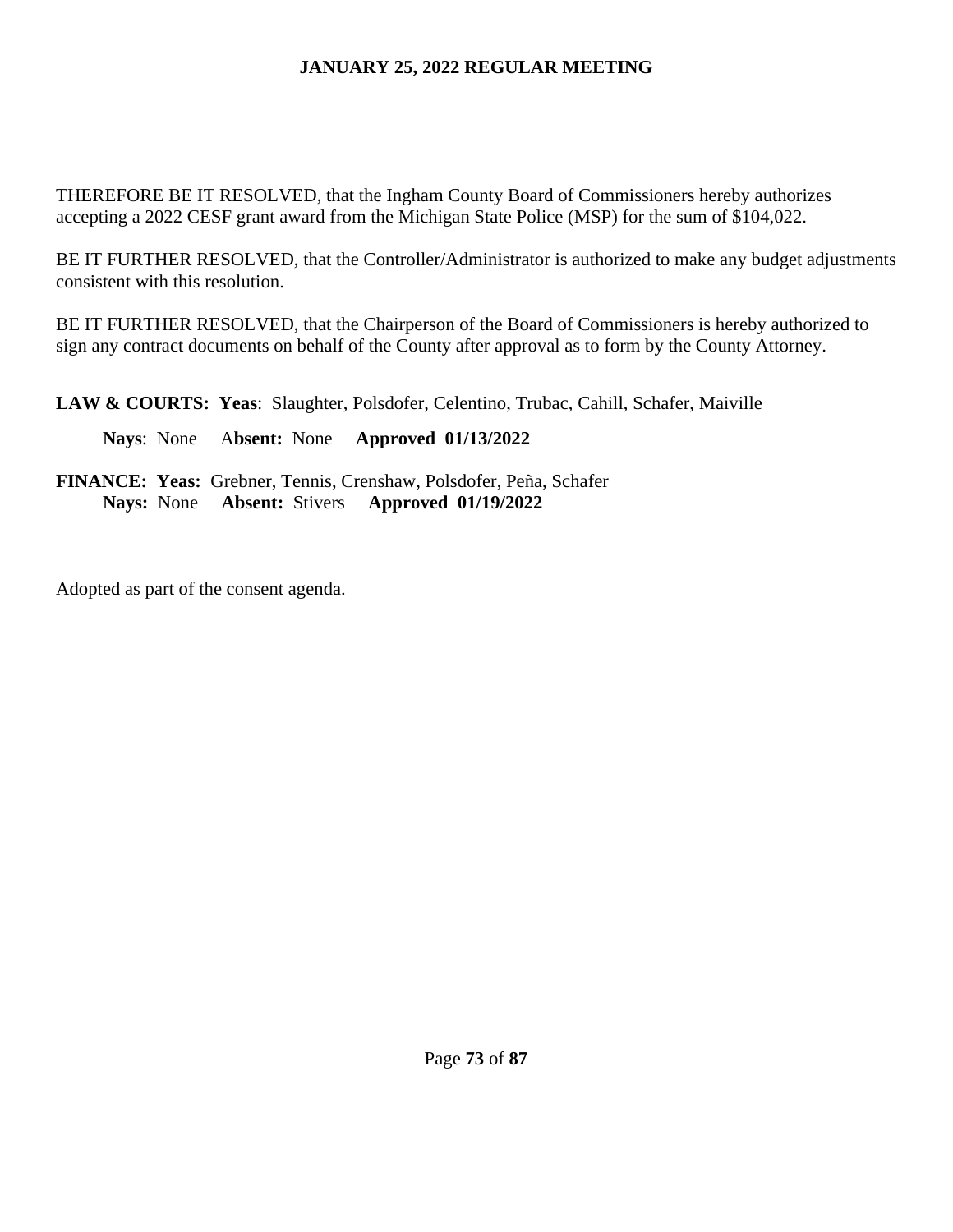#### **ADOPTED - JANUARY 25, 2022 AGENDA ITEM NO. 31**

Introduced by the Law & Courts and Finance Committees of the:

## INGHAM COUNTY BOARD OF COMMISSIONERS

## **RESOLUTION TO ACCEPT THE 2022 CORONAVIRUS EMERGENCY SUPPLEMENTAL FUNDING (CESF) GRANT FOR CIRCUIT COURT**

# **RESOLUTION #22 – 040**

WHEREAS, on November 17, 2021, the 30<sup>th</sup> Circuit Court applied for grant funding through the 2022 Coronavirus Emergency Supplemental Funding Grant (CESF) offered by the Michigan State Police, which provides funding to Michigan Circuit, District, and Probate Courts to respond to the Coronavirus pandemic; and

WHEREAS, on December 17, 2021, the Michigan State Police selected the Ingham County 30th Circuit Court to receive an award from the CESF grant of \$142,896 for the 2022 fiscal year; and

WHEREAS, the grant award must be accepted, signed, and submitted by January 30, 2022; and

WHEREAS, the funds from this grant will be used to secure additional Personal Protective Equipment (PPE); and

WHEREAS, the funds from this grant will be used to procure a self-service artificial intelligence kiosk; and

WHEREAS, the funds from this grant will be used to purchase COVID-19 rapid tests; and

WHEREAS, the funds from this grant will be used to support a visiting judge and staff; and

WHEREAS, the funds from this grant will be used to procure and set up a remote county network connection at an off-site location at which to conduct jury trials; and

WHEREAS, acceptance of the 2022 CESF Grant requires approval by the Ingham County Board of Commissioners.

Page **74** of **87**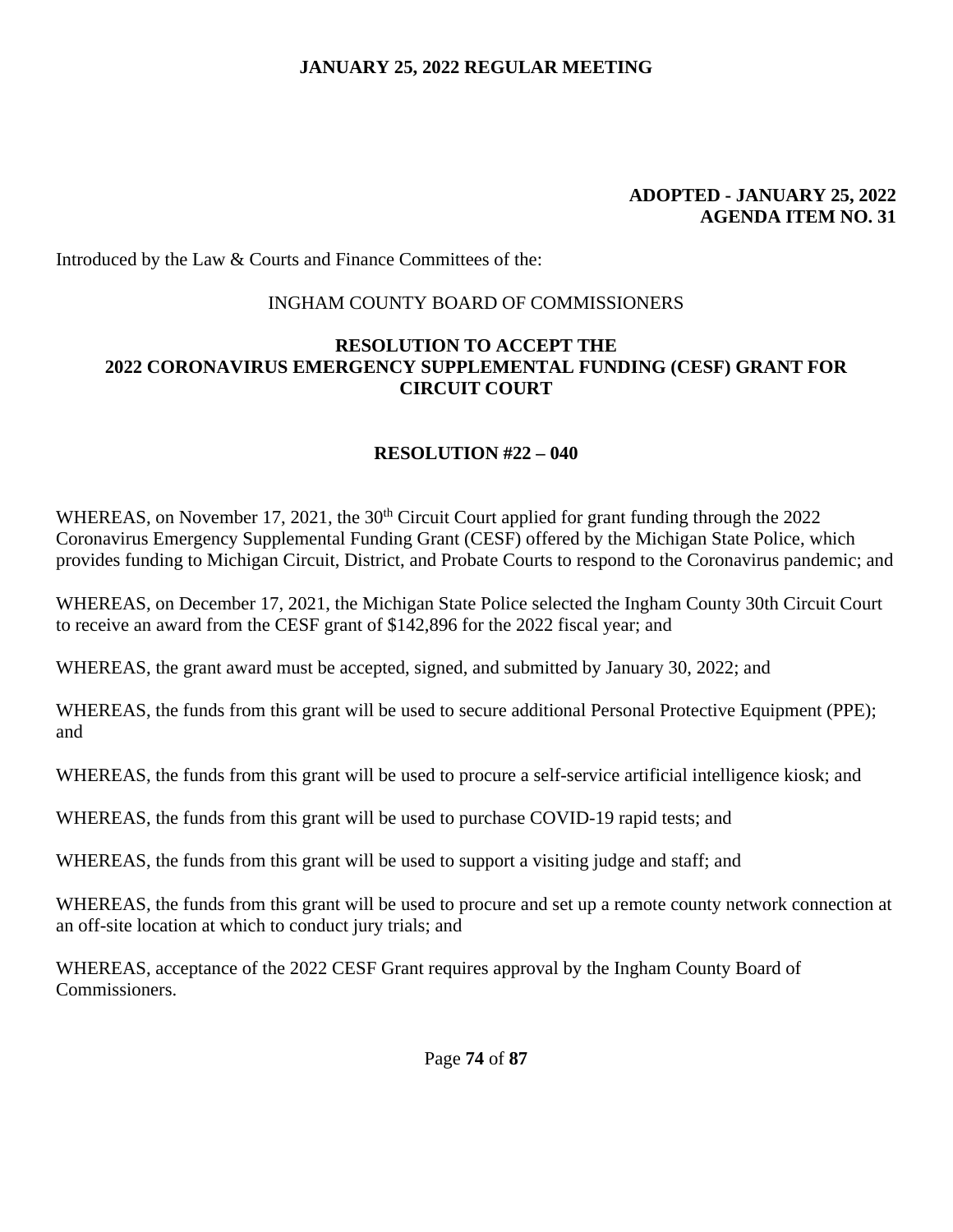THEREFORE BE IT RESOLVED, that the Ingham County Board of Commissioners hereby authorizes the acceptance of a 2022 CESF grant award from the Michigan State Police (MSP) for the sum of \$142,896.

BE IT FURTHER RESOLVED, that the Controller/Administrator is authorized to make any budget adjustments consistent with this resolution and the grant.

BE IT FURTHER RESOLVED, that the Chairperson of the Board of Commissioners is hereby authorized to sign any contract documents on behalf of the County after approval as to form by the County Attorney.

**LAW & COURTS: Yeas**: Slaughter, Polsdofer, Celentino, Trubac, Cahill, Schafer, Maiville

 **Nays**: None A**bsent:** None **Approved 01/13/2022**

**FINANCE: Yeas:** Grebner, Tennis, Crenshaw, Polsdofer, Peña, Schafer **Nays:** None **Absent:** Stivers **Approved 01/19/2022** 

Adopted as part of the consent agenda.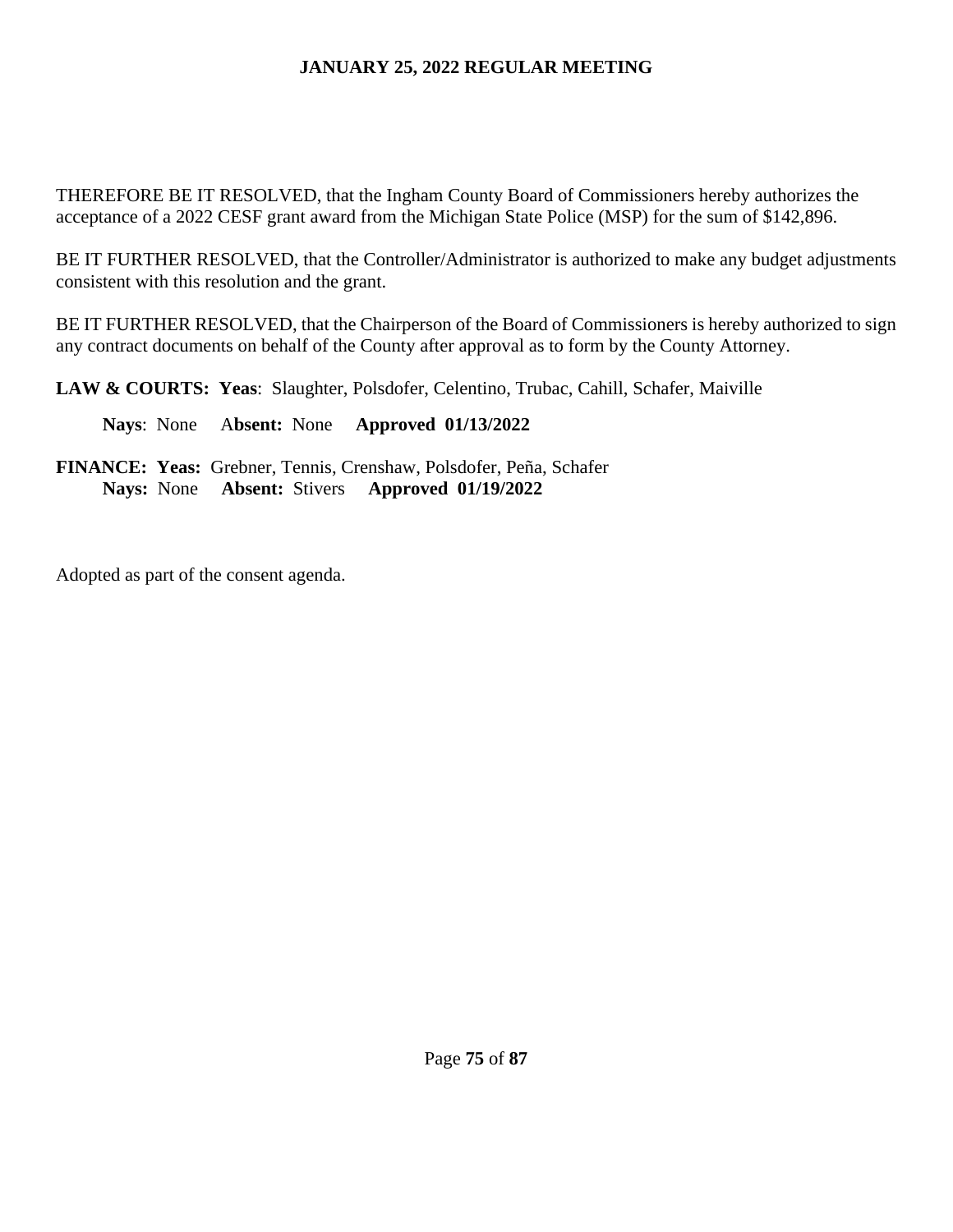#### **ADOPTED - JANUARY 25, 2022 AGENDA ITEM NO. 32**

Introduced by the Law & Courts and Finance Committees of the:

## INGHAM COUNTY BOARD OF COMMISSIONERS

# **RESOLUTION TO APPROVE THE DISPOSAL OF THE COUNTY-OWNED SURPLUS PROPERTY FROM THE DECOMMISSIONED HARRIS EDACS RADIO SYSTEM**

# **RESOLUTION #22 – 041**

WHEREAS, the Ingham County Board of Commissioners operates a 9-1-1 Public Safety Radio Communication System used by all Ingham County Public Safety Agencies; and

WHEREAS, the 9-1-1 Center recommended and the County approved the replacement of the Harris EDACS Radio system with a move to the MPSCS/Motorola system with Resolution #18-260 and for the purchase of both infrastructure and end user equipment from Motorola for use on the MPSCS with Resolution #18-550; and

WHEREAS, the Harris system and all Harris end user equipment is being decommissioned and the County will have a number of surplus radio equipment, generators, shelters, and items that have exceeded their useful life and/or are no longer needed for County operations; and

WHEREAS, the 9-1-1 Director will review the surplus items before placement on the surplus property list and County departments will be allowed to view surplus items for usefulness before the public auction; and

WHEREAS, the surplus equipment and items will be auctioned off through a competitive, publically advertised bidding process whereby awards will be made to the highest responsive bidder.

THEREFORE BE IT RESOLVED, that the Ingham County 9-1-1 Center with the assistance of the Ingham County Purchasing Department is authorized to place in an auction those items received as a result of decommissioning of the Harris EDACS system.

BE IT FURTHER RESOLVED, that any item not sold at the auction may be disposed of by the 9-1-1 Director and Purchasing Director in the manner deemed to be in the County's best interest.

BE IT FURTHER RESOLVED, that proceeds from the sale of items will be deposited in the 9-1-1 Emergency Telephone fund or appropriate account.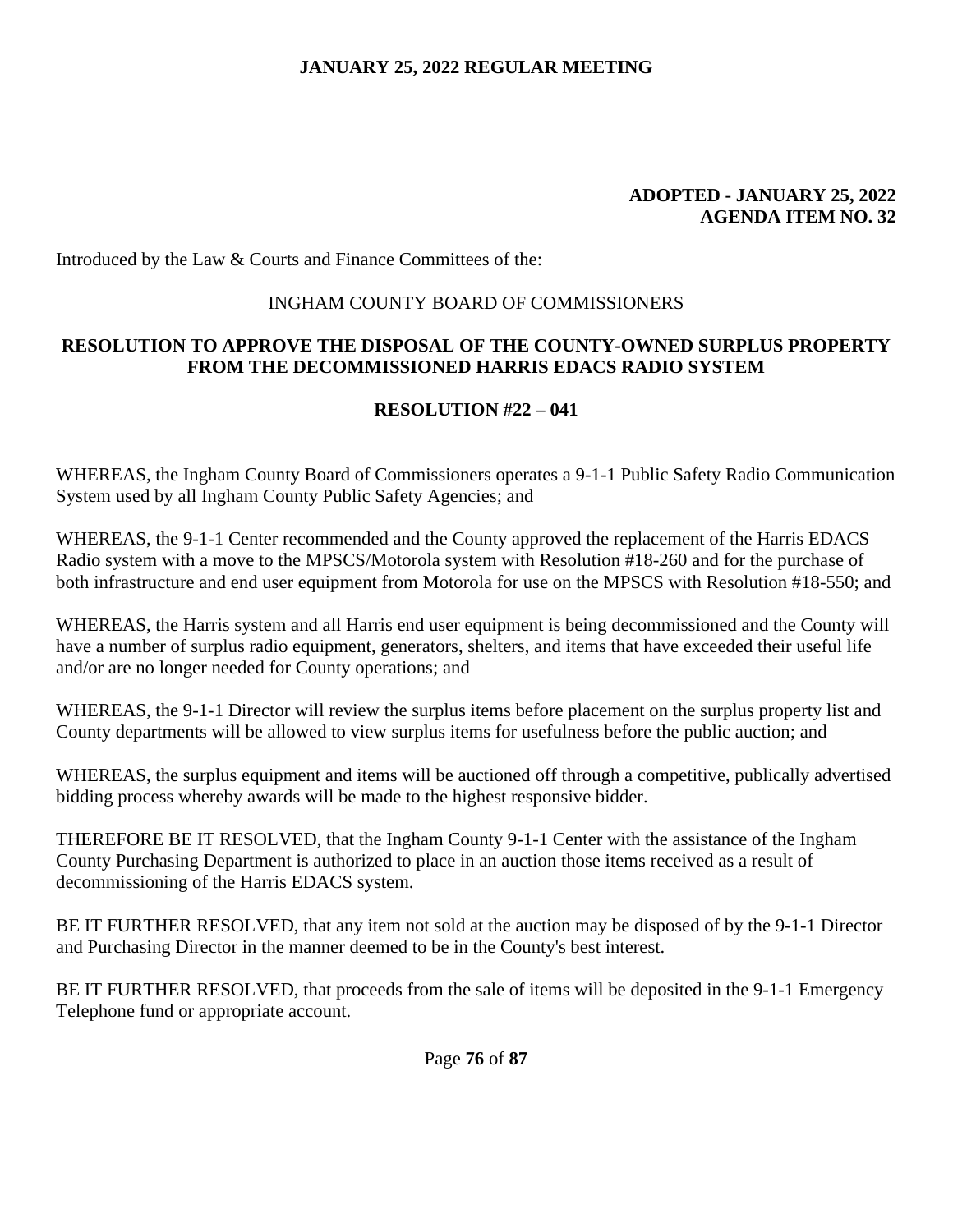**LAW & COURTS: Yeas**: Slaughter, Polsdofer, Celentino, Trubac, Cahill, Schafer, Maiville  **Nays**: None A**bsent:** None **Approved 01/13/2022**

**FINANCE: Yeas:** Grebner, Tennis, Crenshaw, Polsdofer, Peña, Schafer **Nays:** None **Absent:** Stivers **Approved 01/19/2022** 

Adopted as part of the consent agenda.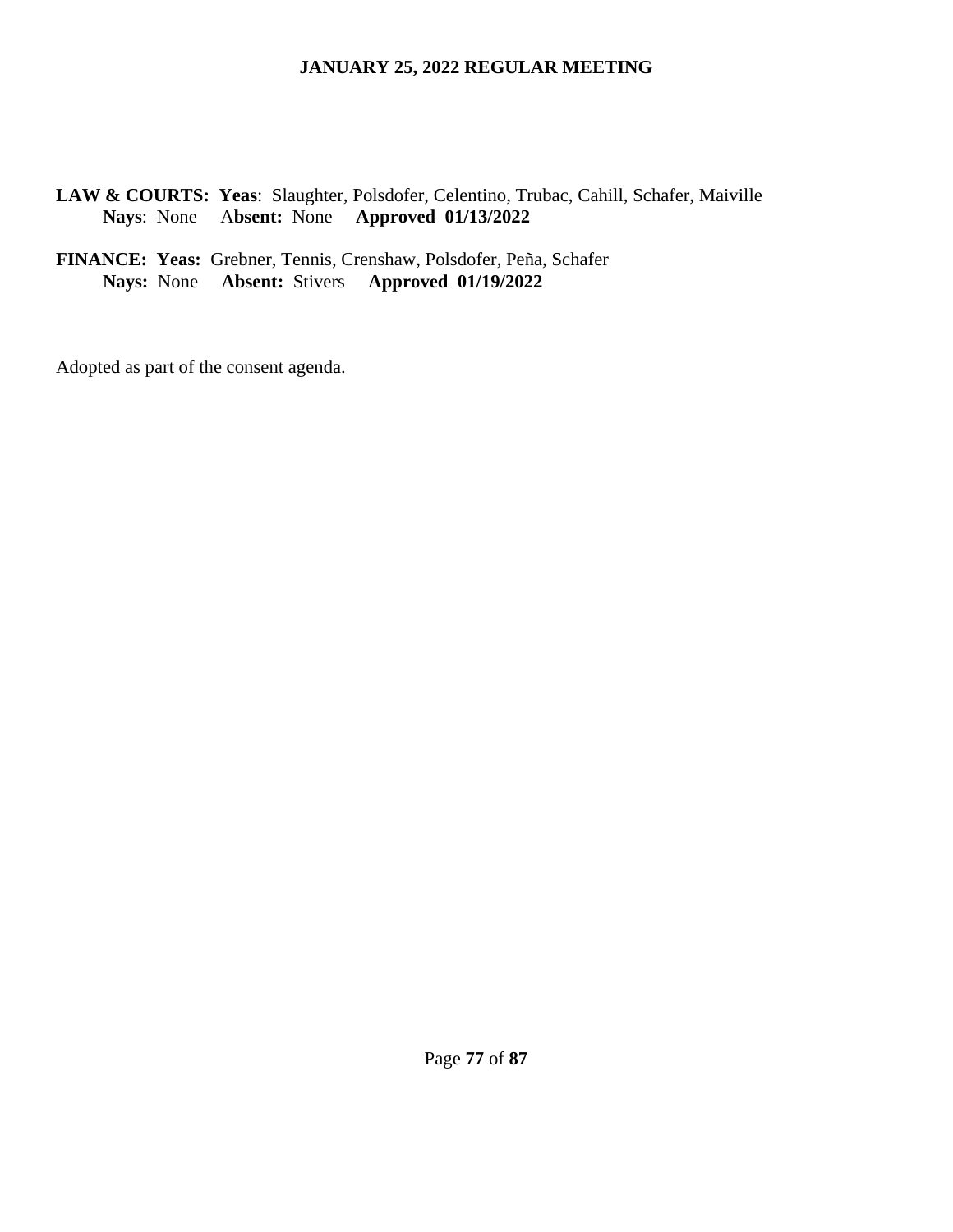#### **ADOPTED - JANUARY 25, 2022 AGENDA ITEM NO. 33**

Introduced by the Law & Courts and Finance Committees of the:

## INGHAM COUNTY BOARD OF COMMISSIONERS

## **RESOLUTION TO AUTHORIZE THE PURCHASE OF SCHEDULING SOFTWARE/SERVICES**

#### **RESOLUTION #22 – 042**

WHEREAS, the Ingham County Board of Commissioners operates the 9-1-1 Emergency Telephone Dispatch System through the Ingham County 9-1-1 Central Dispatch Center; and

WHEREAS, Ingham County Board of Commissioners approved under Resolution #16-454 the purchase of software and services with Informer Systems in October of 2016; and

WHEREAS, the Ingham County 9-1-1 has been displeased with the program and resolution of identified problems; and

WHEREAS, alternatives were sought with five different companies demonstrating their programs and solutions to Ingham County 9-1-1; and

WHEREAS, Pace Scheduler was identified as the company with a solution that will meet Ingham County 9-1- 1's needs; and

WHEREAS, the yearly contract with Pace Scheduler includes, set up, training, support, and upgrades for a 13 month term with the extra month covering on boarding and setup, with a current annual cost of \$4,800; and

WHEREAS, the 9-1-1 Director is recommending that the Ingham County Board of Commissioners fund this request from the 9-1-1 Emergency Telephone Dispatch Services 9-1-1 fund balance.

THEREFORE BE IT RESOLVED, that the Ingham County Board of Commissioners authorizes the expenditure of \$4,800 from the 9-1-1 Emergency Telephone Dispatch Services 9-1-1 fund balance for the costs associated with the purchase of the Pace Scheduler Software and Services.

BE IT FURTHER RESOLVED, that the Chairperson of the Ingham County Board of Commissioners is authorized to sign any necessary contract/Purchase Order documents consistent with this resolution and approved as to form by the County Attorney.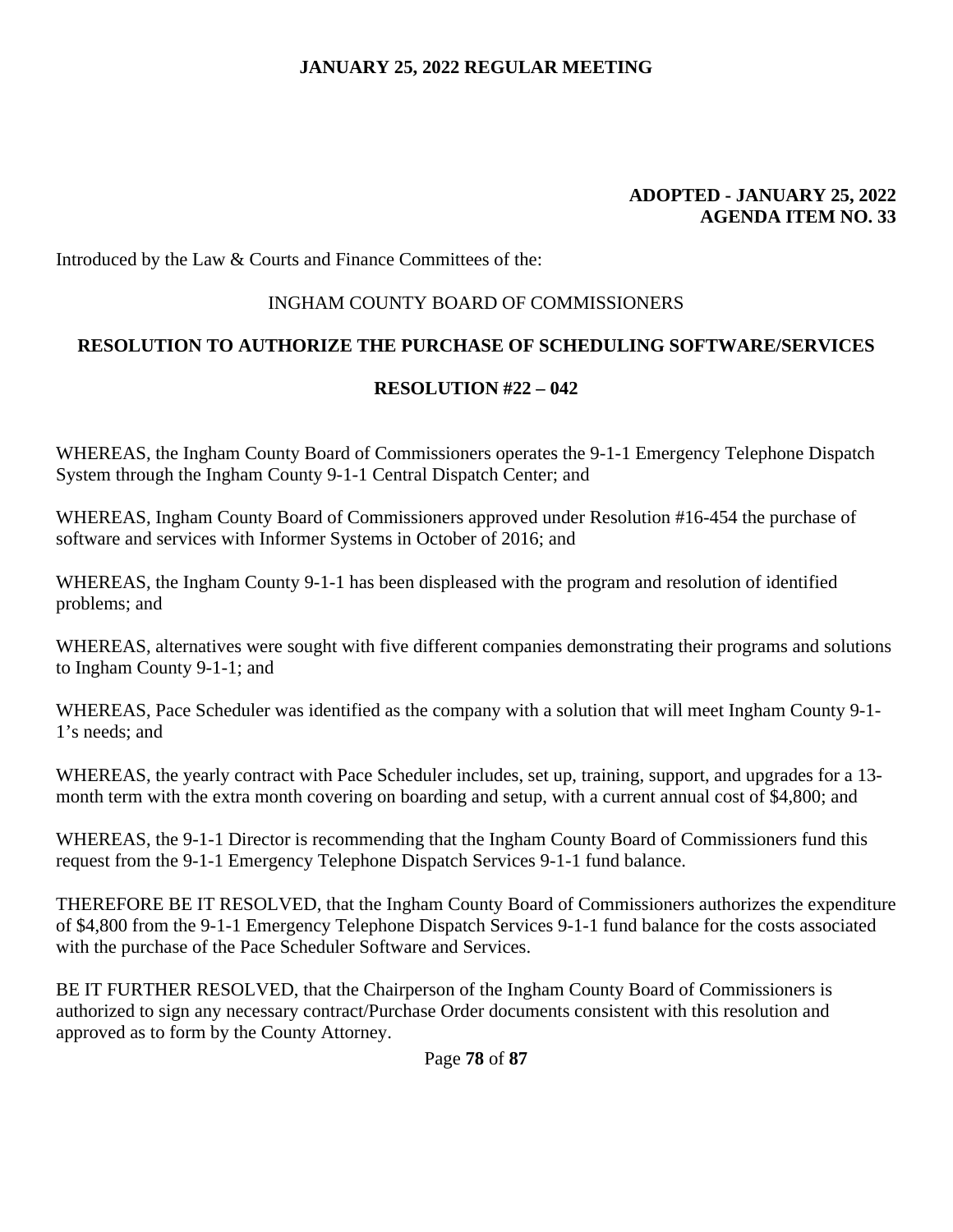# **LAW & COURTS: Yeas**: Slaughter, Polsdofer, Celentino, Trubac, Cahill, Schafer, Maiville  **Nays**: None A**bsent:** None **Approved 01/13/2022**

**FINANCE: Yeas:** Grebner, Tennis, Crenshaw, Polsdofer, Peña, Schafer **Nays:** None **Absent:** Stivers **Approved 01/19/2022** 

Adopted as part of the consent agenda.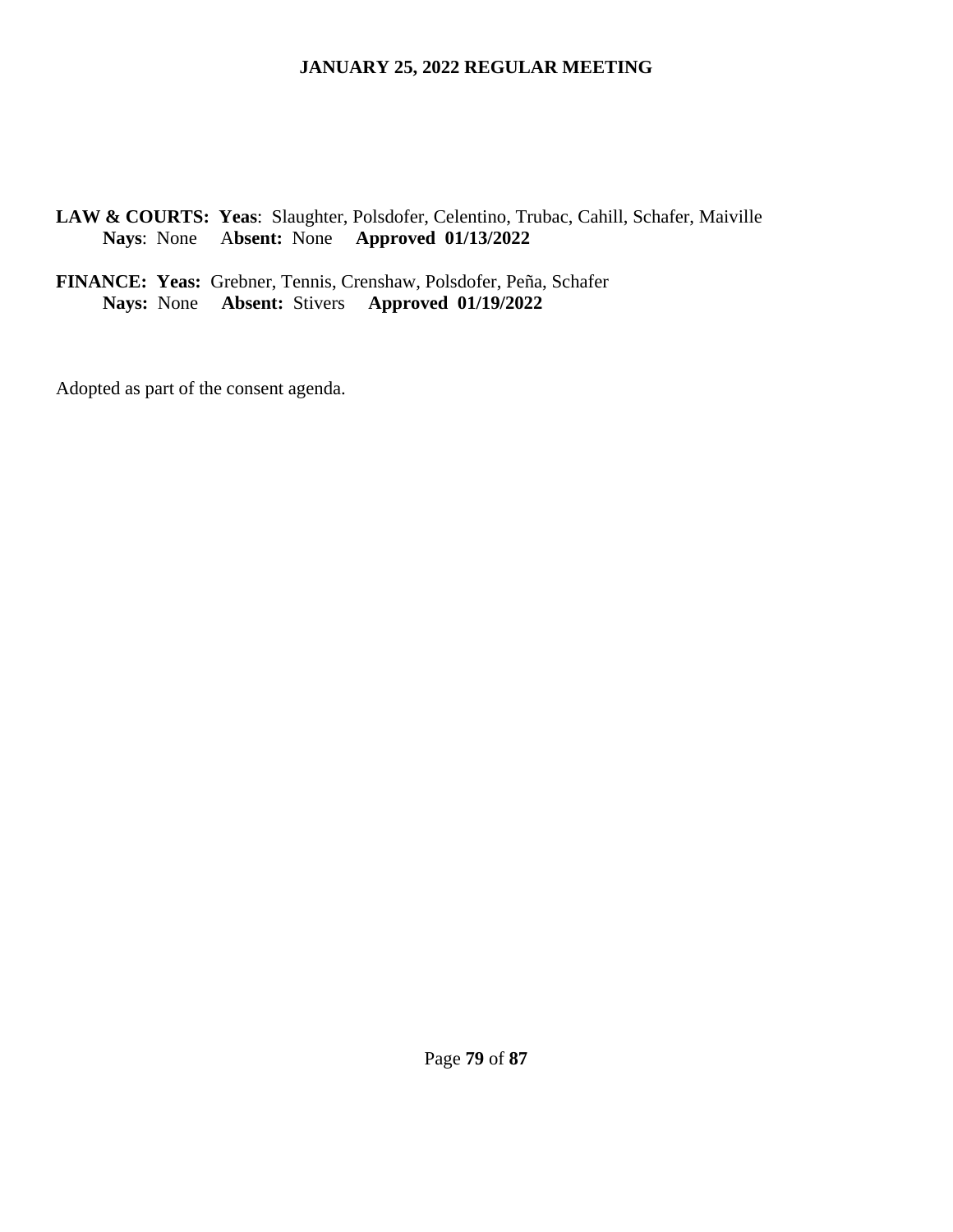#### **ADOPTED - JANUARY 25, 2022 AGENDA ITEM NO. 34**

Introduced by the Law & Courts and Finance Committees of the:

#### INGHAM COUNTY BOARD OF COMMISSIONERS

## **RESOLUTION TO PURCHASE LEXISNEXIS ECITATION PROGRAMMING AND ONE YEAR OF SOFTWARE SUPPORT**

## **RESOLUTION #22 – 043**

WHEREAS, the Ingham County Animal Control and Shelter has need of electronic citation (e-citation) software to efficiently perform its duties; and

WHEREAS, LexisNexis provides electronic citation services for several mid-Michigan police agencies, including the Ingham County Sheriff's Office.

THEREFORE BE IT RESOLVED, that the Ingham County Board of Commissioners authorizes a contract with LexisNexis to purchase e-Citation software and one year of support and maintenance at a cost not to exceed \$5,628 to be taken from existing Ingham County Animal Control and Shelter millage funds.

BE IT FURTHER RESOLVED, that the Ingham County Controller/Administrator is authorized to make the necessary budget adjustments to the Ingham County Animal Control and Shelter budget.

BE IT FURTHER RESOLVED, that the Ingham County Board of Commissioners authorizes the Board Chairperson to sign any necessary contract or purchase documents that are consistent with this resolution and approved as to form by the County Attorney.

## **LAW & COURTS: Yeas**: Slaughter, Polsdofer, Celentino, Trubac, Cahill, Schafer, Maiville  **Nays**: None A**bsent:** None **Approved 01/13/2022**

**FINANCE: Yeas:** Grebner, Tennis, Crenshaw, Polsdofer, Peña, Schafer **Nays:** None **Absent:** Stivers **Approved 01/19/2022** 

Adopted as part of the consent agenda.

Page **80** of **87**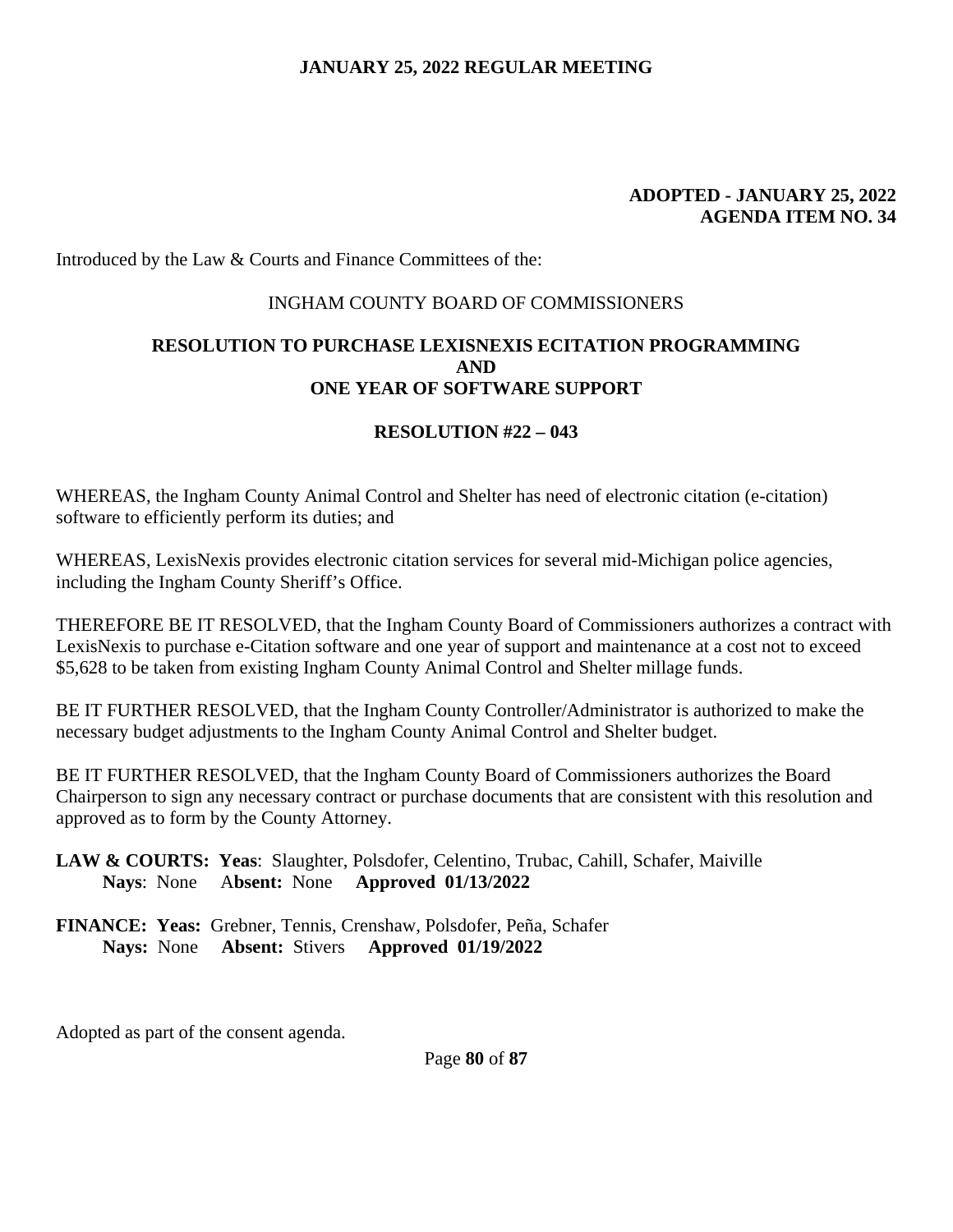#### **ADOPTED - JANUARY 25, 2022 AGENDA ITEM NO. 35**

Introduced by the Law & Courts and Finance Committees of the:

# INGHAM COUNTY BOARD OF COMMISSIONERS

# **RESOLUTION TO AUTHORIZE A CONTRACT FOR WEBSITE REDESIGN FOR INGHAM COUNTY ANIMAL CONTROL AND SHELTER**

# **RESOLUTION #22 – 044**

WHEREAS, Ingham County Animal Control and Shelter provides a wide array of services to the community which includes outreach programs, adoption services, and specialized law enforcement functions; and

WHEREAS, the current design of the Ingham County Animal Control and Shelter website lacks the sufficient ability to provide efficient and easy accessibility to all of these various functions; and

WHEREAS, the Ingham County Animal Control and Shelter seeks to redesign and modernize their website to provide greater access to information to services and programs that are offered in accordance with the Ingham County Strategic Plan; and

WHEREAS, the cost of this website redesign is \$6,500; and

WHEREAS, this cost shall be paid out of the Ingham County Animal Shelter Millage Fund; and

WHEREAS, the yearly maintenance cost of this website shall be \$1,200 starting January,  $1<sup>st</sup>$ , 2023; and

WHEREAS, this yearly maintenance cost shall be absorbed by the Ingham County Innovation and Technology Department.

THEREFORE BE IT RESOLVED, that the Ingham County Board of Commissioners hereby authorizes the purchase of a new website from Revise LLC, not to exceed \$6,500.

BE IT FURTHER RESOLVED, that the Ingham County Board of Commissioners authorizes the Board Chairperson to sign any necessary contract documents, which are consistent with this resolution and approved as to form by the County Attorney.

Page **81** of **87**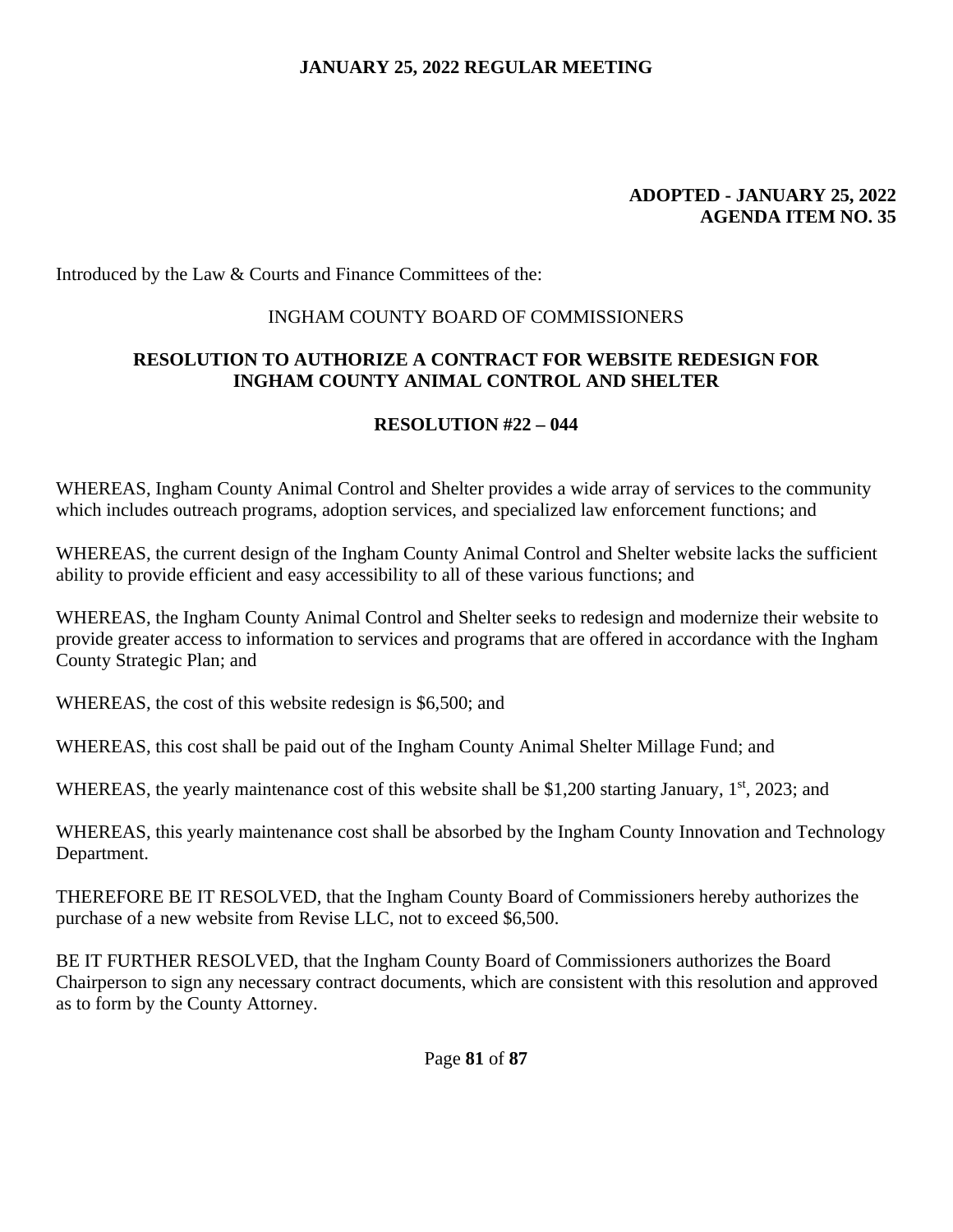BE IT FURTHER RESOLVED, that the Ingham County Board of Commissioners authorizes the Controller/Administrator to make the necessary budget transfers authorized by this resolution.

**LAW & COURTS: Yeas**: Slaughter, Polsdofer, Celentino, Trubac, Cahill, Schafer, Maiville  **Nays**: None A**bsent:** None **Approved 01/13/2022**

**FINANCE: Yeas:** Grebner, Tennis, Crenshaw, Polsdofer, Peña, Schafer **Nays:** None **Absent:** Stivers **Approved 01/19/2022** 

Adopted as part of the consent agenda.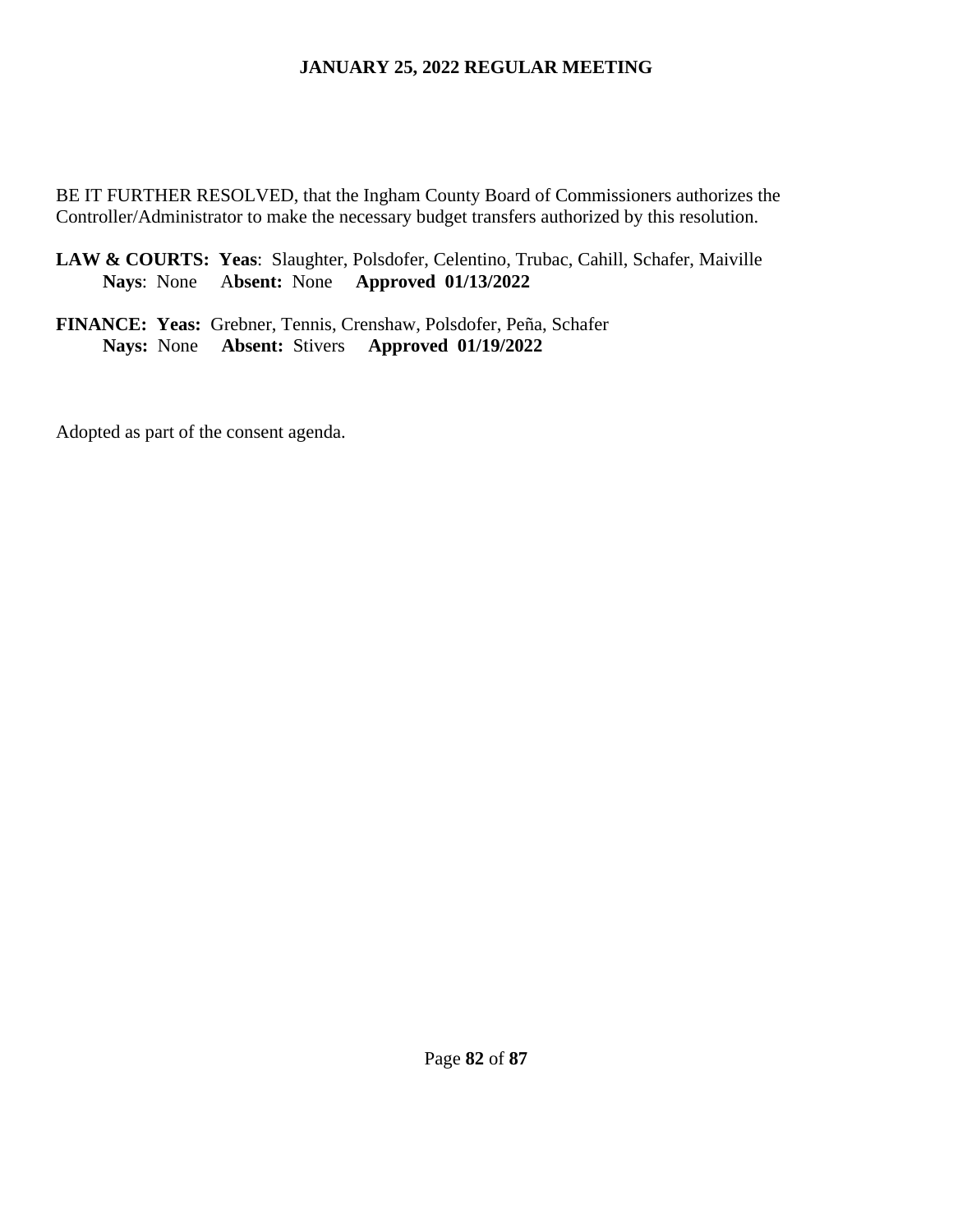#### **ADOPOTED - JANUARY 25, 2022 AGENDA ITEM NO. 37**

Introduced by the Law & Courts, Human Services and Finance Committees of the:

## INGHAM COUNTY BOARD OF COMMISSIONERS

## **RESOLUTION TO AUTHORIZE AN AGREEMENT WITH SAFE PASSAGES DBA ADVANCE PEACE FOR A LICENSING AGREEMENT FOR THE LIFEMAP MANAGEMENT APP™ DATA COLLECTION TOOL**

# **RESOLUTION #22 – 045**

WHEREAS, Ingham County Health Department (ICHD) wishes to enter into a Licensing Agreement for the LifeMAP Management App, an Advance Peace Violence Interruption Data Collection Tool, effective June 1, 2022 through May 31, 2024 in an amount not to exceed \$50,000; and

WHEREAS, the LifeMAP Management App Data Collection tool will be used during the first two 18-month Peacemaker Fellowship® cohorts; and

WHEREAS, Resolution #21-179, authorized Ingham County to include a commitment, support, and partnership with Advance Peace and local partners in an amount of \$590,000, to establish a program that builds and sustains local community capacity to interrupt gun violence; and

WHEREAS, in order for ICHD to ensure adherence to the approach and for measuring impact of the approach, a robust evaluation of both outputs and outcomes associated with local implementation is critical; and

WHEREAS, LifeMap Management provides training and technical support, as well as the ability to export one (1), six (6) and twelve (12) month data reports; and

WHEREAS, this local data generated through LifeMAP will then be summarized in evaluation reports of the local Advance Peace replication effort, which will also report on reductions in overall and neighborhoodspecific shootings in Lansing/Ingham County; and

WHEREAS, the cost for this two-year Licensing Agreement with LifeMAP Management App™, an Advance Peace Violence Interruption Data Collection Tool, will be \$50,000 and the payment for this agreement will come from funding sources noted above; and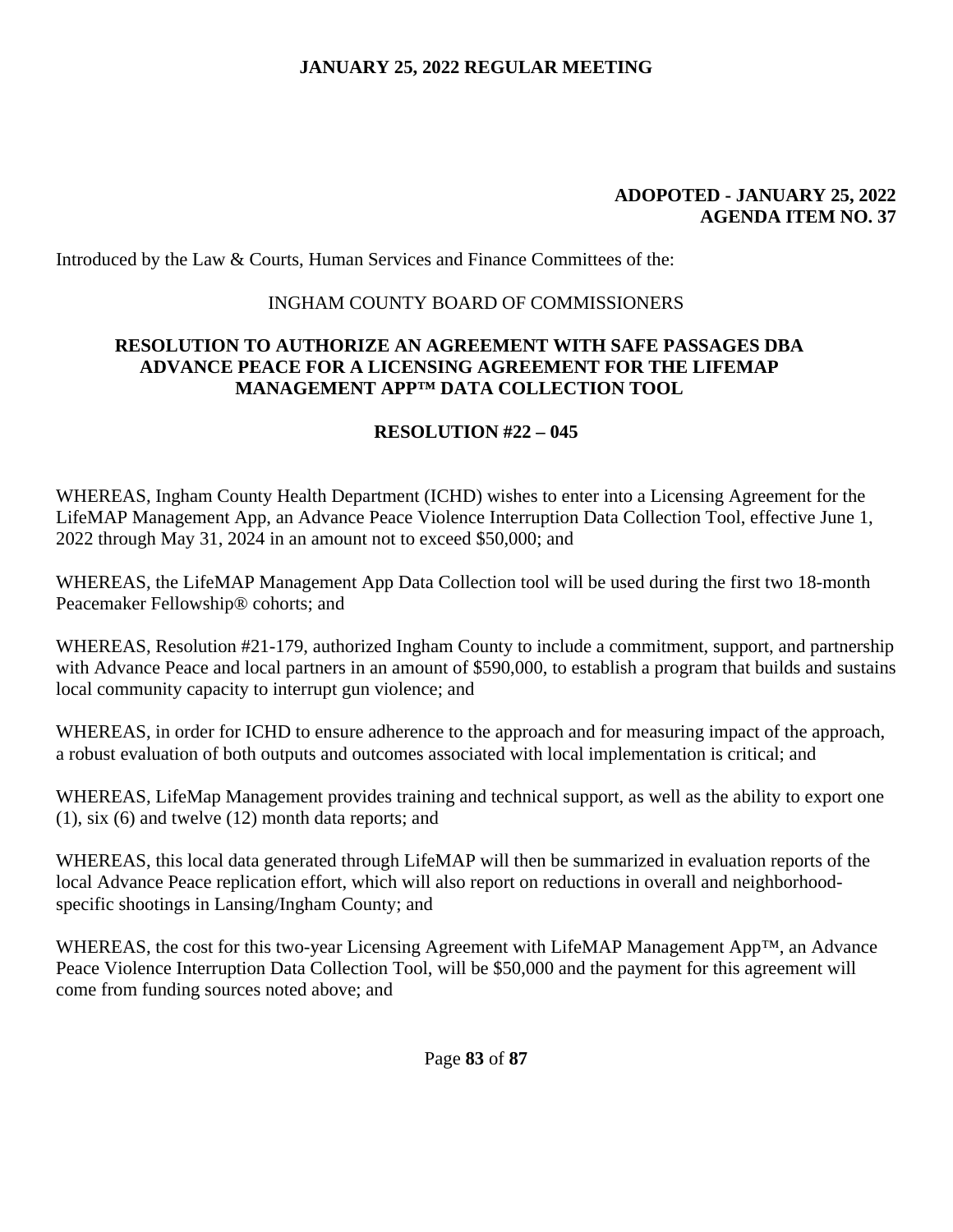WHEREAS, a detailed outline of the resources offered by LifeMap Management Licensing agreement are clearly defined in the Scope of Work for Advance Peace – Appendix A; and

WHEREAS, the Health Officer recommends that the Board of Commissioners authorizes entering into a Licensing Agreement for the LifeMAP Management App, an Advance Peace Violence Interruption Data Collection Tool, effective June 1, 2022 through May 31, 2024 in an amount not to exceed \$50,000.

THEREFORE BE IT RESOLVED, that the Ingham County Board of Commissioners authorizes entering into a Licensing Agreement for the LifeMAP Management App, an Advance Peace Violence Interruption Data Collection Tool effective June 1, 2022 through May 31, 2024 in an amount not to exceed \$50,000.

BE IT FURTHER RESOLVED, that the Controller/Administrator is authorized to make any budget adjustments consistent with this resolution.

BE IT FURTHER RESOLVED, that the Chairperson of the Ingham County Board of Commissioners is authorized to sign any necessary contract agreement upon approval as to form by the County Attorney.

**LAW & COURTS: Yeas**: Slaughter, Polsdofer, Celentino, Trubac, Cahill, Schafer, Maiville  **Nays**: None A**bsent:** None **Approved 01/13/2022**

- **HUMAN SERVICES: Yeas:** Trubac, Cahill, Crenshaw, Sebolt, Slaughter **Nays:** None **Absent:** Naeyaert, Tennis **Approved 01/24/2022**
- **FINANCE: Yeas:** Grebner, Tennis, Crenshaw, Polsdofer, Peña, Schafer **Nays:** None **Absent:** Stivers **Approved 01/19/2022**

Adopted as part of the consent agenda.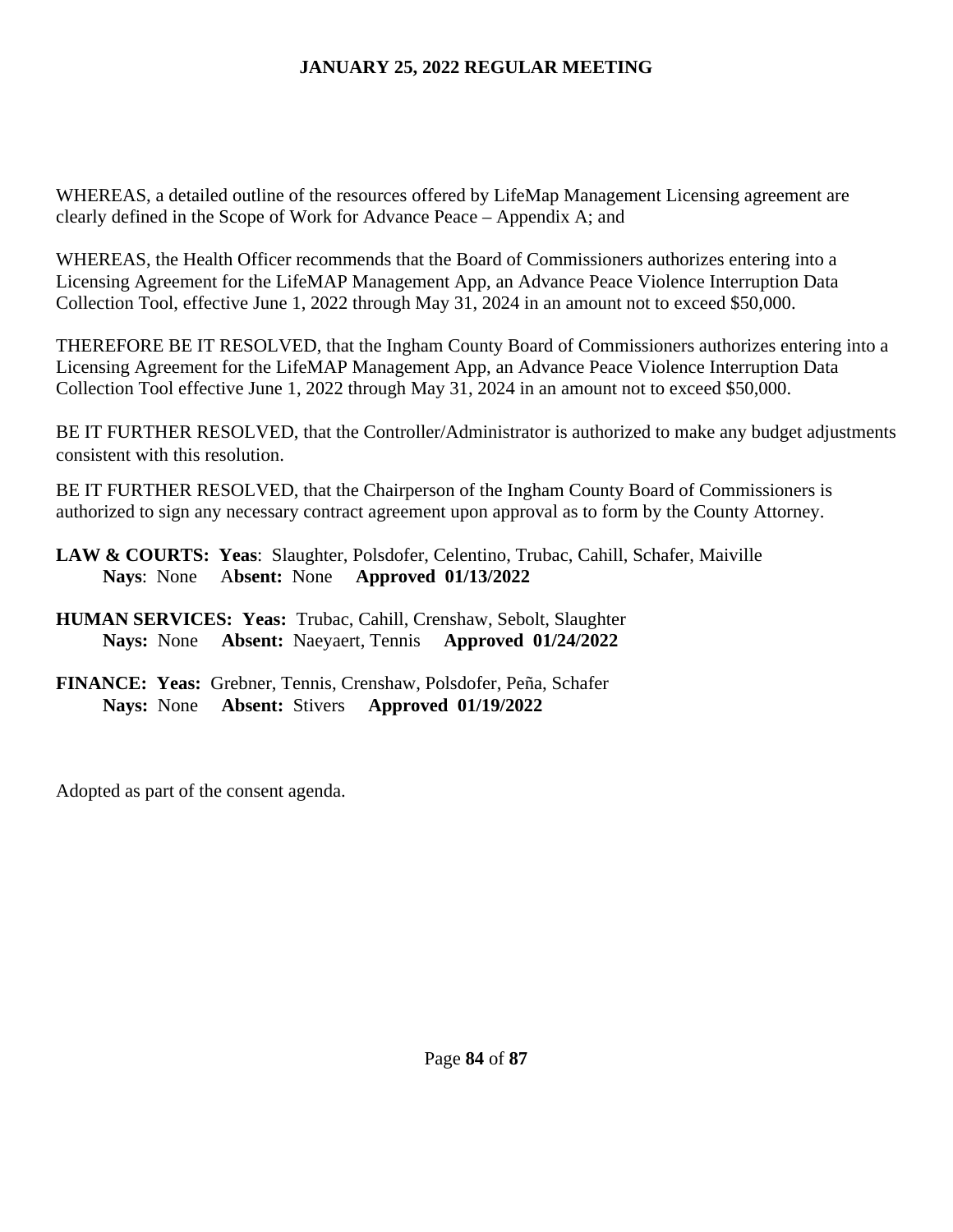# **SPECIAL ORDERS OF THE DAY**

MOVED BY COMM. CAHILL, SUPPORTED BY COMM. MAIVILLE TO REAPPOINT WANDA BLOOMQUIST TO THE FARMLAND AND OPEN SPACE PRESERVATION BOARD, TO REAPPOINT KYLE BINKLEY TO THE POTTER PARK ZOO BOARD AND JORDAN DAVIS TO THE RACIAL EQUITY TASK FORCE

THE MOTION CARRIED UNANIMOUSLY. Absent: Commissioner Tennis, Slaughter, and Stivers.

MOVED BY COMM.CAHILL, SUPPORTED BY COMM. SEBOLT TO APPOINT JORDAN DAVIS TO THE INGHAM COUNTY HOUSING TRUST FUND COMMITTEE AS THE REPRESENTATIVE FOR THE RACIAL EQUITY TASK FORCE.

THE MOTION CARRIED UNANIMOUSLY. Absent: Commissioner Tennis, Slaughter, and Stivers.

# **PUBLIC COMMENT**

Elaine Fischhoff stated Chairperson Crenshaw had his microphone muted and was unable to hear.

Chairperson Crenshaw informed constituents of audio issues.

Commissioner Stivers provided written statements related to matters before the Board of Commissioners, which are appended below as Attachment A.

# **CONSIDERATION AND ALLOWANCE OF CLAIMS**

Commissioner Grebner moved to pay the claims in the amount of \$7,849,069.35. Commissioner Trubac supported the motion.

The motion carried unanimously. Absent: Commissioner Tennis, Slaughter, and Stivers.

# **COMMISSIONER ANNOUNCEMENTS**

Commissioner Peña announced the Veterans Story Project would be held Friday January 28, 2022. He further stated the project would highlight the dialog and experience of local Veterans.

Commissioner Peña concluded this would be a continuous event.

# **ADJOURNMENT**

The meeting was adjourned at 6:48 p.m.

Page **85** of **87**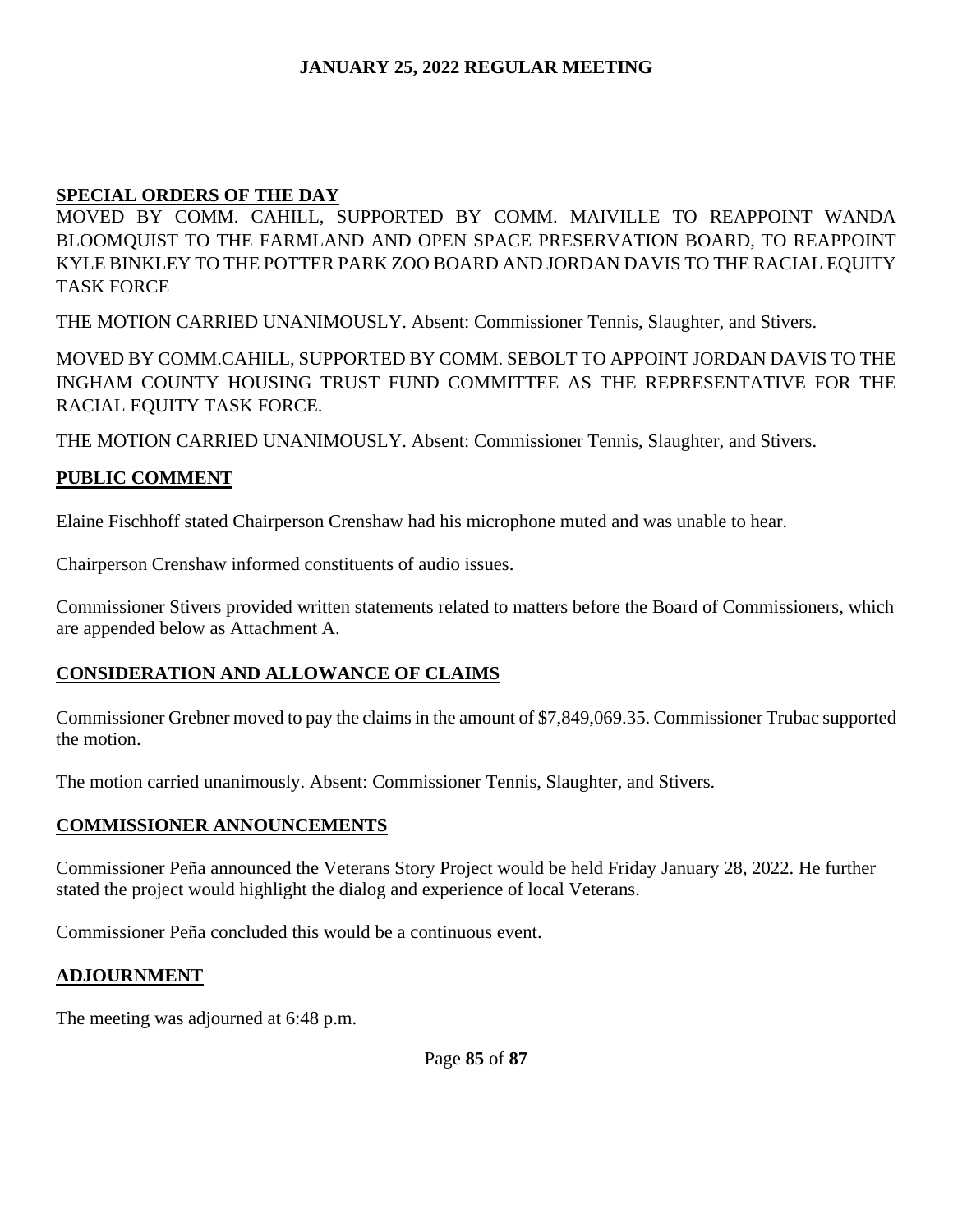# ATTACHMENT A

**From:** Emily Stivers <**EStivers@ingham.org> Sent:** Tuesday, January 25, 2022 6:53 PM **To:** Ingham County Clerk Barb Byrum <clerk@ingham.org>; Bryan Crenshaw <BCrenshaw@ingham.org> **Subject:** My statements for Jan. 25th Board Meeting

# **On the Consent Agenda:**

I would have voted yes to have a consent agenda, and yes for the items on the agenda, asking that 36 be pulled for a comment.

# **Comment on Item 36:**

Serious concerns have been expressed regarding the process for awarding this contract, and I believe we've all taken the accusations seriously. Upon my personal investigation and discussions with various stakeholders, I did not find those accusations to hold merit, and believe the process by which this contract is being awarded was fair and not motivated by racial bias. If I were allowed to cast a vote tonight, I would be voting YES for the contract as proposed.

# **Commissioner Announcements:**

I want to thank my colleagues and the Ingham County Clerk's office for doing their best to facilitate my quasiparticipation tonight. It's important to me that my constituents have a voice on this body as long as I am able to speak, and it's frustrating that the Open Meetings Act - a document written in 1976 to increase transparency and participation in public meetings - has now become a tool for restricting transparency and participation, particularly for ill and disabled people, due to the failure of inaction at the state level to update the Act in keeping with modern technology.

I realize that tonight's technical difficulties could be used as an argument against allowing virtual participation, but I'm confident this was a fluke and, if virtual participation was allowed as a matter of routine, these kinds of issues would be no more likely to occur than if a Commissioner's car happened to break down on their way to a meeting and thus rendered them unable to attend.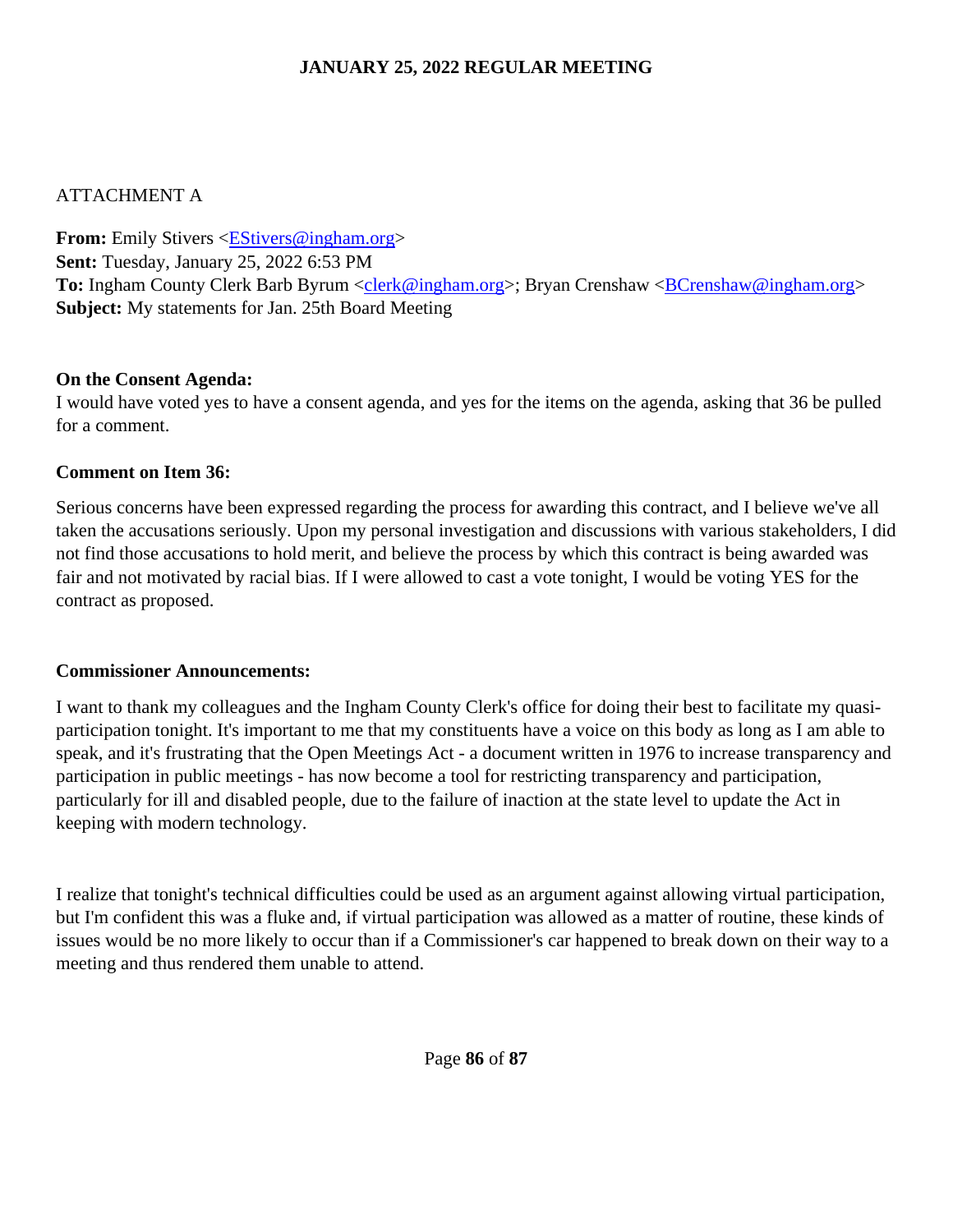Virtual public meetings are the way of the future, and the Michigan legislature needs to get with the times -- and put the Americans With Disabilities Act at the forefront of their considerations.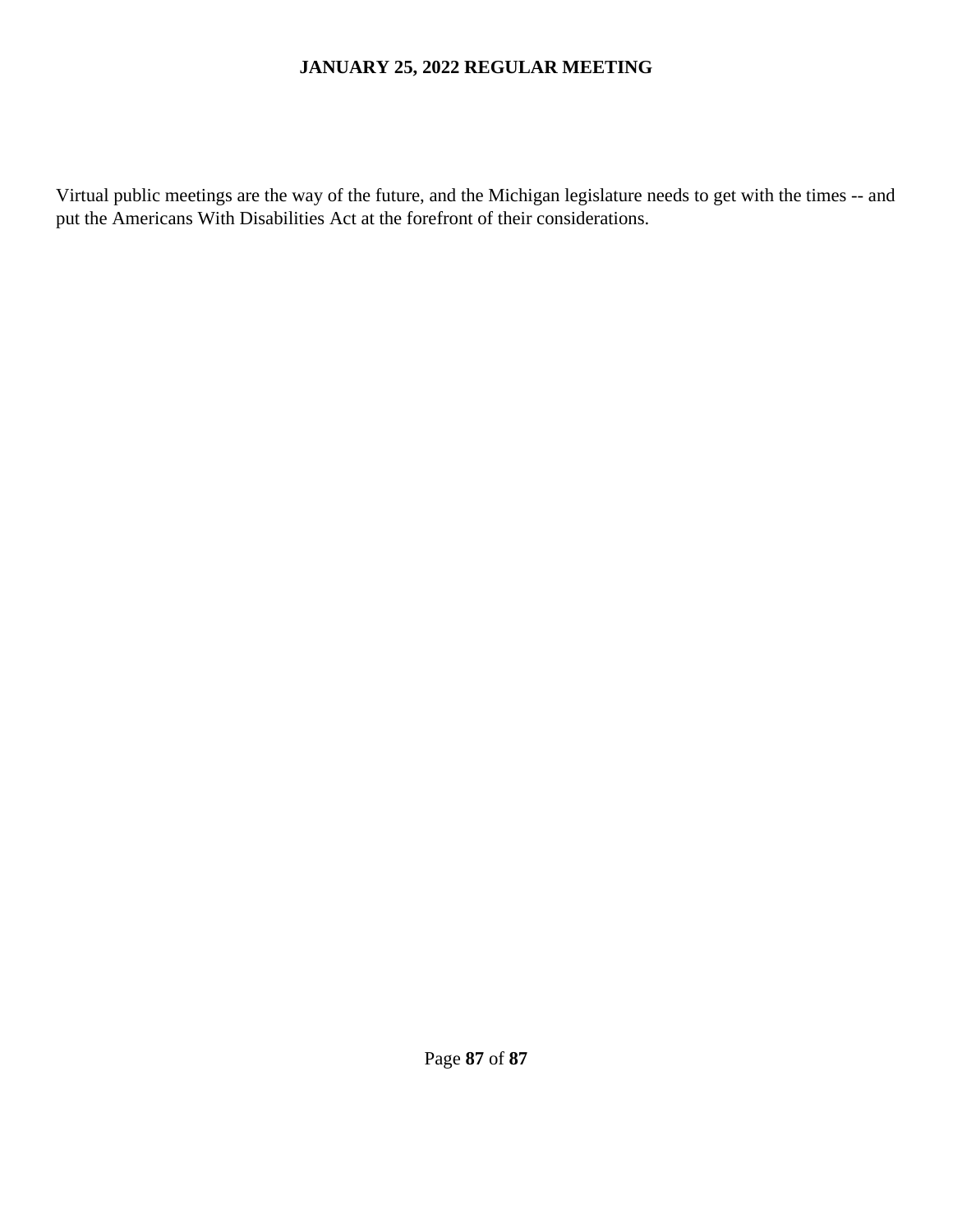**AGENDA ITEM#** 

<u>'Leelanau</u>  $\delta$ ounty of

Leelanau County Board of Commissioners Regular Session - Tuesday, January 18, 2022 *Michelle L. Crocker* **Leelanau County Clerk Clerk ofthe Circuit Court**

*MOTION BY WESSELL THAT THE LEELANAU COUNTY BOARD OF COMMISSIONERS APPROVE LEELANAU COUNTY RESOLUTION #2022-001 - A RESOLUTION SUPPORTING THE COMMUNITY MENTAL HEALTH AUTHORITY AND OPPOSING CURRENT STATE LEGISLATION TO CHANGE THE CMHA (COMMUNITY MENTAL HEALTH AUTHORITY). SECONDED BY SOUTAS-LITTLE.* Discussion ensued. *ROLLCALL: Wessell - YES; Allgaier - YES; Bunek - YES; Lautner - YES; Robbins - YES; Rushton - YES; Soutas-Little - YES. AYES -7 NO - 0 MOTION CARRIED.*

# Leelanau County Resolution No. 2022-001 A Resolution Supporting the Community Mental Health Authority and Opposing Current State Legislation to Change the CMHA

WHEREAS, Northern Lakes Community Mental Health Authority has served for more than 50 years as the public mental health service provider for this community, serving approximately 172 residents yearly in Leelanau County; and

*WHEREAS,* Northern Lakes Community Mental Health Authority was created by the Leelanau County Board of Commissioners as duly authorized under the Community Mental Health Act of 1963;and

*WHEREAS,* every year, thousands of individuals and their families in this community depend on the public behavioral health system for daily and life-long supports and services; and

*WHEREAS,* Leelanau County opposes any behavioral health redesign that harms the state and county partnership for community mental health and related Medicaid safety net services, or seeks to privatize Medicaid behavioral health services; and

*WHEREAS,* recent proposals in the Michigan Houseand Senate fundamentally change the public behavioral health system and will harm those served by the system. The Leelanau County Board opposes these proposals because:

- Local public oversight, local governance, local operations, and local accountability would be ended;
- Beneficiaries would stand to lose access to services, supports, and input into the design and operation of their services and support system. Many of our residents would be left out of the redesign proposals completely;
- The Senate proposal specifically incentivizes and prioritizes profits to private companies at the expense of the public and the peopleserved by our public behavioral health system; and

8527 E. Government Center Dr., Suite 103 • Suttons Bay, MI 49682 **Phone:** 231/256-9824 • **Fax:** 231/256-8295 \***Email:** mcrocker@leelanau.gov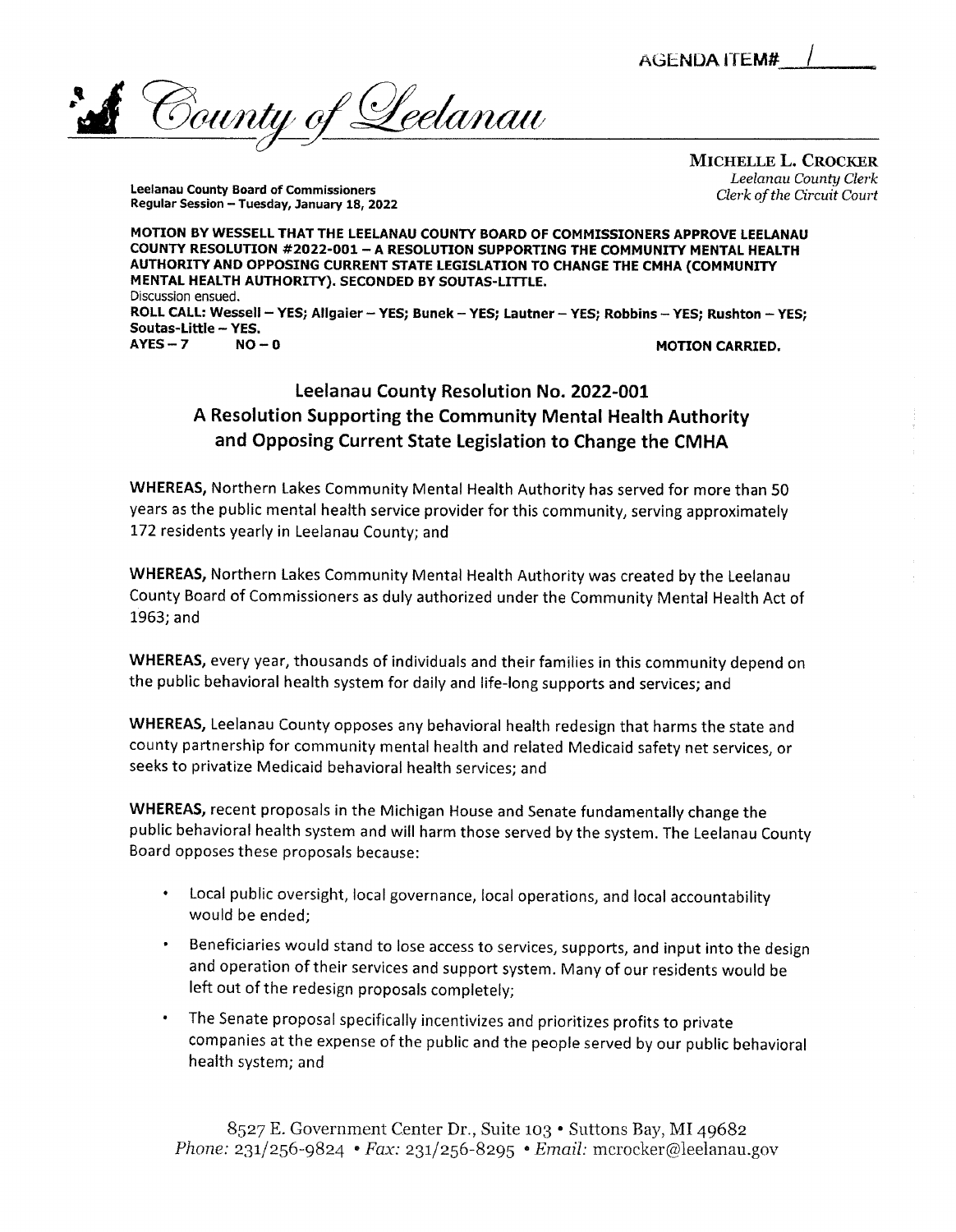**Leelanau County Resolution No. 2022-001 A Resolution Supporting the Community Mental Health Authority and Opposing CurrentState Legislation to Change the CMHA**

*WHEREAS,* instead of damaging our public behavioral health system through pursuit of these proposals, recent innovations by the Public Health system should be supported. The Leelanau County Board supports, and asks our Legislative and Executive Branch leaders to support:

- Certified Community Behavioral Health Clinics (CCBHCs)
- Behavioral Health Homes
- Opioid Health Homes, and

*WHEREAS,* the public behavioral health system is the safety net system for our state's most vulnerable and needy people. We believe strongly that the public safety net behavioral health system must remain public in governance, public in accountability, funding, and operation. We believe strongly that Leelanau County must have direct in-person access to their board member representatives in the community and to the whole board of directors through participation in local public board meetings under the Open Meetings Act. Recent state legislation by the Senate and House eliminates these key features of the behavioral health system. We stand united in opposing these proposals; and

*WHEREAS,* the House and Senate proposals as they currently stand shifts the responsibility for managing public services from local involvement and oversight to either a privatized plan or to a state-run plan. The premise of these proposals seems to be that privatization (Senate) and state-centralization are better than local access, local control, local accountability, collaborative and regional/local management, and local oversight. These are just a few of the beneficial features of the current public behavioral health system that the House and Senate proposals ignore, and for these reasons we stand united in opposition to them; and

*WHEREAS,* having come through a recent pandemic, and currently dealing with further results of the pandemic, this is no time for a major upheaval of the public behavioral health system that so many thousands of persons, their families, and our entire community relies on for support. The public behavioral health safety net has ensured continued services and supports for all these people in our community throughout the pandemic period.

*NOW, THEREFORE, BE IT RESOLVED* by the Commissioners of the County of Leelanau, that we request that our policy making representatives support, improve, and strengthen the public behavioral health safety net system, and that you support improvements in the delivery of publicly governed, publicly accountable, publicly operated regional, and community-based systems, invest in and expand initiatives that are proven to improve citizen access, beneficiary engagement, individual and population health, behavioral wellbeing, quality of life, and community betterment, such as those mentioned above. These are among the accomplishments of the public system that would be destroyed by pursuing these new legislative proposals.

*BE IT FURTHER RESOLVED,* that copies of this resolution be transmitted to the Governor Gretchen Whitmer, State Senator Curt VanderWall, State Representative Jack O'Malley, the Michigan Association of Counties (MAC), and the other 82 Michigan counties.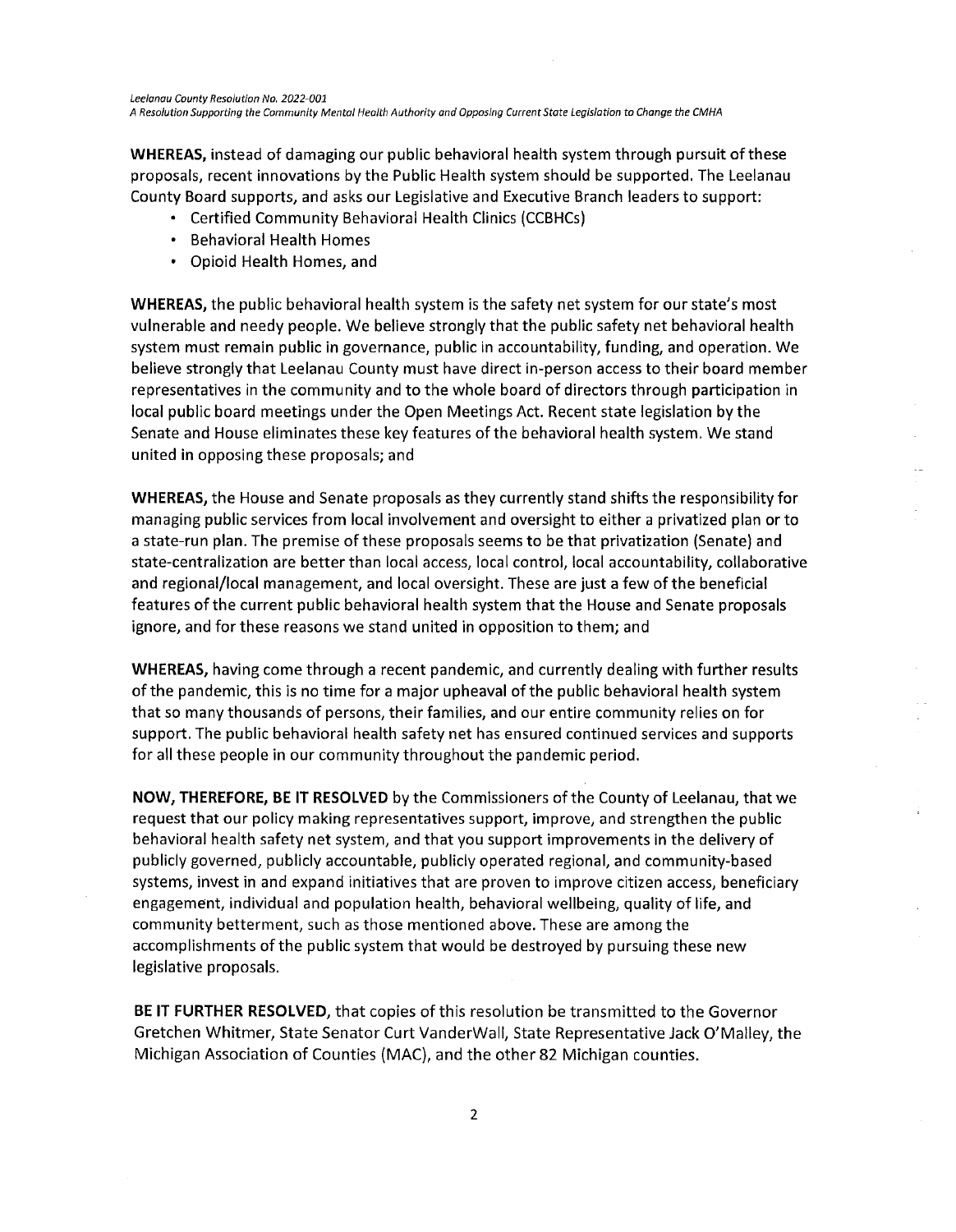**Leelanau County Resolution No. 2022-001 AResolution Supporting theCommunity Mental Health Authority andOpposing Current StateLegislation toChange the CMHA**



State of Michigan County of Leelanau

I, Michelle L. Crocker, Clerk of said County and Clerk of Circuit Court for said County, the same being a Court of record having a seal, do hereby certify that the above is a true copy of the Record now remaining in my office and of the whole thereof. In Testimony whereof, I have hereto set my hand and affixed the seal of the Circuit Court the 19th day of January, 2022.

 $C$ *iocke* N Michelle L. Crocker, Leelanau County Clerk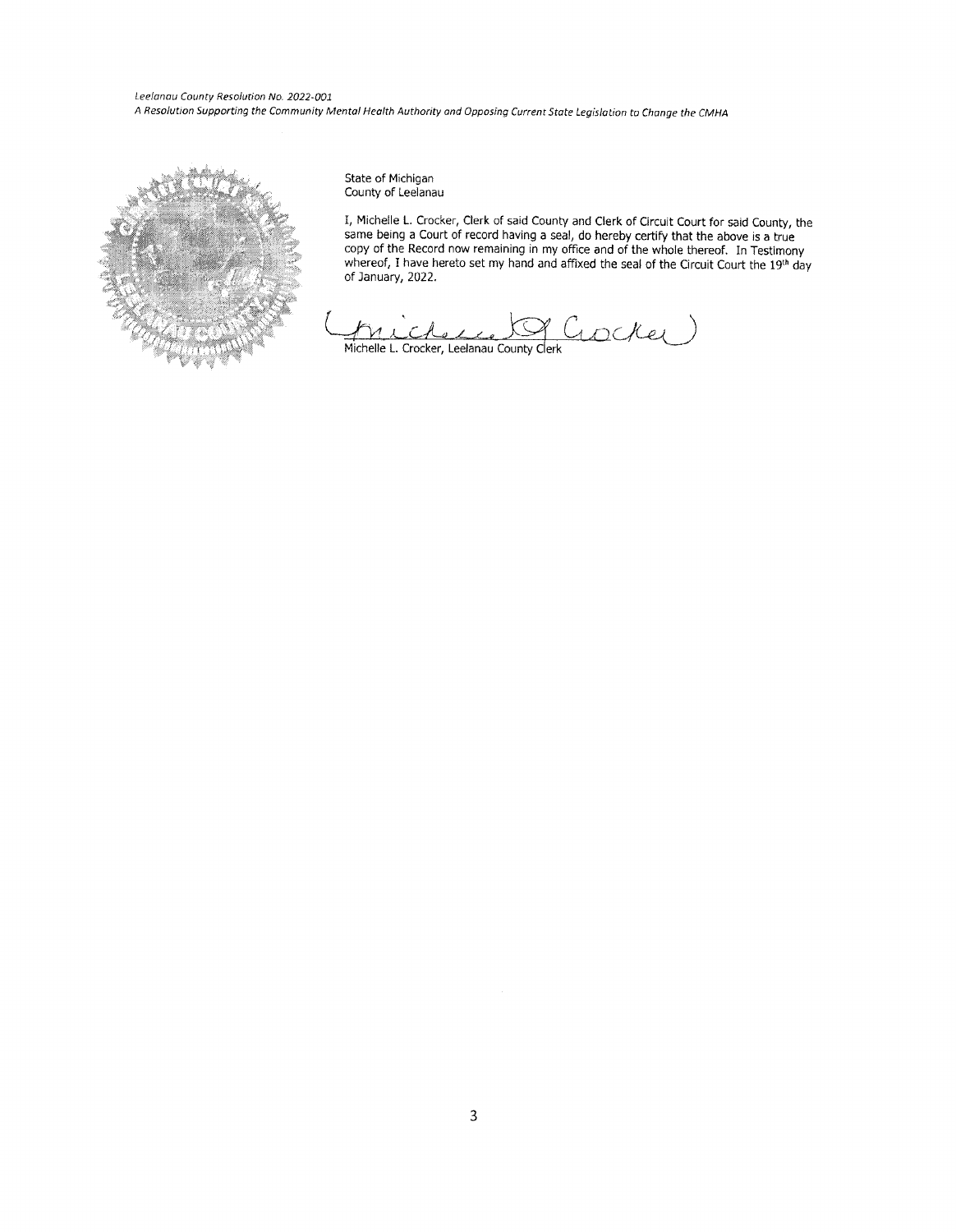Introduced by the County Services Committee of the:

#### INGHAM COUNTY BOARD OF COMMISSIONERS

## **RESOLUTION MAKING APPOINTMENTS TO THE INGHAM COUNTY BROADBAND TASK FORCE**

#### **RESOLUTION #22 –**

WHEREAS, Resolution #21-601 established an Ingham County Broadband Task Force to address the lack of broadband accessibility in Ingham County which has a significant impact on economic development, property values, personal prosperity, education, health and safety and overall quality of life; and

WHEREAS, the task force consists of two County Commissioners, three representatives from Ingham County townships, two representatives from Ingham County cities, an Ingham County Intermediate School District representative, a Lansing Community College representative, a Michigan State University representative, a Capital Area District Library representative, a Lansing Economic Area Partnership representative, the County Controller and a representative from the Ingham County Innovation and Technology Department.

THEREFORE BE IT RESOLVED, that the Ingham County Board of Commissioners hereby makes the following appointments to the Ingham County Broadband Task Force:

> Ingham Intermediate School District Representative: Mike Lilly Lansing Community College Representative: Justin Barnaby Michigan State University Representative: Dr. Johannes Bauer Capital Area District Library Representative: Sheryl Knox Lansing Economic Area Partnership Representative: Emma Bostwick Controller: Gregg Todd Innovation and Technology Department Representative: Deb Fett

and appoints:

Christopher Mumby, City of Lansing Gene Ulrey, Bunker Hill Township

to terms expiring December 31, 2022; and

Deborah Stuart, City of Mason C.G. Lantis, Stockbridge Township

to terms expiring December 31, 2023; and

Patricia Jackson, Meridian Charter Township

to a term expiring December 31, 2024.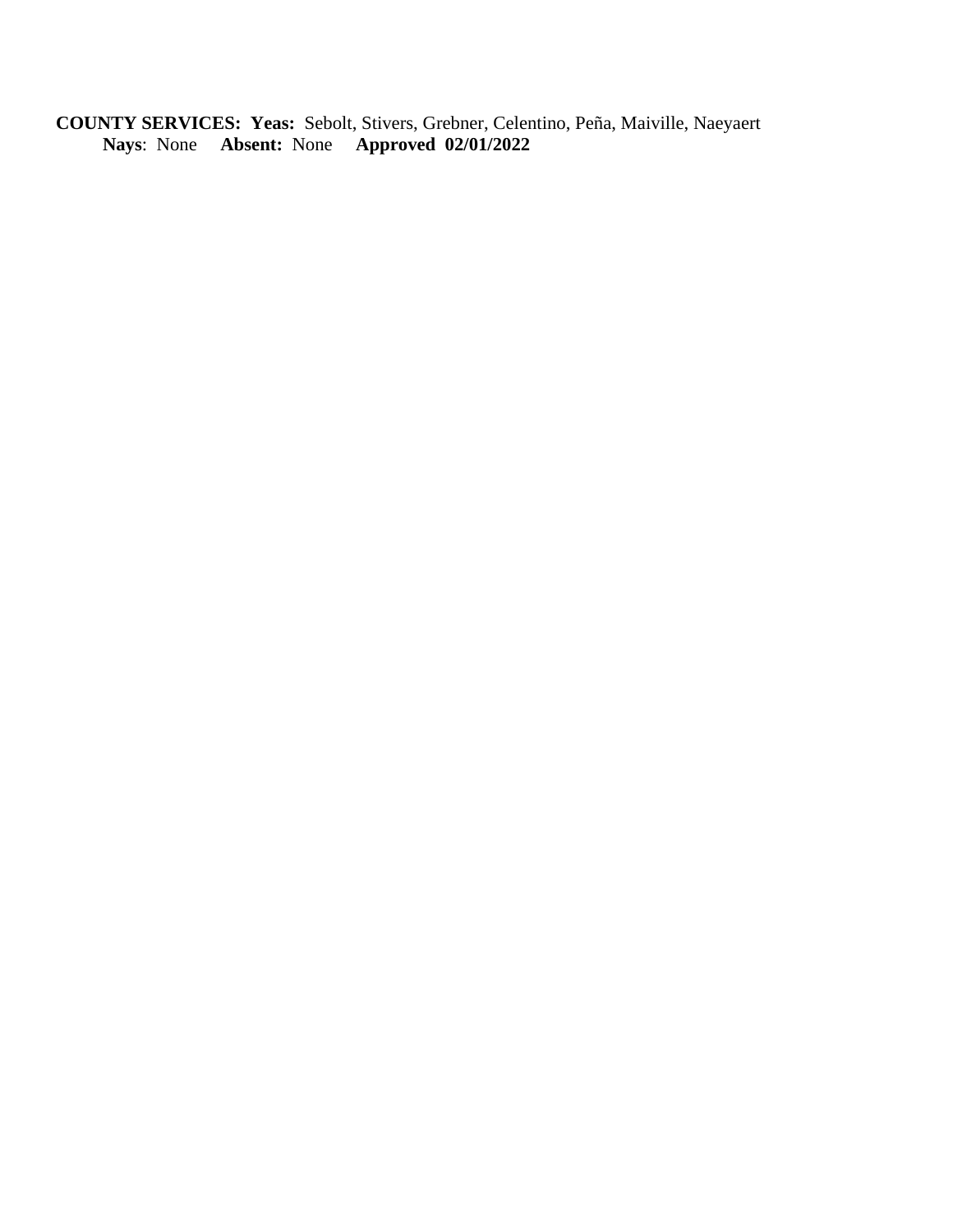Introduced by the County Services Committee of the:

## INGHAM COUNTY BOARD OF COMMISSIONERS

## **RESOLUTION HONORING DR. JOAN JACKSON JOHNSON**

## **RESOLUTION #22 –**

WHEREAS, Dr. Joan Jackson Johnson, was a psychologist, owner of the East Lansing Center for the Family and former Director of the City of Lansing Human Relations and Community Services Department; and

WHEREAS, Dr. Johnson obtained her Ph. D. from Michigan State University in 1975 and since that time made an incredible impact in the community; and

WHEREAS, she served as a member of the Board of Directors for Community Coalition for Youth, Capital Area Health Alliance, Tri-County Office on Aging, Capital Area Community Services, Ingham County Child Death Review, Ingham County FIRM, Ingham County Investors Steering Committee, Capital Area Community Foundation, Michigan Prisoner Re-entry Steering Committee, Ingham County Change Initiative and One Church One Family; and

WHEREAS, she was a former member of the Board of Directors of the Black Child and Family Institute; Child Abuse Prevention; community, parish, and business groups, including: the Greater Lansing African American Health Institute, (chair); Catholic Services/St. Vincent Home (chair); CEI Community Mental Health (past secretary, chair, and vice chair); African American Family Reunion/Parade; Advent House Ministries; Capital Area Transportation Authority; Loaves and Fishes Core Community (co-chair); and the Michigan Association for Children with Emotional Disorders; and

WHEREAS, Dr. Johnson devoted her life to helping others as she focused on improving the lives of poor children and families, food security, and homelessness.

THEREFORE BE IT RESOLVED, that the Ingham County Board of Commissioners hereby honors Dr. Joan Jackson Johnson for her dedication and commitment towards assisting those less fortunate in the community and for the many contributions she made in improving their quality of life.

BE IT FURTHER RESOLVED, that Joan touched the lives of many and will live forever in the hearts of colleagues, friends and family.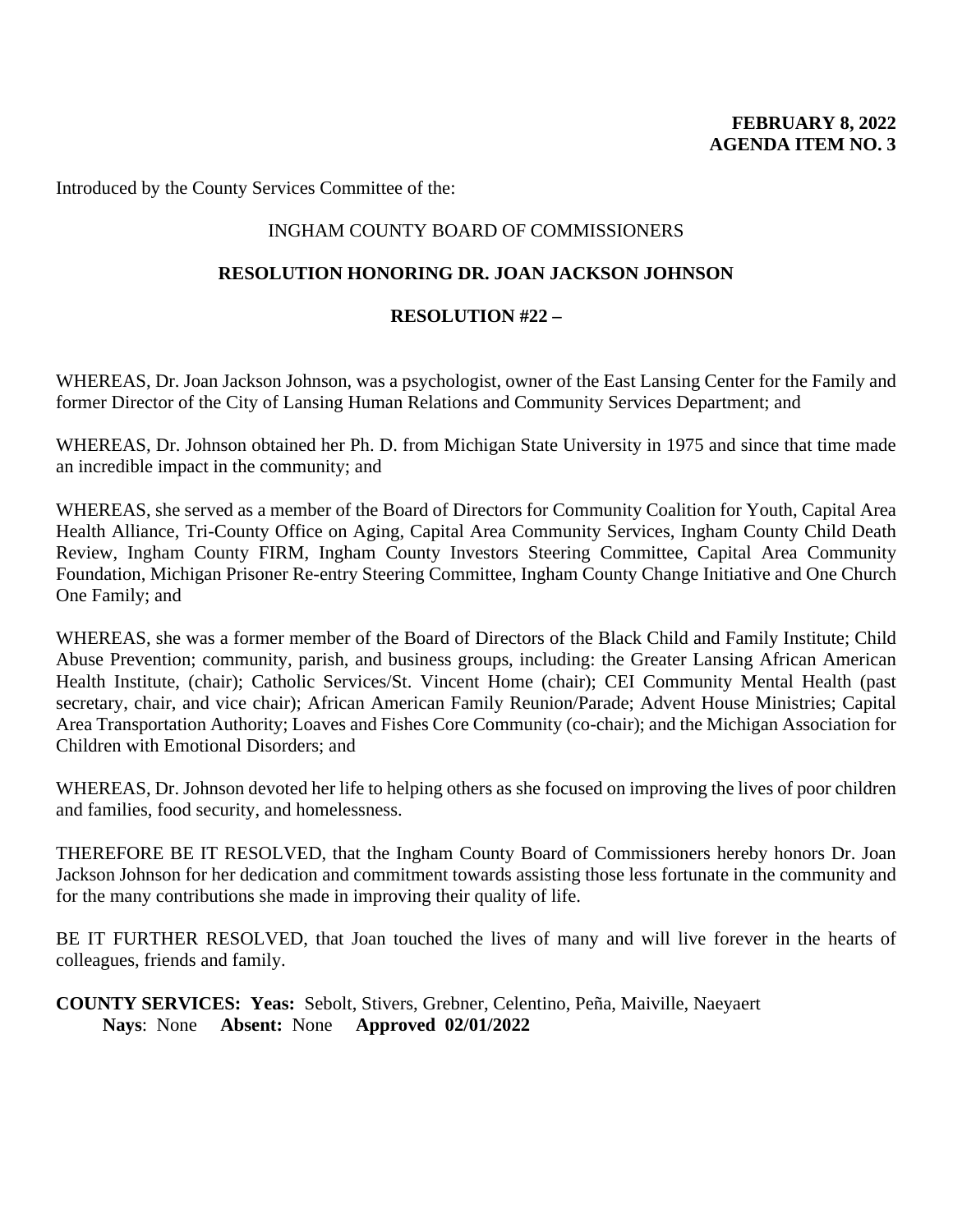Introduced by the County Services Committee of the:

## INGHAM COUNTY BOARD OF COMMISSIONERS

## **RESOLUTION TO AUTHORIZE APPROVAL OF THE PRELIMINARY PLAT OF SANCTUARY III SUBDIVISION**

#### **RESOLUTION #22 –**

WHEREAS, the process by which land divisions and plats are developed follows state statute; and

WHEREAS, the platting process essentially starts with the development of a Preliminary Plat showing the overall configuration, how it fits into the lands surrounding it, public utilities serving the lots, and the phases of construction planned to complete the development; and

WHEREAS, the proposed Sanctuary III development is a 7-unit single-family subdivision located on 7.36 acres, part of a 59-unit residential subdivision, located east of Hulett Road, north of Jolly Road, south of Bennett Road, and part of the Southeast ¼ of Section 32, Meridian Township, Ingham County, Michigan; and

WHEREAS, Phases I and II of the Sanctuary Subdivision were previously built and the roads accepted into Ingham County's public road system; and

WHEREAS, Preliminary Plat approvals are valid for a two-year period, per state statute; and

WHEREAS, the proprietor, Giguere Homes has requested approval of the Sanctuary III Preliminary Plat.

THEREFORE BE IT RESOLVED, that the Ingham County Board of Commissioners approves the Sanctuary III Preliminary Plat for a period of two years in accordance with state statute.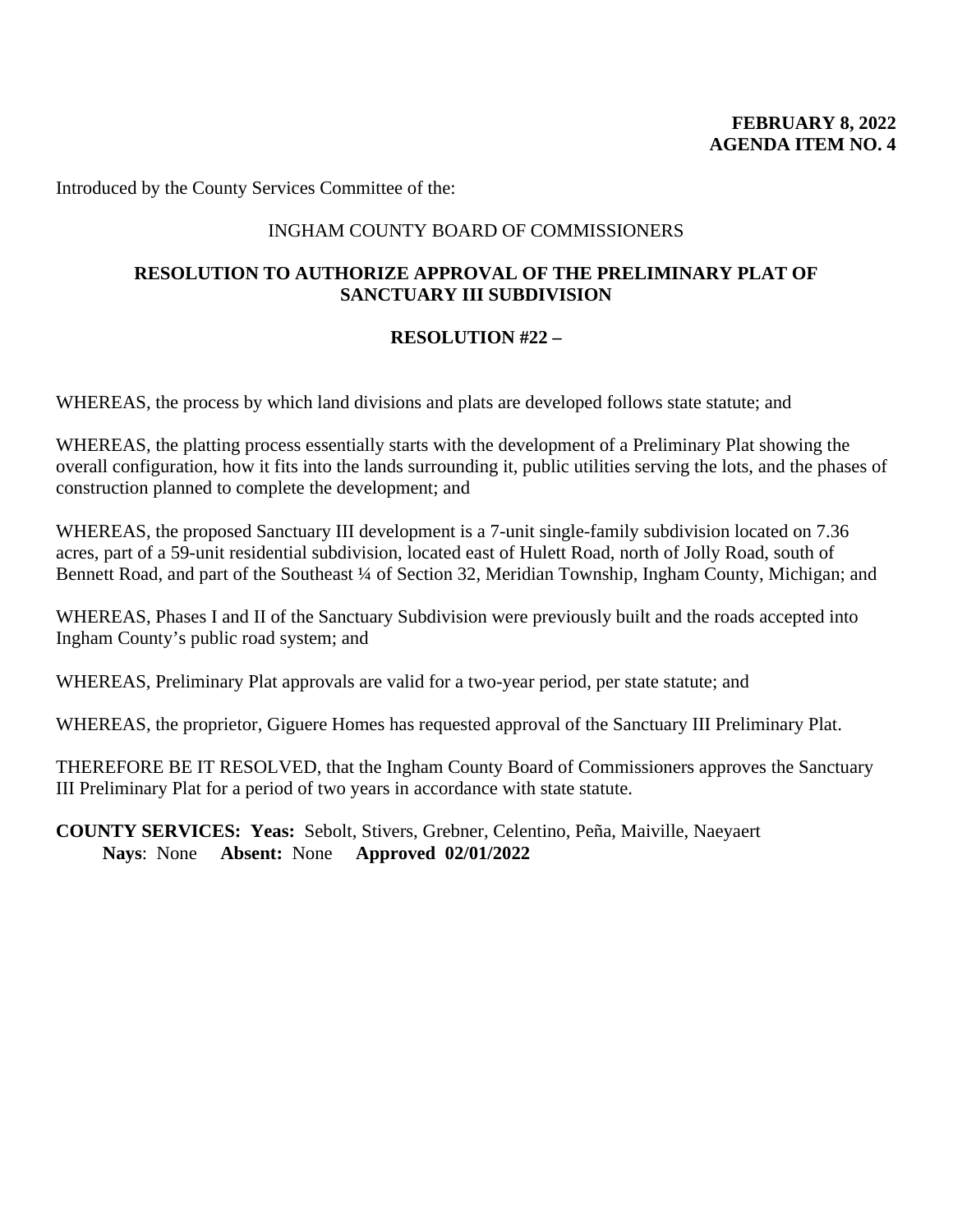## **FEBRUARY 8, 2022 AGENDA ITEM NO. 5**

Introduced by the County Services Committee of the:

## INGHAM COUNTY BOARD OF COMMISSIONERS

## **RESOLUTION TO APPROVE THE SPECIAL AND ROUTINE PERMITS FOR THE INGHAM COUNTY ROAD DEPARTMENT**

#### **RESOLUTION #22 –**

WHEREAS, as of July 23, 2013, the Ingham County Department of Transportation and Roads became the Ingham County Road Department per Resolution #13-289; and

WHEREAS, the Ingham County Road Commission periodically approved Special and Routine permits as part of the their roles and responsibilities; and

WHEREAS, this is now the responsibility of the Board of Commissioners to approve these permits as necessary.

THEREFORE BE IT RESOLVED, that the Ingham County Board of Commissioners approves the attached list of Special and Routine Permits dated January 18, 2022, as submitted.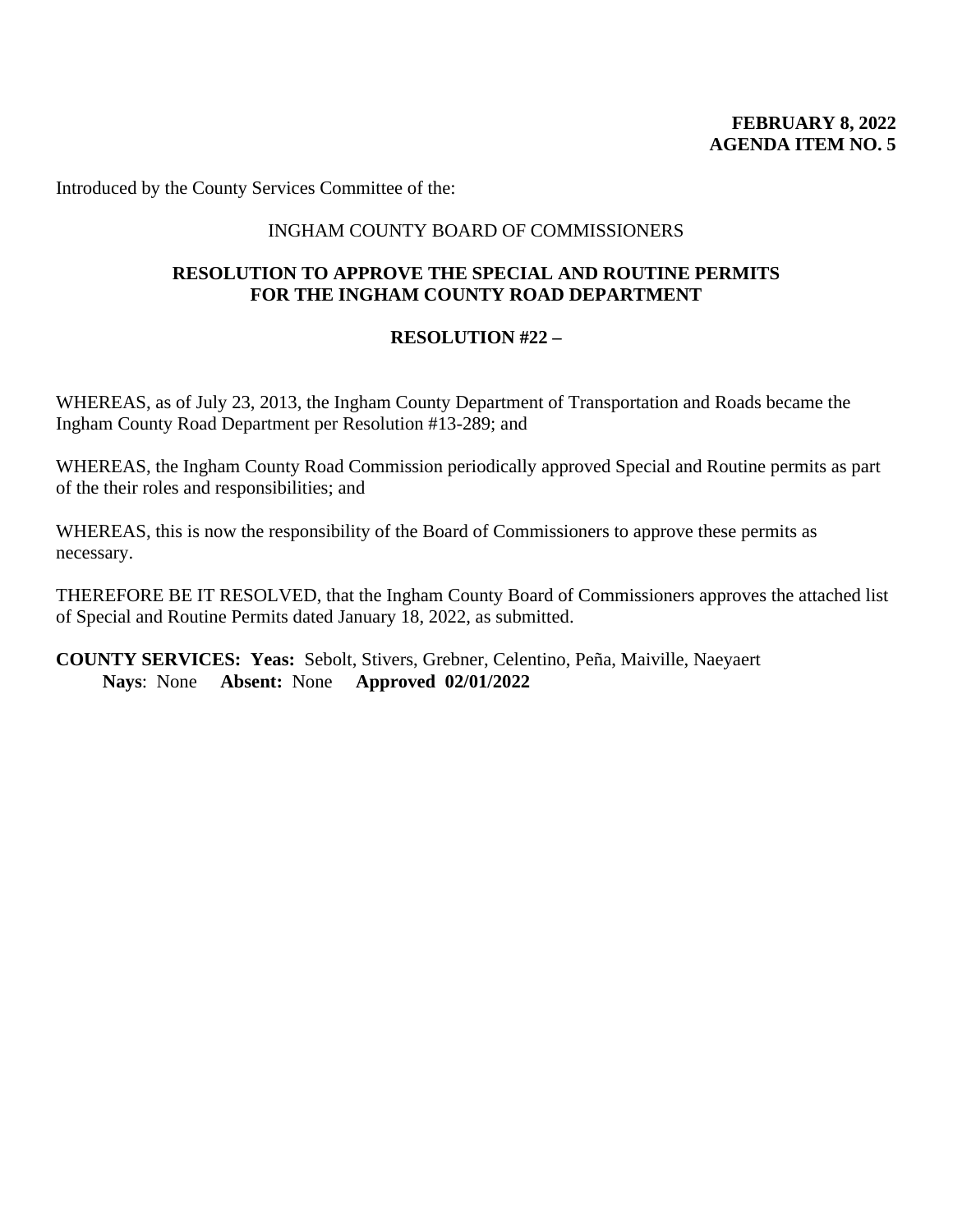#### **INGHAM COUNTY ROAD DEPARTMENT**

DATE: January 18, 2022

#### LIST OF CURRENT PERMITS ISSUED

| <b>ROW</b><br>PERMIT# | <b>APPLICANT/</b><br><b>CONTRACTOR</b> | <b>WORK</b>           | <b>LOCATION</b>      | <b>CITY/TWP</b> |
|-----------------------|----------------------------------------|-----------------------|----------------------|-----------------|
| 2021-713              | AT & T                                 | <b>CABLE</b>          | <b>HOPKINS AVE</b>   | <b>LANSING</b>  |
| 2021-785              | <b>MEREDITH MILLER</b>                 | <b>LAND DIVISION</b>  | <b>KELLER RD</b>     | <b>DELHI</b>    |
| 2021-802              | <b>CONSUMERS</b>                       | <b>GAS</b>            | <b>NAKOMA DR</b>     | <b>MERIDIAN</b> |
| 2021-812              | <b>CONSUMERS</b>                       | <b>GAS</b>            | <b>CHIPPEWA DR</b>   | <b>MERIDIAN</b> |
| 2021-817              | <b>CONSUMERS</b>                       | <b>GAS</b>            | <b>SEMINOLE DR</b>   | <b>MERIDIAN</b> |
| 2021-818              | <b>CONSUMERS</b>                       | <b>ELEC</b>           | <b>COLLEGE RD</b>    | <b>AURELIUS</b> |
| 2021-820              | <b>CONSUMERS</b>                       | <b>ANNUAL BLANKET</b> | <b>VARIOUS</b>       | <b>VARIOUS</b>  |
| 2021-821              | <b>ACD.NET</b>                         | <b>ANNUAL BLANKET</b> | <b>VARIOUS</b>       | <b>VARIOUS</b>  |
| 2021-823              | <b>CONSUMERS</b>                       | <b>GAS</b>            | VAN ORDEN RD         | <b>LEROY</b>    |
| 2021-825              | <b>EVERSTREAM</b>                      | <b>CABLE</b>          | <b>KINNEVILLE RD</b> | <b>ONONDAGA</b> |
| 2021-827              | <b>CONSUMERS</b>                       | <b>GAS</b>            | <b>WAVERLY RD</b>    | <b>LANSING</b>  |
| 2021-828              | <b>GA HUNT</b>                         | <b>SANITARY</b>       | <b>CYPRESS ST</b>    | <b>MERIDIAN</b> |
| 2021-830              | <b>HOME WORKS</b>                      | <b>ANNUAL BLANKET</b> | <b>VARIOUS</b>       | <b>VARIOUS</b>  |
| 2021-832              | <b>ICDC</b>                            | Drain Project         | Frost Rd             | <b>LEROY</b>    |
| 2022-010              | PATTERSON TRUST                        | <b>LAND DIVISION</b>  | <b>HOWELL RD</b>     | <b>VEVAY</b>    |
| 2022-013              | <b>WOLVERINE PIPE LINE</b>             | <b>ANNUAL BLANKET</b> | <b>VARIOUS</b>       | <b>VARIOUS</b>  |
| 2022-004              | <b>EVERSTREAM</b>                      | <b>CABLE</b>          | <b>OKEMOS RD</b>     | <b>MERIDIAN</b> |
| 2022-005              | <b>ACD.NET</b>                         | <b>CABLE</b>          | <b>AURELIUS RD</b>   | <b>DELHI</b>    |
| 2022-008              | <b>COMCAST</b>                         | <b>CABLE</b>          | <b>MARSH RD</b>      | <b>MERIDIAN</b> |
| 2022-009              | AT & T                                 | <b>CABLE</b>          | PINE TREE RD         | <b>LANSING</b>  |
| 2021-816              | <b>CONSUMERS</b>                       | <b>GAS</b>            | <b>ALGOMA DR</b>     | <b>MERIDIAN</b> |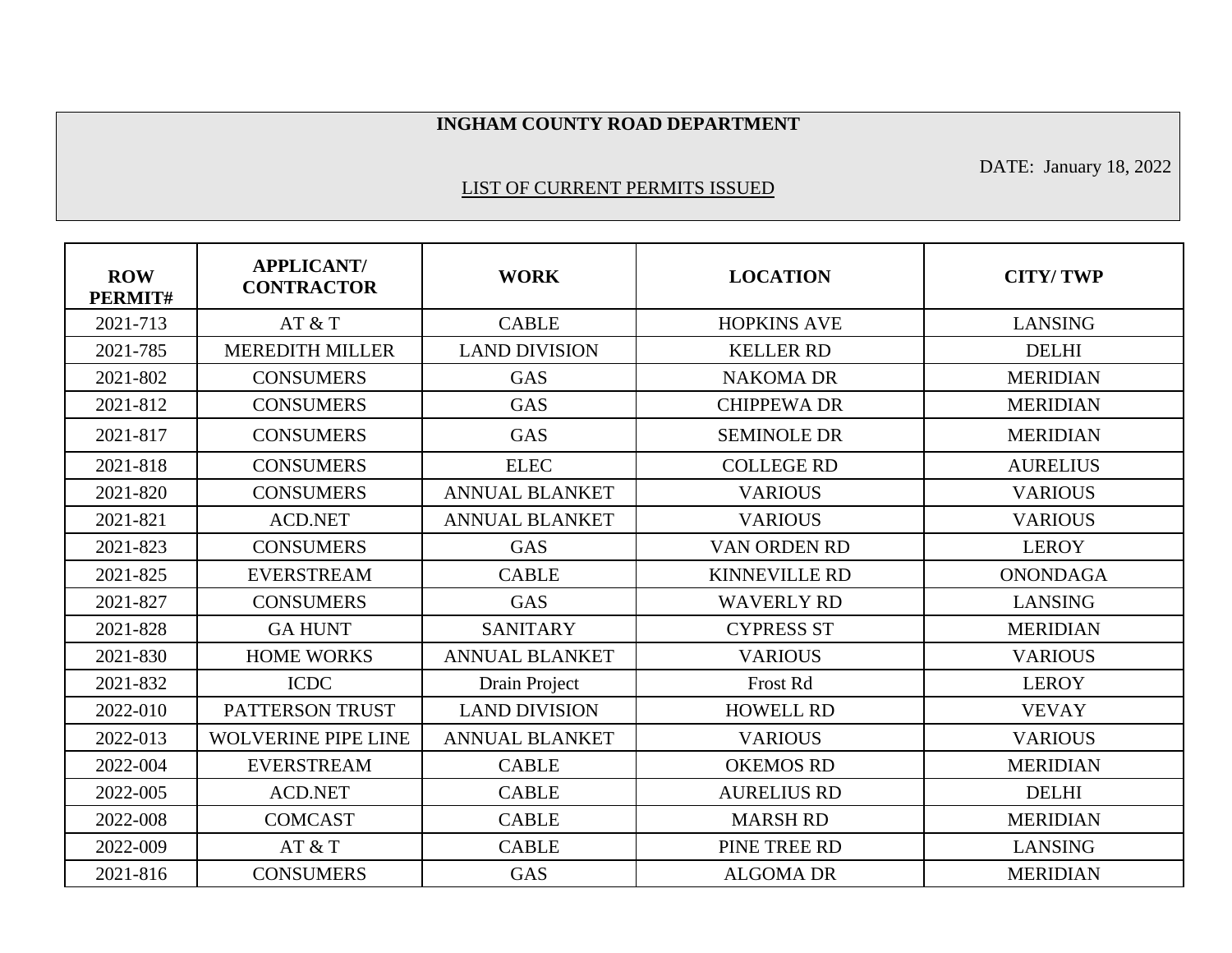| 2022-002 | <b>CONSUMERS</b> | GAS                   | <b>WAVERLY HILLS RD</b> | LANSING         |
|----------|------------------|-----------------------|-------------------------|-----------------|
| 2022-003 | <b>CONSUMERS</b> | GAS – ROAD CUT        | <b>MARLBOROUGH RD</b>   | <b>MERIDIAN</b> |
| 2022-015 | <b>FRONTIER</b>  | <b>ANNUAL BLANKET</b> | <b>VARIOUS</b>          | <b>VARIOUS</b>  |
|          |                  |                       |                         |                 |

Director of Engineering & County Highway Engineer: \_\_\_\_\_\_\_\_\_\_\_\_\_\_\_\_\_\_\_\_\_\_\_\_\_\_\_\_\_\_

Kelly R. Jones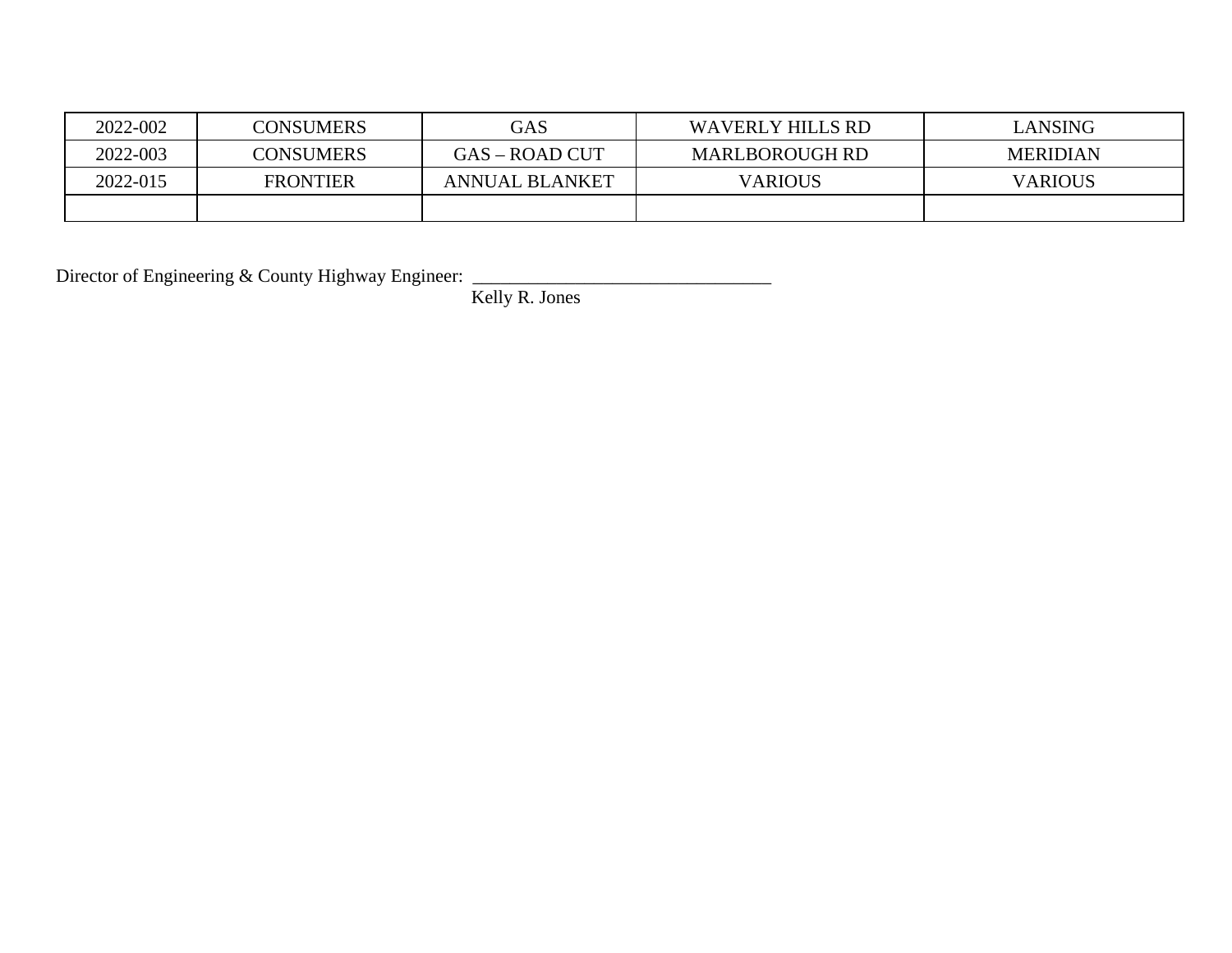# INGHAM COUNTY BOARD OF COMMISSIONERS

## **RESOLUTION TO APPROVE OF THE REORGANIZATION OF THE COUNTY CLERK'S OFFICE**

## **RESOLUTION #22 –**

WHEREAS, the roles and responsibilities of the County Clerk's office staff change periodically due to a myriad of reasons; and

WHEREAS, new service offerings and new requirements from state and federal statutes related to election law are some of these reasons that have happened several times in the last several years; and

WHEREAS, some job descriptions in the County Clerk's office have not been updated since 2014; and

WHEREAS, the Human Resources Department was consulted and the job descriptions for various positions were updated and repointed; and

WHEREAS, employee recruitment and retention are of paramount importance in a tight job market and accurate job descriptions and reasonable compensation play a key factor in both; and

WHEREAS, the UAW was consulted and provided their support for the reorganization.

THEREFORE BE IT RESOLVED, that the Ingham County Board of Commissioners hereby approves the proposed reorganization of the County Clerk's office.

BE IT FURTHER RESOLVED, that this reorganization includes the following changes:

| <b>Position Number</b> | <b>Position Title</b>      | Action                                                  |
|------------------------|----------------------------|---------------------------------------------------------|
| 215012                 | <b>Recording Secretary</b> | Move from MC 4 to MC 5 and update the                   |
|                        |                            | current job description                                 |
| 215014                 | <b>Executive Assistant</b> | Move from MC 5 to MC 7, update the                      |
|                        |                            | current job description, and change title to            |
|                        |                            | <b>Clerk Coordinator</b>                                |
| 215004                 | Elections/Clerk            | Move from MC 10 to MC 12, update the                    |
|                        | Coordinator                | current job description, and change the title           |
|                        |                            | to Elections Director                                   |
| 215008                 | <b>Chief Deputy</b>        | Move from MC 13 to MC 14 and update the                 |
|                        | <b>County Clerk</b>        | current job description                                 |
| 215005                 |                            | Deputy County Clerk Move from UAW E to UAW G and update |
|                        |                            | the current job description                             |
| 215006                 |                            | Deputy County Clerk Move from UAW E to UAW G and update |
|                        |                            | the current job description                             |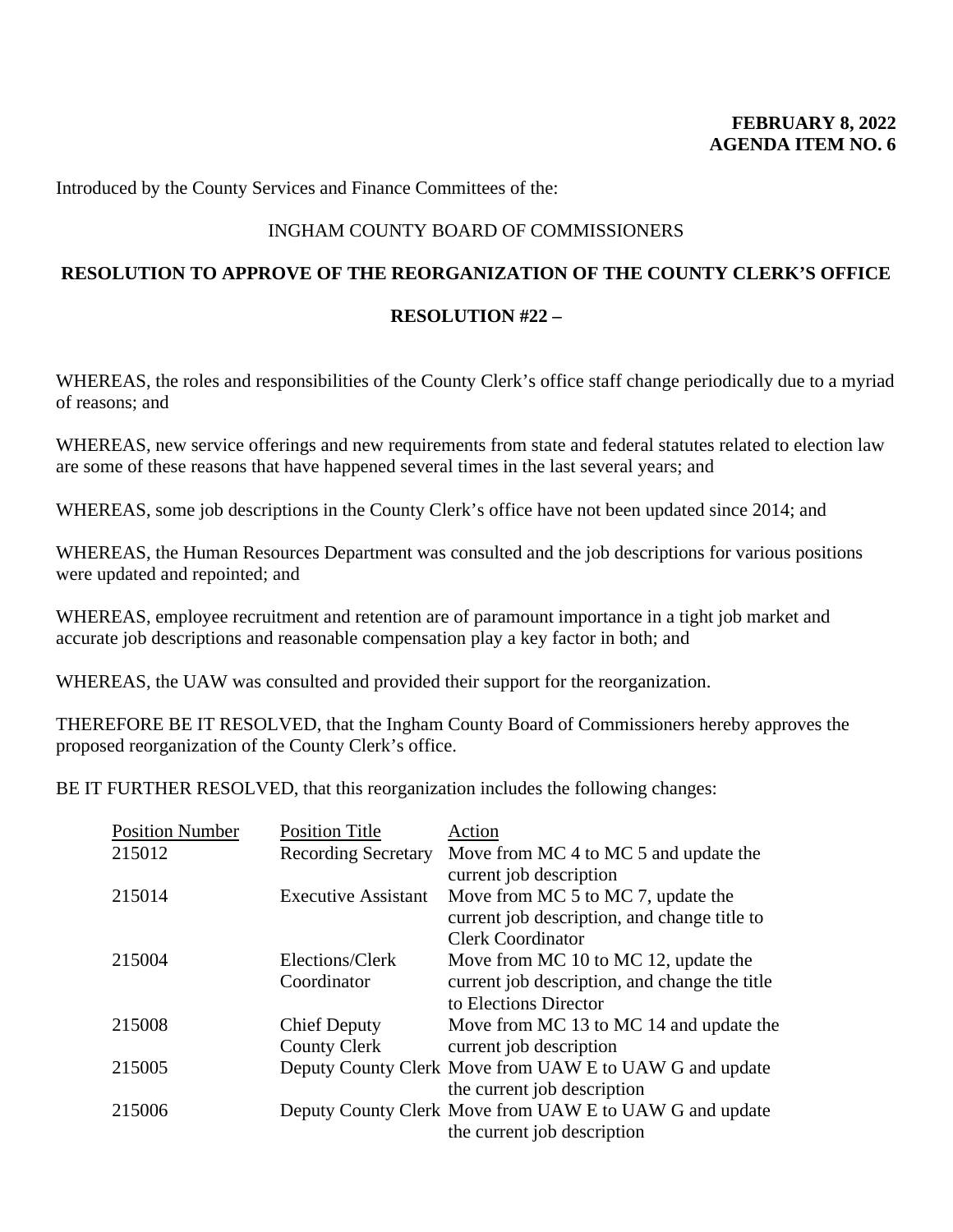| 215007 | Deputy County Clerk Move from UAW E to UAW G and update |
|--------|---------------------------------------------------------|
|        | the current job description                             |
| 215009 | Deputy County Clerk Move from UAW E to UAW G and update |
|        | the current job description                             |
| 215011 | Deputy County Clerk Move from UAW E to UAW G and update |
|        | the current job description                             |
| 215013 | Deputy County Clerk Move from UAW E to UAW G and update |
|        | the current job description                             |
|        |                                                         |

The financial impact associated with the proposed reorganization is as follows:

|                            | 2021                  | 2022                   |            |
|----------------------------|-----------------------|------------------------|------------|
| <b>Position Title</b>      | Current Grade, Step 5 | Proposed Grade, Step 5 | Difference |
| <b>Recording Secretary</b> | MC 4:48,755           | MC 5:52,075            | 3,320.00   |
| <b>Clerk Coordinator</b>   | MC 5:52,075           | MC 7:60,731            | 8,656.00   |
| <b>Elections Director</b>  | MC 10:79,269          | MC 12: 91,914          | 12,645.00  |
| Chf. Dep. Cty Clk          | MC 13: 98,329         | MC 14: 105,940         | 7,611.00   |
| Deputy County Clk          | <b>UAW E: 43,640</b>  | <b>UAW G: 48,805</b>   | 5,165.00   |
| Deputy County Clk          | <b>UAW E: 43,640</b>  | <b>UAW G: 48,805</b>   | 5,165.00   |
| Deputy County Clk          | <b>UAW E: 43,640</b>  | <b>UAW G: 48,805</b>   | 5,165.00   |
| Deputy County Clk          | <b>UAW E: 43,640</b>  | <b>UAW G: 48,805</b>   | 5,165.00   |
| Deputy County Clk          | <b>UAW E: 43,640</b>  | <b>UAW G: 48,805</b>   | 5,165.00   |
| Deputy County Clk          | <b>UAW E: 43,640</b>  | <b>UAW G: 48,805</b>   | 5,165.00   |
| TOTAL:                     |                       |                        | 63,222.00  |

BE IT FURTHER RESOLVED, that the Controller/Administrator is authorized to make any necessary adjustments to the budget.

BE IT FURTHER RESOLVED, that each of the reclassifications made as a part of this reorganization above are effective the first full pay date following the date each was submitted to the Human Resources Department.

**COUNTY SERVICES: Yeas:** Sebolt, Stivers, Grebner, Celentino, Peña, Maiville, Naeyaert **Nays**: None **Absent:** None **Approved 02/01/2022**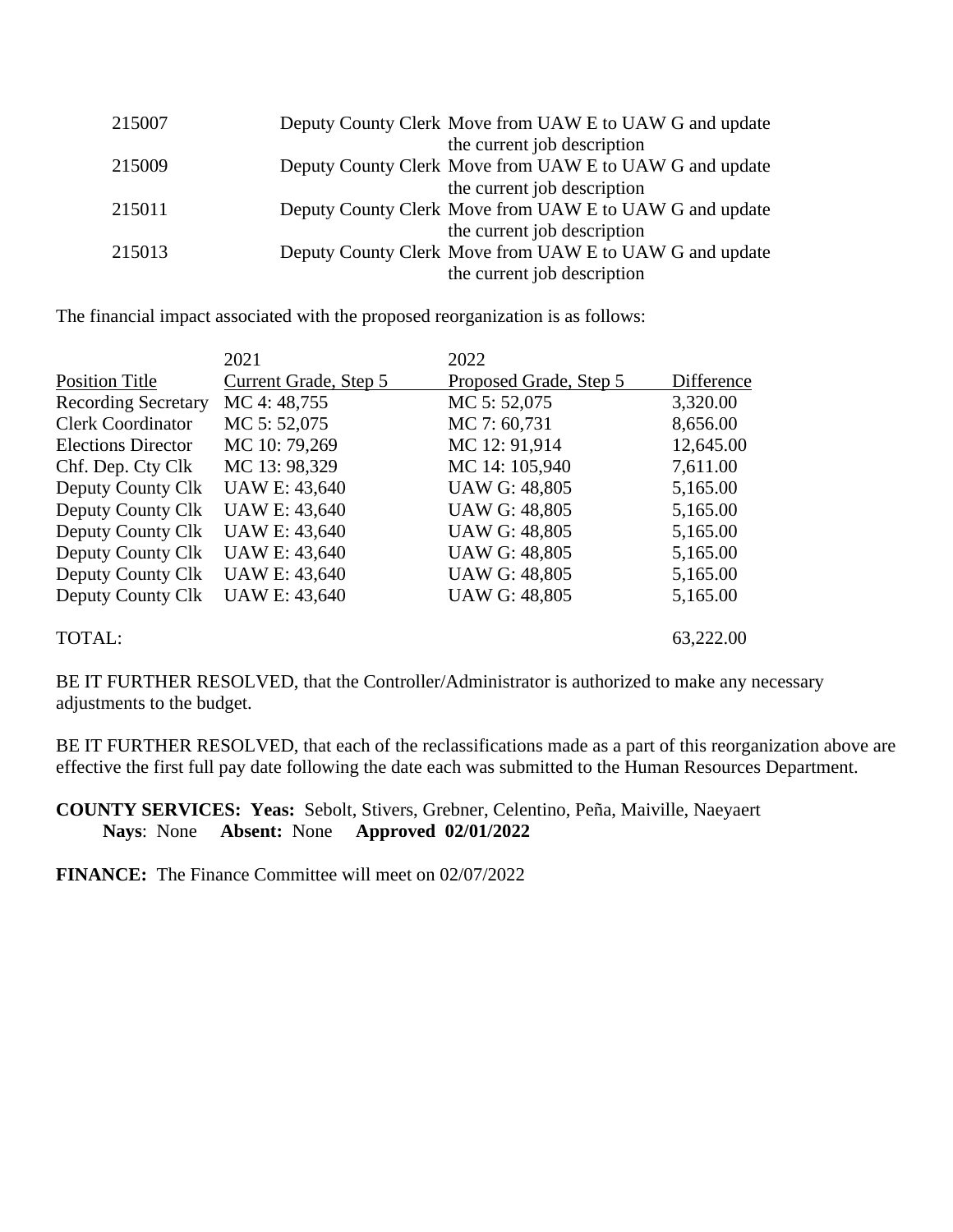## INGHAM COUNTY BOARD OF COMMISSIONERS

## **RESOLUTION TO REQUEST A REALLOCATION OF ASSETS WITHIN MUNICIPAL EMPLOYEES' RETIREMENT SYSTEM (MERS)**

#### **RESOLUTION #22 –**

WHEREAS, Ingham County has been a participating municipality in the Municipal Employees' Retirement System of Michigan (MERS); and

WHEREAS, pursuant to MERS requirements, since December 31, 1994, asset accounting had been separate for each division instead of aggregate for the entire municipality; and

WHEREAS, over time, significant disparities have arisen in the County's MERS plan as a result of allocating the fair market value of plan assets on a divisional basis instead of on an aggregate basis, which are disparities Ingham County wishes to eliminate; and

WHEREAS, in order to address the anticipated increase in unfunded liability for the pensions to be provided participants in the defined benefit plan that is likely to occur as a result of the diminished contributions to that plan, the County wishes to reallocate certain divisional market assets between these divisions.

THEREFORE BE IT RESOLVED, that the governing body of Ingham County, a participating municipality as defined in the Municipal Employees' Retirement Act as recodified by Act No. 427 of the Public Acts of 1984, as amended, and as the employer, hereby requests MERS to reallocate the total market value of assets as of 12/1/2021 as follows:

| Division<br>Number | Decrease in           | Increase in             |
|--------------------|-----------------------|-------------------------|
|                    | Employer              | <b>Employer Reserve</b> |
|                    | <b>Reserve Assets</b> | Assets                  |
| 17                 |                       | \$376,091               |
| HL                 | \$376,091             |                         |
| 15                 |                       | \$429,553               |
| H <sub>I</sub>     | \$429,553             |                         |
| 13                 |                       | \$434,872               |
| HN                 | \$434,872             |                         |
| 21                 |                       | \$1,538,942             |
| <b>HG</b>          | \$1,538,942           |                         |
| 18                 |                       | \$329,298               |
| <b>HT</b>          | \$329,298             |                         |
| 01                 |                       | \$2,367,423.18          |
| 10                 |                       | \$2,367,423.18          |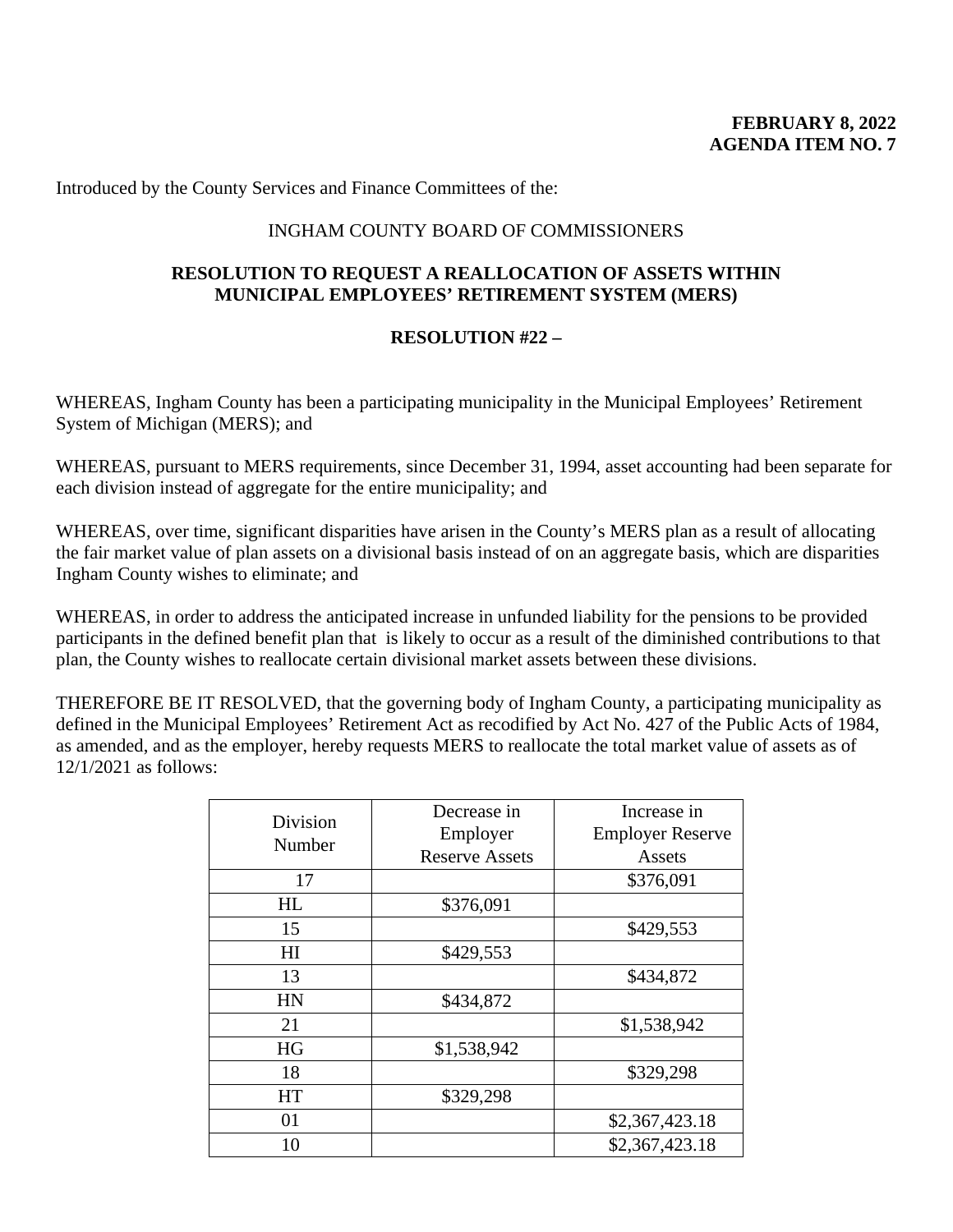| 93 | \$331,368   |             |
|----|-------------|-------------|
| HC | \$4,403,478 |             |
| 90 |             | \$342,627   |
| HK | \$342,627   |             |
| 12 |             | \$1,209,622 |
| HJ | \$1,209,622 |             |
| 14 |             | \$1,551,354 |
| HF | \$1,551,354 |             |
| 19 |             | \$6,841     |
| HA | \$6,841     |             |
| 98 |             | \$51,394    |
| HP | \$51,394    |             |
| 16 |             | \$16,848    |
| HB | \$16,848    |             |
| 97 |             | \$7,049     |
| HH | \$7,049     |             |
| 22 |             | \$88,454.65 |
| 23 |             | \$88,454.65 |
| HD | \$176,909   |             |
| 99 | \$167,204   |             |
| HU |             | \$167,204   |

**COUNTY SERVICES: Yeas:** Sebolt, Stivers, Grebner, Celentino, Peña, Maiville, Naeyaert **Nays**: None **Absent:** None **Approved 02/01/2022**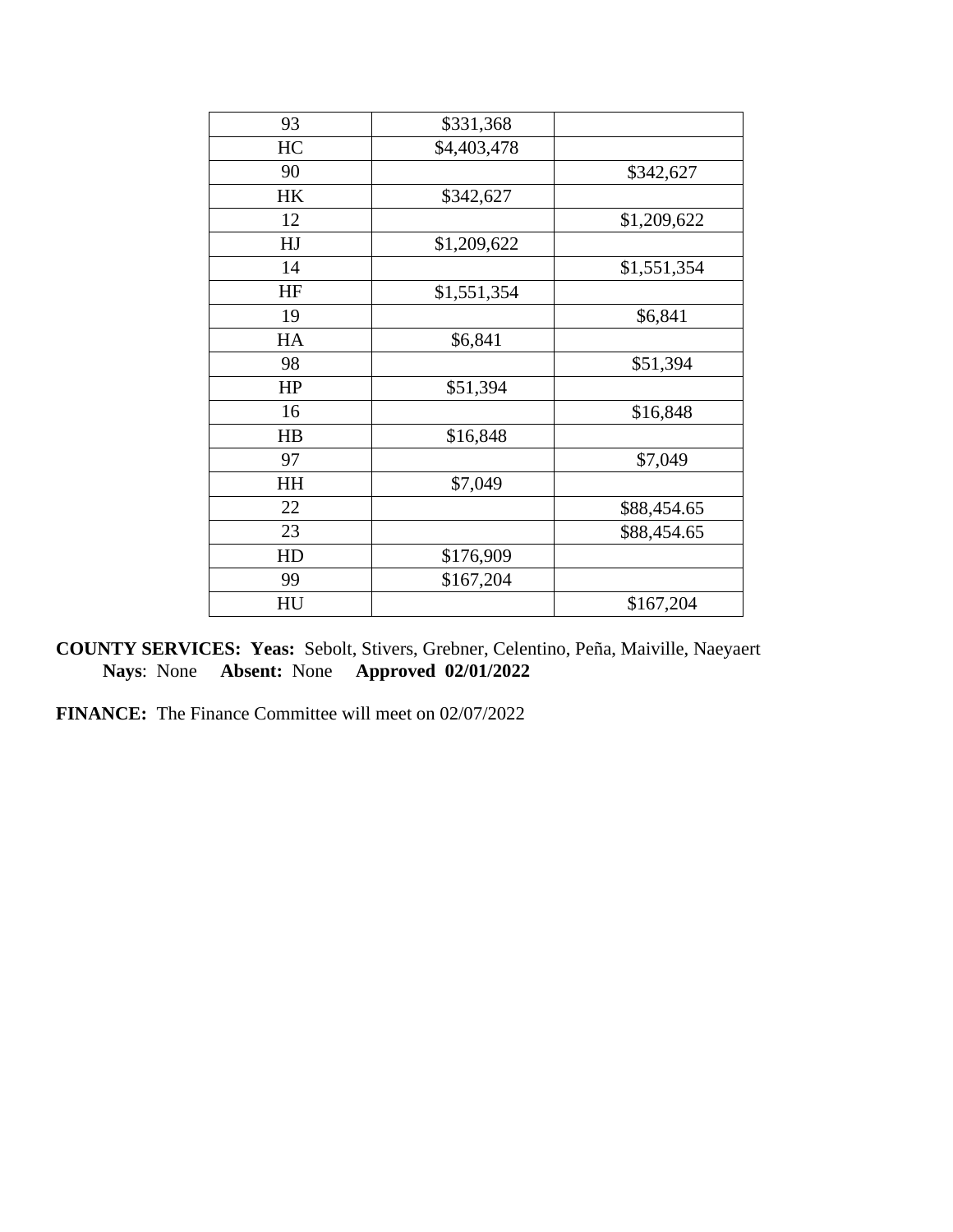## INGHAM COUNTY BOARD OF COMMISSIONERS

## **RESOLUTION TO APPROVE AN AGREEMENT WITH PLANTE MORAN, LLC FOR ERP SOFTWARE CONSULTING SERVICES**

## **RESOLUTION #22 –**

WHEREAS, the financial software product used by Ingham County (MUNIS) is nearing 18 years old and is beginning to experience a higher frequency of processing issues; and

WHEREAS, most local governments replace their financial software every 10 to 15 years; and

WHEREAS, the costs associated with replacing financial software is an expensive endeavor, estimated at more than \$1 million dollars; and

WHEREAS, Ingham County is a sophisticated user of financial software and consulting expertise is widely used and widely recommended to ensure the best software product is chosen to replace MUNIS; and

WHEREAS, the American Rescue Plan Act provides funding for general government services and can be used to cover all costs associated with implementing a new financial software solution; and

WHEREAS, a Request For Proposals (RFP) was completed and after evaluations were done, the proposal best suited to meet the needs of Ingham County belonged to Plante Moran, LLC.

THEREFORE BE IT RESOLVED, that the Ingham County Board of Commissioners authorizes entering into an agreement with Plante Moran, LLC for computer consulting services for the selection and implementation of new financial software at a cost of \$246,960.

BE IT FURTHER RESOLVED, that this consultant will lead the project, write the RFP for a new financial software product, aid in evaluating the proposals, arrange for demos, and assist in negotiating the acquisition price.

BE IT FURTHER RESOLVED, that the Controller/Administrator is authorized to make any necessary budget amendments.

BE IT FURTHER RESOLVED, that the Ingham County Board of Commissioners authorizes the Board Chairperson to sign any necessary documents that are consistent with this resolution and approved as to form by the County Attorney.

**COUNTY SERVICES: Yeas:** Sebolt, Stivers, Grebner, Celentino, Peña, Maiville, Naeyaert **Nays**: None **Absent:** None **Approved 02/01/2022**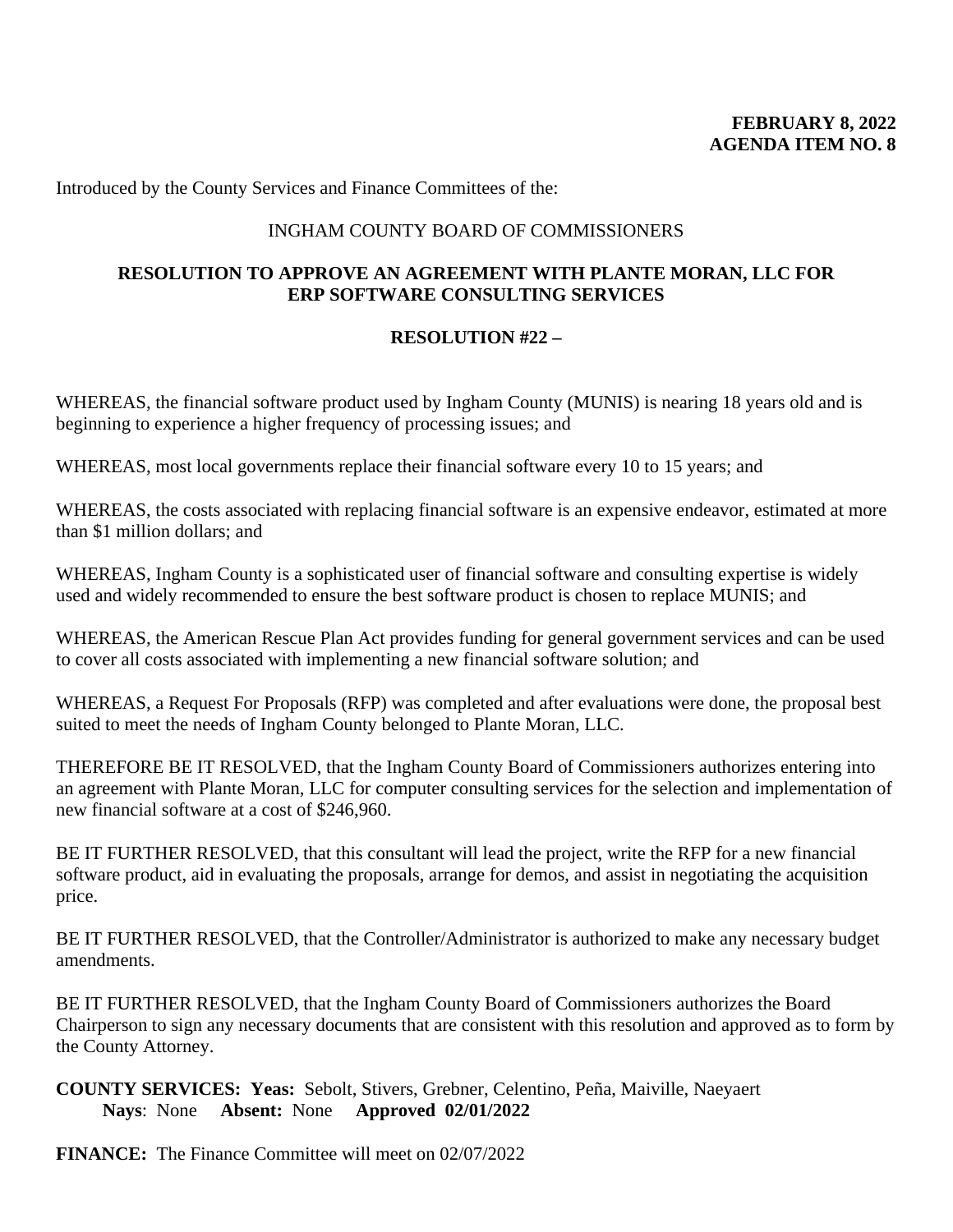## INGHAM COUNTY BOARD OF COMMISSIONERS

# **RESOLUTION TO APPROVE THE USE OF AMERICAN RESCUE PLAN FUNDS FOR COVID-19 RELATED SICK LEAVE**

## **RESOLUTION #22 –**

WHEREAS, COVID-19 cases continue to rise in Ingham County; and

WHEREAS, the Ingham County Board of Commissioners is committed to ensuring employees have adequate leave time and options available should they be required to isolate and/or quarantine due to COVID-19; and

WHEREAS, employees earn sick leave accruals on a pay period basis which may result in new Ingham County employees and existing County employees not having sufficient sick leave accumulated to cover absences necessitated by COVID-19 isolation and/or quarantine requirements; and

WHEREAS, current Center for Disease Control guidelines advise a five (5) day period for isolation and/or quarantine for vaccinated individuals; and

WHEREAS, the American Rescue Plan (ARP) Final Rule states, "*creating, expanding, or financially supporting paid sick, medical, or family leave programs is an enumerated eligible use of funds to respond to the negative economic impacts of the pandemic."*; and

WHEREAS, employees may utilize up to five (5) days (i.e. 40 hours) of ARP funded sick leave if they are required to be absent from work due to COVID-19.

THEREFORE BE IT RESOLVED, that the Ingham County Board of Commissioners approves the use of up to five (5) days (i.e., 40 hours) ARP funded sick leave for the purposes of covering the time the employee is off of work due to COVID-19 related absences effective January 1, 2022.

BE IT FURTHER RESOLVED, that the Ingham County Board of Commissioners authorizes the Board Chair to sign Letters of Understanding with the County's bargaining units to implement this resolution upon approval as to form by corporation counsel.

BE IT FURTHER RESOLVED, that this resolution will be reviewed every six months by the Controller/Administrator and the Human Resources Department and in any event will expire December 31, 2025.

**COUNTY SERVICES: Yeas:** Sebolt, Stivers, Grebner, Celentino, Peña, Maiville, Naeyaert **Nays**: None **Absent:** None **Approved 02/01/2022**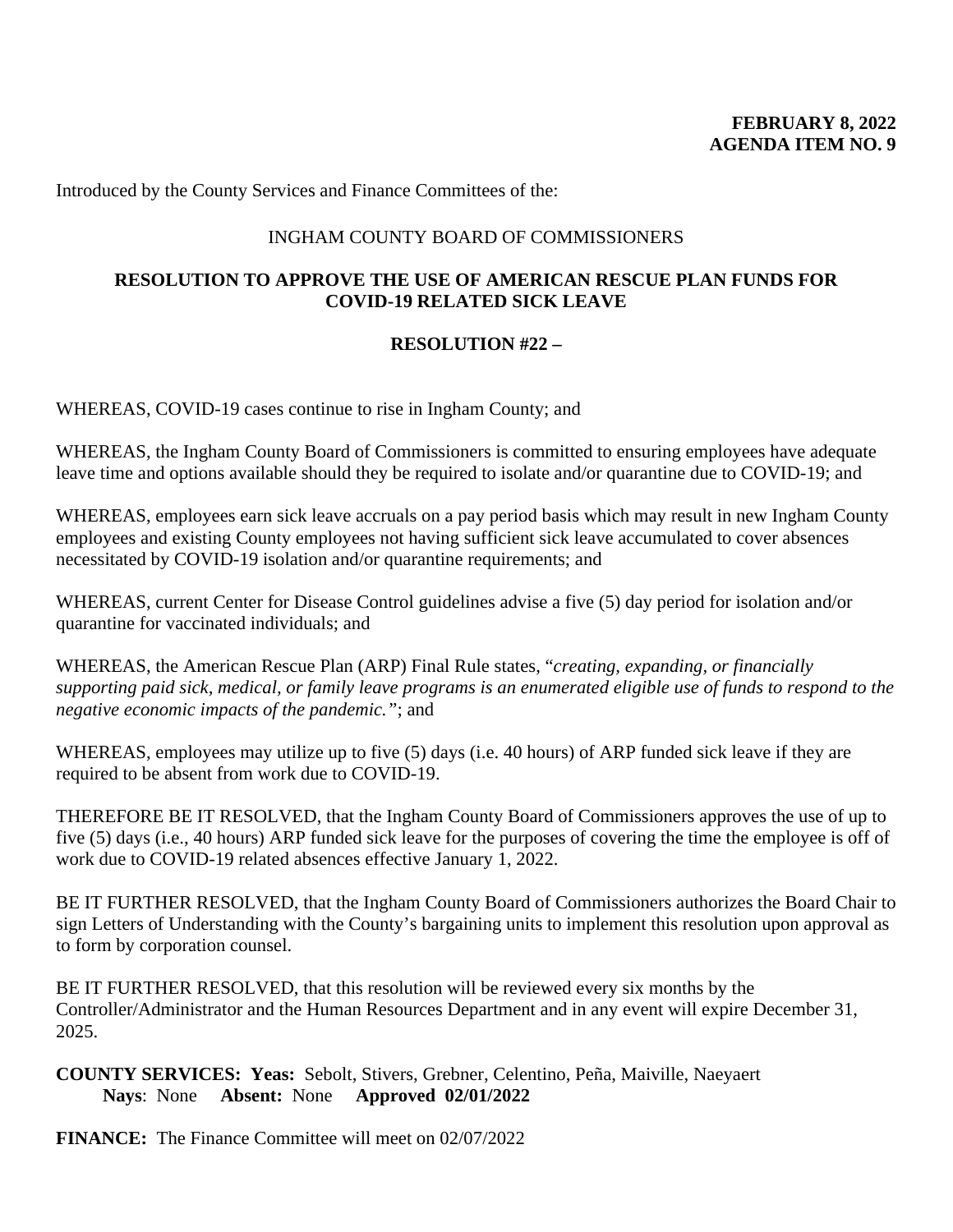## INGHAM COUNTY BOARD OF COMMISSIONERS

# **RESOLUTION TO APPROVE THE 2022 - 2024 COLLECTIVE BARGAINING AGREEMENT WITH THE CAPITOL CITY LABOR PROGRAM, ANIMAL CONTROL UNIT**

## **RESOLUTION #22 –**

WHEREAS, a collective bargaining agreement (CBA) has been reached between representatives of Ingham County and the Capitol City Labor Program, Animal Control Unit for the period January 1, 2022 through December 31, 2024; and

WHEREAS, the agreement includes: a term of three years (January 1, 2022 – December 31, 2024), a wage scale adjustment and a 3% increase effective with the first full pay period on or after January 1, 2022, a 2% increase effective the first full pay period on or after January 1, 2023, and a 2% increase effective the first full pay period on or after January 1, 2024; and

WHEREAS, the agreement also includes an amendment of Article 5, Section 1 A regarding the definition for just cause discharge; an amendment to Article 5, Section 1 G regarding discipline timelines; an amendment to Article 14 Section C regarding an increase in "on-call' bonus pay; an amendment to Article 16 Section 2 regarding additional compensation for field training officers; and the addition of the Juneteenth holiday.

THEREFORE BE IT RESOLVED, that the Ingham County Board of Commissioners hereby approves the 2022 - 2024 collective bargaining agreement between Ingham County and the Capitol City Labor Program, Animal Control Unit and authorizes the Board Chairperson to sign the agreement upon approval as to form by the County Attorney.

BE IT FURTHER RESOLVED, that the Human Resources Director is authorized to modify the current collective bargaining agreement to include the modifications of the 2022 – 2024 collective bargaining agreement, subject to approval as to form by the County Attorney.

**COUNTY SERVICES: Yeas:** Sebolt, Stivers, Grebner, Celentino, Peña, Maiville, Naeyaert **Nays**: None **Absent:** None **Approved 02/01/2022**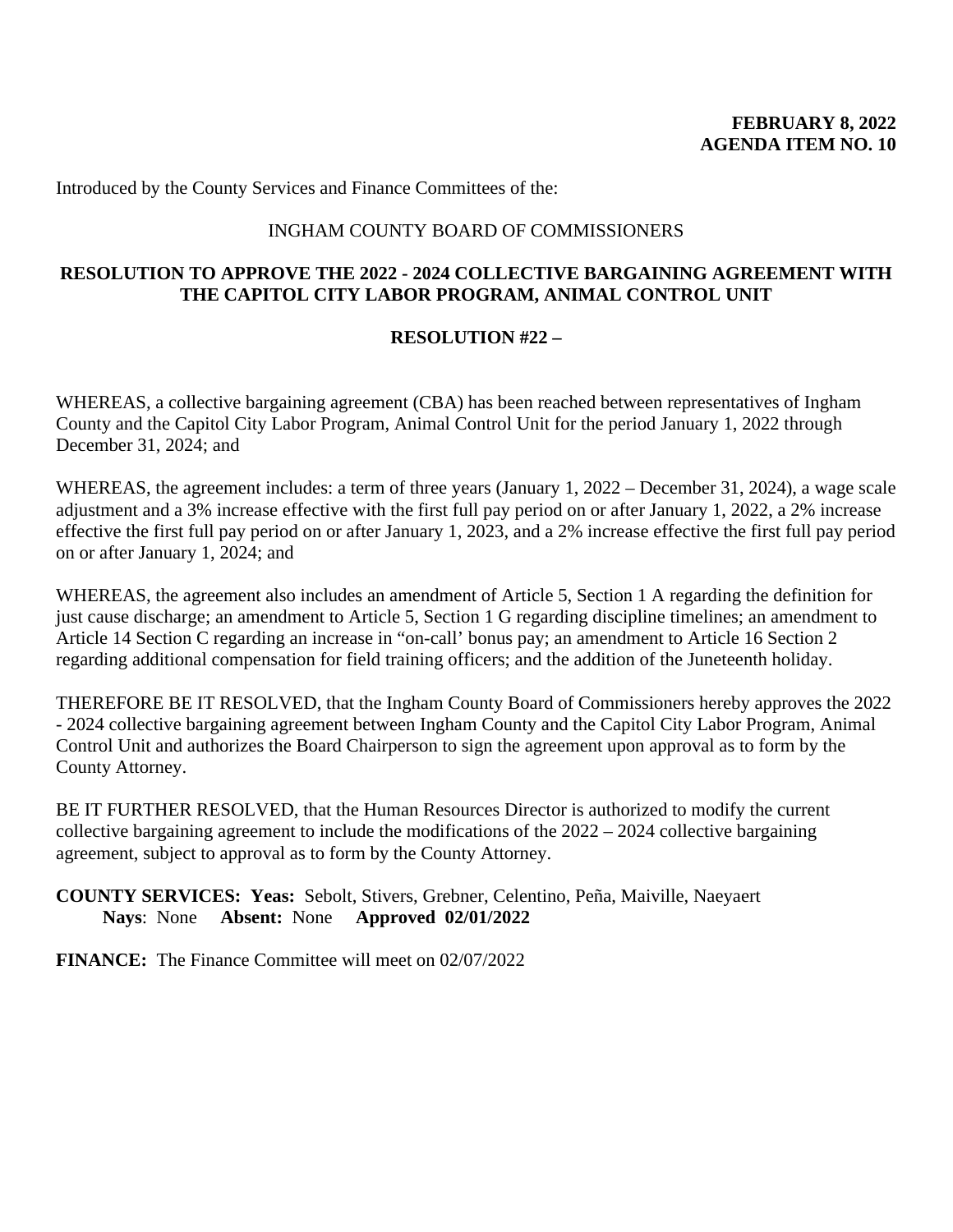## INGHAM COUNTY BOARD OF COMMISSIONERS

## **RESOLUTION TO APPROVE THE 2022 - 2024 COLLECTIVE BARGAINING AGREEMENT WITH THE MICHIGAN NURSES ASSOCIATION NURSE PRACTITIONERS/CLINIC NURSES UNIT**

## **RESOLUTION #22 –**

WHEREAS, a collective bargaining agreement (CBA) has been reached between representatives of Ingham County and the Michigan Nurses Association Nurse Practitioners/Clinic Nurses Unit for the period January 1, 2022 through December 31, 2024; and

WHEREAS, the agreement includes: a term of 3 years (January 1, 2022 – December 31, 2024), a wage scale adjustment and a 3% increase effective with the first full pay period on or after January 1, 2022, a 2% increase effective the first full pay period on or after January 1, 2023, and a 2% increase effective the first full pay period on or after January 1, 2024; and

WHEREAS, the agreement also includes amendment of Article 14, Section 8 to require Nurse Practitioners to provide a minimum 28 days' written notice of separation to be in good standing for vacation payout eligibility; modification of Article 20, Section 7, Sick Leave, for when a medical statement is required; elimination of specific health insurance language and addition of a reference that insurance is determined annually by the Health Care Coalition; modification of Article 35, Salary Schedule such than an employee may submit a request for reclassification not more than once every 12 months with any upward movement in grade effective the first full pay period following submission of the request and no decrease in pay to the incumbent in the event of downward movement in grade; and the addition of the Juneteenth holiday.

THEREFORE BE IT RESOLVED, that the Ingham County Board of Commissioners hereby approves the 2022 - 2024 collective bargaining agreement between Ingham County and the Michigan Nurses Association Nurse Practitioners/Clinic Nurses Unit and authorizes the Board Chairperson to sign the agreement upon approval as to form by the County Attorney.

BE IT FURTHER RESOLVED, that the Human Resources Director is authorized to modify the current collective bargaining agreement to include the modifications of the 2022 – 2024 collective bargaining agreement, subject to approval as to form by the County Attorney.

#### **COUNTY SERVICES: Yeas:** Sebolt, Stivers, Grebner, Celentino, Peña, Maiville, Naeyaert **Nays**: None **Absent:** None **Approved 02/01/2022**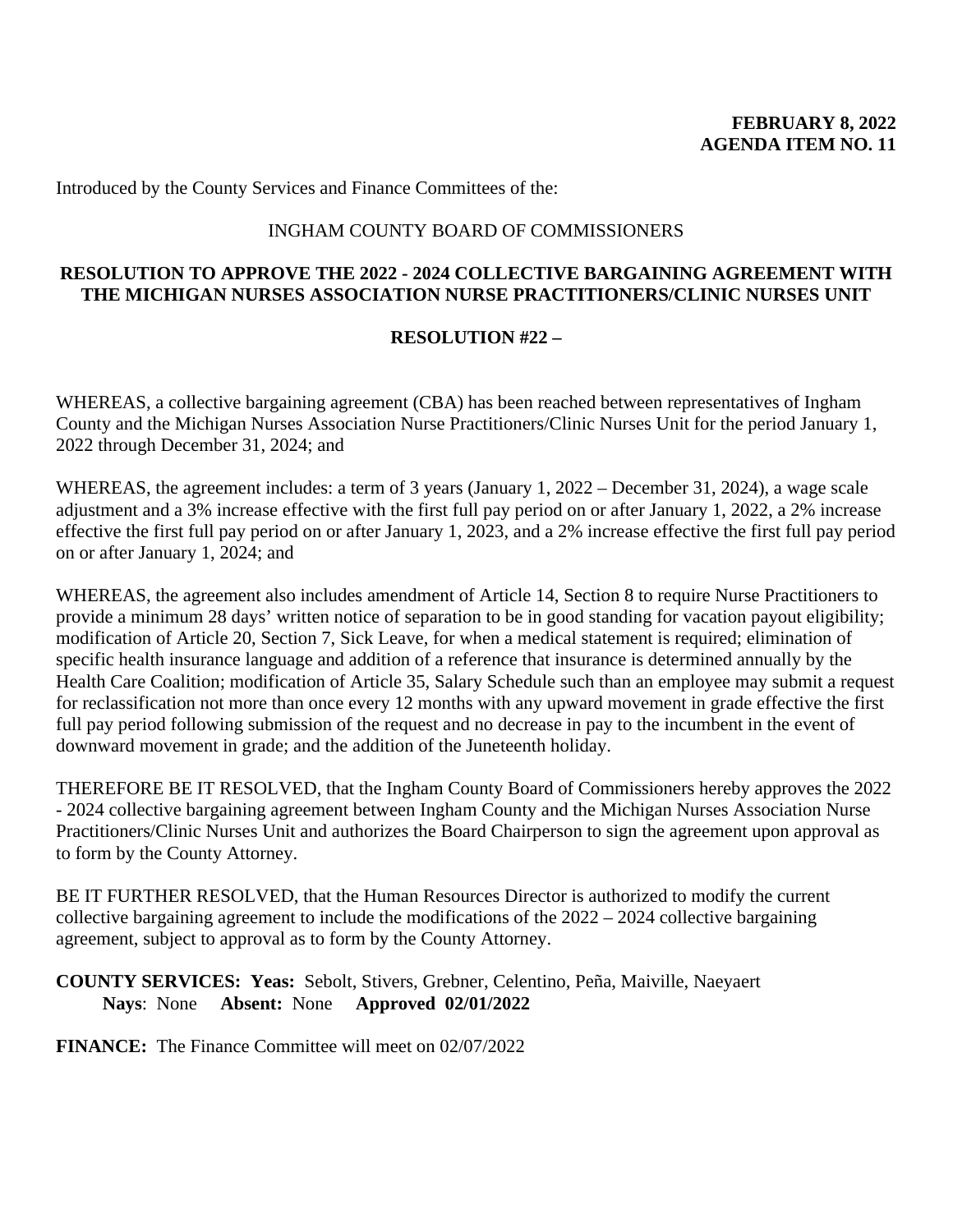## **FEBRUARY 8, 2022 AGENDA ITEM NO. 12**

Introduced by the Human Services Committee of the:

### INGHAM COUNTY BOARD OF COMMISSIONERS

### **RESOLUTION MAKING AN APPOINTMENT TO THE SENIOR CITIZENS ADVISORY BOARD**

### **RESOLUTION #22 –**

WHEREAS, a vacancy exists on the Senior Citizens Advisory Board; and

WHEREAS, the Human Services Committee interviewed those interested in serving on this Committee.

THEREFORE BE IT RESOLVED, that the Ingham County Board of Commissioners hereby appoints:

Lucy Maillette, 2418 Indian Hills Drive, Okemos, 48864

to the Senior Citizens Advisory Board to a term expiring December 31, 2023.

**HUMAN SERVICES: Yeas:** Trubac, Cahill, Crenshaw, Sebolt, Slaughter, Naeyaert  **Nays**: None **Absent:** Tennis **Approved 01/31/2022**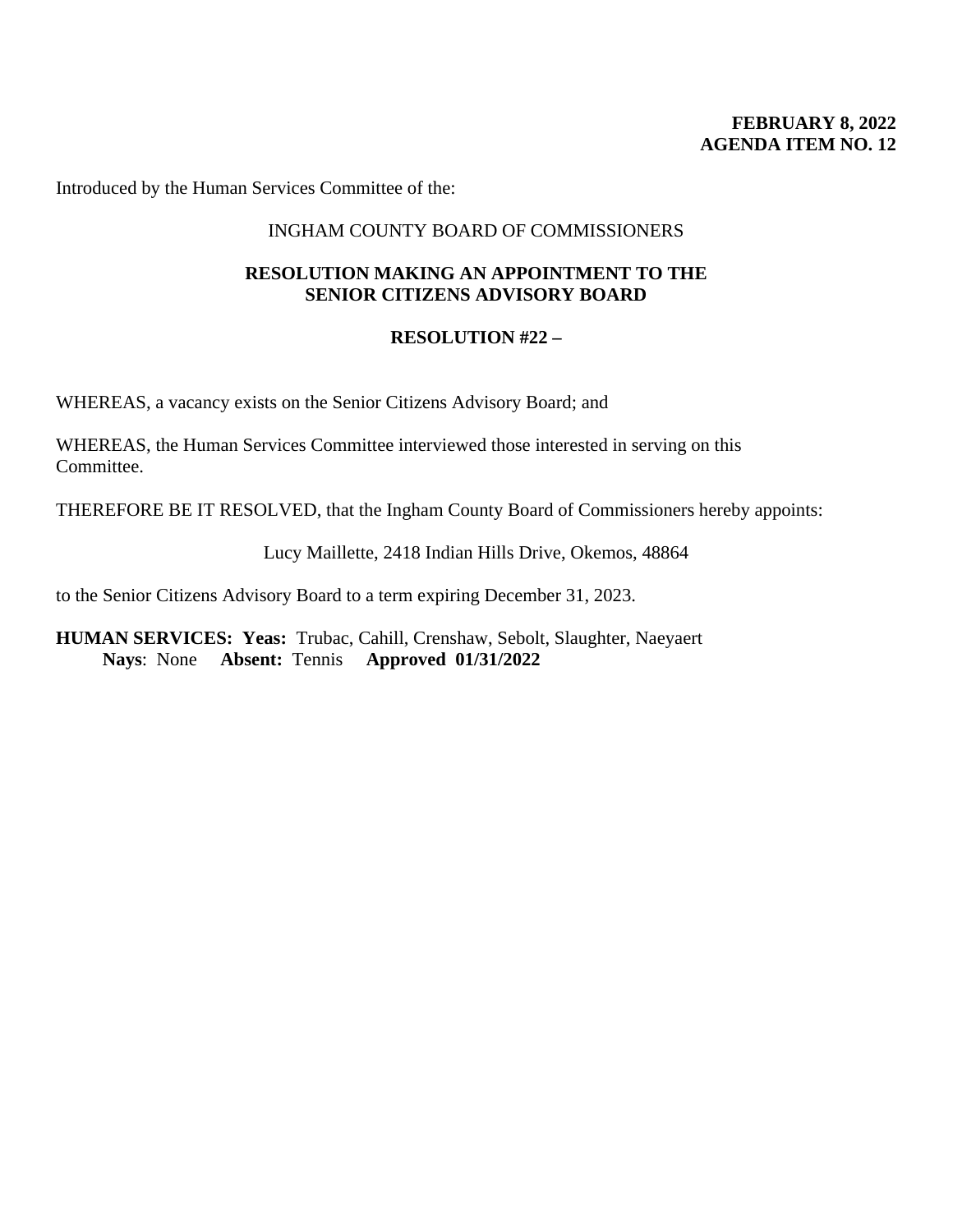Introduced by the Human Services and Finance Committees of the:

#### INGHAM COUNTY BOARD OF COMMISSIONERS

### **RESOLUTION TO AUTHORIZE A CONTRACT WITH PRAISE COMPANIES, LLC FOR DESIGNING, FABRICATING, AND INSTALLING SIGNAGE FOR THE INGHAM COUNTY PARK DEPARTMENT**

# **RESOLUTION #22 –**

WHEREAS, the Purchasing Department solicited proposals from experienced vendors for the purpose of entering into a contract for designing, fabricating, and installing new signage at Lake Lansing Boat Launch; and

WHEREAS, after careful review and evaluation of the proposals received, the Evaluation Committee recommends that a contract be awarded to Praise Companies, LLC.

THEREFORE BE IT RESOLVED, that the Ingham County Board of Commissioners hereby approves entering into a contract with Praise Companies, LLC for a total amount not to exceed of \$6,910 which includes the base sign (\$6,070) and alternate 2 with lighting (\$840) for replacement signage at Lake Lansing Boat Launch.

BE IT FURTHER RESOLVED, that the replacement of the Lake Lansing Boat Launch sign be funded from the Ingham County Insurance Liability 667 Fund.

BE IT FURTHER RESOLVED, that the Chairperson of the Board of Commissioners is hereby authorized to sign any necessary contract documents on behalf of the County after approval as to form by the County Attorney.

**HUMAN SERVICES: Yeas:** Trubac, Cahill, Crenshaw, Sebolt, Slaughter, Naeyaert  **Nays**: None **Absent:** Tennis **Approved 01/31/2022**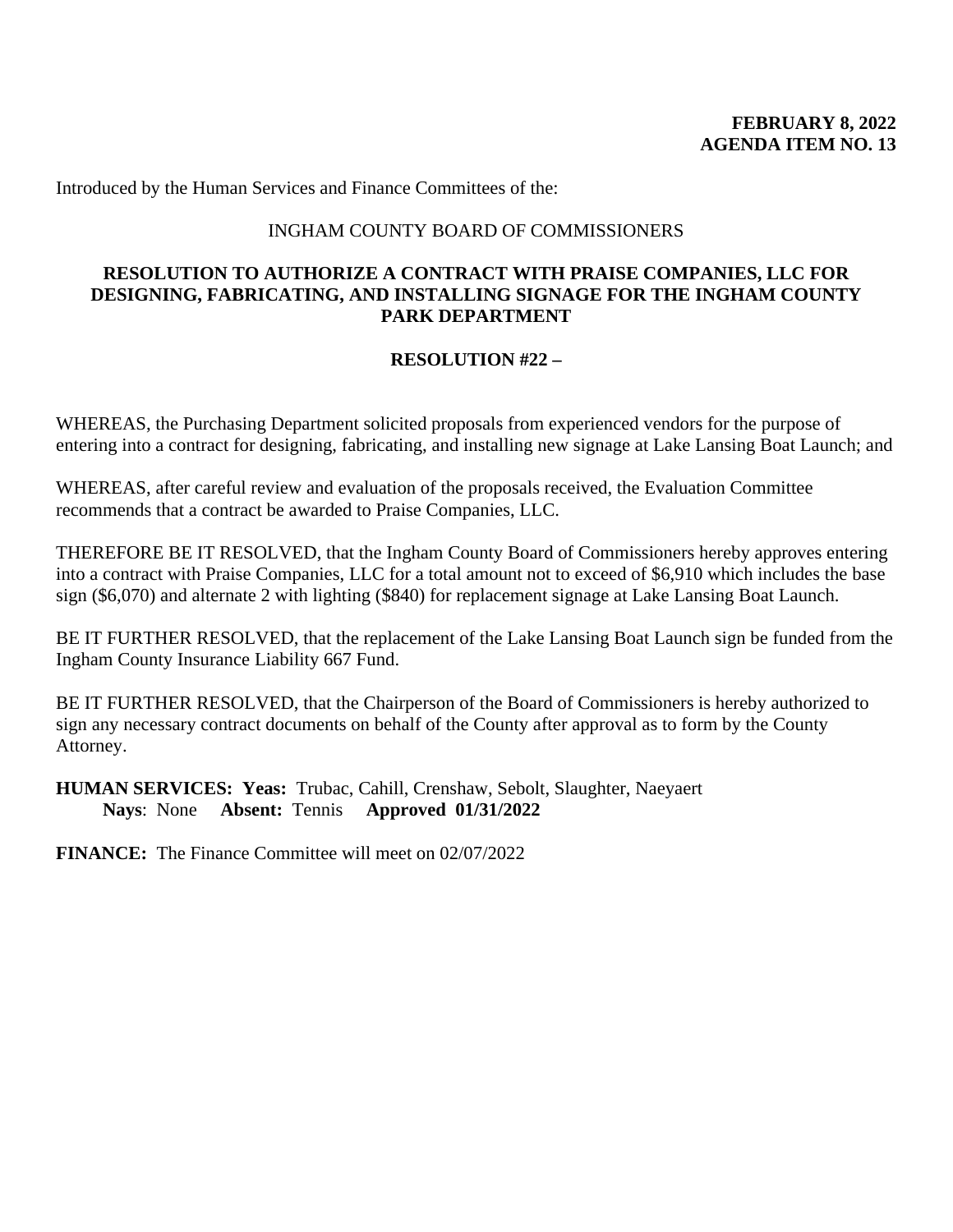Introduced by the Human Services and Finance Committees:

# INGHAM COUNTY BOARD OF COMMISSIONERS

# **RESOLUTION TO AUTHORIZE AN AMENDMENT TO RESOLUTION #21-498**

# **RESOLUTION #22 –**

WHEREAS, Ingham County Health Department's (ICHD's) Community Health Centers (CHC) wish to amend Resolution #21-498 by increasing the agreement to \$945,301 annually, for a total increase of \$43,963 effective October 1, 2021 through September 30, 2022 with an automatic annual renewal thereafter; and

WHEREAS, the amended agreement will include one additional 1.0 FTEs Behavioral Health Consultant; and

WHEREAS, all other terms of the agreement will remain the same; and

WHEREAS, the total cost of the amended agreement shall not exceed \$945,301 annually; and

WHEREAS, the cost of this amendment will be covered by the CHC FY22 operating budget; and

WHEREAS, Ingham Community Health Center Board of Directors and the Health Officer support amending Resolution #21-498 for an amount not to exceed \$945,301 annually, and will include one additional 1.0 FTE Behavioral Health Consultant effective October 1, 2021 through September 30, 2022 with an automatic annual renewal thereafter.

THEREFORE BE IT RESOLVED, that the Ingham County Board of Commissioners authorizes amending Resolution #21-498, increasing the agreement by \$43,963 for a total amount not to exceed \$945,301 annually and will include one additional 1.0 FTE Behavioral Health Consultant effective October 1, 2021 through September 30, 2022 with an automatic annual renewal thereafter.

BE IT FURTHER RESOLVED, that the Controller/Administrator is authorized to make any budget adjustments consistent with this resolution.

BE IT FURTHER RESOLVED, that the Chairperson of the Board of Commissioners is hereby authorized to sign any contract documents on behalf of the county after approval as to form by the County Attorney.

### **HUMAN SERVICES: Yeas:** Trubac, Cahill, Crenshaw, Sebolt, Slaughter, Naeyaert  **Nays**: None **Absent:** Tennis **Approved 01/31/2022**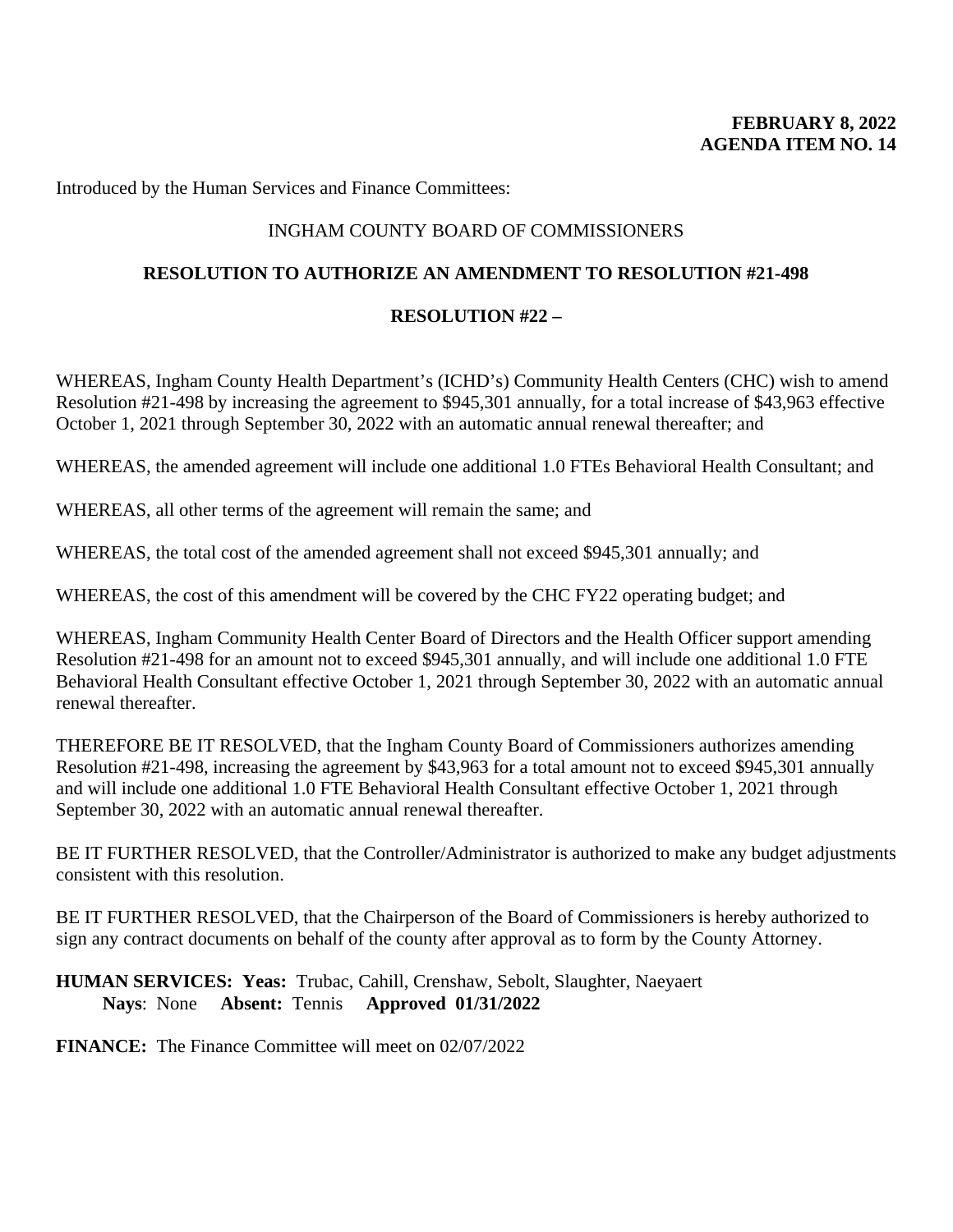Introduced by the Human Services and Finance Committees of the:

## INGHAM COUNTY BOARD OF COMMISSIONERS

# **RESOLUTION TO AUTHORIZE AN AGREEMENT WITH GRAPHIC SCIENCES, INC. FOR THE TRANSPORT, STORAGE, AND RETRIEVAL OF HEALTH DEPARTMENT FILES**

### **RESOLUTION #22 –**

WHEREAS, Ingham County Health Department (ICHD) wishes to extend its agreement with Graphic Sciences, Inc. for the transport, storage, and retrieval of Health Department files for an amount not to exceed \$49,000 effective January 27, 2022 through January 26, 2023; and

WHEREAS, ICHD currently has an agreement with Graphic Sciences, Inc. for the transport, storage and retrieval of Health Department files; and

WHEREAS, ICHD has been satisfied with the services of Graphic Sciences, Inc. which are set to end January 26, 2022; and

WHEREAS, ICHD wishes to extend the agreement through January 26, 2023; and

WHEREAS, Graphic Sciences, Inc. is a current vendor through the State of Michigan MiDeal Extended Purchasing program for digital imaging, microfilming and storage; and

WHEREAS, the Purchasing Director has confirmed that Graphic Sciences, Inc. is exempt from the County's purchasing policy requiring an RFP or other competitive bidding; and

WHEREAS, Graphic Sciences, Inc. has estimated that the proposed total annual cost of this agreement shall not exceed \$49,000 and will be effective one year; and

WHEREAS, the proposed costs are based on \$3.68 per box and \$6.95 per file requested and the per file fee includes locating, removing and re-filing the requested document; and

WHEREAS, the costs for the storage of documents in included in the FY 22 ICHD budget; and

WHEREAS, Graphic Science, Inc. has estimated an additional one-time cost of approximately \$18,000 (included in the total \$49,000) to remove, transport and catalog the files; and

WHEREAS, the Health Officer recommends that the Ingham County Board of Commissioners authorizes a one-year contract with Graphic Sciences, Inc. for the transport, storage and retrieval of files for an amount not to exceed \$49,000 effective January 27, 2022 through January 26, 2023.

THEREFORE BE IT RESOLVED, that the Ingham County Board of Commissioners authorizes a one-year contract with Graphic Sciences, Inc. for the transport, storage, and retrieval of files for an amount not to exceed \$49,000 effective January 27, 2022 through January 26, 2023.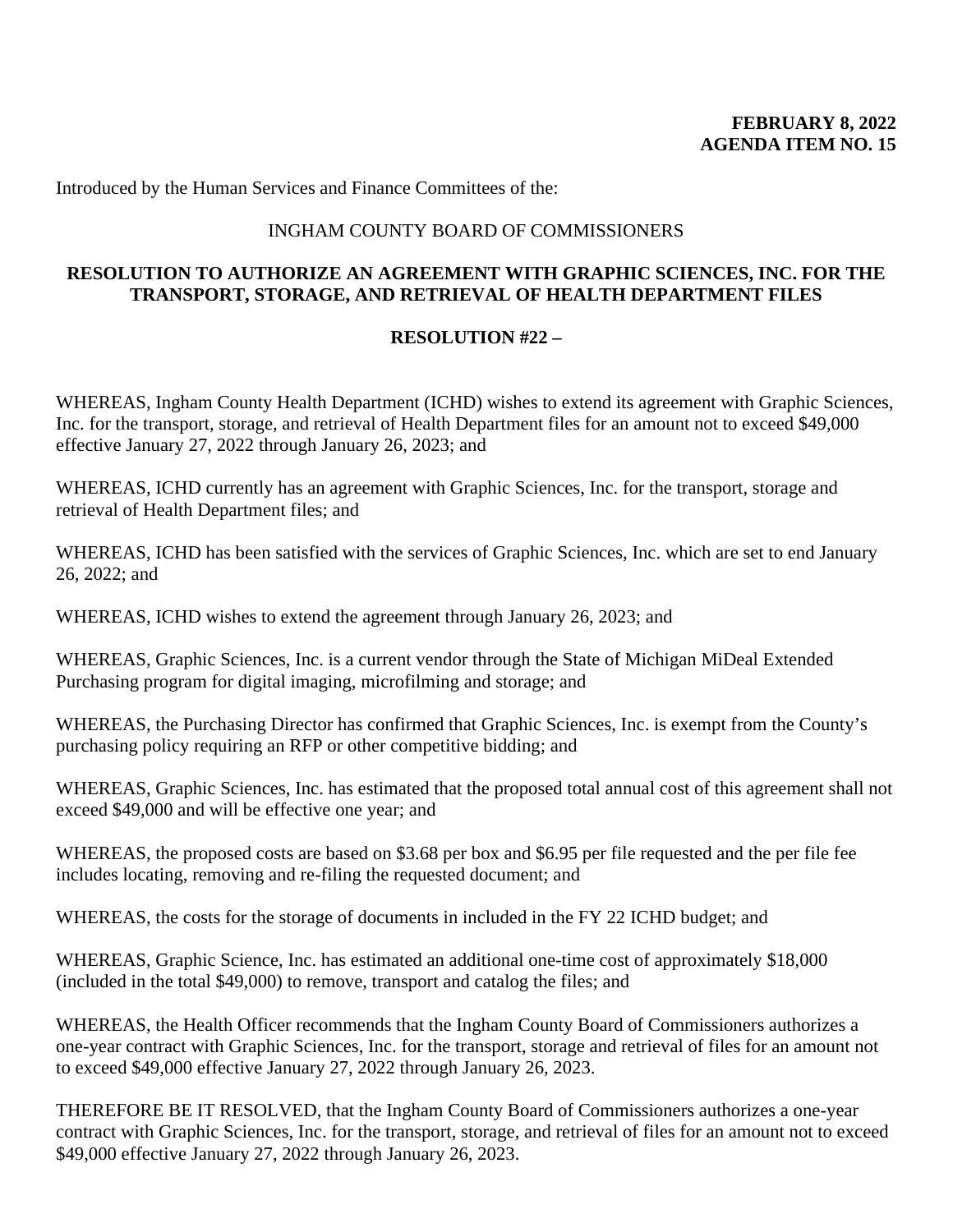BE IT FURTHER RESOLVED, that the Ingham County Board of Commissioners authorizes the Board Chairperson to sign the agreement after it is approved as to form by the County Attorney.

**HUMAN SERVICES: Yeas:** Trubac, Cahill, Crenshaw, Sebolt, Slaughter, Naeyaert  **Nays**: None **Absent:** Tennis **Approved 01/31/2022**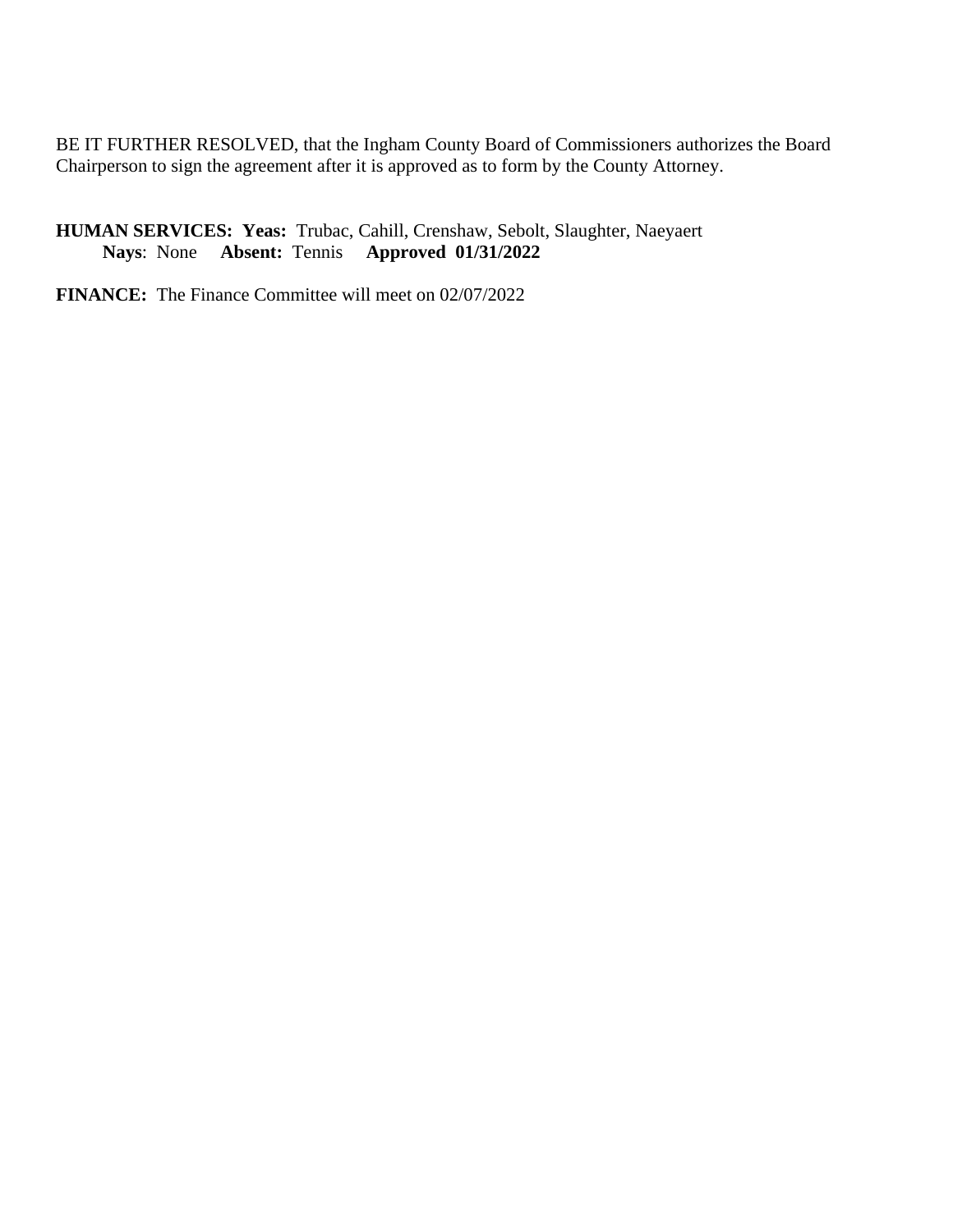Introduced by the Human Services and Finance Committees:

# INGHAM COUNTY BOARD OF COMMISSIONERS

# **RESOLUTION TO AMEND AGREEMENT FOR REGISTERED DIETICIAN SERVICES**

# **RESOLUTION #22 –**

WHEREAS, Ingham County Health Department's (ICHD) Community Health Centers (CHCs) wish to enter into an agreement with Morgan Aleman, RD, to provide four (4) hours per week of registered dietician services to Ryan-White program patients effective February 1, 2022 through January 31, 2023, at \$52.00 per hour for a total amount not to exceed \$10,816 annually; and

WHEREAS, this agreement will help to ensure that medical nutrition services are in accordance with the most current and evidence-based medical nutrition knowledge, and will provide individual or group medical nutrition therapy to people, as needed, who are living with HIV; and

WHEREAS, the cost of this agreement will be covered by Ryan White funding approved through Resolution #21-420; and

WHEREAS, Ingham Community Health Center Board of Directors and the Health Officer support entering into an agreement with Morgan Aleman, RD, to provide four (4) hours per week of registered dietician services to Ryan-White program patients effective February 1, 2022 through January 31, 2023, for an amount not to exceed \$10,816 annually.

THEREFORE BE IT RESOLVED, that the Ingham County Board of Commissioners authorizes entering into an agreement with Morgan Aleman, RD, to provide four (4) hours per week of registered dietician services to Ryan-White program patients effective February 1, 2022 through January 31, 2023, for an amount not to exceed \$10,816 annually.

BE IT FURTHER RESOLVED, that the Chairperson of the Board of Commissioners is hereby authorized to sign any contract documents on behalf of the county after approval as to form by the County Attorney.

# **HUMAN SERVICES: Yeas:** Trubac, Cahill, Crenshaw, Sebolt, Slaughter, Naeyaert  **Nays**: None **Absent:** Tennis **Approved 01/31/2022**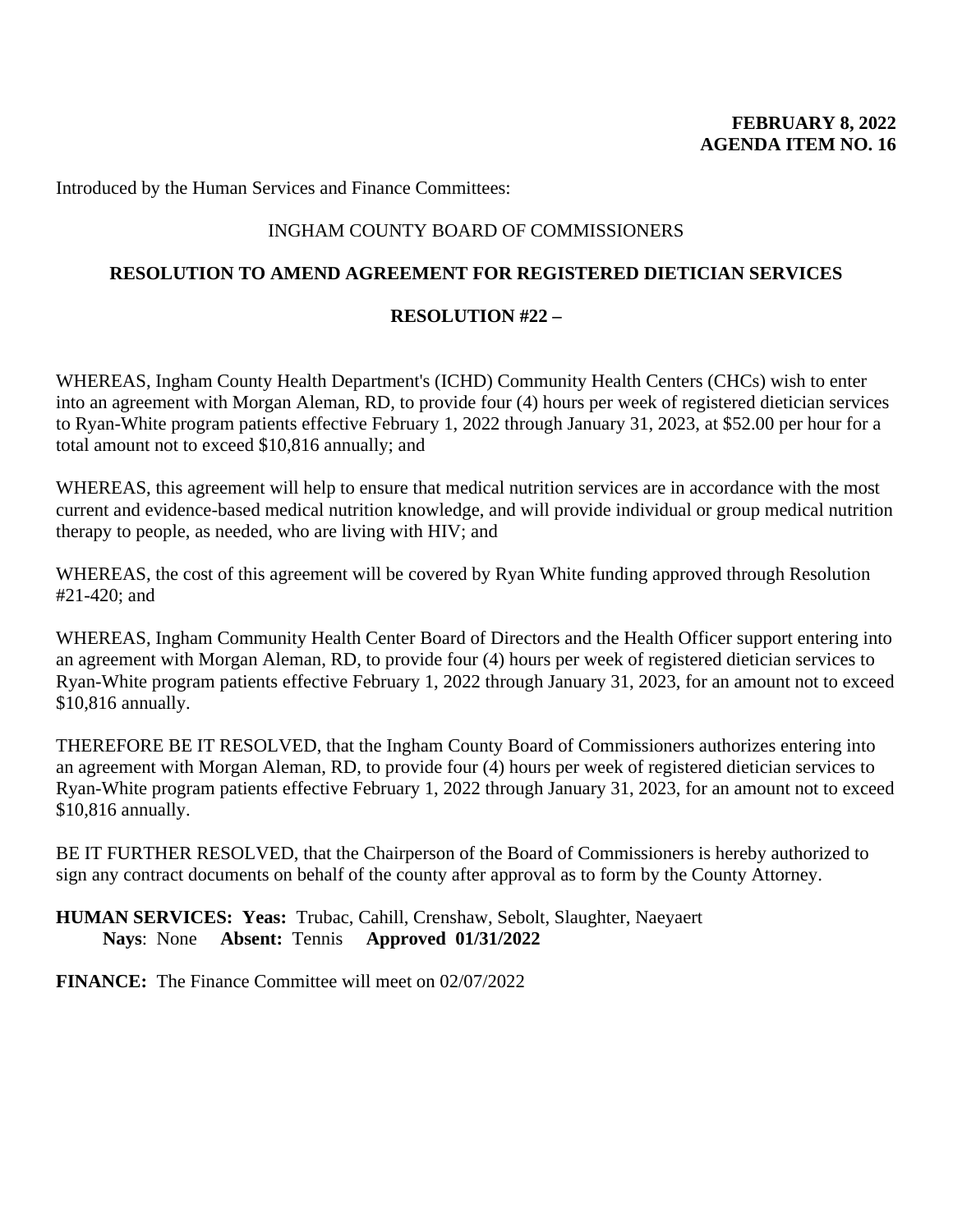Introduced by the Human Services and Finance Committees of the:

## INGHAM COUNTY BOARD OF COMMISSIONERS

# **RESOLUTION TO AUTHORIZE AN AGREEMENT WITH CHARTSPAN MEDICAL TECHNOLOGIES, INC.**

### **RESOLUTION #22 –**

WHEREAS, Ingham County Health Department's (ICHD's) Community Health Centers (CHCs) wish to enter into an agreement with ChartSpan Medical Technologies, Inc., effective February 2, 2022 through January 31, 2025, with an auto-annual renewal for a period of five years following the commencement date of the initial term; and

WHEREAS, ChartSpan Medical Technologies, Inc. will provide patient engagement and virtual managed care coordination to CHC Medicare enrolled patients with chronic medical conditions; and

WHEREAS, care management services have been shown to improve patient health outcomes and reduce overall cost of patient care; and

WHEREAS, ChartSpan Medical Technologies Inc. will allow ICHD's CHCs to generate revenue through the billing of care management services, a service currently not provided due to nurse staffing inefficiencies; and

WHEREAS, ChartSpan will be fully paid through medical reimbursement claims for care management visits provided to CHC Medicare patients at the per patient per month (PPPM) rate outlined in the ChartSpan proposal; and

WHEREAS, the CHCs and ChartSpan will share revenue from reimbursed medical claims and therefore there is no cost for this program; and

WHEREAS, the CHC Board of Directors and the Health Officer recommend that the Ingham County Board of Commissioners authorizes entering into an agreement with ChartSpan Medical Technologies, Inc., effective February 1, 2022 through January 31, 2025 with an auto-annual renewal for a period of five years.

THEREFORE BE IT RESOLVED, that the Ingham County Board of Commissioners authorizes entering into an agreement with ChartSpan Medical Technologies, Inc., effective February 1, 2022 through January 31, 2025, with an auto-annual renewal for a period of five years.

BE IT FURTHER RESOLVED, that the Chairperson of the Board of Commissioners is hereby authorized to sign any contract documents on behalf of the county after approval as to form by the County Attorney.

**HUMAN SERVICES: Yeas:** Trubac, Cahill, Crenshaw, Sebolt, Slaughter, Naeyaert  **Nays**: None **Absent:** Tennis **Approved 01/31/2022**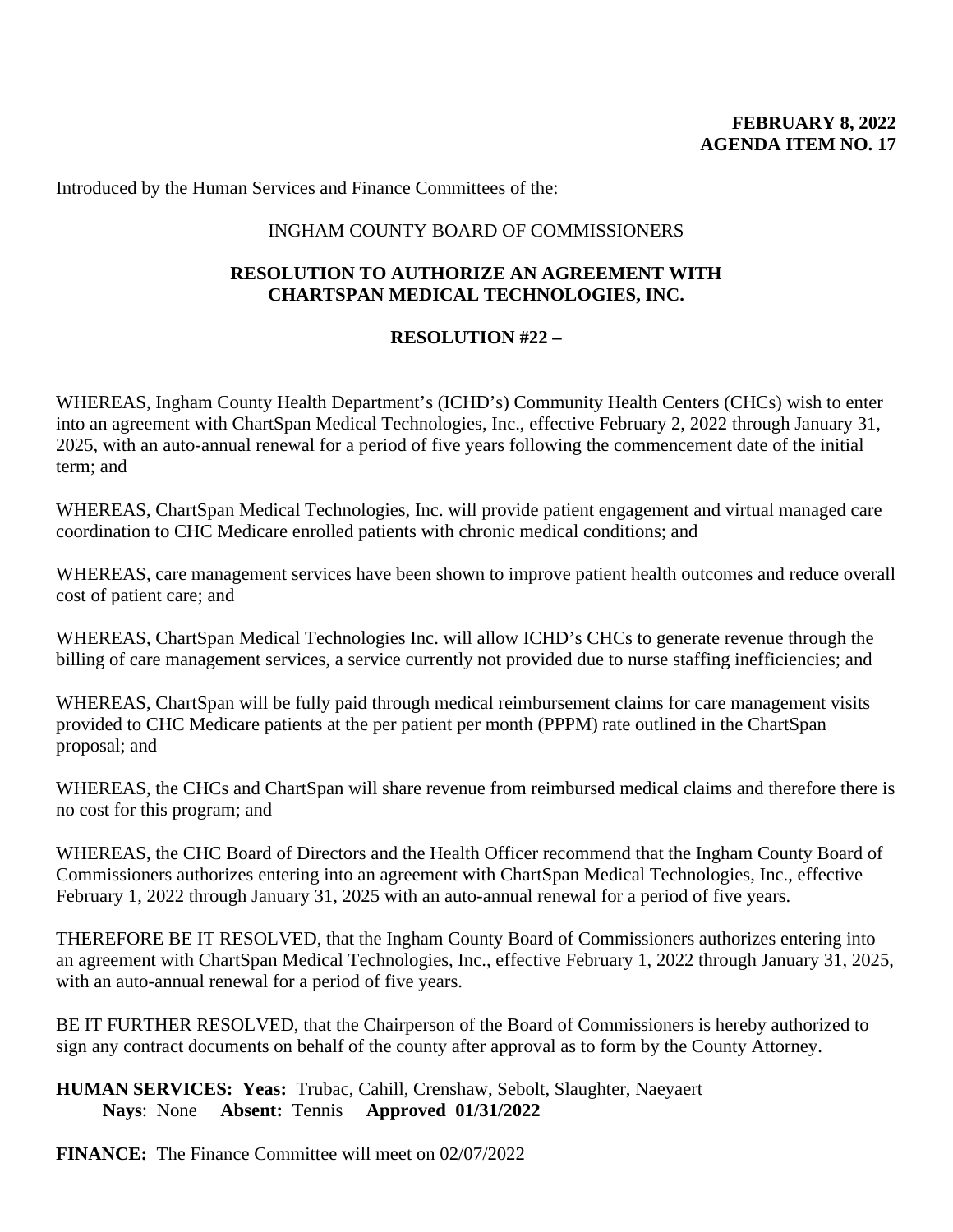Introduced by the Law & Courts Committee of the:

# INGHAM COUNTY BOARD OF COMMISSIONERS

# **RESOLUTION SUPPORTING MICHIGAN HOUSE BILLS 4703 AND 4704 TO AMEND CHAPTER IX OF THE MICHIGAN PENAL CODE**

# **RESOLUTION #22 –**

WHEREAS, Chapter IX of the Michigan Penal Code covers sections of animal law pertaining to animal cruelty and the disposition of animals which are seized for an alleged violation involving animal abuse or neglect; and

WHEREAS, House Bills 4703 and 4704 would amend section 50 of the code to allow for the following key points:

- Allow the court to order the defendant to pay restitution including the cost of the investigation of the violation, the cost of the prosecution, and the costs of the seizure care, housing, veterinary medical care and disposition of the animal victim.
- Require that an animal that has been a victim of a violation of either sections 50 or 50b and that was confiscated by a law enforcement officer not be returned to the owner or possessor of the animal if the owner or possessor are alleged to have committed a violation.
- Allow the accused an opportunity to request a hearing within 14 days after the date of the seizure to determine if the requirement to post a security deposit or bond is justified.
- Require the animal control agency having custody of the seized animal to hold the animal(s) for 14 consecutive days (including weekends and holidays). At the conclusion of this period, if the owner or possessor has not posted a security deposit or bond or requested a hearing, the owner or possessor forfeits possession of the animal; and

WHEREAS, House Bills 4703 and 4704 would defray expenses that animal control agencies currently experience by allowing the recovery of costs from defendants for the seizure and disposition of animal victims.

THEREFORE BE IT RESOLVED, that the Ingham County Board of Commissioners hereby supports House Bills 4703 and 4704 and urges the Michigan Senate to pass the bills.

BE IT FURTHER RESOLVED, that the County Clerk shall send copies of this resolution to the Governor of the State of Michigan, the Majority Leader for the Michigan Senate, the Speaker of the Michigan House of Representatives, Senator Douglas Wozniak, and Ingham County's State Legislative delegation for their consideration and action.

**LAW & COURTS: Yeas**: Slaughter, Polsdofer, Celentino, Trubac, Cahill, Schafer, Maiville  **Nays**: None A**bsent:** None **Approved 01/27/2022**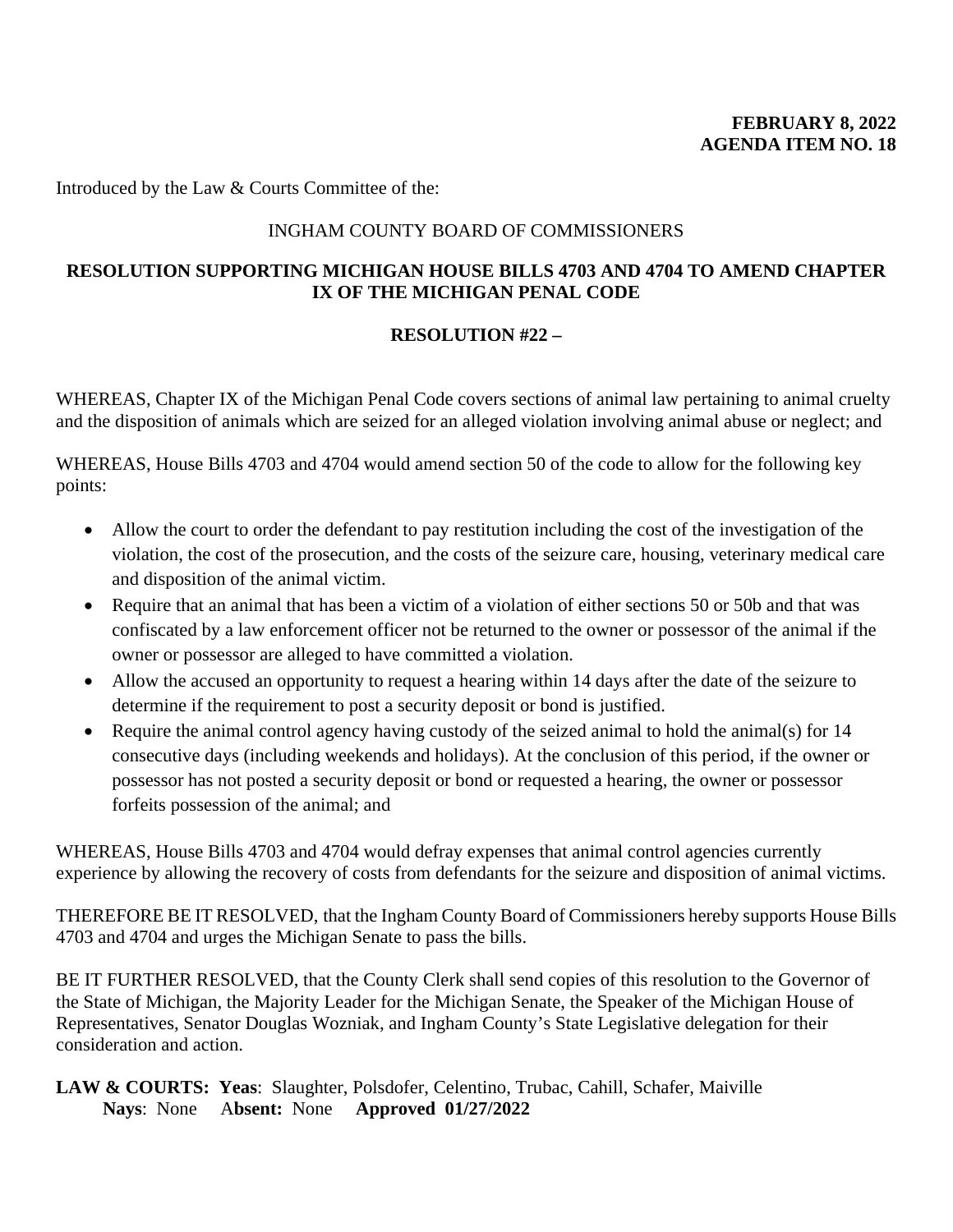Introduced by the Law & Courts Committee of the:

## INGHAM COUNTY BOARD OF COMMISSIONERS

### **RESOLUTION SUPPORTING MICHIGAN HOUSE BILL 4784 TO AMEND MICHIGAN COMPILED LAW 750.50 TO DEFINE SUITABLE SHELTER FOR DOGS**

### **RESOLUTION #22 –**

WHEREAS, Michigan Compiled Law 750.50 addresses adequate care of animals including shelter, but does not specifically define what shelter is; and

WHEREAS, without a definition, the law is left to the interpretation of individual pet owners, animal control or law enforcement officers and the courts, and interpretations of adequate shelter frequently vary by jurisdiction; and

WHEREAS, Michigan House Bill 4784 would amend section 50 of the code to more clearly define adequate shelter, and this new definition would include:

- Consideration of the thickness and length of the animal's hair or fur.
- Protection or shade necessary to maintain the animal's health in the event that weather conditions pose an extreme risk to the animal's safety.
- Dry bedding sufficient to provide protection from cold and damp conditions, which may include such materials as straw or cedar shavings, but must not include blankets, rags, and other materials which retain moisture.
- The exclusion of spaces under buildings, steps, decks, or stoops, metal or plastic barrels, animal carriers, transport crates, wire crates that are designed to provide temporary housing, space under a vehicle, interiors of vehicles that are not running appropriate climate controls while under adult supervision, shelters made from cardboard or other materials easily degraded by the elements, and shelters with chain link or wire floors; and

WHEREAS, House Bill 4784 will eliminate the ambiguity of current state law and provide a clear and universal definition of adequate shelter for dogs so the law can be applied equitably across the state.

THEREFORE BE IT RESOLVED, that the Ingham County Board of Commissioners hereby supports House Bill 4784 and urges the Chair of the House Judiciary Committee to schedule a hearing.

BE IT FURTHER RESOLVED, that the County Clerk shall send copies of this resolution to the Governor of the State of Michigan, the Majority Leader for the Michigan Senate, the Speaker of the Michigan House of Representatives, Representative Tommy Brann, and Ingham County's State Legislative delegation for their consideration and action.

**LAW & COURTS: Yeas**: Slaughter, Polsdofer, Celentino, Trubac, Cahill, Schafer, Maiville  **Nays**: None A**bsent:** None **Approved 01/27/2022**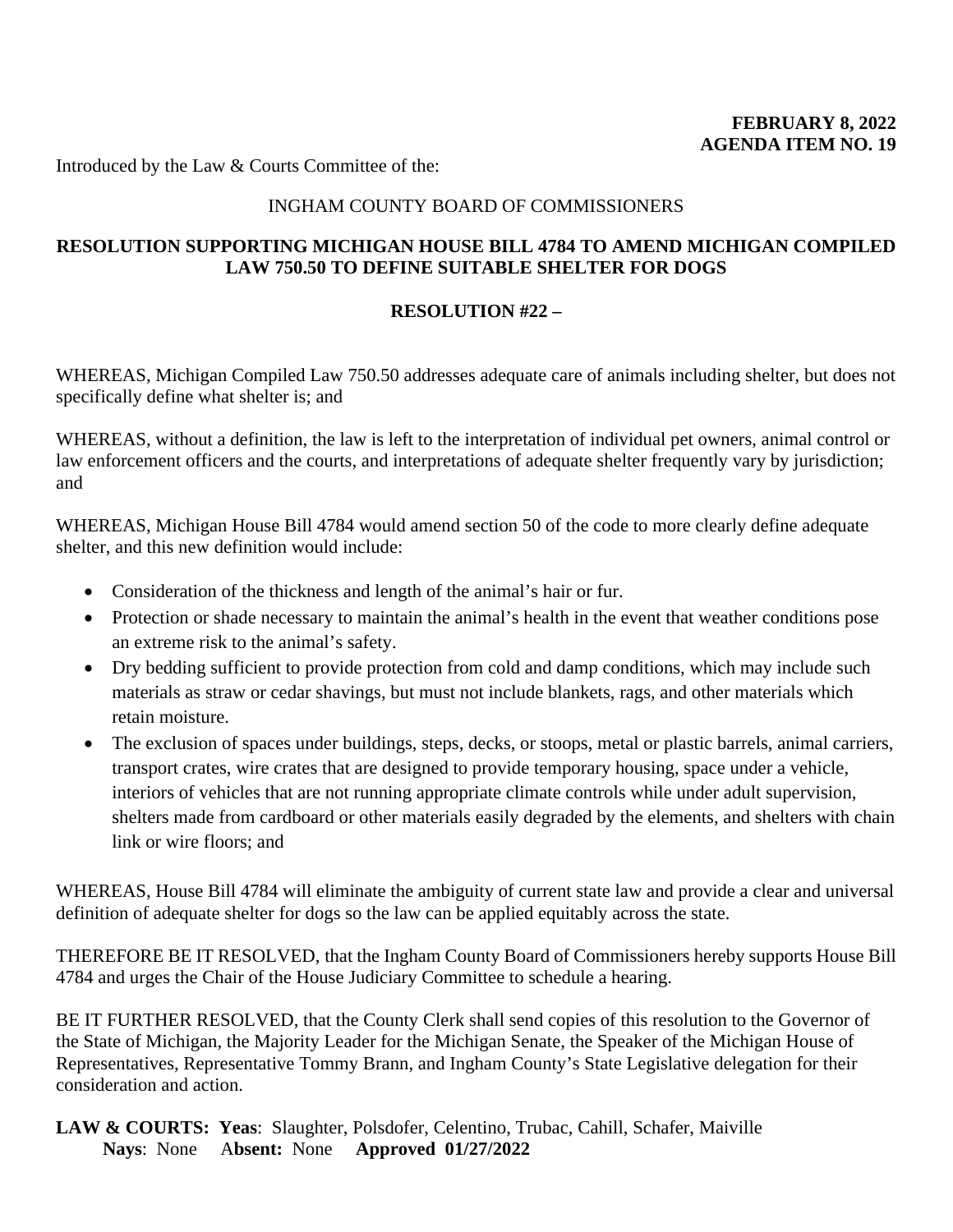Introduced by the Law & Courts, County Services and Finance Committees of the:

# INGHAM COUNTY BOARD OF COMMISSIONERS

# **RESOLUTION TO AUTHORIZE SUPPLMENTAL REIMBURSEMENT FOR PROBATE COURT JUDICIAL ASSISTANTS**

# **RESOLUTION #22 –**

WHEREAS, since 2012, the Circuit Court has provided additional reimbursement for the Judicial Assistants (JAs) of the: Chief Circuit Judge; Chief Circuit Judge Pro Tempore, and Presiding Judge of the Family Division and/or General Trial Division, pursuant to Resolution #12-51 – adopted by the Ingham County Board of Commissioners ("BOC") on February 28, 2021; and

WHEREAS, these payments are paid due to extra job responsibilities of serving the Chief Circuit Judge; Chief Circuit Judge Pro Tempore, and Presiding Judge of the Family Division and/or General Trial Division; and

WHEREAS, the JAs also perform extra job responsibilities of serving the Chief Probate Judge and the Chief Probate Judge Pro Tempore; and

WHEREAS, the JAs are not provided additional reimbursement for their extra job responsibilities of serving the Chief Probate Judge and the Chief Probate Judge Pro Tempore; and

WHEREAS, acceptance of this Resolution Authorizing Supplemental Reimbursement for the JAs requires approval by the Ingham County Board of Commissioners.

THEREFORE BE IT RESOLVED, that the Judicial Assistant for the Chief Probate Judge shall receive additional compensation of \$500 every six months and the Judicial Assistant for the Chief Probate Judge Pro Tempore shall receive additional compensation of \$100 every six months.

BE IT FURTHER RESOLVED, that this additional compensation is effective January 1, 2022.

BE IT FURTHER RESOLVED, that the Managerial and Confidential Plan be amended to reflect these amounts.

**LAW & COURTS: Yeas**: Slaughter, Polsdofer, Celentino, Trubac, Cahill, Schafer, Maiville  **Nays**: None A**bsent:** None **Approved 01/27/2022**

**COUNTY SERVICES: Yeas:** Sebolt, Stivers, Grebner, Celentino, Peña, Maiville, Naeyaert **Nays**: None **Absent:** None **Approved 02/01/2022**